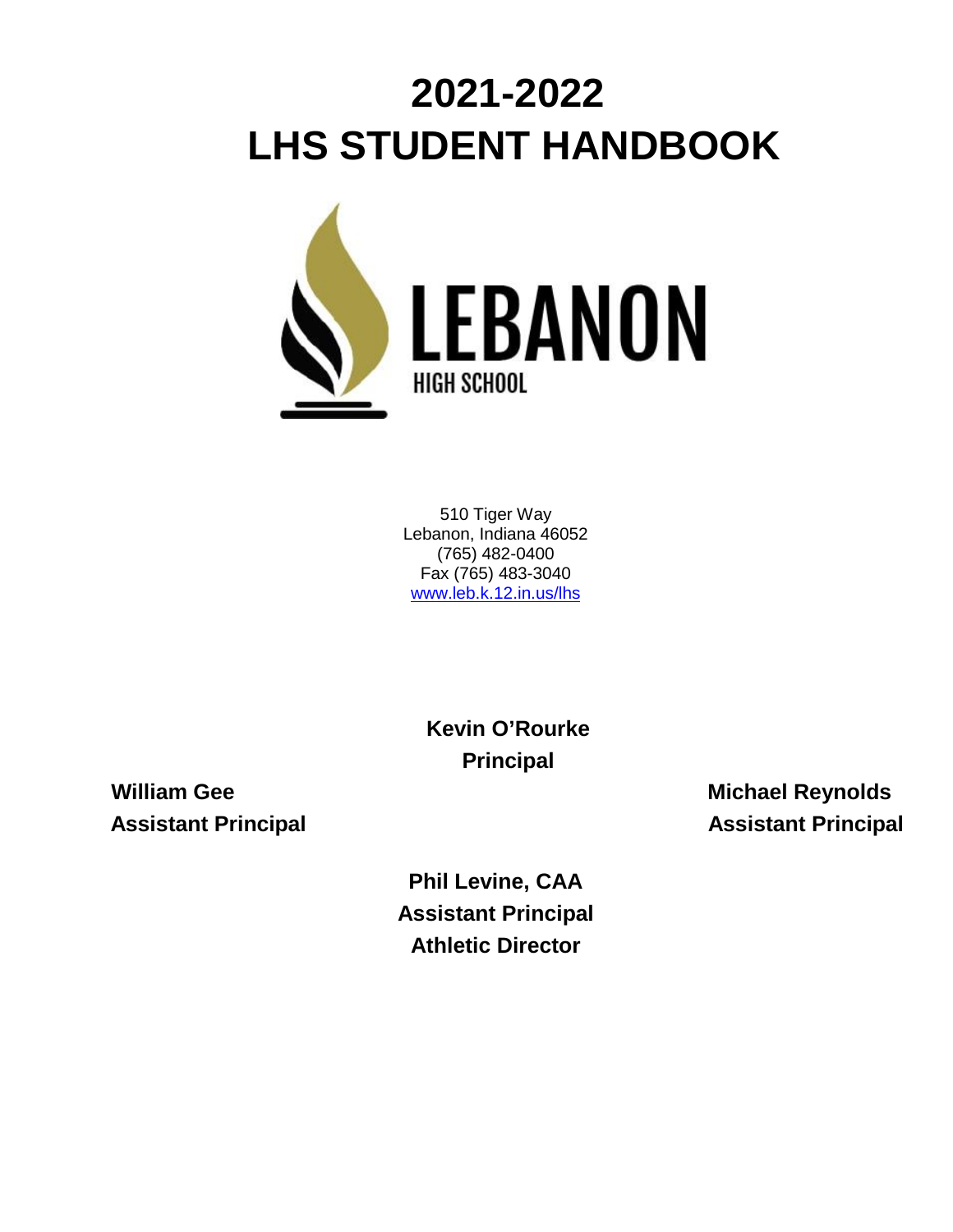# **WELCOME**

The Student Handbook is to help you be more organized and accountable for your learning. Lebanon High School is a reflection of all who attend here. The traditions at Lebanon are rich. Let us all do our part to make Lebanon High School the best possible school. We wish each of you the best for the year to come, and we are looking forward to working with you throughout the school year.

This student handbook was developed to answer many of the commonly asked questions that you and your parents may have during the school year. Because the handbook contains information about student rights and responsibilities, each student is responsible for knowing its contents. Please take time to become familiar with the following information and keep the handbook available for you and your parents' use. It can be a valuable reference during the school year and a means to avoid confusion and misunderstandings when questions arise.

This handbook supersedes all prior handbooks and other written material on the same subjects. In the event there is a contradiction between a handbook statement and a LCSC school board policy, the LCSC policies will take precedence over all handbook rules.

# **LEBANON HIGH SCHOOL VISION**

Through a nurturing climate and the building of relationships, Lebanon High School professionals promote academic excellence and graduate students who have the character and skills to be productive and successful citizens.

# **LEBANON HIGH SCHOOL MISSION**

Lebanon High School represents a combined effort of the students, educators, parents and community to foster student growth and development for excellence. Students will accept responsibility for their education and master essential skills with teachers coaching and directing learning. Parents and community make education a priority and are actively involved in the educational process. This effort is supported with human, physical, and fiscal resources that make achieving excellence possible.

# **LEBANON COMMUNITY SCHOOL CORPORATION**

#### **MISSION STATEMENT**

Lebanon Community School Corporation will cultivate and reach every student by influencing and enriching their lives through the power of education and do so in a positive and safe learning environment.

# **CORPORATION VISION**

The vision of the Lebanon Community School Corporation is to insure a quality educational program for all students in a challenging and secure environment. We, as professional caring educators, will provide a rigorous integrated curriculum that is relevant to each learner. Our students will become self-sufficient critical thinkers who are knowledgeable, skillful and responsible, and who can succeed as life-long learners in a diverse society.

# **EQUAL EDUCATION OPPORTUNITY**

#### **It is the policy of this Corporation to provide an equal education opportunity for all students.**

Any person who believes that the School or any staff person has discriminated against a student on the basis of race, color, creed, disability, religion, gender, ancestry, national origin, place of residence within the boundaries of the Corporation, or social or economic background has the right to file a complaint. A formal complaint can be made in writing to the School Corporation's Compliance Officer, the Superintendent of the Lebanon Community School Corporation. The complaint will be investigated and a response, in writing, will be given to the concerned person. The complaint procedure is described on Form 2260 F8.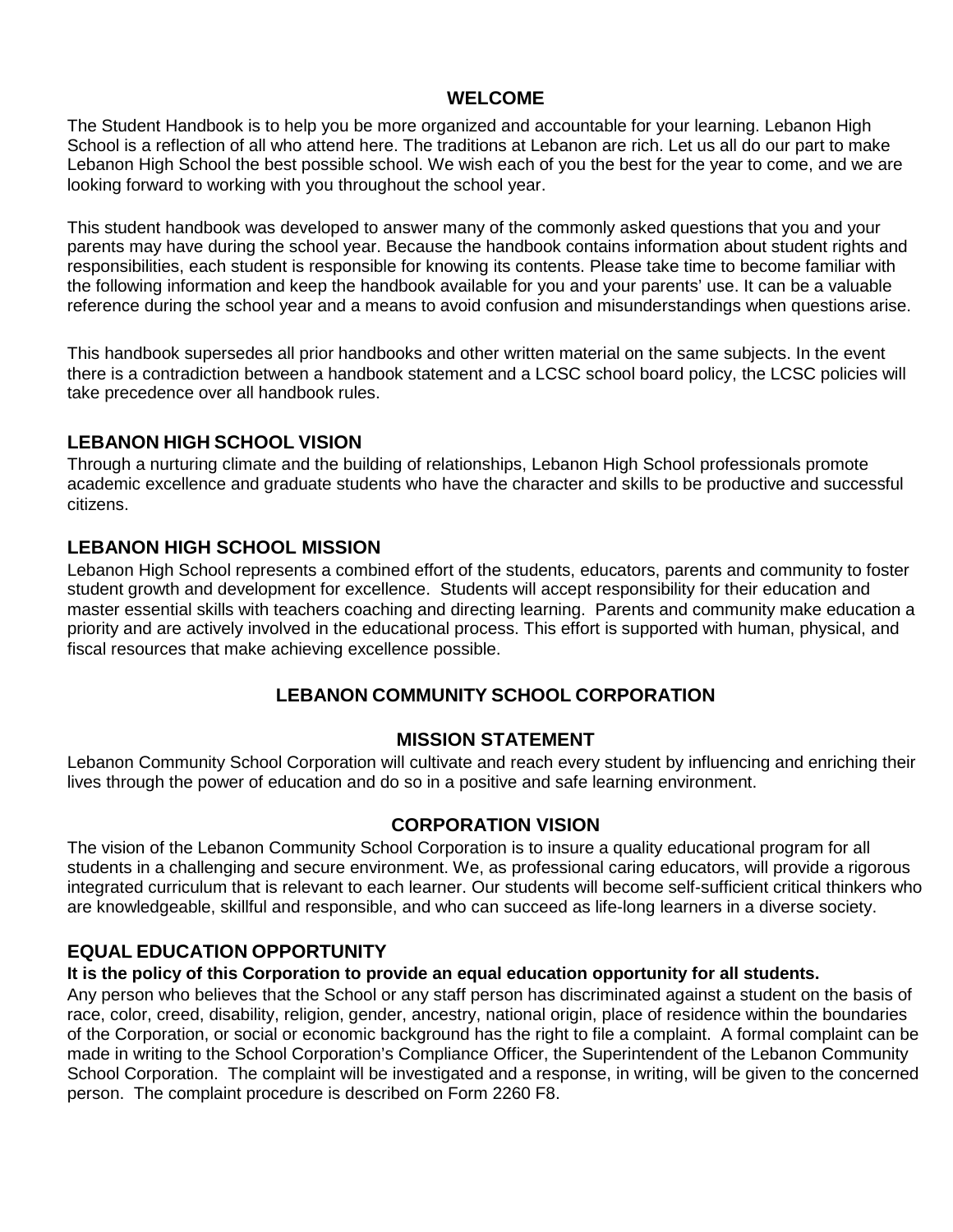**SCHOOL SONG L.H.S. LOYALTY SONG** We're loyal to you, L.H.S. We'll always be true, L.H.S. We'll back you to stand 'Gainst the best in the land, For we know you have sand, L.H.S. Rah! Rah! Our team is the best in the state. We're also quite good in debate; We shall always be winning, We made a good beginning. Come on, let's go, L.H.S. Go, Go, Go, Go, Go L.H.S. Go, Go, Go, Go, Go L.H.S. See our team now making the field goals, Go L.H.S. Go os-kee wah-wah! Play ball, play ball, play ball like sin. Play ball, play ball, play ball to win. See us score for dear old Lebanon Rah!, Rah! for L.H.S.

# **CONSENSUS – A Roundtable & Action Group Together Provide Site-Based Management**

#### **ROUNDTABLES**

Definition: A Roundtable is a group of any combination of staff, parents, or students who gather together to discuss an issue pertaining to Lebanon High School. The intention of calling a Roundtable must be communicated to the principal, school, and public.

- A Roundtable can be used to/as
- a. address a concern
- b. communicate
- c. identify a problem
- d. share information
- e. help each other (help session)
- f. a preliminary step in creating an ACTION GROUP
- g. an EMPOWERMENT TOOL
- h. a tool for change
- Procedure for calling a roundtable
- a. can be called by anyone (staff, parents, and students)
- b. communicate plans to public
- (1) check school calendar
- (2) notify everyone (written/video announcements, newspaper)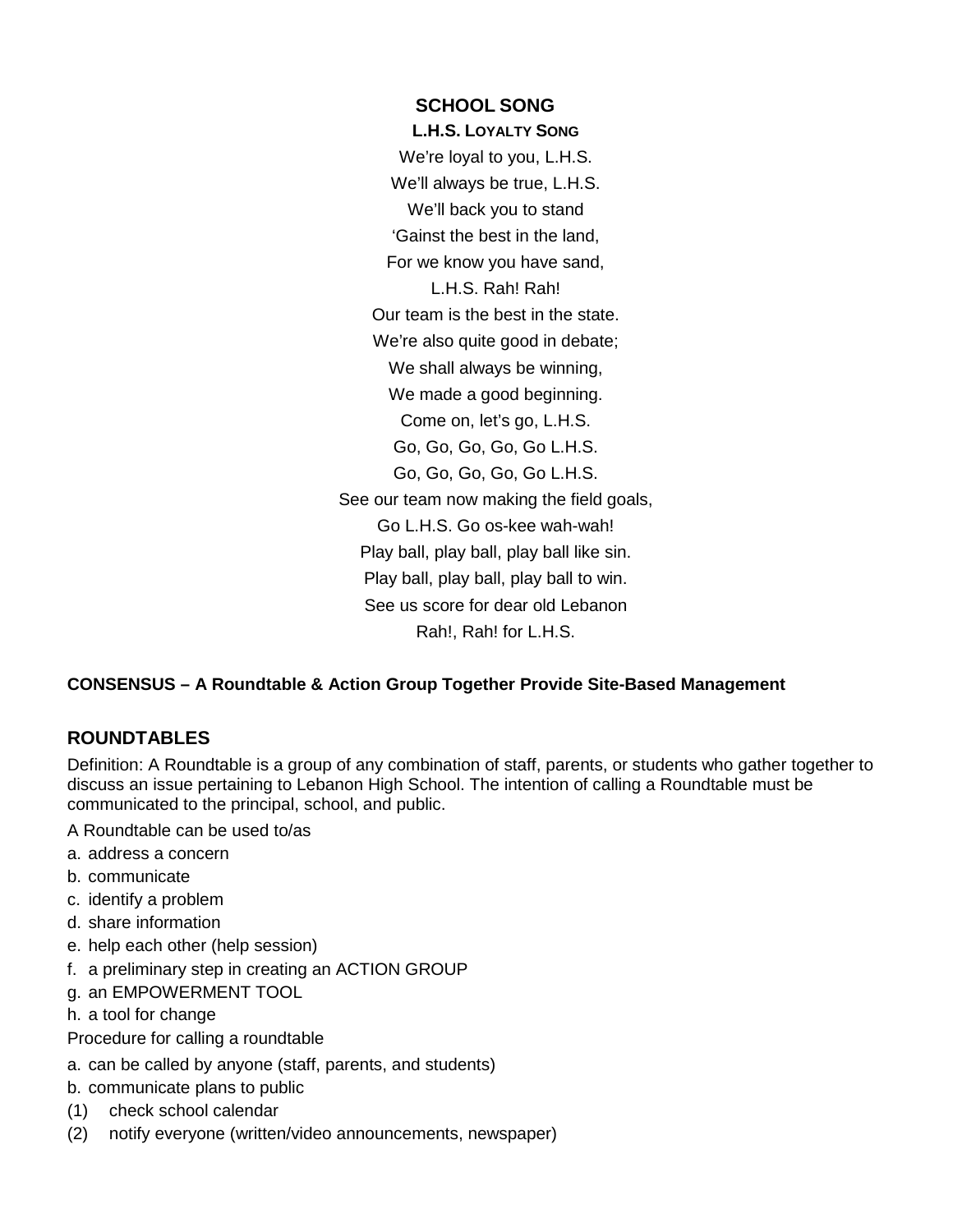c. supply summary to

- (1) staff members corporation wide
- (2) student government (they will be responsible to communicate it to the rest of the student body)
- (3) newspaper
- (4) parent resource group
- (5) announcement of an Action Group if it is determined one is needed
- (6) set up time and place of first action group meeting

# **ACTION GROUPS**

Definition: An Action Group may be called only after a Roundtable has discussed an issue. A group of staff, parents, and/or students will make a recommendation about an issue to the administration for a change in a procedure or policy at Lebanon High School.

An Action Group can be used for:

- a. problem solving
- b. for policy proposals
- c. as policy makers
- d. as an EMPOWERMENT TOOL
- e. as a tool for change

#### **Procedure for Action Group**

- a. members must attend the first meeting or submit in writing their interest of being in the group.
- b. action Group membership will be posted for improved communication
- c. name a facilitator at meeting
- d. set agenda
- e. brainstorm
- f. narrow focus
- g. establish proposal
- (1) Must have consensus among group members
- (2) If needed set time for next meeting
- h. disseminate information
- (1) Delegate various responsibilities for better communication.
- (2) Use same distribution as roundtables
- (3) Adhere to a deadline of a minimum of one week for submissions of concerns
- (4) Require submissions to be accompanied by alternate suggestions
- (5) Distribute a copy of all concerns and suggestions to all Action Group members before the conflict resolution meeting
- i. modifications presented
- (1) The facilitator will set a conflict resolution meeting with Action Group members and person(s) with submissions.
- (2) If there is no change in the proposal after Conflict Resolution, the date of the staff vote will be posted.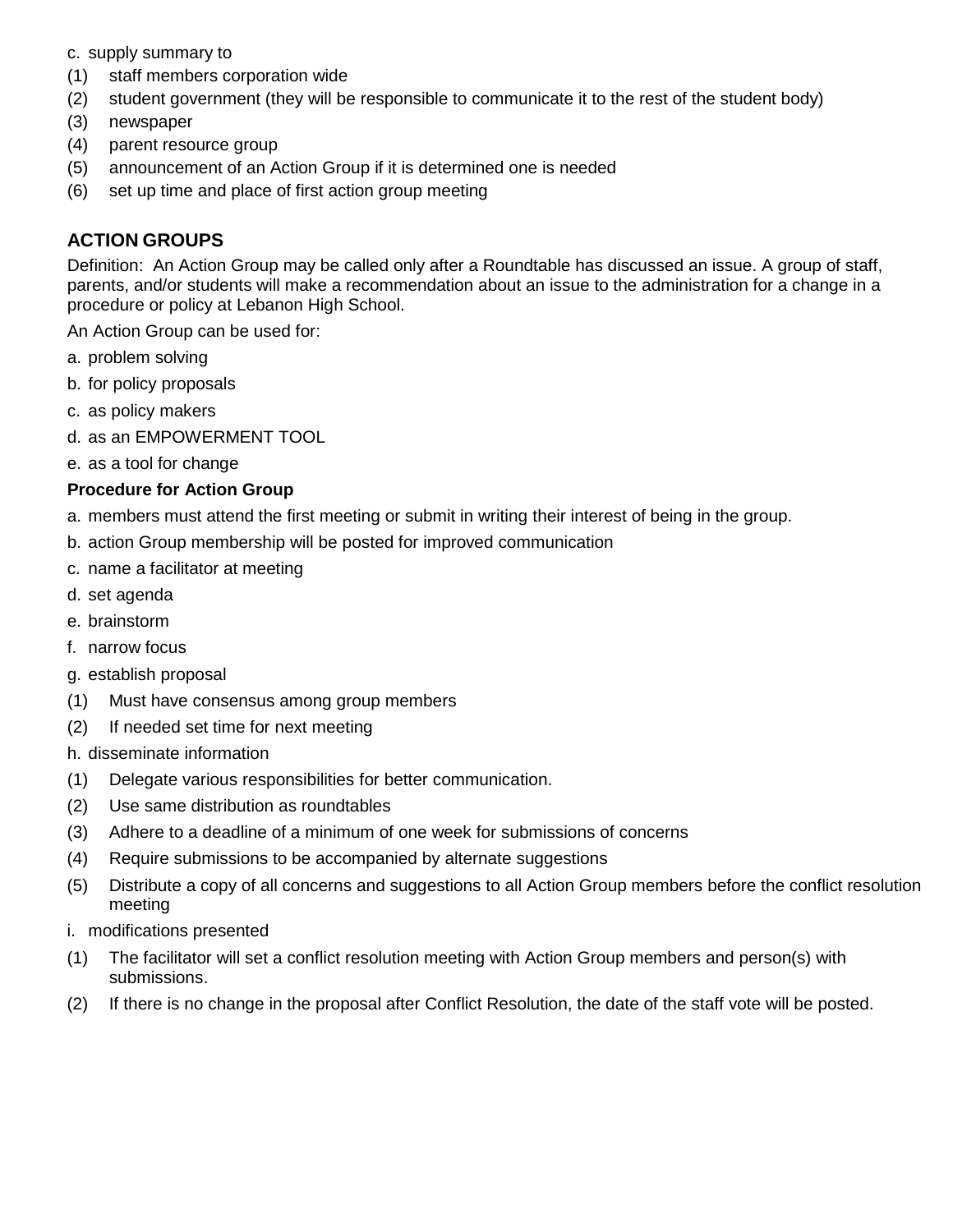Monday, August 2, 2021 Corporation Day – No students Tuesday, August 3, 2021 Professional Development Tuesday, August 3, 2021 Senior Formal Picture Day at LHS Wednesday, August 4, 2021 Professional Development Thursday, August 5, 2021 First Student Day Monday/Tuesday August 16-17, 2021 School Picture Retake Days Monday, September 6, 2021 Labor Day – No School Wednesday, September 8, 2021 Mid-term Saturday, September 11, 2021 ACT Wednesday, September 29, 2021 Professional Development Tuesday, October 5, 2021 Picture Retake Day Friday, October 8, 2021 1st Grading Period Ends – 45 Days Wednesday, October 13, 2021 PSAT Wednesday, October 13, 2021 College and Career Fair Monday, October 25-29, 2021 Fall Break Monday, November 15, 2021 Mid-term Thursday, November 25-26, 2021 Thanksgiving Break Friday, December 17-1, 2021 Semester Ends – 88 Days Monday, December 20-31, 2021 Winter Break Monday, January 3, 2022 **Professional Development** Wednesday, January 12, 2022 Scheduling Night Monday, January 17, 2022 Martin Luther King Jr. – No School Friday, February 4, 2022 Mid-term Saturday, February 12, 2022 ACT Monday, February 14, 2022 Presidents Day – No School Wednesday, March 2,2022 **Professional Development** Thursday, March 3, 2022 SAT School Day Friday, March 11, 2022 **3rd Grading Period Ends** – 46 Days Friday, March 25, 2022 No School Monday, March 28- April 1, 2022 Spring Break Friday, April 22, 2022 Mid-term Saturday, May 7, 2022 SAT Wednesday, May 11, 2022 Honors Night Wednesday, May 25, 2022 Top 20 Breakfast Thursday, May 26, 2022 No School Friday, May 27, 2022 Graduation Monday, May 30, 2022 Memorial Day – No School

Thursday, July 29, 2021 Thursday, July 29, 2021 Monday, October 18, 2021 Secondary Parent Teacher Conference 4:15-7:45 Wednesday, October 20,2021 Secondary Parent Teacher Conference 4:15-7:45 Tuesday, January 4, 2022 First Student Day – Second Semester Tuesday January 25, 2022 Elementary Parent Teacher Conference 4:15-7:45 Thursday, January 27, 2022 Elementary Parent Teacher Conference 4:15-7:45 Tuesday, May 24, 2022 **4th Grading Period Ends -46 Days / 2<sup>nd</sup> Semester Ends 92 days** Wednesday, May 25, 2022 Teacher Records Day – No Students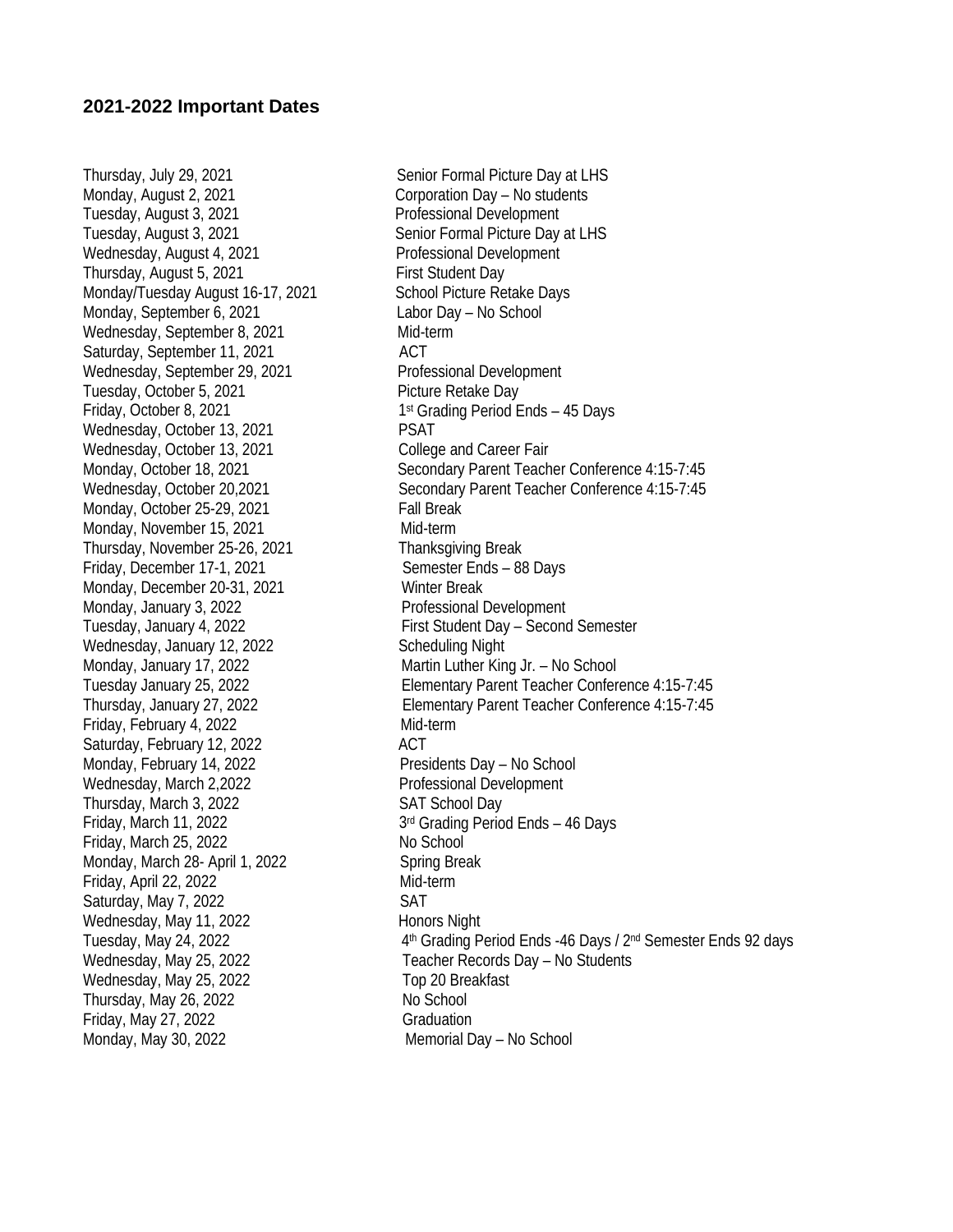# **REGULAR DAILY BELL SCHEDULE**

| 7:50            | 5 minute warning bell                      |                         |
|-----------------|--------------------------------------------|-------------------------|
| 7:54            | 1 minute warning bell                      |                         |
| $7:55 - 9:17$   | Black 1 / Gold 1                           | 82                      |
| $9:17 - 9:22$   | <b>Passing</b>                             | 5                       |
| $9:22 - 10:44$  | Black 2 / Gold 2                           | 82                      |
| $10:44 - 10:51$ | <b>Passing</b>                             | $\overline{\mathbf{r}}$ |
| $10:51 - 11:13$ | <b>HOMEROOM</b>                            | 22                      |
| $11:13 - 11:18$ | <b>Passing</b>                             | $5\phantom{.0}$         |
| $11:18 - 11:43$ | Black 3 A / Gold 3 A                       | 25                      |
| $11:43 - 11:48$ | <b>Passing</b>                             | $5\overline{)}$         |
| $11:48 - 11:58$ | <b>Class</b>                               | 10                      |
| $11:58 - 12:03$ | <b>Passing</b>                             | 5                       |
| $12:03 - 12:28$ | Black 3 B / Gold 3 B                       | 25                      |
| $12:28 - 12:33$ | <b>Passing</b>                             | 5                       |
| $12:33 - 12:43$ | <b>Class</b>                               | 10                      |
| $12:43 - 12:48$ | <b>Passing</b>                             | 5                       |
| $12:48 - 1:15$  | Black 3 C / Gold 3 C                       | 27                      |
| $1:15 - 1:20$   | <b>Passing</b>                             | 5                       |
| $1:20 - 2:45$   | Black 4 / Gold 4                           | 85                      |
|                 | (3 minutes for afternoon PA announcements) |                         |

# **2 HOUR DELAY**

| 9:50            | 5 minute warning bell                      |    |
|-----------------|--------------------------------------------|----|
| 9:54            | 1 minute warning bell                      |    |
| $9:55 - 10:54$  | Black 1 / Gold 1                           | 59 |
| $10:54 - 10:59$ | <b>Passing</b>                             | 5  |
| $10:59 - 11:58$ | Black 2 / Gold 2                           | 59 |
| $11:58 - 12:03$ | <b>Passing</b>                             | 5  |
| $12:03 - 12:31$ | Black 3 A / Gold 3 A                       | 28 |
| $12:31 - 12:36$ | <b>Passing</b>                             | 5  |
| $12:36 - 1:04$  | Black 3 B / Gold 3 B                       | 28 |
| $1:04 - 1:09$   | <b>Passing</b>                             | 5  |
| $1:09 - 1:39$   | Black 3 C / Gold 3 C                       | 30 |
| $1:39 - 1:44$   | <b>Passing</b>                             | 5  |
| $1:44 - 2:45$   | Black 4 / Gold 4                           | 61 |
|                 | (2 minutes for afternoon PA announcements) |    |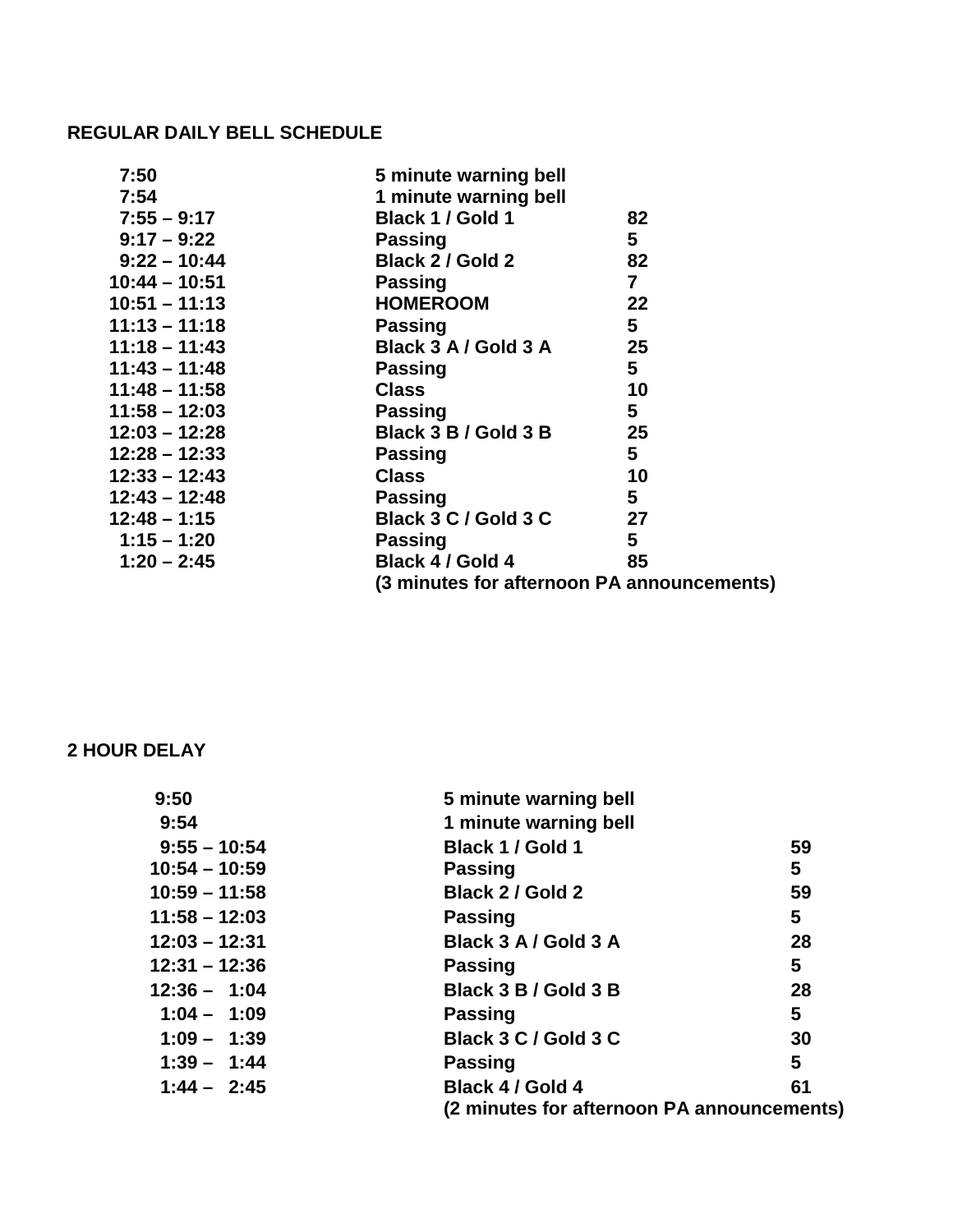# **8 BLOCK SCHEDULE**

| 7:50            | 5 minute warning bell |                                            |
|-----------------|-----------------------|--------------------------------------------|
| 7:54            | 1 minute warning bell |                                            |
| $7:55 - 8:36$   | <b>Black 1</b>        | 41                                         |
| $8:36 - 8:41$   | <b>Passing</b>        | 5                                          |
| $8:41 - 9:22$   | <b>Black 2</b>        | 41                                         |
| $9:22 - 9:27$   | <b>Passing</b>        | 5                                          |
| $9:27-10:08$    | <b>Black 3</b>        | 41                                         |
| $10:08 - 10:13$ | <b>Black 1</b>        | 41                                         |
| 10:13 - 10:54   | <b>Black 4</b>        | 41                                         |
| 10:54 - 10:59   | <b>Passing</b>        | 5                                          |
| 10:59 - 11:24   | Gold 1A               | 25                                         |
| $11:24 - 11:29$ | <b>Passing</b>        | 5                                          |
| 11:29 - 11:54   | Gold 1B               | 25                                         |
| 11:54 - 11:59   | <b>Passing</b>        | 5                                          |
| 11:59 - 12:24   | Gold 1C               | 25                                         |
| 12:24 - 12:29   | <b>Passing</b>        | 5                                          |
| $12:29 - 1:10$  | Gold 2                | 41                                         |
| $1:10 - 1:15$   | <b>Passing</b>        | 5                                          |
| $1:15 - 1:56$   | Gold 3                | 41                                         |
| $1:56 - 2:01$   | <b>Passing</b>        | 5                                          |
| $2:01 - 2:45$   | Gold 4                | 44                                         |
|                 |                       | (3 minutes for afternoon PA announcements) |

# **ARRIVAL TIME**

All students shall be expected to attend a regular schedule of classes. Classes begin promptly at 7:55 AM.

# **PASSING PERIOD**

The purpose of passing period is to provide time for students to go from one class to another. Use of the restroom, drinking fountain, stopping at a locker, etc. is to be handled so that each student is on time to class. There is no reason to be tardy to class. Any activity that would take more time must have prior approval of a teacher.

# **ILLNESS AND INJURY AT SCHOOL**

A student who is ill must report to the clinic with a **Nurse Referral Form** from his/her teacher. The school medical staff will evaluate the student's condition. Contact with the parent will be handled only through the attendance office or clinic. No student will be released from school without proper parental permission. **A student will be considered truant if he/she leaves school and does not follow proper procedures.**

All injuries must be reported to a teacher or the office. If minor, the student will be treated and may return to class. If medical attention is required, the office will follow the School's emergency procedures and attempt to make contact with the student's parents.

# **SECTION 1-GENERAL INFORMATION**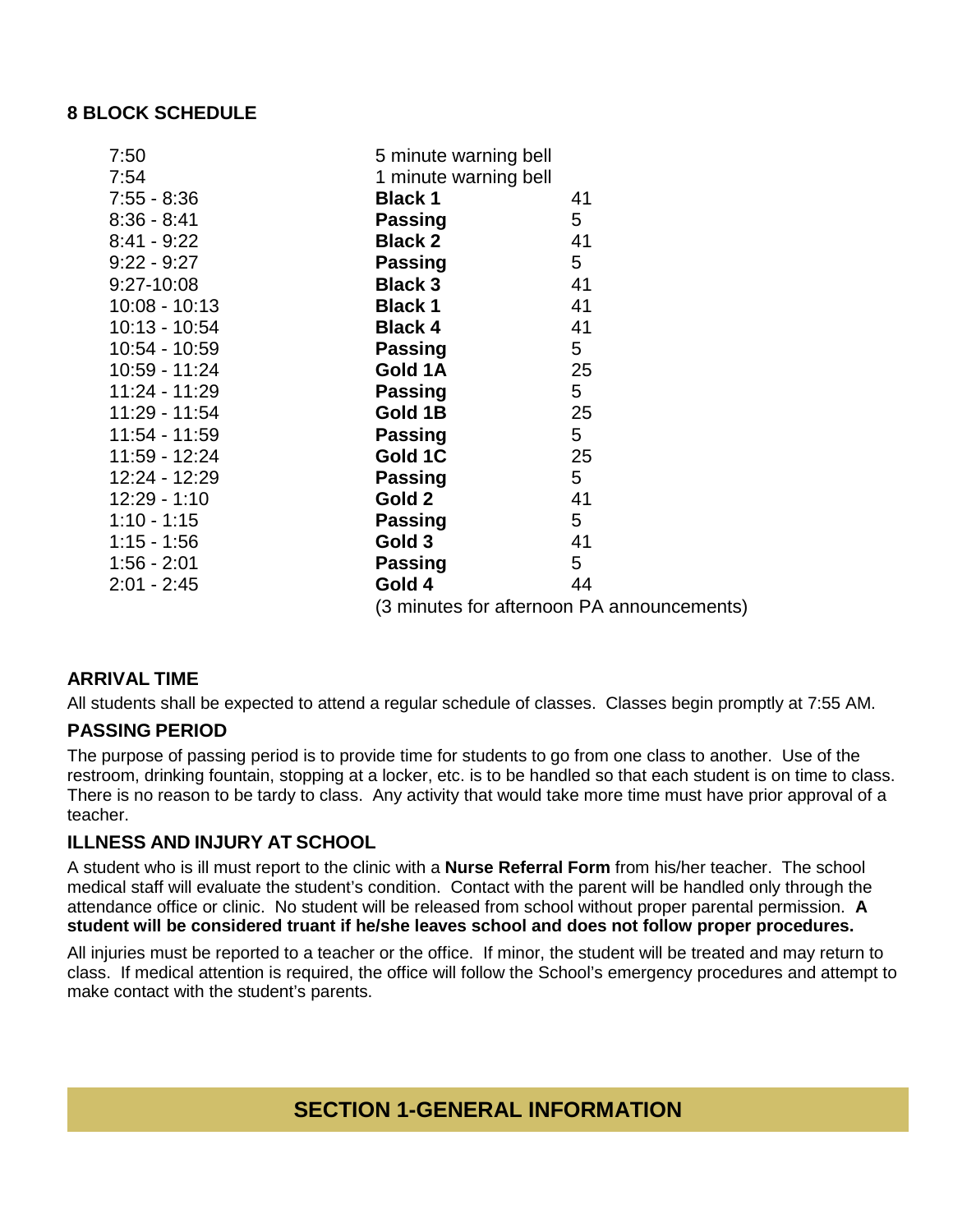# **ENROLLMENT**

Students that are new to Lebanon High School are required to enroll with their parents or legal guardian. When enrolling, the parent will need to bring:

- A birth certificate or similar document
- Court papers allocation parental rights and responsibilities or custody (if appropriate)
- Proof of residency, (no homeless child will be denied enrollment based on a lack of proof of residency)
- Proof of immunizations

Families that cannot produce documents to verify proof of residency can enroll students for up to four (4) weeks, but until proof of residency is verified by the school no transportation will be provided.

Students enrolling from another accredited school must have an official transcript from the sending school in order to receive credit from that school. The Student Services Department will assist in obtaining the transcript, if not presented at the time of enrollment.

LHS strongly adheres to the House enrolled Act No. 1279 as amended in 1995. Terms and conditions of the new enrollment will be set by the Principal after all facts have been evaluated.

**Any student currently living in the school corporation who wishes to enroll in school must do so within the first two weeks of the school semester.** This applies to students who have not been in school at any other educational institution. Such students must apply for admission in person with their parent or guardian. New students will be required to meet with the school principal or his designee for an orientation to Lebanon High School.

Students transferring to Lebanon High School from a non-accredited school must have some form of independent standardized test results with them to determine grade level and awarding of credits. Without such independent documentation, no credit will be awarded. Credit will only be awarded for classes which are similar to those offered at Lebanon High School. Lebanon High School is not responsible for providing independent standardized tests.

A new student wishing to attend Lebanon High School must live (reside) within the boundaries of the school district. The Board of Trustees recognizes that extenuating circumstances arise from time to time and, therefore, will consider requests by parents, guardians, or custodians of Indiana students who do not reside in the School Corporation but who wish to enroll their child in the School Corporation. Requests should be made to the Administration Center at 1810 N. Grant St. Lebanon, IN 46052.

# **EMANCIPATED STUDENTS**

Any student who is not living at home and not living with a parent or guardian can be classified as "emancipated" **after** having the proper forms filled out/approved and on file with the principal's office. If a student is 18 and no longer lives at home, the student should see an administrator for the required information. All emancipated students will be required to adhere to attendance rules and regulations as applicable to all students.

# **TRANSFERS FROM LEBANON HIGH SCHOOL**

# **Transferring**

- 1. A student who is transferring to another school should make an appointment with a guidance counselor. Parent notification must also be received.
- 2. All proper forms must be completed before a student is considered officially withdrawn.
- 3. All technology equipment, textbooks and school property must be returned, fees paid, and other obligations completed before withdrawing.
- 4. All of a student's records will be transferred/forwarded to the receiving school by L.H.S. officials.

# **Withdraw From School** IC 20-33-2-9

- (a)The governing body of each school corporation shall designate the appropriate employees of the school corporation to conduct the exit interviews for students described in section 6 (3) of this chapter. Each exit interview must be personally attended by:
- (1) the student's parent;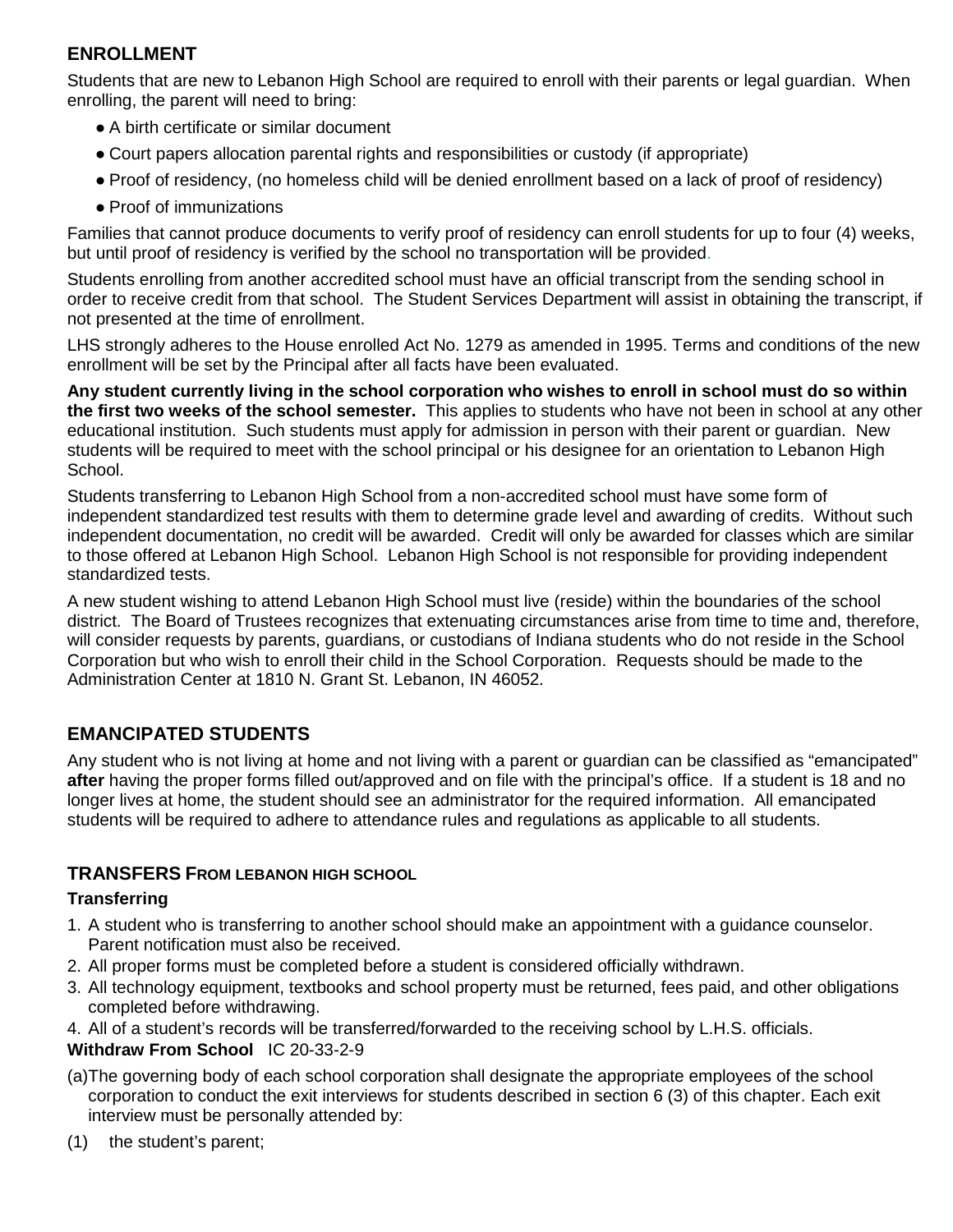- (2) the student;
- (3) each designated appropriate school employee; and
- (4) the student's principal.

(b)A student who is at least sixteen (16) years of age but less than eighteen (18) years of age is bound by the requirements of compulsory school attendance and may not withdraw from school before graduation unless:

- (1) the student, the student's parent, and the principal agree to the withdrawal;
- (2) at the exit interview, the student provides written acknowledgment of the withdrawal that meets the requirements of subsection (c) and the:
- (A) student's parent; and
- (B) school principal;

each provide written consent for the student to withdraw from school; and

- (3) the withdrawal is due to:
- (A) financial hardship and the individual must be employed to support the individual's family or a dependent;
- (B) illness; or
- (C) an order by a court that has jurisdiction over the student.
- (c)A written acknowledgment of withdrawal under subsection (b) must include a statement that the student and the student's parent understand that withdrawing from school is likely to:
- (1) reduce the student's future earnings; and
- (2) increase the student's likelihood of being unemployed in the future.

# **HEALTH AND SAFETY**

**Health Records***:* Each student is required by state health codes (20-8.1-7-10.1) to be properly immunized against diphtheria, pertussis/whooping cough, tetanus, polio, measles, mumps, rubella (German measles), hepatitis A & B, chickenpox, and meningococcal disease. (See chart below) The State Board of Health may expand/modify the list of communicable diseases that require documentation of immunity. *A* written statement of the student's immunization records by a physician shall be turned into the school office no later than the first day of school. Students whose parents do not provide the required documentation by the opening day of school may be admitted to school provided the documentation or a prescription indicating your appointment for immunizations is received within twenty days. If the proper documentation or prescription is not received within those twenty days, the student shall be excluded from school until the proper documentation has been filed in the office, unless the parents have filed a religious objection or has obtained a medical exemption submitted by a physician.Students previously enrolled in the school will have their immunization records kept on file. Each student enrolled is to have a health history completed by the parents at registration. The health history form AND specific care plan forms completed by a physician MUST be returned for any student with an acute or chronic ailment (ex: asthma, diabetes, or anything requiring attention by a physician). All care plans and medication forms are available on the LCSC website under the Health Services Department.

#### **Grades 6 to 11:**

| 3 hep B | 2 Varicella or history of chickenpox disease |
|---------|----------------------------------------------|
| 5 DTaP  | 1 Tdap                                       |
| 4 polio | 1 MCV4                                       |
| 2 MMR   | 2 Hep A Required                             |

#### **Grade 12:**

| 3 hep B | 2 Varicella or history of chickenpox disease |
|---------|----------------------------------------------|
| 5 DTaP  | 1 Tdap                                       |
| 4 polio | 2 MCV4                                       |
| 2 MMR   | 2 Hep A                                      |
|         | 2 Men B *Recommended                         |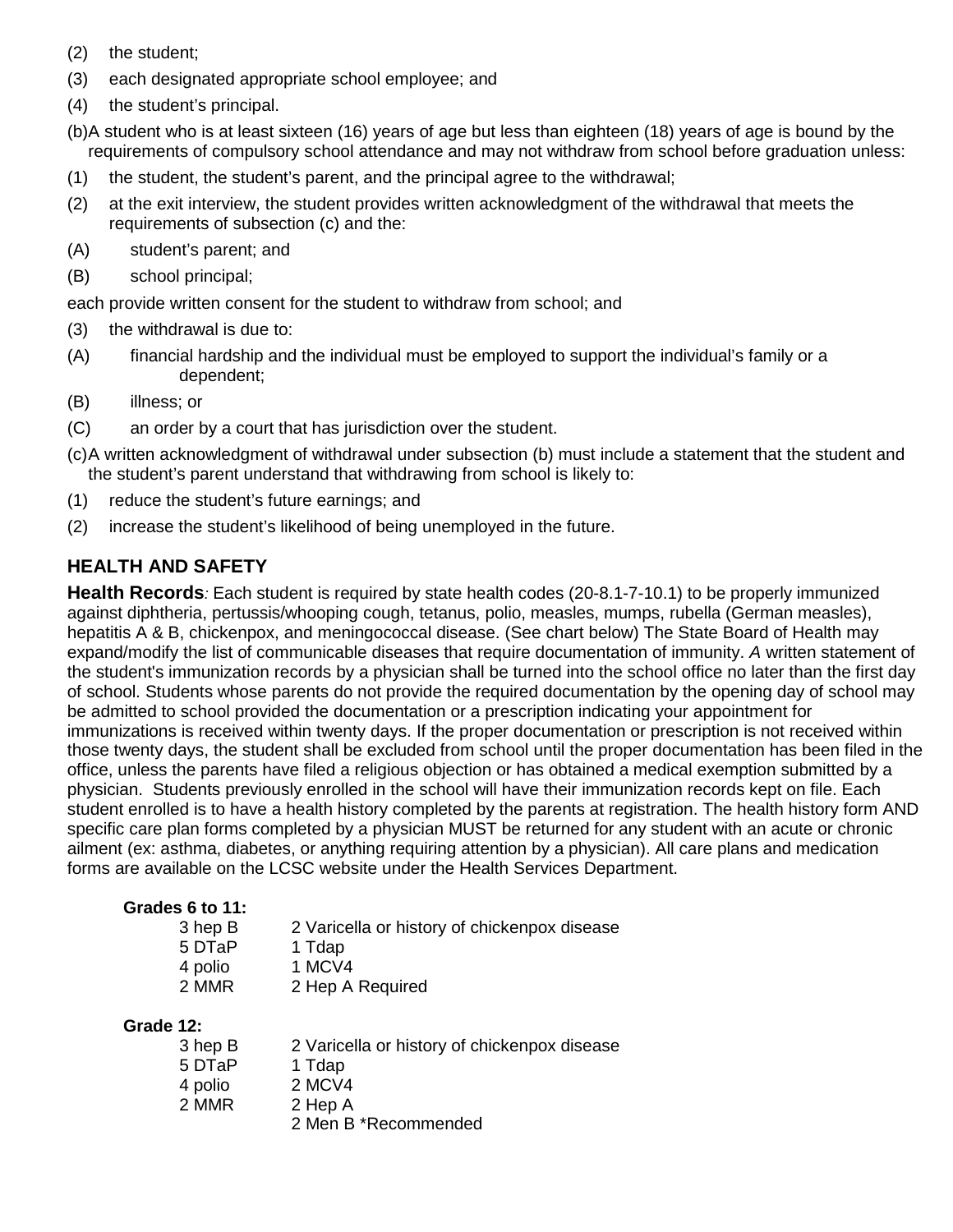**Illness and Sick Day Guidelines:** A child's physical health is a significant factor in their ability to learn each day. When a child does not feel well, it is difficult for them to concentrate on the tasks at hand. In order to help your child learn effectively each day, we ask parents/guardians to watch carefully for signs of illness and fatigue. When a suspected illness at school arises, the child may be sent to the clinic for evaluation. Parents/quardians will be contacted when symptoms of illness or communicable disease are present. Some of these symptoms include:

- Fever of 100.0° F or higher
- Vomiting or three or more loose stools/diarrhea
- Rashes of any sort not caused by allergies
- Red, irritated eyes with discharge, pink eye
- Signs of communicable disease (strep throat, chicken pox, influenza, pink eye)

Children should remain at home after an illness until all of the following guidelines are met:

- Fever free (99.5° F or lower) for 24 hours without having taken any fever reducing medication
- Free from vomiting and/or diarrhea for 24 hours
- Antibiotics need to be taken for 24 hours for any contagious disease, including pink eye
- Lice (pediculosis): If a student is found to have live head lice while at school, the student will be sent home and can return the next day provided he/she has been treated with a special lice shampoo and has been checked by the clinic staff. LCSC follows the no-nit policy.

The State Board of Health requires the occurrence of certain communicable diseases be reported to health authorities. We ask you to immediately report your child's documented cases of diphtheria, scarlet fever, strep, chicken pox, influenza, or other communicable diseases to the school clinic so the local and state health departments can be notified as soon as possible. The school reserves the right to require a doctor's clearance for a student to return to school whenever school officials feel it necessary to protect the health of either the pupil who has been ill or of the other pupils in school.

In the case of non-casual communicable diseases, the person in question will have his/her status reviewed by a panel of resource people, including the County Health Department, to insure the rights of the person affected and those in contact with that person are respected. The school will seek to keep students and staff persons in school unless there is definitive evidence to warrant exclusion.

Non-casual contact communicable diseases include sexually transmitted diseases, AIDS (Acquired Immune Deficiency Syndrome), ARC-AIDS Related Complex, HIV (Human-Immunodeficiency), Hepatitis B, and other diseases that may be specified by the State Board of Health.

As required by Federal law, parents will be requested to have their child's blood checked for HIV and HBV when the child has bled at school and students or staff members have been exposed to the blood. Any testing is subject to laws protecting confidentiality.

**Medications:** All medications to be given during school hours must follow these guidelines: By State Board of Health mandate, the clinic staff or a designated paraprofessional are the only employees allowed to dispense medication to students. If a student is required to take medication during school hours, the Medication Request and Authorization form must be filed with the school clinic before the student will be allowed to begin taking any medication during school hours. The form is available on the LCSC website, under the health services/ tab or in the school offices. All medication must be brought into school by an adult and in the original container with the signed permission form from the parent/guardian stating the dose and time medication is to be dispensed. Prescription medication must have the pharmacy label on the container. LCSC, in concert with the National Association of School Nurses guidelines, will not honor requests by parents/guardians to dispense over-thecounter herbs, minerals, and vitamins and other homeopathic products. No medications, vitamins, herbal pills, etc. may be carried by the student at school. Disciplinary policy will be followed if students are found to have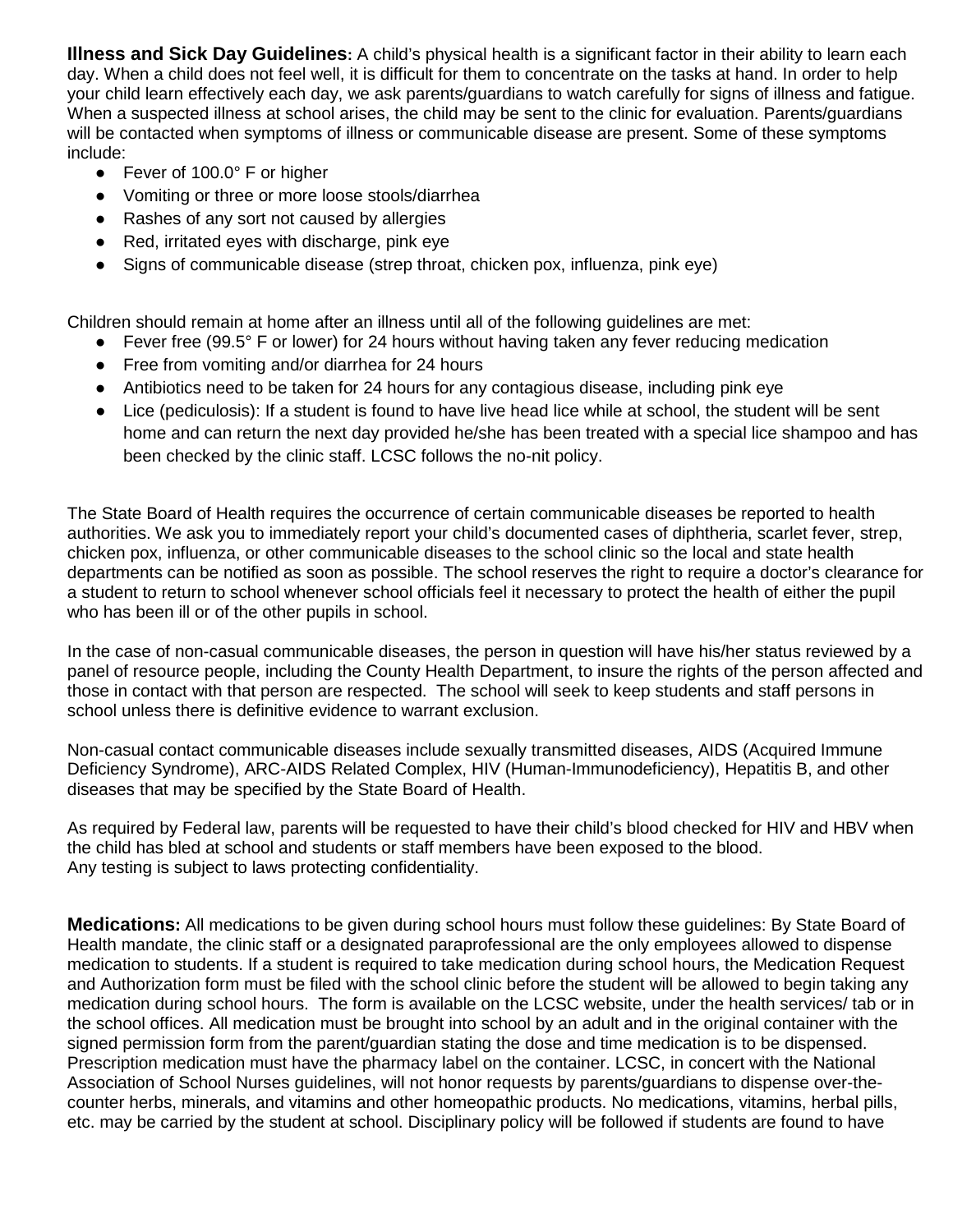medications on their person, in their belongings or share medications with another student. The one exception is as follows:

As mandated by the General Assembly of the State of Indiana*:* Students with chronic disease or medical condition may possess and self-administer medication for their illness ONLY when the student's parent/guardian has filed an authorization with the student's principal for the student to possess and self-administer the medication. The authorization must include the following information to be completed by a physician and filed annually:

- The student has an acute or chronic disease or medical condition for which the physician has prescribed medications.
- The student has been instructed in how to self-administer the medication.
- The nature of the disease or medical condition requires emergency administration of the medication. The authorization and statement described in item 1 must be filed with the student's principal annually.

Indiana State Law, SEA 392 which took effect July 1, 2017, allows for schools to stock three emergencies medications, currently LCSC stocks epinephrine and narcan for emergency purposes.

**Insurance:** There are no provisions of the Lebanon Community School Corporation to carry general medical insurance on its students.

# **Mental Health**

Lebanon Community School Corporation partners with Integrated Wellness, LLC to bring behavioral therapy and skills training to the school setting for students. This therapy facilitates communication between clinician and teacher, and helps address behavioral issues that arise in the classroom and home. Behavioral therapy treats symptoms of depression, anxiety, trauma, and other emotional health concerns. It also serves to facilitate communication and family dynamics that impact the student's functioning in school. Skills training teaches students to manage behaviors related to emotional distress. Therapists may also attend meetings and case conferences to discuss treatment goals and to report on the student's progress. In the event of an all school crisis, therapists are made available to the student body and staff. Contact the school clinic to enroll for services.

# **AMERICANS WITH DISABILITIES ACT-SECTION 504**

The Americans with Disabilities Act (A.D.A.) and Section 504 of the Rehabilitation Act requires the School to ensure that no individual be discriminated against on the basis of a disability. This protection applies not just to the student, but all individuals who have access to the Corporation's programs and facilities.

Students with disabilities who do not qualify for Individuals with Disabilities Education Act (IDEA) may be served within the regular education program with an accommodation plan developed by the school staff. Parents, who believe their child may have a disability that interferes substantially with the child's ability to function properly in school, should contact the Student Services Department.

# **EMERGENCY SCHOOL CLOSINGS**

In case of adverse weather, changing or canceling the school schedule, the LCSC Blackboard Connect 5 notification system will be utilized and certain media stations will be notified. Students are encouraged to listen for details. Parents and students are responsible for knowing about emergency closings and delays. Please keep your contact information updated. Information may also be available via local media.

# **STUDENT IDENTIFICATION CARDS**

- 1. Each student will receive a student identification card with his/her picture on it. Students will carry the card on their person at all times. Anytime a school employee asks to see the card, the student will present the card.
- 2. Failure to present your student ID may result in disciplinary action.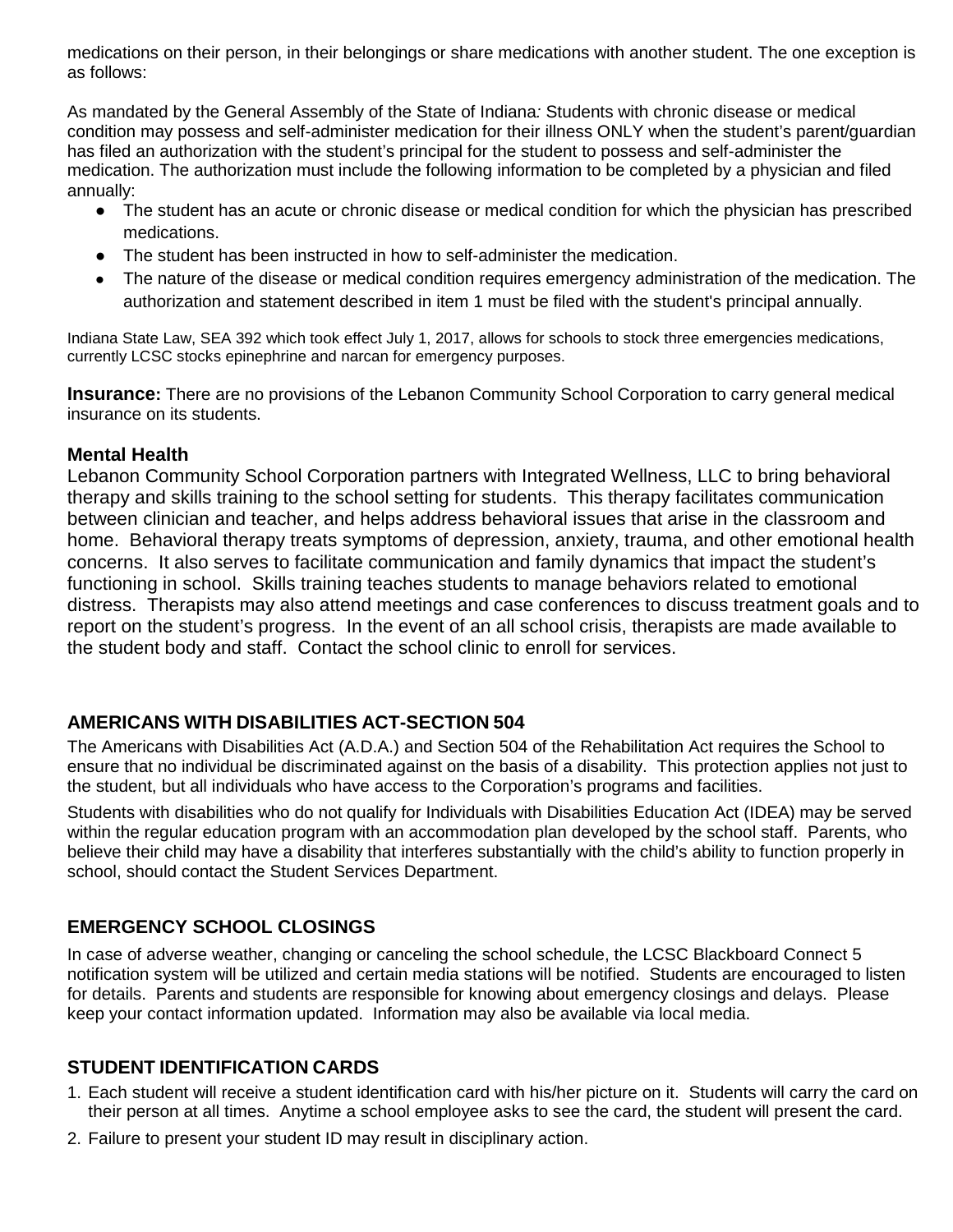- 3. The ID will be needed for such activities as checking out library materials, eating in the school cafeteria, entering school dances, etc., and all school admittance/releases which should originate through the attendance office.
- 4. All ID replacements will be handled by the Main Office for a replacement fee.
- 5. An ID card becomes void upon withdrawal or dismissal from school.

# **LOCKERS**

- 1. Each student will be assigned a hallway locker as part of enrollment at L.H.S.
- 2. Protection of locker contents is the responsibility of each student; therefore, sharing lockers and locker combinations is strongly discouraged.
- 3. Each student should inspect the locker for damage at the time the locker is assigned. If the locker is damaged, a damage report form should be filled out in the Main Office to avoid liability at a later date.
- 4. Only authorized school locks may be used. Unauthorized locks may be removed and destroyed.
- 5. Lockers are to be used to store school supplies and personal items necessary for use at school.
- 6. A principal or his designee may search a student's locker and its contents at any time.
- 7. All lockers must be cleaned of personal items by the last full day of school. An inspection of the locker will be made at that time. Damage to a locker or lock, graffiti, or other problems will be billed to the student assigned to the locker. This will include parts and labor.
- 8. A law enforcement agency may, at the request of the school principal, assist a school administrator in searching a student's locker and the locker's contents.

# **STUDENT VALUABLES**

The school cannot be responsible for safekeeping of valuables and will not be liable for loss or damage. Students are encouraged not to bring large sums of money or items of value to school such as jewelry, expensive clothing, electronic equipment, etc.

# **1:1 Program Policies**

*Each student will receive* a 13" Macbook Air 9 device) and a carrying bag, power adapter and extension cord (accessories) *the school year. The student who is issued the device* and accessories *is responsible for it.*

- Students are expected to use LCSC Technology in a responsible, ethical, and legal manner.
- No food or drink should be next to the device
- Cords, cables, removable storage devices must be inserted carefully into the device
- Device should not be used or stored near pets, water or other liquid, food, and weather.
- Device should not be used with the power cord plugged in when the cord may be a tripping hazard.
- Device must remain free of any writing, drawing, stickers, labels, etc.
- Heavy objects should never be placed on top of device.
- Never swap or share your computer. You are responsible for your assigned computer.
- Computers are NOT to be taken inside a locker room. Leave computers locked in your school locker and pick them up after class, practice, game, etc.
- Students are not allowed to download or install any software or other materials
- Device should only be used while they are on a flat and stable surface.
- Keep the computer secured or attended at all times
- Charging is done at home unless you have teacher permission to charge at school and that you remain with your computer while charging.
- Students are not to videotape or audio record without the permission of the teacher and must be of educational purpose.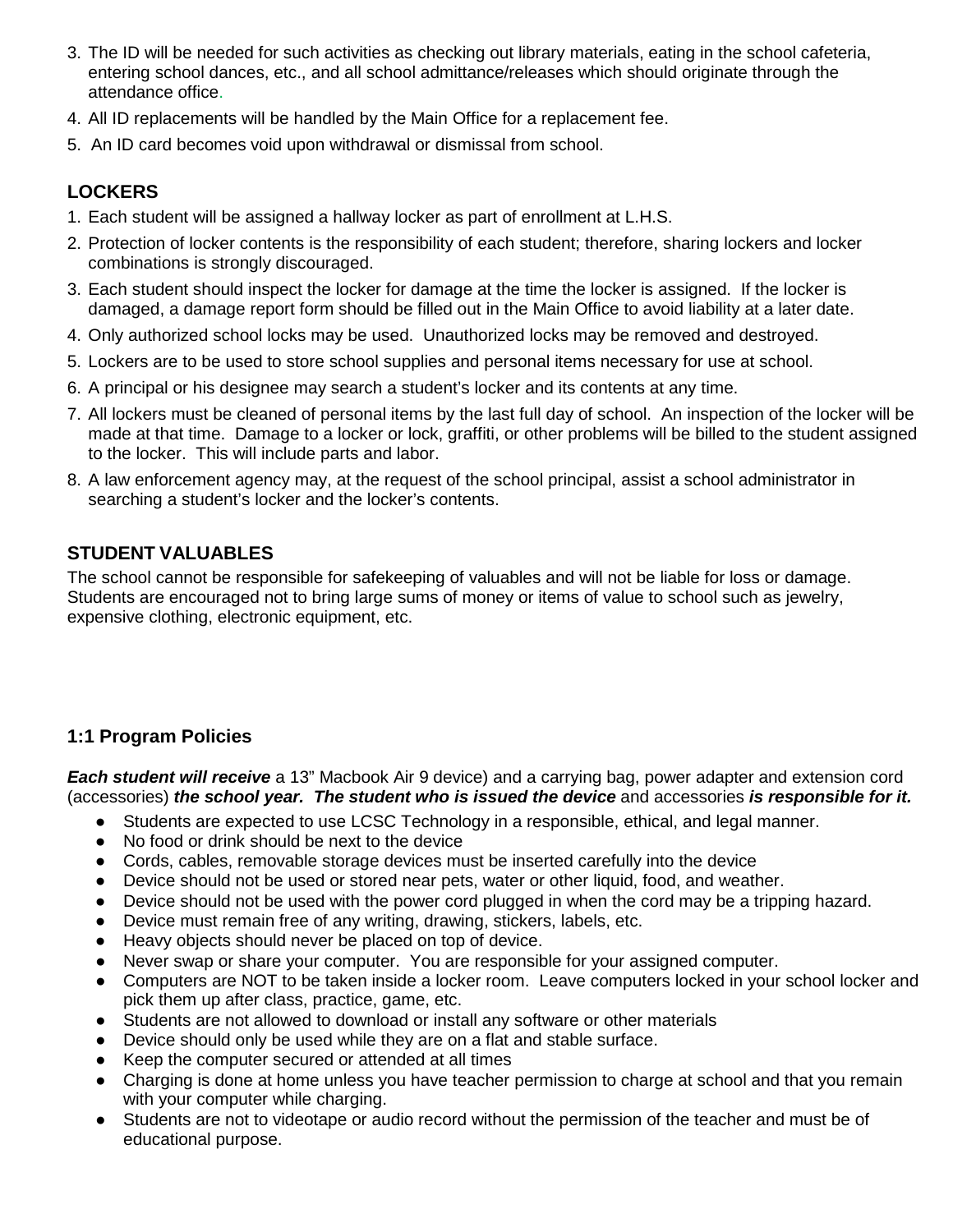## **Collection:**

- After Final Exams During School
- Computers & Accessories not turned back in may result in theft charges being filed by the Lebanon Schools Police Department

## **Summer School:**

- Computers will be available for summer school students at school only. No computers will be taken outside the school.
- The same rules will apply for computer usage in the classroom.

# **Transporting Device:**

- Each student will be issued an LCSC computer bag to transport the device at all times.
- Always transport device with care and inside the LCSC issued computer bag.
- Do not place any other items other than the LCSC-issued computer in the main part of the LCSC issued computer bag.
- Do not over stuff the computer bag; extreme pressure on the computer can cause permanent damage to the screen and other components.
- Never open the-device by pushing on the screen
- Never pick-up the device with the screen open
- Computers may not be used in the cafeteria. They must remain in the computer bag at all times. It is encouraged that they are left locked in the classroom or your school locker.
- Never leave the computer in your car.
- Students attending or participating in physical education class and/or extracurricular activities should leave devices in their school locker, which must be locked, when not in use. Students attending or participating in activities outside of school should exercise extreme caution to protect the computer from harm. Students are liable for all damages and theft.
	- o School lockers are available to students both before and after practice, games, meets, etc. Monday through Friday when school is in-session.

#### **Screen Care:**

The device screen can be damaged if subjected to heavy objects, rough treatment, some cleaning solvents, other liquids, etc. The screens are particularly sensitive to damage from excessive pressure.

- Do not put pressure on the top of a device when it is closed.
- Do not store a device with the screen open (lid up).
- Do not place anything on the outside that will press against the cover.
- Make sure there is nothing on the keyboard before closing the lid (e.g. pens, pencils, etc.)
- Only clean the screen with soft, dry microfiber cloth or anti-static cloth.

#### **Asset Codes:**

- All devices and bags will be labeled with a LCSC sticker/tag.
- These stickers/tags may NOT be modified or tampered with in any way.
- Students may be charged up to the full replacement cost of a device for tampering a LCSC asset sticker/tag or turning in a computer and/or bag without an LCSC asset sticker/tag

# **Using Your Device at School:**

- Students are expected to bring a fully charged device to school every day and bring their device to all classes unless specifically advised not to do so by their teacher.
- A loaner computer will be given to a student who does not bring his/her device to school with a consequence assigned at that time.

# **Devices Being Repaired:**

- Do not attempt to remove or change the physical structure of the device, including the keys, screen, casing, etc. Doing so will void the warranty on normal wear & tear and families will be responsible for the cost of repair or replacement.
- Loaner devices may be issued to students when they leave their school-issued device in the AppleCare Center for repair.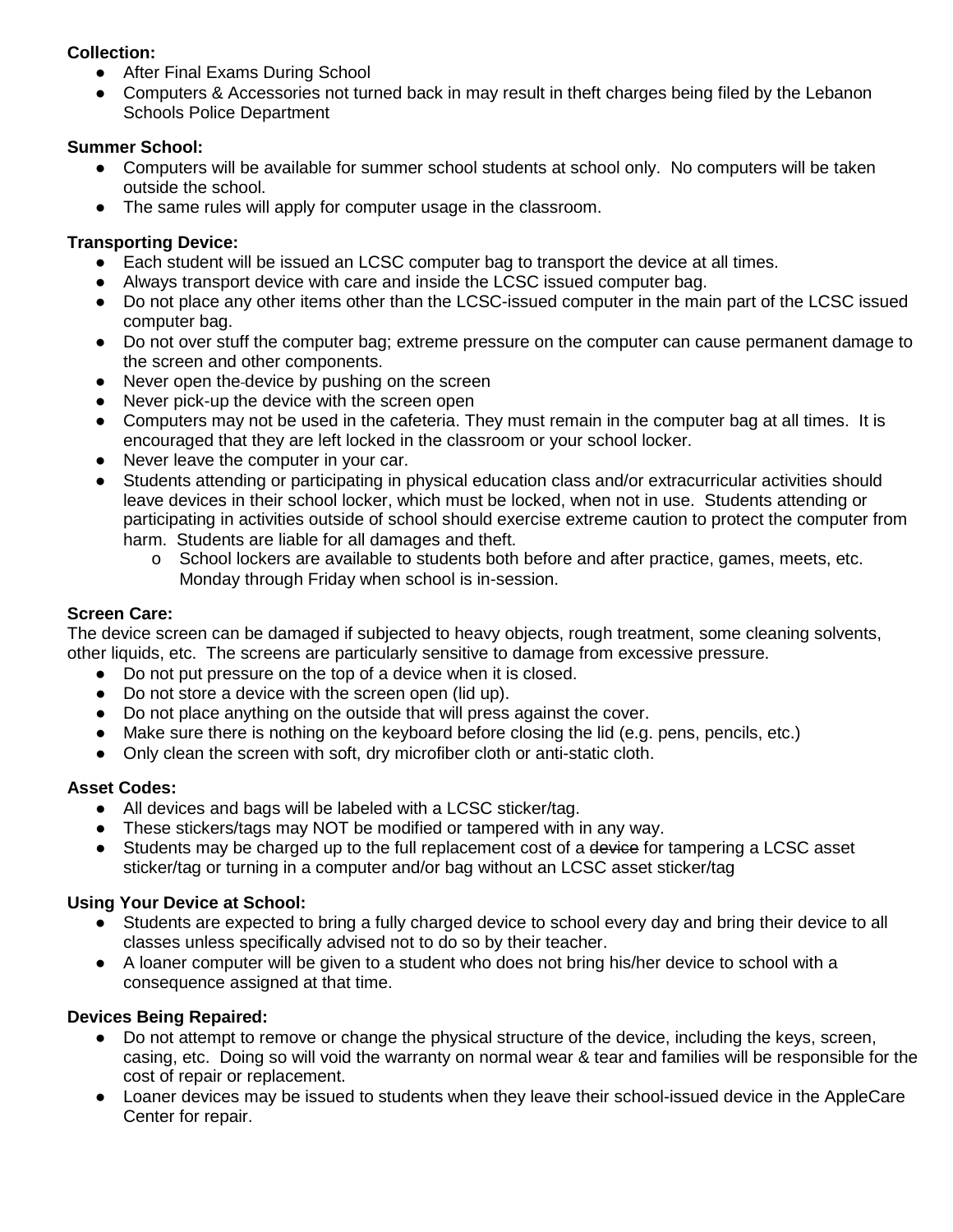- A student borrowing a loaner device must sign a loaner agreement and will be responsible for any damage to or loss of the loaned device. All rules in this policy apply to the loaner equipment.
- Devices on loan to students having their school-issued device repaired may be taken home.
- A member of the AppleCare Center or Technology Department will contact the student when their device is repaired and available to be picked-up.
- All repairs and replacements must go through LCSC. Students should report all problems, issues, etc. to the AppleCare Center.

#### **Backgrounds:**

● Inappropriate media may not be used as device backgrounds. The presence of such media will result in disciplinary action.

#### **Sound:**

- Sound must be muted at all times unless permission is obtained from a teacher.
- Headphone/ear buds may be used only at the discretion of the teacher.

#### **Printing:**

- Students are encouraged to digitally publish and share their work with teachers and peers when appropriate.
- Students will be able to print to the Media Center.

#### **Logging onto a Device:**

- Students will login to their device using their school issued username and password.
- Students should never share their account passwords with others, unless requested by an administrator.
- It is recommended to log-off the computer when not using it.
- Visit the AppleCare Center for the username and password

#### **Managing & Saving Work:**

- It is recommended to save work in ICloud
- Some files may be stored on the hard drive but not recommended.
- Students should always remember to save frequently when working on digital media.
- LCSC is not responsible for the loss of any student work.
- Students are encouraged to maintain backups of their important work.

#### **Using Device Outside School:**

● Students are encouraged to use their device at home and other locations outside of school. Wi-Fi connection is encouraged, but not mandatory. Some applications can be used while not connected to the Internet. All content is sent to the LCSC filter no matter the location of the computer.

#### **Damage:**

- LCSC expects normal wear & tear
- The LCSC Technology Department will work with Apple to determine normal wear & tear.
- Student/Parents will pay for any other damage to the computer
- Parents can purchase device insurance outside of the school system.

#### **Repairing the Device:**

- All devices in need of repair must be brought to the AppleCare Center as soon as possible.
- The AppleCare Technicians will analyze and fix the problems they can and escalate the issues they cannot fix to the LCSC Technology Department.

#### **Privacy:**

There is no expectation of privacy. Students have no not expectation of confidentiality or privacy with respect to any usage of a device, regardless of whether that use is for school-related purposes or not, other than as specifically provided by law. LCSC may, without prior notice or consent, log, supervise, access, view, monitor, and record use of a student device at any time for any reason related to the operation of the district. Teachers, school administrators, and the Technology Department may use monitoring software that allows them to view the screens and activity on student devices.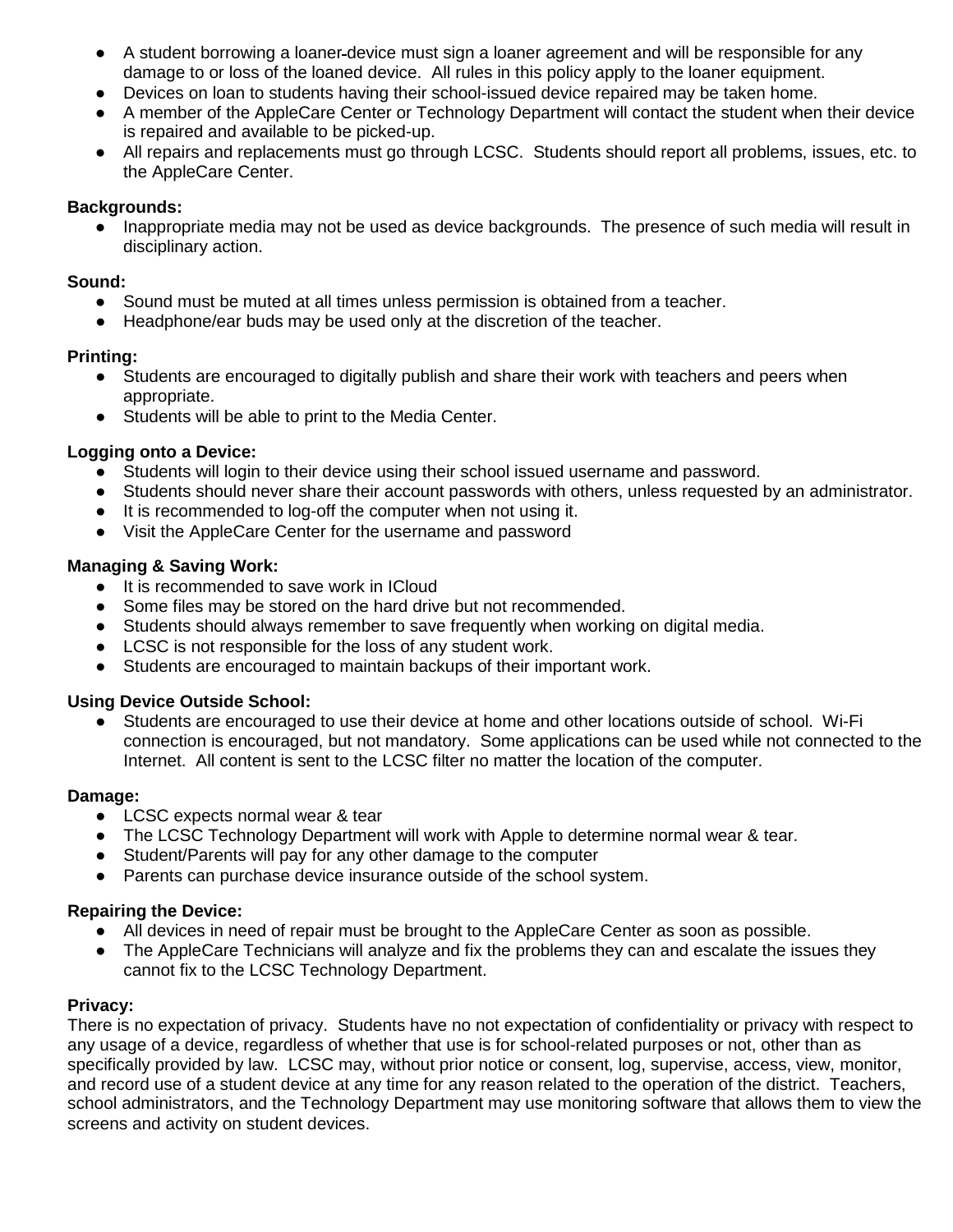# **Appropriate Uses and Digital Citizenship:**

- School-issued devices should be used for educational purposes and students are to adhere to the Acceptable *Use Policy* and all of its corresponding administrative procedures at all times.
- While working in a digital and collaborative environment, students should always conduct themselves as good digital citizens by adhering to the following:
	- **1 Respect Yourself.** I will show respect for myself through my actions. I will select online names that are appropriate. I will use caution with the information, images, and other media that I post online. I will carefully consider what personal information about my life, experiences, or relationships I post. I will not be obscene. I will act with integrity.
	- **2 Protect Yourself.** I will ensure that the information, images, and materials I post online will not put me at risk. I will not publish my personal details, contact details, or a schedule of my activities. I will report any attacks or inappropriate behavior directed at me while online. I will protect passwords, accounts, and resources
	- **3 Respect Others.** I will show respect to others. I will not use electronic mediums to antagonize, bully, harass, or stalk people. I will show respect for other people in my choice of websites: I will not visit sites that are degrading to others, pornographic, racist, or inappropriate. I will not enter other people's private spaces or areas.
	- **4 Protect Others.** I will protect others by reporting abuse and not forwarding inappropriate materials or communications. I will avoid unacceptable materials and conversations.
	- **5 Respect Intellectual Property.** I will request permission to use copyrighted or otherwise protected materials. I will suitably cite all use of websites, books, media, etc. I will acknowledge all primary sources. I will validate information. I will use and abide by the fair use rules.
	- **6 Protect Intellectual Property.** I will request to use the software and media others produce. I will purchase, license, and register all software or use available free and open source alternatives rather than pirating software. I will purchase my music and media and refrain from distributing these in a manner that violates their licenses.

*Source: Forest Park High School*

# **Consequences:**

- If you forget to bring your device to school, it is just like forgetting a textbook (same rules student's responsibility)
- Failure to use the computer in an appropriate manner will result in consequences.

# **Restrictions & Limitations:**

- There will be content filtering and this will apply outside of school as well. For example, if you cannot access Social Media at school, then you will not be able to access it at home on the LCSC device.
- LCSC Personnel will have a program to be able to monitor every device
- Computers are NOT allowed in a locker room. Leave computers in the hallway locker or locked with a teacher.

#### **Charging:**

Students are expected to bring their device to school fully charged. Computers can be charged at school during Homeroom, Lunch (left in classroom to charge), and during Study Hall (teacher discretion) maintaining possession of the computer. If a student needs to charge the computer during class, the consequences for each semester are:

- First Time Notation in teacher grade book. Students are informed he/she is being marked for charging during class.
- Second Time Notation in teacher grade book. Student is informed he/she is being marked for charging a second time during class and the consequences of a third charge.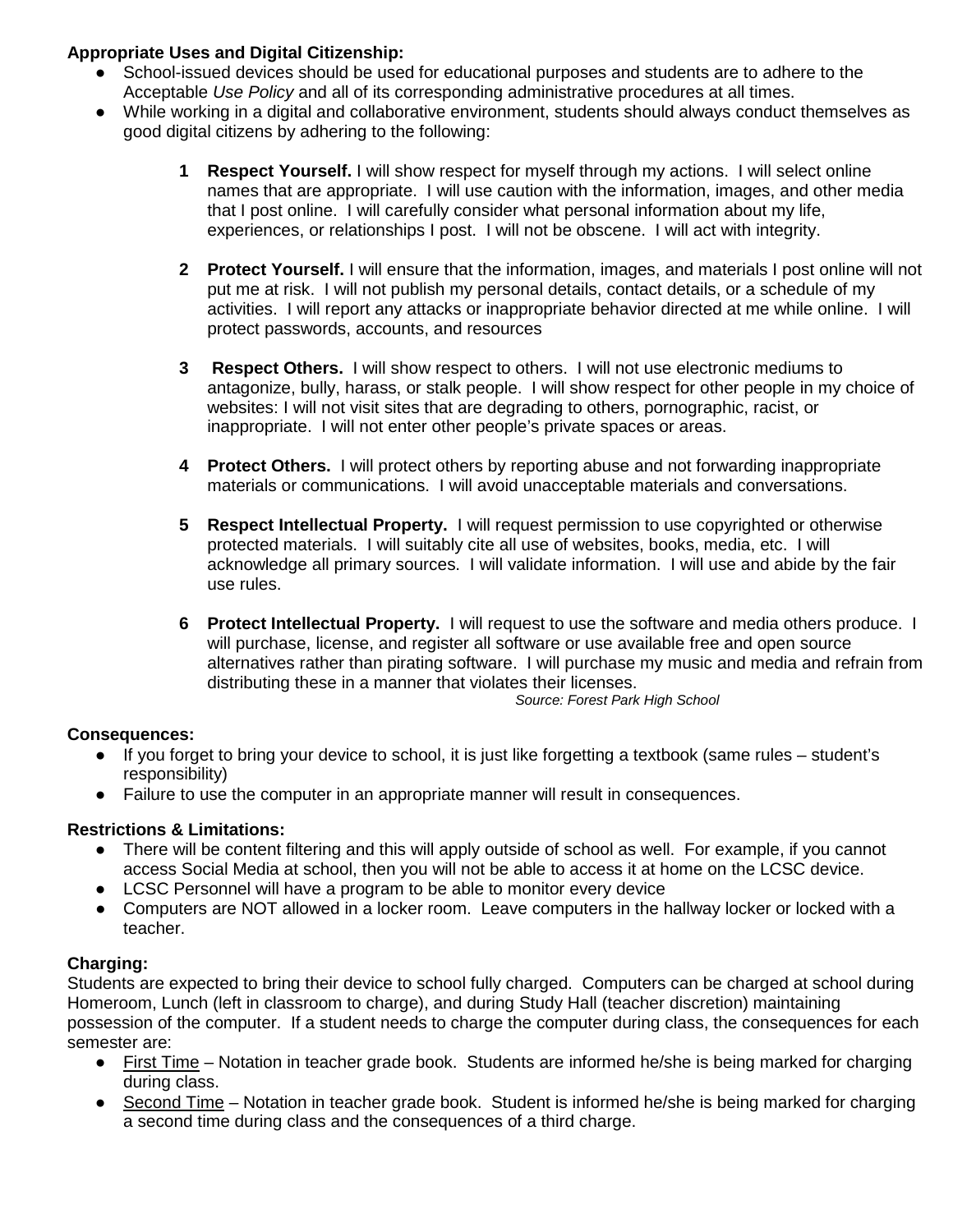- Third Time Student receives detention. Teacher either calls or mails a copy of the detention notice to parent/guardian.
- Fourth Time Student receives a disciplinary referral. The office assigns Tues/Thurs School.
- Fifth Time Student receives a disciplinary referral. The student is assigned two Tues/Thurs Schools. Parent will be notified through discipline referral.
- Sixth Time Student receives a disciplinary referral. The student is assigned three Tues/Thurs Schools. Parent will be notified through discipline referral.
- Seventh Time Student receives a disciplinary referral. The student is assigned four Tues/Thurs Schools. Parent will be notified, and a conference will be held to inform the parent the next charge will result in loss of credit for the course.
- Eight Time Student will be removed from the class with a W/F and placed in Study Hall.

# **Possession of Device:**

Student does not have possession of the computer at school during the day:

- First Time Student receives a disciplinary referral. The office assigns a detention.
- Second Time Student receives a disciplinary referral. The office assigns Tues/Thurs School.
- Third Time Student receives a disciplinary referral. The student is assigned two Tues/Thurs Schools. Parent will be notified through discipline referral.
- Fourth Time Student receives a disciplinary referral. The student is assigned three Tues/Thurs Schools. Parent will be notified through discipline referral. A conference will be held to discuss a nontake home computer policy.

# **Possession of Computer Bag:**

Student does not have possession of the computer bag when transporting the computer and/or has the computer and/or bag in another bag:

- First Time Student receives a disciplinary referral. The office assigns a detention.
- Second Time Student receives a disciplinary referral. The office assigns Tues/Thurs School.
- Third Time Student receives a disciplinary referral. The student is assigned two Tues/Thurs Schools. Parent will be notified through discipline referral.
- Fourth Time Student receives a disciplinary referral. The student is assigned three Tues/Thurs Schools. Parent will be notified through discipline referral.
- Fifth Time Student receives a disciplinary referral. The student is assigned four Tues/Thurs Schools. Parent will be contacted for a conference to discuss policy and consequences.

# **Inappropriate Content:**

Inappropriate content on the student computer will be handled on a case-by-case basis. Based on the severity of the content, the consequences may change and/or be escalated.

- First Time Student receives a disciplinary referral. The office assigns a detention.
- Second Time Student receives a disciplinary referral. The office assigns Tues/Thurs School.
- Third Time Student receives a disciplinary referral. The student is assigned two Tues/Thurs Schools. Parent will be notified through discipline referral.
- Fourth Time Student receives a disciplinary referral. The student is assigned three Tues/Thurs Schools. Parent will be notified through discipline referral.
- Fifth Time Student receives a disciplinary referral. The student is assigned four Tues/Thurs Schools. Parent will be contacted for a conference to discuss policy and consequences.

# **Identification Tags:**

Identification tag and/or sticker(s) have been removed from a piece of equipment that is not normal wear-&-tear. In addition to the student consequences listed below, the student will incur the cost of replacement items:

- First Time Student receives a disciplinary referral. The office assigns a detention.
- Second Time Student receives a disciplinary referral. The office assigns Tues/Thurs School.
- Third Time Student receives a disciplinary referral. The student is assigned two Tues/Thurs Schools. Parent will be notified through discipline referral.
- Fourth Time Student receives a disciplinary referral. The student is assigned three Tues/Thurs Schools. Parent will be notified through discipline referral.
- Fifth Time Student receives a disciplinary referral. The student is assigned four Tues/Thurs Schools. Parent will be contacted for a conference to discuss policy and consequences.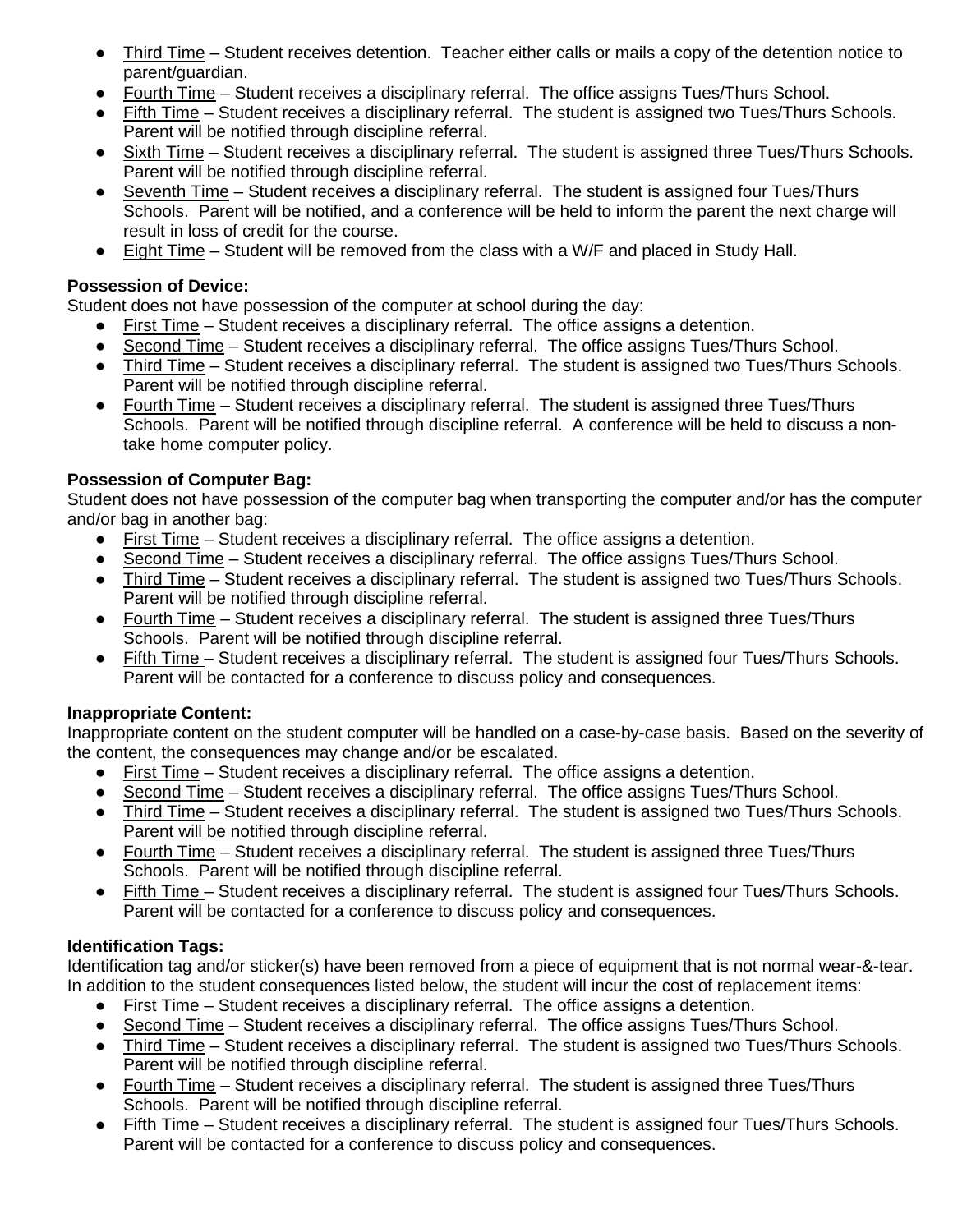# **Security:**

Illegal use of a proxy and/or a breach of security:

- First Time Student receives a disciplinary referral. The student is assigned two Tues/Thurs Schools. Parent will be notified through discipline referral. Possible loss of device privileges, suspension, and/or expulsion.
- Second Time Student receives a disciplinary referral. The student is assigned two Tues/Thurs Schools. Parent will be notified through discipline referral. A conference will be held to discuss removal of computer privileges. Possible suspension and/or expulsion.

#### **Writing, Drawing, Adding Stickers, etc. on the computer and/or computer bag. The damage costs will be paid by the student as this is viewed as vandalism of school property:**

- First Time Student receives a disciplinary referral. The office assigns Tues/Thurs School.
- Second Time Student receives a disciplinary referral. The student is assigned two Tues/Thurs Schools. Parent will be notified through discipline referral.
- Third Time Student receives a disciplinary referral. The student is assigned three Tues/Thurs Schools. Parent will be notified through discipline referral. A conference will be held with parent.

# **Swapping or Sharing the Computer:**

- First Time Student receives a disciplinary referral. The office assigns Tues/Thurs School.
- Second Time Student receives a disciplinary referral. The student is assigned two Tues/Thurs Schools. Parent will be notified through discipline referral.
- Third Time Student receives a disciplinary referral. The student is assigned three Tues/Thurs Schools. Parent will be notified through discipline referral. A conference will be held with parent.

# **Leaving the Computer Unoccupied:**

- First Time Student receives a disciplinary referral. The office assigns Tues/Thurs School.
- Second Time Student receives a disciplinary referral. The student is assigned two Tues/Thurs Schools. Parent will be notified through discipline referral.
- Third Time Student receives a disciplinary referral. The student is assigned three Tues/Thurs Schools. Parent will be notified through discipline referral. A conference will be held with parent.

# **Having Food/Drink around the Computer:**

- First Time Student receives a disciplinary referral. The office assigns Tues/Thurs School.
- Second Time Student receives a disciplinary referral. The student is assigned two Tues/Thurs Schools. Parent will be notified through discipline referral.
- Third Time Student receives a disciplinary referral. The student is assigned three Tues/Thurs Schools. Parent will be notified through discipline referral. A conference will be held with parent.

# **Downloading/Installing Non-Educational Content:**

- First Time Student receives a disciplinary referral. The student is assigned two Tues/Thurs Schools. Parent will be notified through discipline referral. Possible loss of device privileges, suspension, and/or expulsion.
- Second Time Student receives a disciplinary referral. The student is assigned three Tues/Thurs Schools. Parent will be notified through discipline referral. A conference will be held to discuss removal of computer privileges. Possible suspension and/or expulsion.

# **Inappropriate Video and/or Audio Recording:**

Video recording and/or audio recording on the student computer will be handled on a case-by-case basis. Based on the severity of the content recorded and permissible recording, the consequences may change and/or be escalated.

- First Time Student receives a disciplinary referral. The office assigns Tues/Thurs School.
- Second Time Student receives a disciplinary referral. The student is assigned two Tues/Thurs Schools. Parent will be notified through discipline referral.
- Third Time Student receives a disciplinary referral. The student is assigned three Tues/Thurs Schools. Parent will be notified through discipline referral. A conference will be held with parent.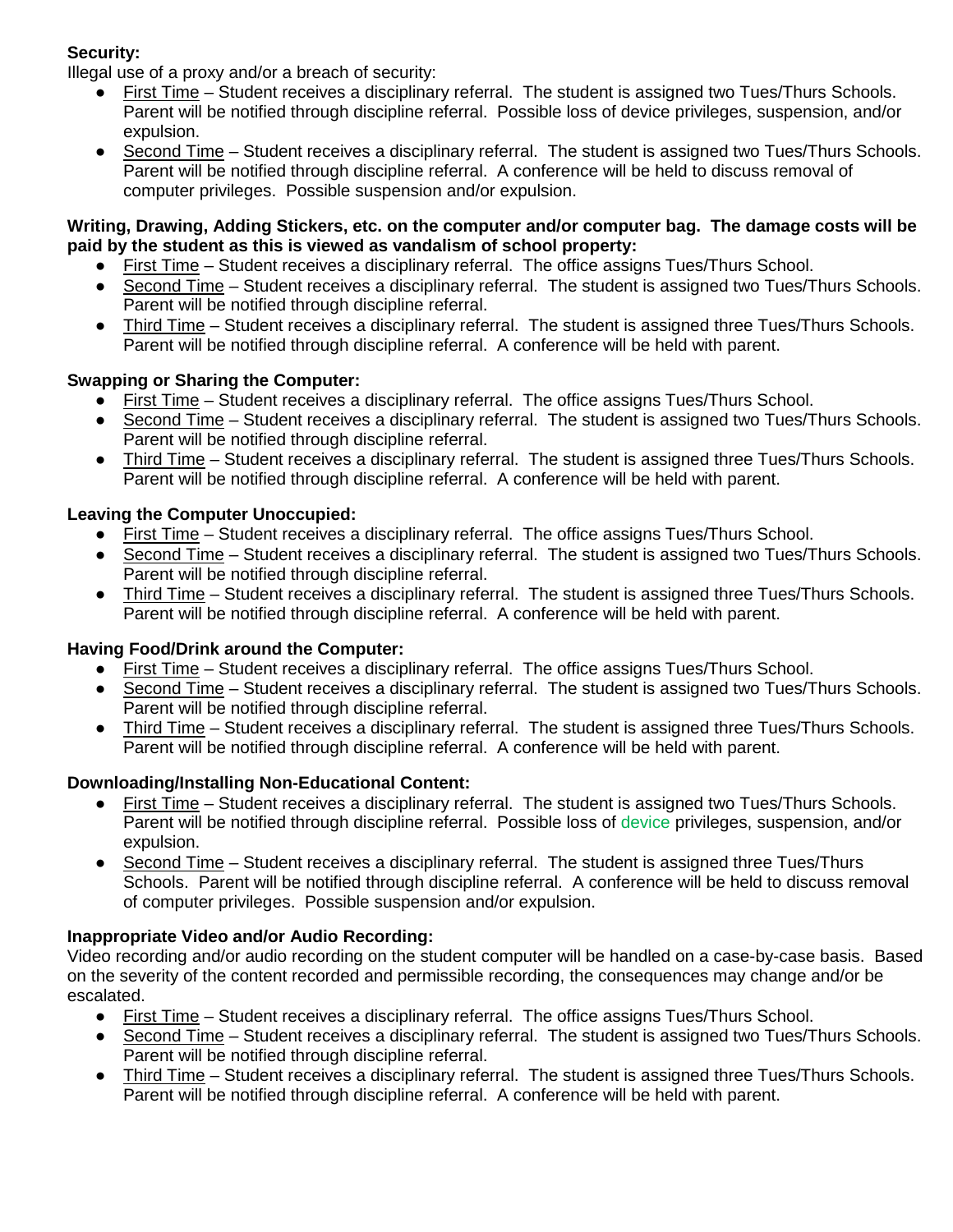# **WIRELESS COMMUNICATION DEVICES (WCD)**

A wireless communication device (WCD) is a device that emits an audible signal, vibrates, displays a message, or otherwise summons or delivers a communication to the possessor. These WCD devices include but are not limited to cellular and wireless telephones, smart phones, laptops, tablets or other network access devices, music playing devices, and other devices that allow a person to record and/or transmit, on either a real time or delayed basis, sound, video or still images, text, or other information. Students are expected to use LCSC Technology in a responsible, ethical, and legal manner.

Students may bring WCDs to school. To ensure student use of WCDs are appropriate for learning, Lebanon High School has established the following expectations for the acceptable use of a WCD throughout the school day.

# **STUDENT EXPECTATIONS:**

WCDs are not to be used by students in classes, study halls, hallways or restrooms while classes are in session. Students should follow the classroom policy provided by the teacher for storage of the WCD during classroom time. Student use of a WCD during classroom time in any location in the building is a violation of the WCD policy and will result in student discipline.

Students may use their WCD in a school appropriate manner between classes, during lunch, and during Homeroom.

During no time is a WCD permitted to be used in a restroom or locker room.

Phone calls, FaceTime, and any type of audio communication is not to take place during the school day (7:55 am – 2:45 pm). If a call needs to be made from a cell phone, the students are to come to the main office to get permission to make a call. A confidential location will be provided to the student upon receiving office approval for the call.

Students may only use one (1) earbud when plugged into a WCD in order to be aware of their surroundings. Students using two (2) earbuds will be in violation of the WCD policy.

# **TEACHER EXPECTATIONS:**

Teachers may choose to allow students use of a WCD in the classroom for educational purposes. The teacher will inform the student when the use of a WCD during classroom time is permissible.

Teachers will provide written, specific expectations for WCDs in their classroom to students through their classroom management plan.

# **PARENT/GUARDIAN EXPECTATIONS:**

Parents/Guardians are encouraged to not communicate directly with their student during the school day and wait until the end of the day to text/call their students.

In the event of a need or an emergency to communicate with your student, parents/guardians are asked to contact the main office so the school may provide the necessary support for the student without affecting the learning environment.

Before and after school, during after school activities (e.g. extracurricular activities) and at school related functions, a student may use a WCD responsibly as long as they do not create a distraction, disruption, or otherwise interfere with the school environment.

Students are prohibited from using WCDs to capture, record or transmit the words (i.e. audio) and/or images (i.e., pictures/video) of any student, staff member or other person in the school or while attending a school-related activity, without express prior notice and explicit consent for the capture, recording or transmission of such words or images. Using a WCD to take or transmit audio and/or pictures/video of an individual without his/her consent is considered an invasion of privacy and is not permitted, unless authorized by the building principal. Students who violate this provision and/or use a WCD to violate the privacy rights of another person may lose the privilege to carry the WCD until the end of the school year along with additional school discipline as appropriate to the circumstances.

WCDs, including but not limited to those with cameras, may not be possessed, activated or utilized at any time in any school situation where a reasonable expectation of personal privacy exists. These locations and circumstances include but are not limited to locker rooms, shower facilities, restrooms, classrooms, and any other areas where students or others may change clothes or be in any stage or degree of disrobing or changing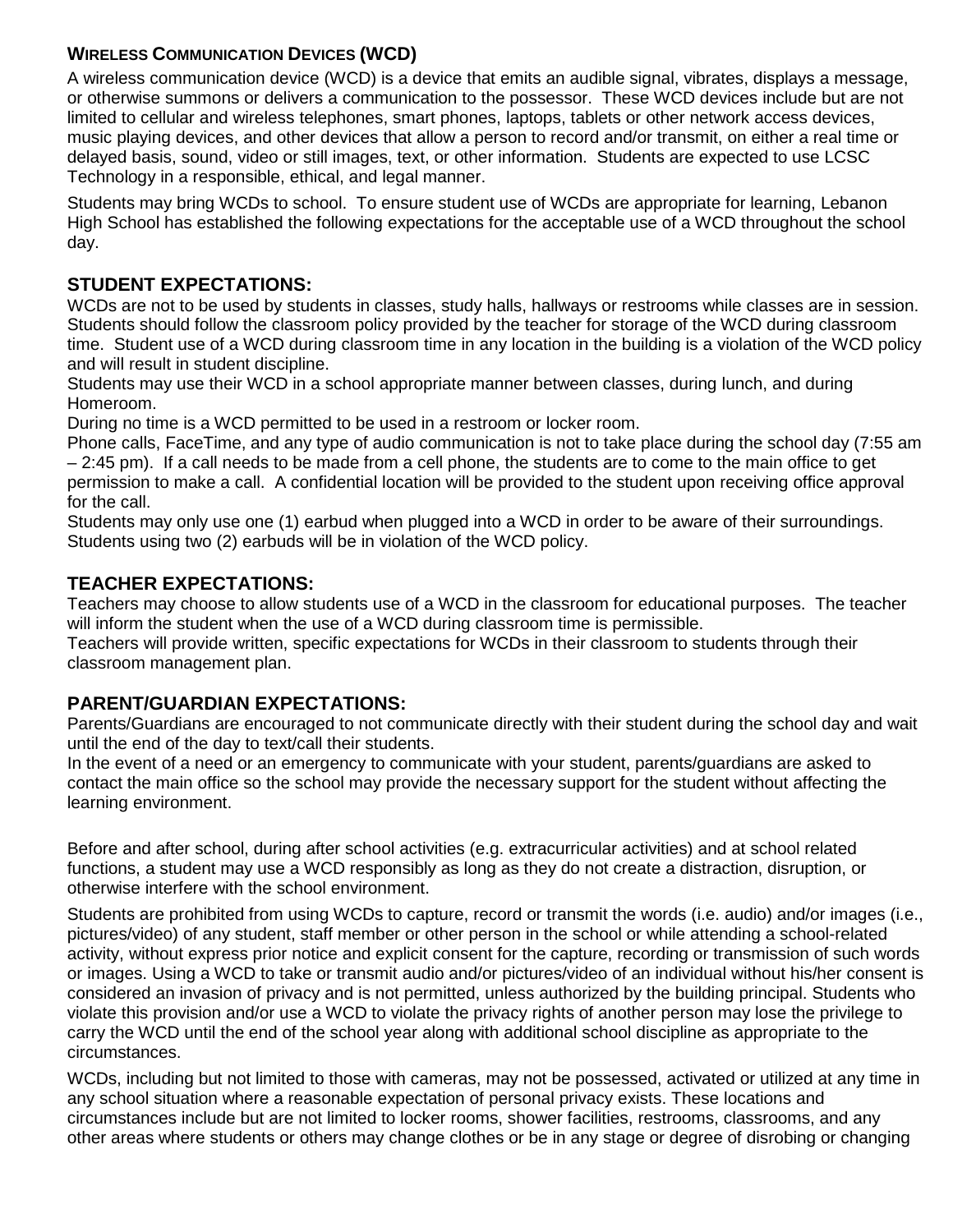clothes. The building principal has authority to make determinations as to other specific locations and situations where possession of a WCD is absolutely prohibited.

No expectation of confidentiality will exist in the use of WCDs on school premises/property.

Students are prohibited from using a WCD in any way that might reasonably create in the mind of another person an impression of being threatened, humiliated, harassed, embarrassed or intimidated. See Policy 5517.01 – Bullying and Other Forms of Aggressive Behavior. Students are also prohibited from using a WCD to capture and/or transmit test information or any other information in a manner constituting fraud, theft, cheating, or academic dishonesty. Likewise, students are prohibited from using their WCDs to receive such information. Possession of a WCD by a student is a privilege that may be forfeited by any student who fails to abide by the terms of this policy, or otherwise engages in misuse of this privilege.

Violations of this policy may result in disciplinary action and/or confiscation of the WCD. The building principal may also refer the matter to law enforcement if the violation involves an illegal activity (e.g. child pornography). Discipline will be imposed on an escalating scale ranging from a warning to an expulsion based on the number of previous violations and/or the nature of or circumstances surrounding a particular violation. If the WCD is confiscated, it will be released/returned to the student's parent/guardian after the student complies with any other disciplinary consequences that are imposed. Any WCD confiscated by Corporation staff will be marked in a removable manner with the student's name and held in a secure location in the building's central office until it is retrieved by the parent/guardian. WCDs in Corporation custody will not be searched or otherwise tampered with unless school officials reasonably suspect that the search is required to discover evidence of a violation of the law or other school rules. Any search will be conducted in accordance with Policy **5771** – Search and Seizure. If multiple offenses occur, a student may lose his/her privilege to bring a WCD to school for a designated length of time or on a permanent basis.

A person who discovers a student in possession of or using a WCD in violation of this policy is required to report the violation to the building principal or designee.

Students are personally and solely responsible for the care and security of their WCDs. The Board assumes no responsibility for theft, loss, damage, or vandalism to WCDs brought onto its property, or the unauthorized use of such devices.

Parents/Guardians are advised that the best way to get in touch with their child during the school day is by calling the school office. Contacting students on his/her WCD may result in school discipline if a school policy is violated.

# **HOMEWORK POLICY**

All homework should be meaningful and serve as an extension of classroom activities. All homework should be evaluated by the teacher and should be equated to the total classroom performance of the individual student. Homework assignments should be used to provide additional experiences that will enhance learning and strengthen the self-discipline needed. Parents can check homework assignments and keep updated on class and school activities on the LHS website (www.leb.k12.in.us/lhs and by individual Skyward Family Access.

# **STUDY EXPERIENCE (FIELD TRIP)**

*Note:* All off-campus and on-campus Field Trips will now be referred to as a Study Experience*.*

- 1. Students must complete and return a detailed permission slip at least 5 school days prior to the Study Experience. The permission slip includes:
- a. parent signature
- b. student signature
- c. teacher signatures of those classes that will be missed
- d. the date and location of the experience
- e. Parent approval for transportation.
- 2. Students who do not return a completed permission slip will not be allowed to attend the Study Experience. They will be expected to complete the alternative assignment.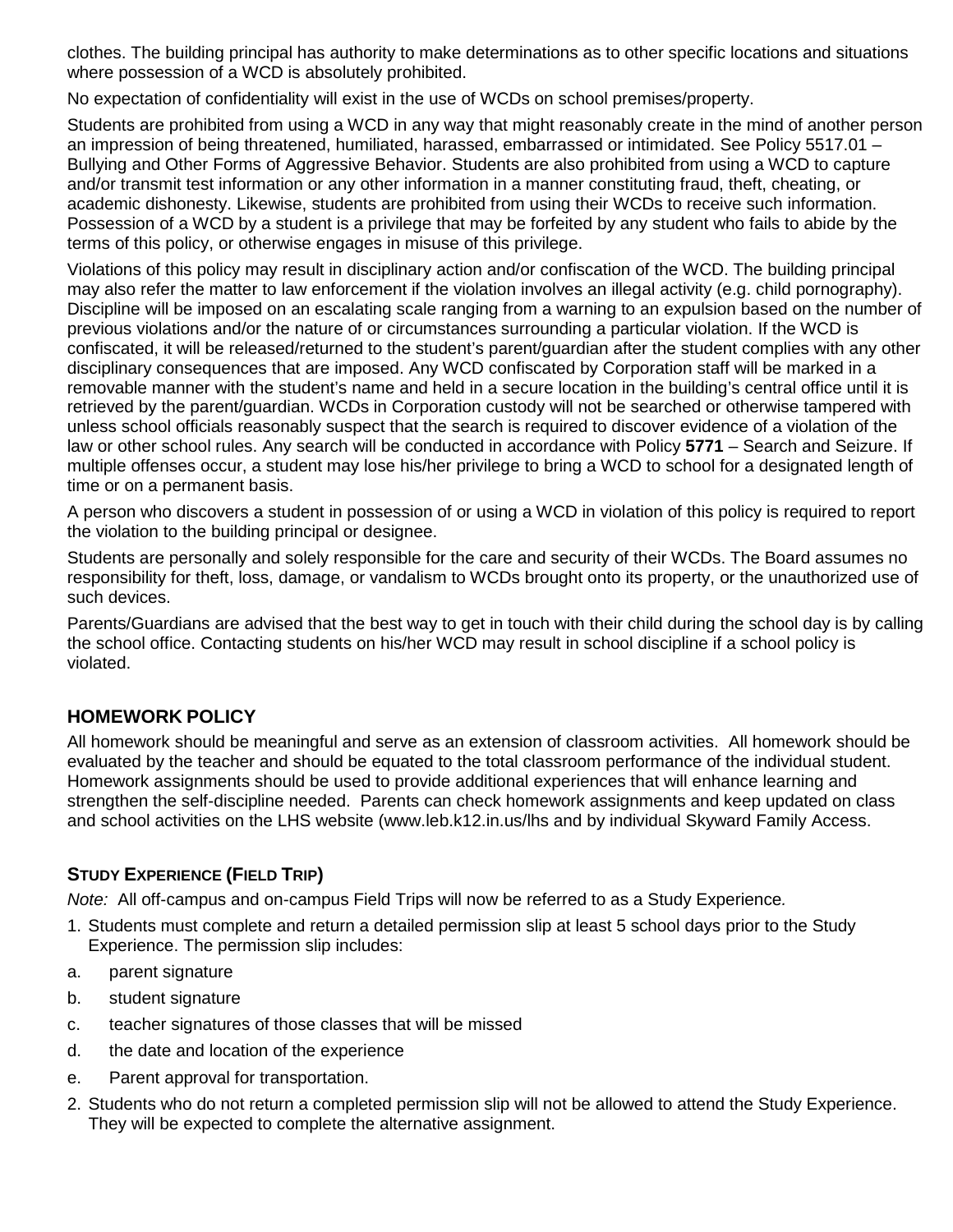- 3. By returning the completed permission slip the student is opting-in and will attend the Study Experience.
- 4. A student may opt-out and choose not to attend a Study Experience only with permission of their parent/guardian.
- 5. Students who do not attend a Study Experience due to an absence or a parent/guardian opt-out will be provided with an alternative assignment.
- a. The alternative assignment will be related to and proportionate to the study experience.
- 6. It is the students' responsibility to obtain assignments from classes (other than the class attending the Study Experience) *before* the day of the Study Experience. All assignments will be due the next class period unless instructed differently by the teacher/staff member.

# **VOICE MAIL**

The staff voice mail can be accessed at any time by dialing 765-482-0400 and following the prompts.

# **HOMEROOM**

#### **Mission Statement**

Homeroom is a time that is structured to improve and promote student academic performance, to build a sense of school community and culture, to provide an opportunity for clubs and organizations to meet, and to provide opportunities for personal enrichment.

#### **Homeroom Policies and Procedures:**

- 1. Students are assigned to a Homeroom teacher who serves as their mentor for four years.
- 2. Homeroom is held between the end of 2nd block and the beginning of 3rd block.
- 3. The passing period before Homeroom will be extended to 7 minutes. Students will be counted tardy if they are not in their Homeroom or have not signed out by the tardy bell.
- 4. Students with Homeroom privileges must sign out from their Homeroom and then sign in to their destination.
- 5. Movement during Homeroom is dependent on students maintaining their Homeroom privileges by following the Homeroom Policies and Procedures.
- 6. Students may lose their Homeroom privileges at the discretion of teachers and/or administrators as a result of failing to follow all Homeroom Policies and Procedures.
- 7. Students with a Homeroom pass may go to multiple teachers but may not get a snack after the original passing period.
- 8. Teacher academic requests to see students will trump all other Homeroom activities. If a teacher needs a student for academic reasons, the request must be honored.
- 9. Students without a Homeroom pass must remain in their assigned Homeroom unless given a pass by another teacher.
- 10. Homeroom detentions are served as all-school detentions.
- 11. Homeroom Designations:
	- a. Monday will be reserved for **Mentoring,**
	- b. Tuesday, Wednesday, and Thursday will be available for **Activities, Clubs** and **Sports** meetings. Group meetings should be limited to not more than two (2) Homeroom meetings per month.
	- c. Tuesday Friday will be available for visits from college representatives.
- 12. Homeroom will be closed on Gold Fridays.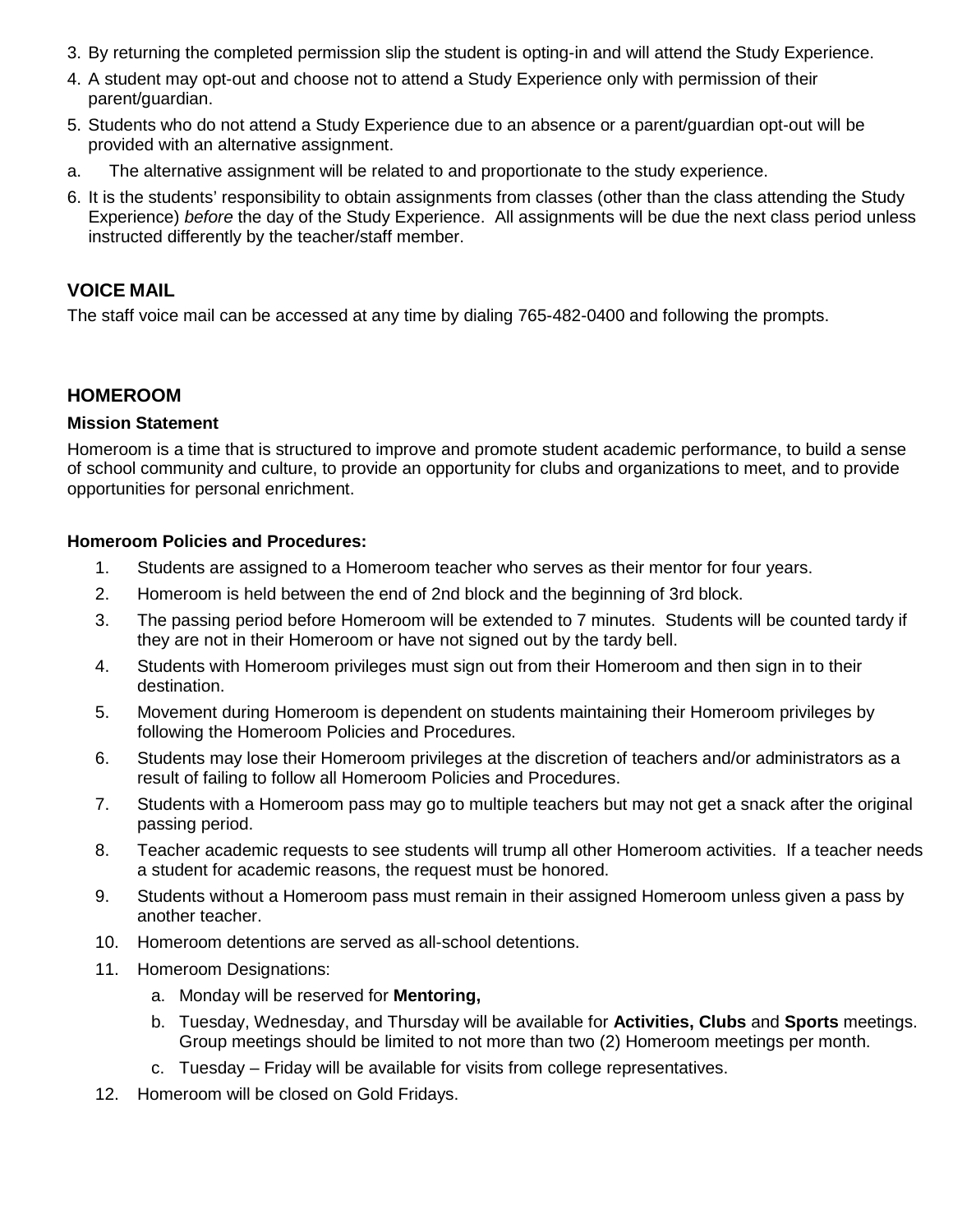# **WORK PERMITS**

- 1. Every employer must secure an employment certificate before they permit any minor, ages 14, 15, 16 or 17 years of age, to work for them at any time.
- 2. After getting a job, a student must obtain Intent to employ card from the Main Office. This card must then be filled out by the student and their employer. The parent or guardian, the student, and the employer must sign the card.
- 3. The completed intent to employ card and the student's birth certificate are to be brought to the Main Office before beginning work. Please allow 1-2 days for processing. An employment certificate is not transferable from one job to another. A student who changes jobs must obtain a new work permit.

#### **Grades**

- a. A student must not have more than one F in all classes for the previous grading period in order for a work permit to be issued**.**
- b. Any student who fails two or more classes in a grading period may have his/her work permit revoked. If, in the next grading period, the student is passing all classes, his/her work permit may be reinstated.
- c. Any student who fails only one class in a grading period will be placed on probation. The student and employer will be sent a warning letter, and the student will be placed on probation for the next grading period.

# **Attendance**

- a. A student may not have unexcused absences of more than 5% of the days in a grading period**.**
- b. If the student's record of unexcused absences is more than 5% in a grading period:

The student's employer and student will be sent a warning letter, and the student will be placed on probation for the next grading period.

c. If unexcused absences persist during the probation period:

The school will revoke the student's work permit for the next grading period and the employer and student will be notified.

d. The work permit will be reissued if the student's attendance reaches an acceptable level during the next grading period.

The official end of a grading period for purposes of this policy will be the date report cards are issued.

Should the work permit be revoked at the end of the school year, special provisions will be given to that student and he/she will be allowed to work during the summer while school is not in session.

A student may appeal the revocation of a work permit or the refusal to issue or reissue a work permit, but the school will override its decision only upon a student's demonstration of just cause. Appeals are made to the school principal in writing.

Only students on approved vocational programs will be allowed to work during the school day.

# **DRIVER'S LICENSE OR PERMITS**

Indiana law requires a student to be in good standing in school attendance and discipline to obtain or continue to hold a valid driver's license or permit. The Bureau of Motor Vehicles may be notified concerning any student who is less than eighteen (18) years of age and who:

- 1. Is a habitual truant.
- 2. Is suspended from school a second time in a school year.
- 3. Is under expulsion from school.
- 4. Has withdrawn from school for a reason other than financial hardship.

A student whose name is submitted to the Bureau of Motor Vehicles will not be eligible to be issued a driver's license or a learner's permit. Existing driver's license or learner's permit will be invalidated. The license will remain invalid until one of the following occurs:

1. 120 days has passed or the end of the semester during which the student returns to school, whichever is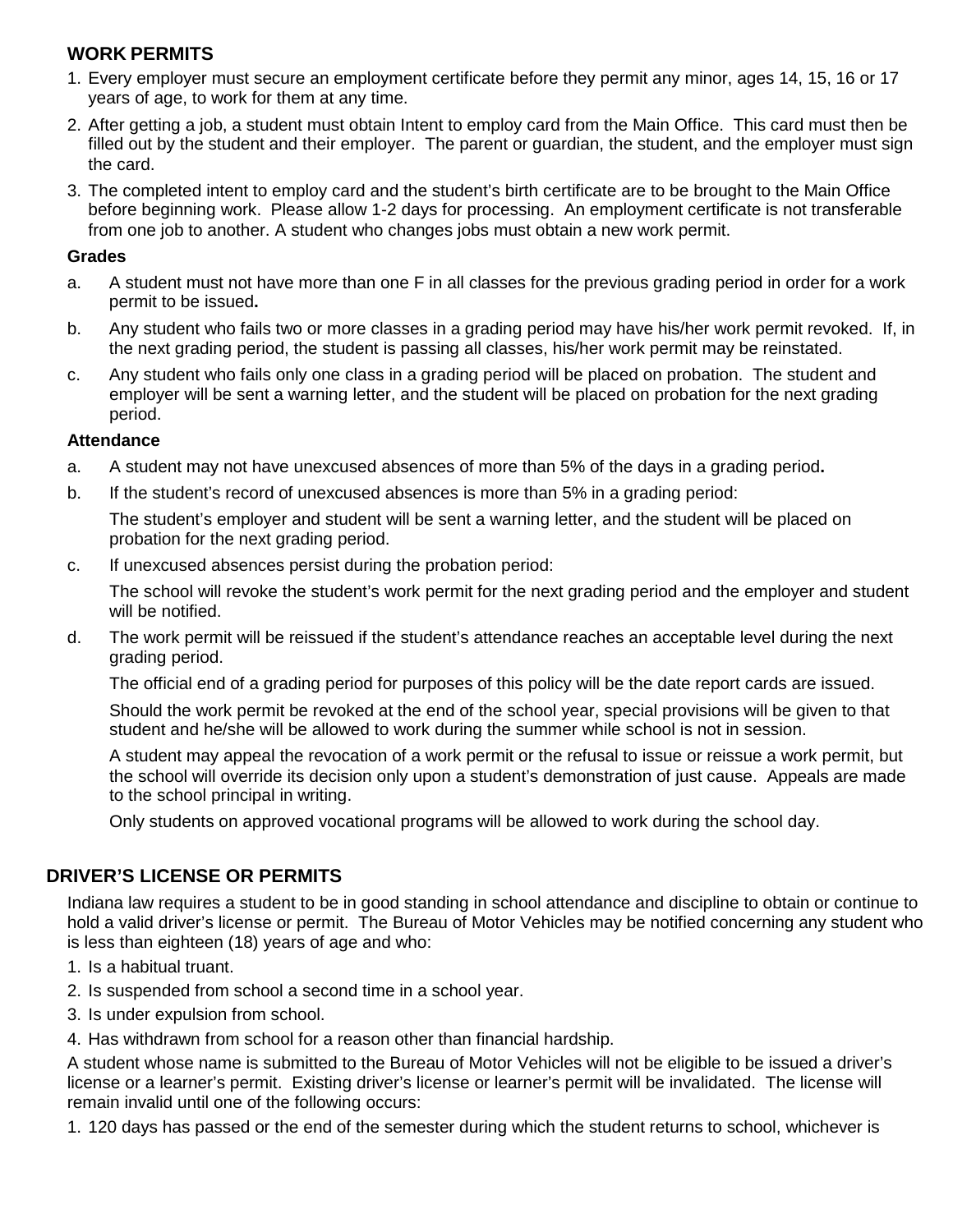longer.

- 2. The student is 18 years of age.
- 3. The suspension or expulsion is reversed after the student has had a hearing.

A student has a right to appeal the invalidation of a license or permit, or the prohibition from obtaining a license or permit. The appeal procedures for each of the reasons listed below varies. Contact the school principal for the procedures to follow for each reason. A student may appeal if he or she:

- 1. Believes the information provided was technically incorrect.
- 2. Believes the Bureau of Motor Vehicles committed a technical or procedural error.
- 3. Establishes to the satisfaction of the Principal of the school where the action occurred that he has enrolled in a full-time or part-time program of education and has participated for thirty (30) or more days in a program of education after not being enrolled in school.
- 4. Is withdrawing from school due to financial hardship.

# **LOST AND FOUND**

A lost and found department is maintained by the Main Office. Found articles that may have been lost should be taken immediately to the office. A student who has lost an item should check in the main office. Lebanon High School will not be responsible for any items lost or stolen.

# **POSTERS AND SIGNS**

Posters and signs will be permitted only in designated areas. All signs and posters must be submitted to the Principal's office for approval and location assignment. The organization posting the signs will be responsible for their removal at the end of the event being advertised.

Signs and posters that are approved may be placed on lockers and bulletin boards only by using masking tape. Signs that haven't been approved or that are not placed correctly will be removed.

# **VISITORS**

Visitors must sign-in at the main office and provide a State issued ID to obtain a visitor pass. Any adult visiting the school during the school day to assist teachers with field trips or preparation for special events must complete the form for a Criminal Background check and Anti Bullying Policy

Parents are welcome at all times and must sign-in at the main office to obtain a pass. Parents who wish to consult with teachers should call and arrange a time that is mutually agreeable to both parent and teacher. Students from other schools may visit L.H.S. as part of an authorized exchange program. Other students and

non-students are not to be in the high school building unless on official business with the high school office.

# **DRILLS**

Fire, earthquake, lock-down and tornado drills are conducted for your protection. Each classroom has posted instructions for each drill. The classroom teacher will explain the procedures and details should an alarm sound. Instructions should be followed promptly and quietly.

# **TELEPHONE**

School office and business telephones are for school business only and are not to be used for personal calls without permission from members of the staff. Students may use the office telephones to make calls to parents/guardians with staff permission.

Telephone messages to students will be taken only at parent's request.

# **CHANGE OF ADDRESS AND FAMILY INFORMATION**

Skyward Family Access should be used to make changes to a student's information including guardian, emergency contacts, email, etc. A change of address along with proof of residency and documentation must be provided to the attendance office as soon as possible. If the requirements cannot be met, parents will need to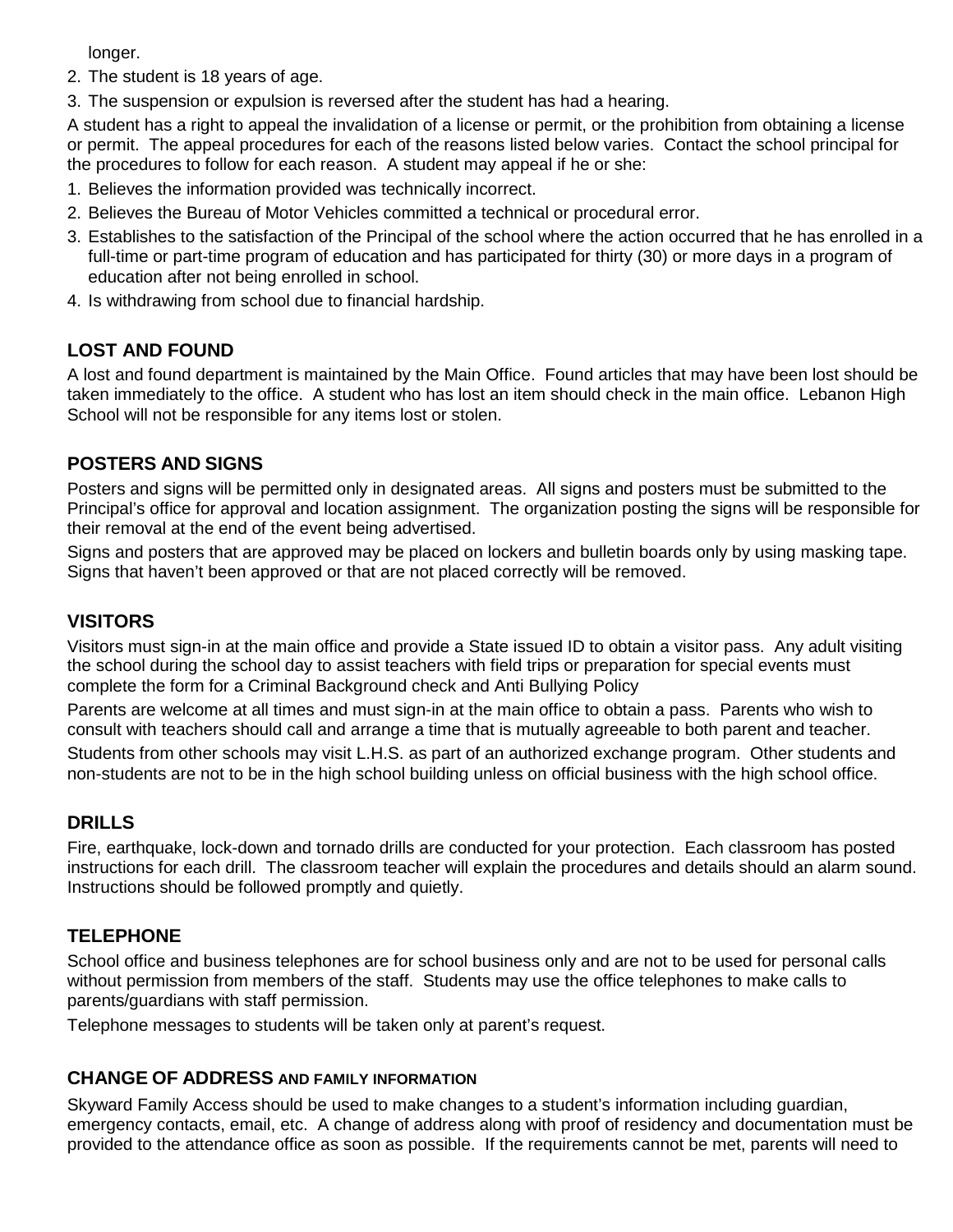file documentation declaring homeless in accordance with the McKinney Vento Act. If residency is requested by your school you have five (5) school days to provide the requested proof of residency. After five (5) days the student will be un-enrolled and cannot attend school until proof of residency is provided.

# **CAFETERIA, FOOD AND DRINK POLICY**

The cafeteria is open for breakfast and lunch each full school day, there is a no charging policy and an alternative menu is offered. Students are encouraged to use the services of the cafeteria. Students eating in the cafeteria should conduct themselves in an orderly fashion at all times. They should properly return trays and dispose of trash at the end of the lunch period. During lunch, we ask that students remain in the cafeteria as much as possible. Students may leave to use the restroom at the intersection across from the Crossroads Cafe in C-hall at the intersection of C-hall and A-hall. No other restrooms should be used during your lunch. You may also go to Tiger Town, Crossroad Cafe and/or the vending machines to get a snack or drink, but you must eat and drink those purchases in the cafeteria. Items purchased should not be consumed on the way back to the cafeteria. See the lunch supervisory teacher when questions arise.

Carryout food from restaurants is not to be delivered to students during the school day.

Any open drink or food container being carried in the hallways will be confiscated and a detention issued. Students are responsible for keeping the halls clean of trash. The vending machines will be turned off any time excessive trash in the halls becomes a problem.

Drink items that are sold at school through Tiger Town, the Crossroad Cafe, vending machines, and the cafeteria are allowed to be consumed in approved school locations. Drinks may be consumed in a classroom with teacher approval, in the cafeteria, or in a designated location by a teacher under their supervision. Drinks may not be consumed in the hallways due to congestion and spillage. Teachers do have the authority to limit or eliminate drinks based on a classroom activity or room design such as a computer lab. Only water may be consumed in the auditorium, stage area, and the media center. Supplemental drink additives may not be added to bottled water or other drinks. Cups and reusable containers are not permissible during the school day with the exception of refillable water bottles that are clear and are refilled with water. Only drinks in a container with a screw-top lid are allowed to be consumed. Drinks must be in the original container as available through Tiger Town, the Crossroad Café, vending machines, and the cafeteria. Drinks may not be consumed in the gym lobby area or hallways during lunch. They may only be consumed in the cafeteria.

Food is to be consumed only during Homeroom with approval from your Homeroom supervisors or in the cafeteria during breakfast or lunch. Open containers of food should not be kept in lockers. While food is able to be purchased at Tiger Town, the Crossroads Café, the cafeteria, and through vending machines during the day, food may only be consumed during the designated times ( Homeroom and Lunch) and locations. Food is not permitted in the auditorium, stage area, or media center.

Students are allowed to have food and drink prior to the school day. We allow this privilege as a way of supporting our students' transition to school in the morning. The most important part of this policy is that all food and drinks, other than those available through school in the original container, must be thrown in the trash prior to 7:55 AM.

| Paid Pricing     | <b>Reduced Pricing</b> |
|------------------|------------------------|
| Breakfast-\$1.55 | Breakfast- \$.30       |
| Lunch- \$3.20    | Lunch- \$.40           |

# **Library/Media Center**

The Library-Media Center is to provide service to students and staff in an atmosphere that promotes reading, computer use and an overall positive learning environment. The Center is open from 7:15 AM until 3:15 PM each school day. No food or drinks are allowed in the Media Center.

#### **Admission**

Students may use the Center before and after school hours without a pass.

Study hall students may use the Center with permission of the study hall teacher.

Teachers may schedule their classes into the Center by working with the Media Specialist.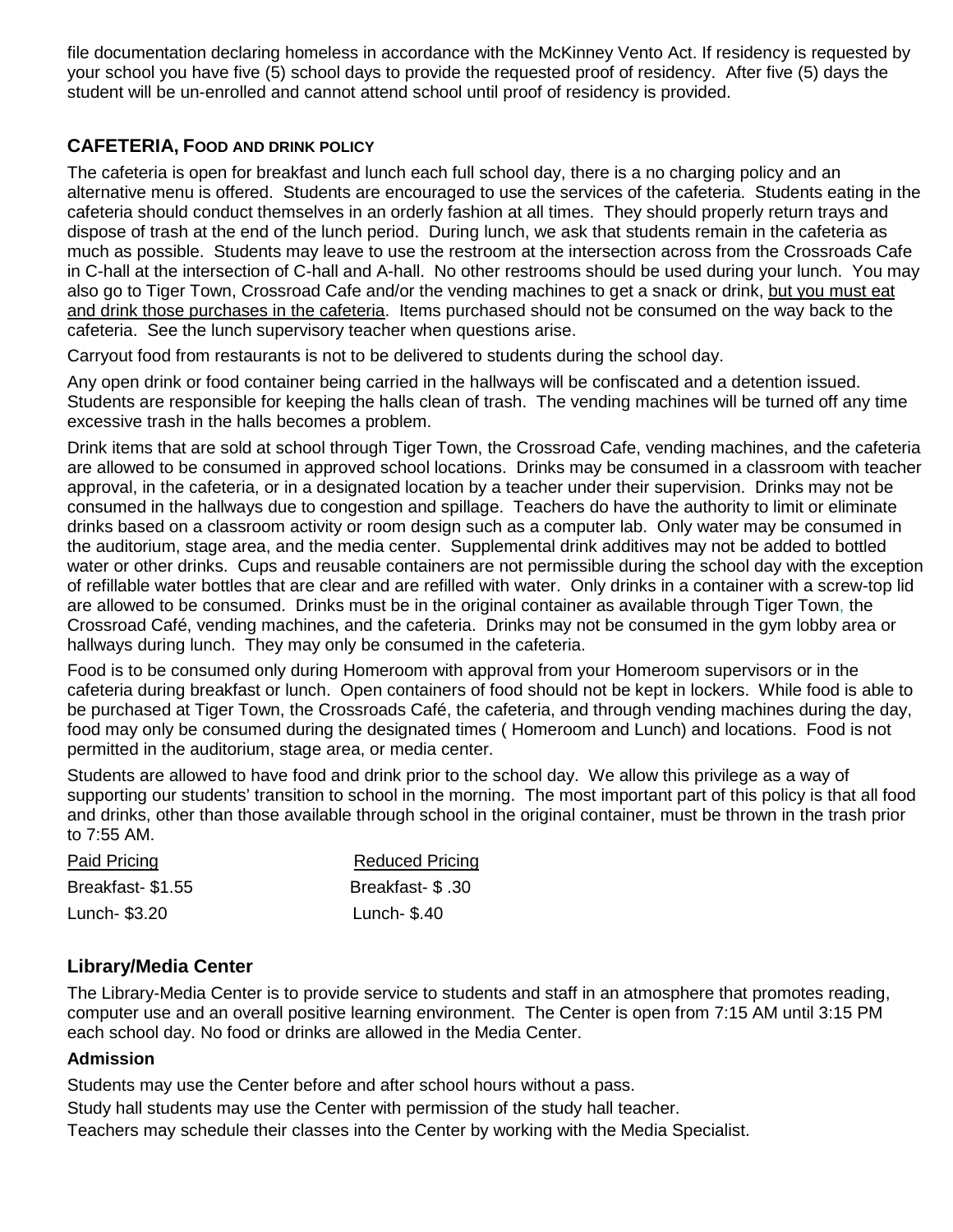# **Conduct**

If students elect to come to the Center, they must plan to work on academics (browse, study, read, etc.). Quiet talking is permitted while students are working; however, students will not be permitted to spend the hour visiting and talking. Students are expected to respect the right of others to enjoy a positive and quiet environment without distractions. Students are expected to treat property, equipment, and materials with care.

# **Circulation**

Most books are available for checkout for two weeks and may be renewed once for an additional two weeks. Reference books, magazines, and digital video cameras may be checked out overnight only. Student ID must be used to check out materials.

## **Lost or Damaged Materials**

Students will be charged for lost or damaged materials. These charges will be based on the replacement cost of the item. The original cost of the item will be used if replacement cost cannot be determined.

# **Technology/Textbooks/Fees/Supplies**

## **Payments and Refunds**

All students will be billed a technology fee and/or supplies during the month of September. All students are required to pay course fees. Students who desire technology fee assistance will be required to fill out an online application via family skyward at registration.

## **Technology and Classroom Materials**

Students are charged a technology fee and a fee for consumable supplies needed for each class in which they are enrolled.

Books and materials are issued by the classroom teacher and must be returned to the same teacher upon completion of the school year. Responsibility for device and textbooks rests with the student to whom the device/textbooks are issued.

Loss of device, books or any school property due to theft or other circumstances will not be accepted as an excuse for nonpayment or the failure to complete assignments.

If a device or textbook is lost, the student will be required to pay the cost of replacing the device or textbook. Contact the main office to report a lost laptop.

If the device or book is found and returned, a refund will be made to the student.

If the device or book is damaged, the student is required to pay a damage charge depending upon the degree of damage and the condition of the device or book when it was issued.

Lebanon High School prorates technology fees for late school enrollees and early withdrawals in good standing Technology Fee charges will be returned, on a prorated basis, to those students transferring to another school or withdrawing from Lebanon High School. Course fees are not refundable.

All device and books are rented on a semester basis and should be taken care of properly and returned in good shape as they are the property of Lebanon High School.

# **Tiger Town**

Tiger Town is operated as a service to the student body and faculty. Food and drink are also available during lunch. Tiger Town is located in the student common area outside the cafeteria.

# **SECTION 2 ACADEMICS**

# **Graduation Requirements**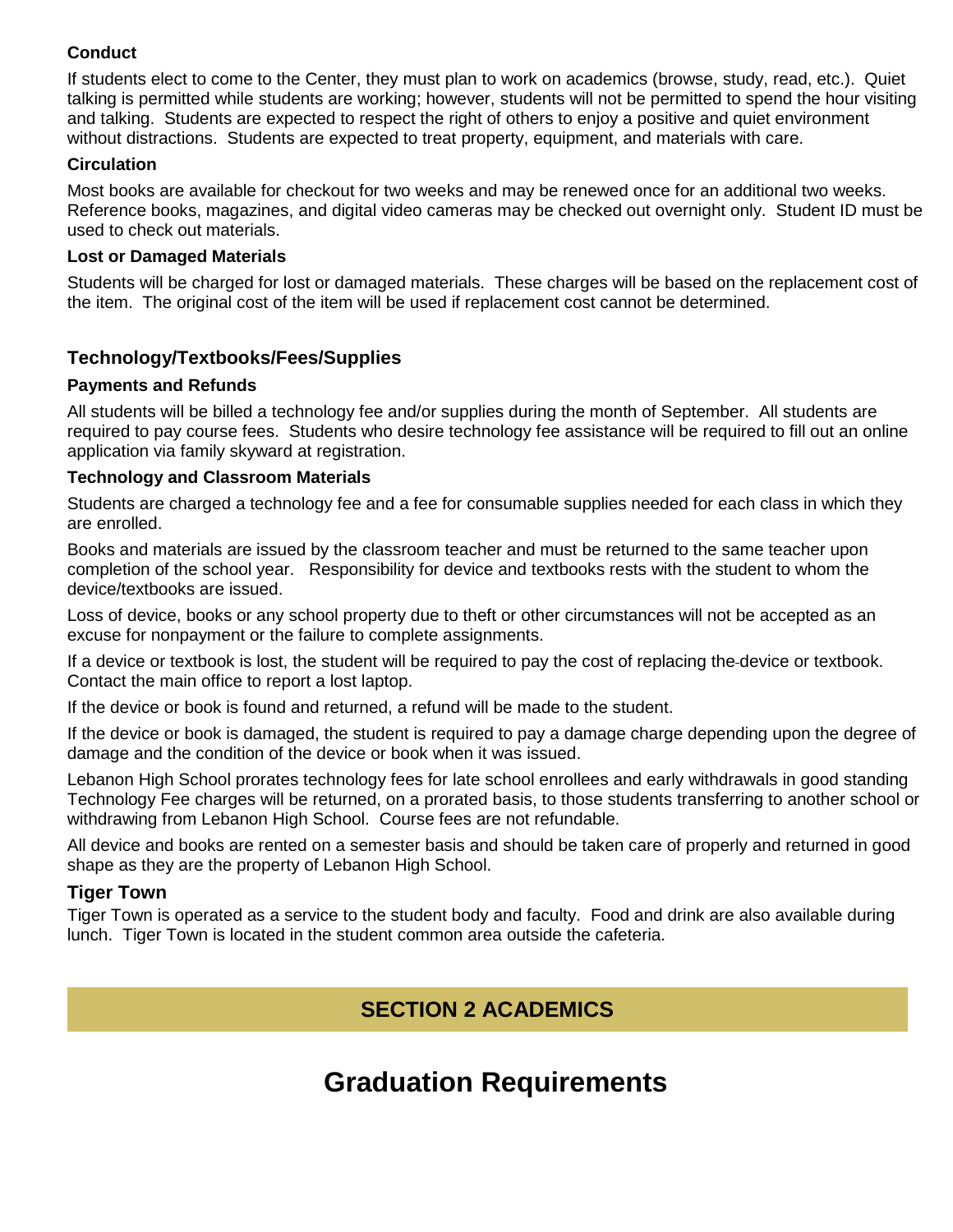# **Lebanon High School Core 40 Diploma Requirements for Class of 2016 and Beyond**

| <b>Course and Credit Requirements</b>  |                                                                                                                                                                   |
|----------------------------------------|-------------------------------------------------------------------------------------------------------------------------------------------------------------------|
| English/                               | 8 credits(+1 semester of Speech for the Academic Honors Diploma)                                                                                                  |
| Language                               | Including a balance of literature, composition                                                                                                                    |
| Arts                                   | and speech.                                                                                                                                                       |
| <b>Mathematics</b>                     | 6 credits (in grades 9-12)                                                                                                                                        |
|                                        | 2 credits: Algebra I                                                                                                                                              |
|                                        | 2 credits: Geometry                                                                                                                                               |
|                                        | 2 credits: Algebra II                                                                                                                                             |
|                                        | Or complete Integrated Math I, II, and III for 6 credits.<br>All students must complete a math or quantitative reasoning course each year they are in high school |
| <b>Science</b>                         | <b>6 credits</b>                                                                                                                                                  |
|                                        | 2 credits: Biology I                                                                                                                                              |
|                                        | 2 credits: Chemistry I or Physics I or                                                                                                                            |
|                                        | <b>Integrated Chemistry-Physics</b>                                                                                                                               |
|                                        | 2 credits: any Core 40 science course                                                                                                                             |
| <b>Social Studies</b>                  | <b>6</b> credits                                                                                                                                                  |
|                                        | 2 credits: U.S. History                                                                                                                                           |
|                                        | 1 credit: U.S. Government                                                                                                                                         |
|                                        | 1 credit: Economics                                                                                                                                               |
|                                        | 2 credits: World History/Civilization or                                                                                                                          |
|                                        | Geography/History of the World                                                                                                                                    |
| <b>Directed</b>                        | 5 credits                                                                                                                                                         |
| <b>Electives</b>                       | <b>World Languages</b>                                                                                                                                            |
|                                        | <b>Fine Arts</b>                                                                                                                                                  |
|                                        | Career and Technical Education                                                                                                                                    |
| <b>Physical</b>                        | 2 credits                                                                                                                                                         |
| <b>Education</b>                       |                                                                                                                                                                   |
| <b>Health and</b><br>Wellness          | 1 credit                                                                                                                                                          |
| Electives*                             | <b>6 credits</b>                                                                                                                                                  |
|                                        | (College and Career Pathway courses recommended)                                                                                                                  |
| <b>40 Total State Credits Required</b> |                                                                                                                                                                   |

Schools may have additional local graduation requirements that apply to all students

\* Specifies the number of electives required by the state. High school schedules provide time for many more electives during the high school years.

All students are strongly encouraged to complete a College and Career Pathway (selecting electives in a deliberate manner) to take full advantage of career and college exploration and preparation opportunities.

# **Lebanon High School AHD and THD Diploma Requirements for Class of 2016 and Beyond**

**with Academic Honors** *(minimum 47 credits)*

For the **Core 40 with Academic Honors** diploma, students must:

● Complete all requirements for Core 40.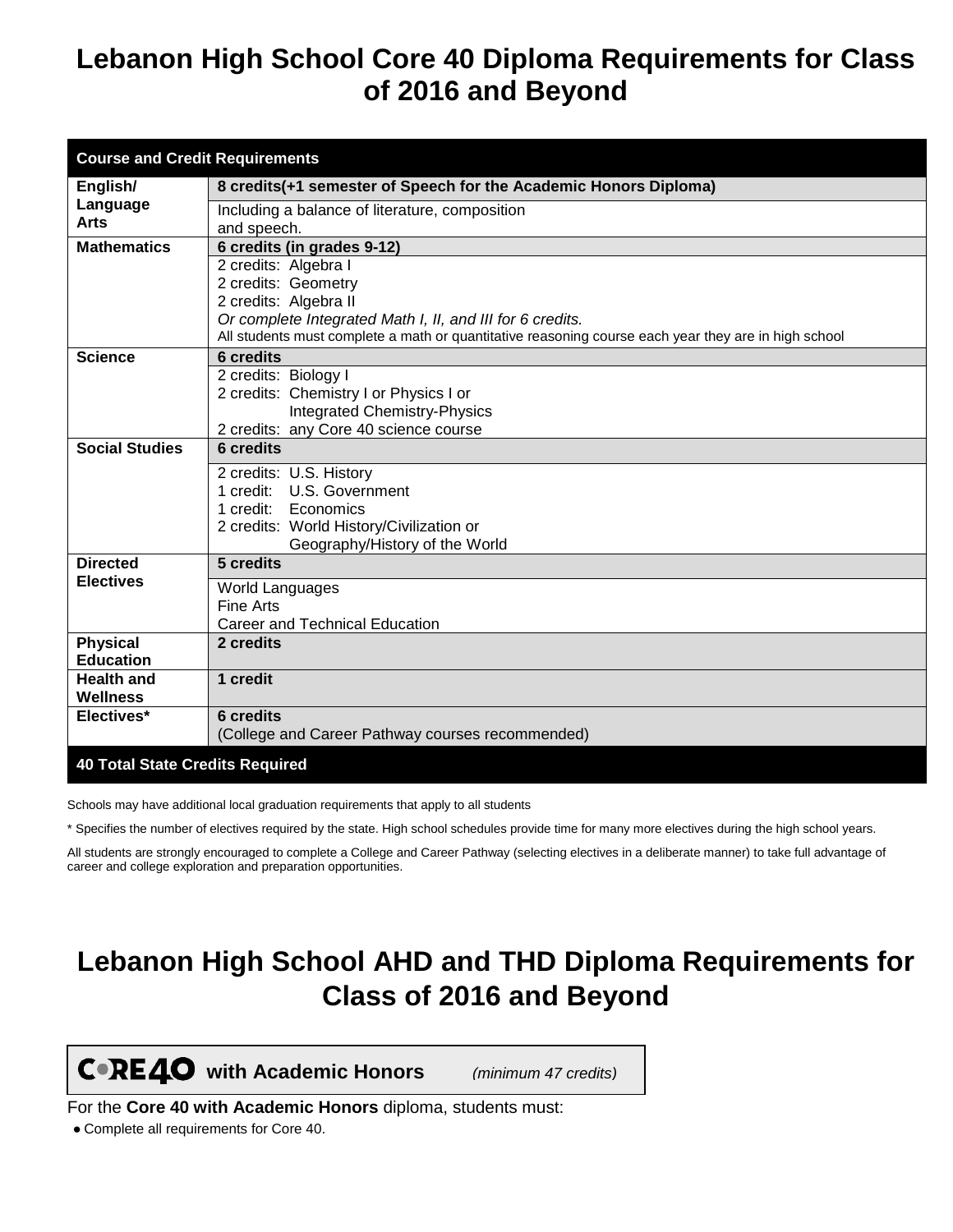- Earn 2 additional Core 40 math credits
- Earn 6-8 Core 40 world language credits (6 credits in one language or 4 credits each in two languages).
- Earn 2 Core 40 fine arts credits.
- Earn a grade of a "C" or better in courses that will count toward the diploma.
- Have a grade point average of a "B" or better.
- Complete one of the following:
	- A. Earn 4 credits in 2 or more AP courses and take corresponding AP exams
	- B. Earn 6 verifiable transcripted college credits in dual credit courses from priority course list
	- C. Earn two of the following:
		- 1. A minimum of 3 verifiable transcripted college credits from the priority course list,
		- 2. 2 credits in AP courses and corresponding AP exams,
		- 3. 2 credits in IB standard level courses and corresponding IB exams.
	- D. Earn a combined score of 1250 or higher on the SAT math and evidence based reading and writing sections with a minimum score of 560 on the math and a 590 on the evidence based reading and writing section.
	- E. Earn an ACT composite score of 26 or higher and complete written section
	- F. Earn 4 credits in IB courses and take corresponding IB exams

**with Technical Honors** *(minimum 47 credits)*

#### For the **Core 40 with Technical Honors** diploma, students must:

- Complete all requirements for Core 40.
- Earn 6 credits in a college and career preparation courses in a state-approved College and Career Pathway and one of the following:
- Pathway designated industry-based certification or credential, or
- 2. Pathway dual credits from the lists of priority courses resulting in 6 transcripted college credits
- Earn a grade of "C" or better in courses that will count toward the diploma.
- Have a grade point average of a "B" or better.
- Complete one of the following,
	- A. Any one of the options (A-F) of the Core 40 with Academic Honors
	- B. Earn the following scores or higher on WorkKeys: Reading for Information-Level 6, Applied Mathematics Level 6, and Locating Information – Level 5.
	- C. Earn the following minimum score(s) on Accuplacer: Writing 80, Reading 90, Math 75.
	- D. Earn the following minimum score(s) on Compass: Algebra 66, Writing 70, Reading 80.

**Recommended: Earn 2 additional credits in mathematics and 4-8 credits in World Languages for four-year college admission.**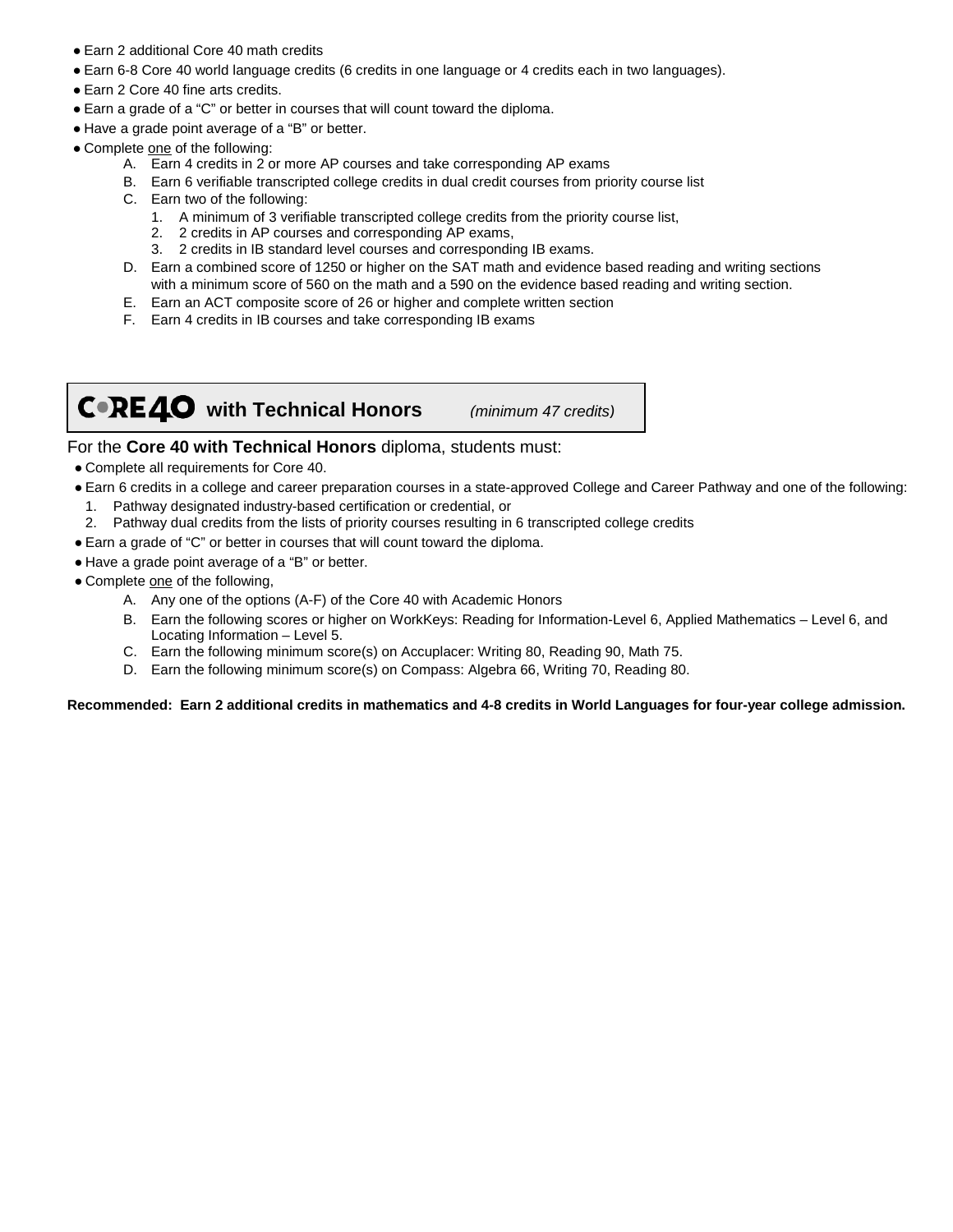# **Lebanon High School Class of 2016 and Beyond General Diploma Requirements**

# **Indiana General High School Diploma**

**The completion of Core 40 is an Indiana graduation requirement. Indiana's Core 40 curriculum provides the academic foundation all students need to succeed in college and the workforce.** 

**To graduate with less than Core 40, the following formal opt-out process must be completed:** 

- The student, the student's parent/guardian, and the student's counselor (or another staff member who assists students in course selection) must meet to discuss the student's progress.
- The student's Graduation Plan (including four year course plan) is reviewed.
- The student's parent/guardian determines whether the student will achieve greater educational benefits by completing the general curriculum or the Core 40 curriculum.
- If the decision is made to opt-out of Core 40, the student is required to complete the course and credit requirements for a general diploma and the career/academic sequence the student will pursue is determined.

| Course and Credit Requirements (Class of 2016 & Beyond)                              |                                                                                     |  |
|--------------------------------------------------------------------------------------|-------------------------------------------------------------------------------------|--|
| <b>English/Language Arts</b>                                                         | 8 credits                                                                           |  |
|                                                                                      | Credits must include literature, composition and speech                             |  |
| <b>Mathematics</b>                                                                   | 4 credits                                                                           |  |
|                                                                                      | 2 credits: Algebra I or Integrated Mathematics I                                    |  |
|                                                                                      | 2 credits: Any math course                                                          |  |
|                                                                                      | General diploma students are required to earn 2 credits in a Math or a              |  |
|                                                                                      | Quantitative Reasoning (QR) course during their junior or senior year. QR           |  |
|                                                                                      | courses do not count as math credits.                                               |  |
| <b>Science</b>                                                                       | 4 credits                                                                           |  |
|                                                                                      | 2 credits: Biology I                                                                |  |
|                                                                                      | 2 credits: Any science course                                                       |  |
|                                                                                      | At least one credit must be from a Physical Science or Earth and Space Science      |  |
|                                                                                      | course                                                                              |  |
|                                                                                      |                                                                                     |  |
|                                                                                      |                                                                                     |  |
| <b>Social Studies</b>                                                                | 4 credits                                                                           |  |
|                                                                                      | 2 credits: U.S. History                                                             |  |
|                                                                                      | 1 credit: U.S. Government                                                           |  |
|                                                                                      | 1 credit: Any social studies course                                                 |  |
|                                                                                      | *Must take either Economics or Personal Financial Responsibility                    |  |
| <b>Physical Education</b>                                                            | 2 credits                                                                           |  |
| <b>Health and Wellness</b>                                                           | 1 credit                                                                            |  |
| <b>College and Career Pathway Courses:</b>                                           | 6 credits                                                                           |  |
| Selecting electives in a deliberate manner to                                        |                                                                                     |  |
| take full advantage of college and career                                            |                                                                                     |  |
| exploration and preparation opportunities                                            |                                                                                     |  |
| <b>Flex Credit</b>                                                                   | 5 credits                                                                           |  |
|                                                                                      | Flex Credits must come from one of the following:                                   |  |
|                                                                                      | • Additional elective courses in a College and Career Pathway                       |  |
|                                                                                      | • Courses involving workplace learning such as Cooperative Education or Internship  |  |
|                                                                                      | courses                                                                             |  |
|                                                                                      | • High school/college dual credit courses                                           |  |
|                                                                                      | • Additional courses in Language Arts, Social Studies, Mathematics, Science, World  |  |
|                                                                                      | Languages or Fine Arts                                                              |  |
| <b>Electives</b>                                                                     | 6 credits                                                                           |  |
|                                                                                      | Specifies the minimum number of electives required by the state. High school        |  |
|                                                                                      | schedules provide time for many more elective credits during the high school years. |  |
| <b>40 Total Credits Required</b>                                                     |                                                                                     |  |
| Schools may have additional local graduation requirements that apply to all students |                                                                                     |  |

# **Lebanon High School Class of 2023 and Beyond**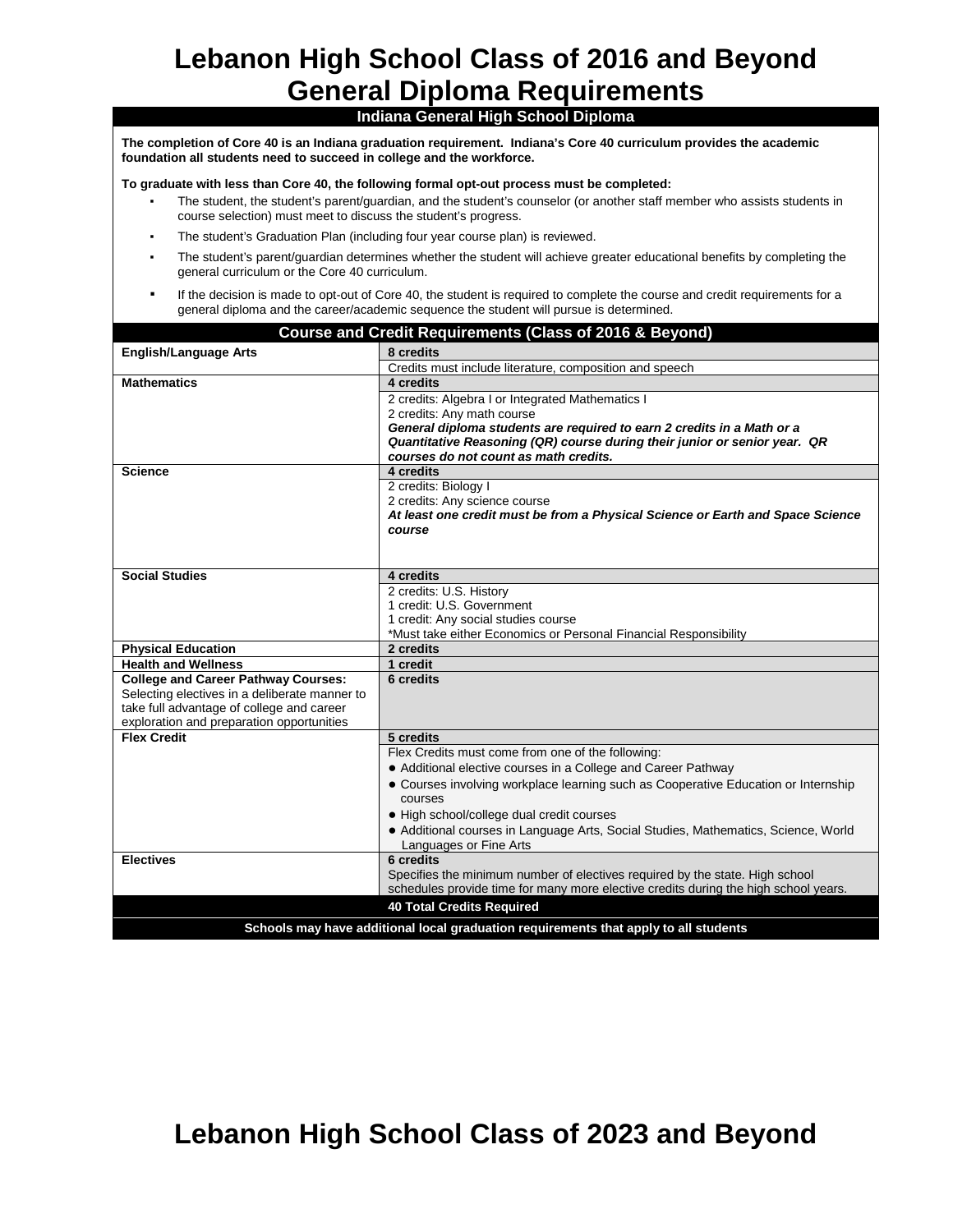# **Graduation Pathways**

| <b>Graduation Pathways Requirements</b>                                                                                         | <b>Graduation Pathway Options</b>                                                                                                                                                                                                                                                                                                                                                                                                                                                                                                                                                                                                                                                                                                                                                                                                                                                                                                                 |
|---------------------------------------------------------------------------------------------------------------------------------|---------------------------------------------------------------------------------------------------------------------------------------------------------------------------------------------------------------------------------------------------------------------------------------------------------------------------------------------------------------------------------------------------------------------------------------------------------------------------------------------------------------------------------------------------------------------------------------------------------------------------------------------------------------------------------------------------------------------------------------------------------------------------------------------------------------------------------------------------------------------------------------------------------------------------------------------------|
| <b>High School Diploma</b><br>1.                                                                                                | Meet the statutorily defined diploma credit and curricular requirements.                                                                                                                                                                                                                                                                                                                                                                                                                                                                                                                                                                                                                                                                                                                                                                                                                                                                          |
| <b>Learn and Demonstrate</b><br>2.<br><b>Employability Skills</b><br>(Students must complete at least<br>one of the following.) | Learn employability skills standards through locally developed programs.<br>Employability skills are demonstrated by one of the following:<br><b>Project-Based Learning Experience;</b><br><b>Service-Based Learning Experience;</b><br><b>OR</b><br><b>Work-Based Learning Experience</b>                                                                                                                                                                                                                                                                                                                                                                                                                                                                                                                                                                                                                                                        |
| 3. Postsecondary-Ready<br><b>Competencies</b><br>(Students must complete at least<br>one of the following.)                     | Honors Diploma: Fulfill all requirements of either the Academic or<br>Technical Honors diplomas; OR<br>ACT: College-ready benchmarks; OR<br>SAT: College-ready benchmarks; OR<br>ASVAB: Earn at least a minimum AFQT score to qualify for<br>placement into one of the branches of the US military; OR<br>State- and Industry-recognized Credential or Certification; OR<br>State-, Federal- or Industry-recognized Apprenticeship; OR<br>Career-Technical Education Concentrator: Must earn a C average<br>or higher in at least two non-duplicative advanced courses (courses<br>beyond an introductory course) within a particular program or program<br>of study; OR<br>AP/IB/Dual Credit/Cambridge International courses or CLEP<br><b>Exams:</b> Must earn a C average or higher in at least three courses<br><b>OR</b><br>Locally created pathway that meets the framework from and earns<br>the approval of the State Board of Education. |

# **GRADES/ACADEMIC WORK**

#### **Grading System**

Grades are based on daily work, test grades, attitude, and effort. A minimum of three (3) grades is strongly suggested when figuring the period grades. Teachers may allow up to 1/3 of the grade for attitude and effort.

The Lebanon High School **grading scale** is

| <b>Percent Value</b>                       | <b>Letter Grade</b> | <b>Quality Points</b> |
|--------------------------------------------|---------------------|-----------------------|
| $99 - 100$                                 | $A+$                | 4.3                   |
| $92 - 98$                                  | A                   | 4.0                   |
| $90 - 91$                                  | А-                  | 3.7                   |
| $88 - 89$                                  | B+                  | 3.3                   |
| $82 - 87$                                  | B                   | 3.0                   |
| $80 - 81$                                  | <b>B-</b>           | 2.7                   |
| 78 - 79                                    | $C+$                | 2.3                   |
| $72 - 77$                                  | $\mathsf C$         | 2.0                   |
| $70 - 71$                                  | $C -$               | 1.7                   |
| $68 - 69$                                  | D+                  | 1.3                   |
| $62 - 67$                                  | D                   | 1.0                   |
| $60 - 61$                                  | D-                  | .7                    |
| Below 60                                   | F                   | $\mathbf 0$           |
| <b>GPA is determined by Quality Points</b> |                     |                       |

**Weighted Grades Policy**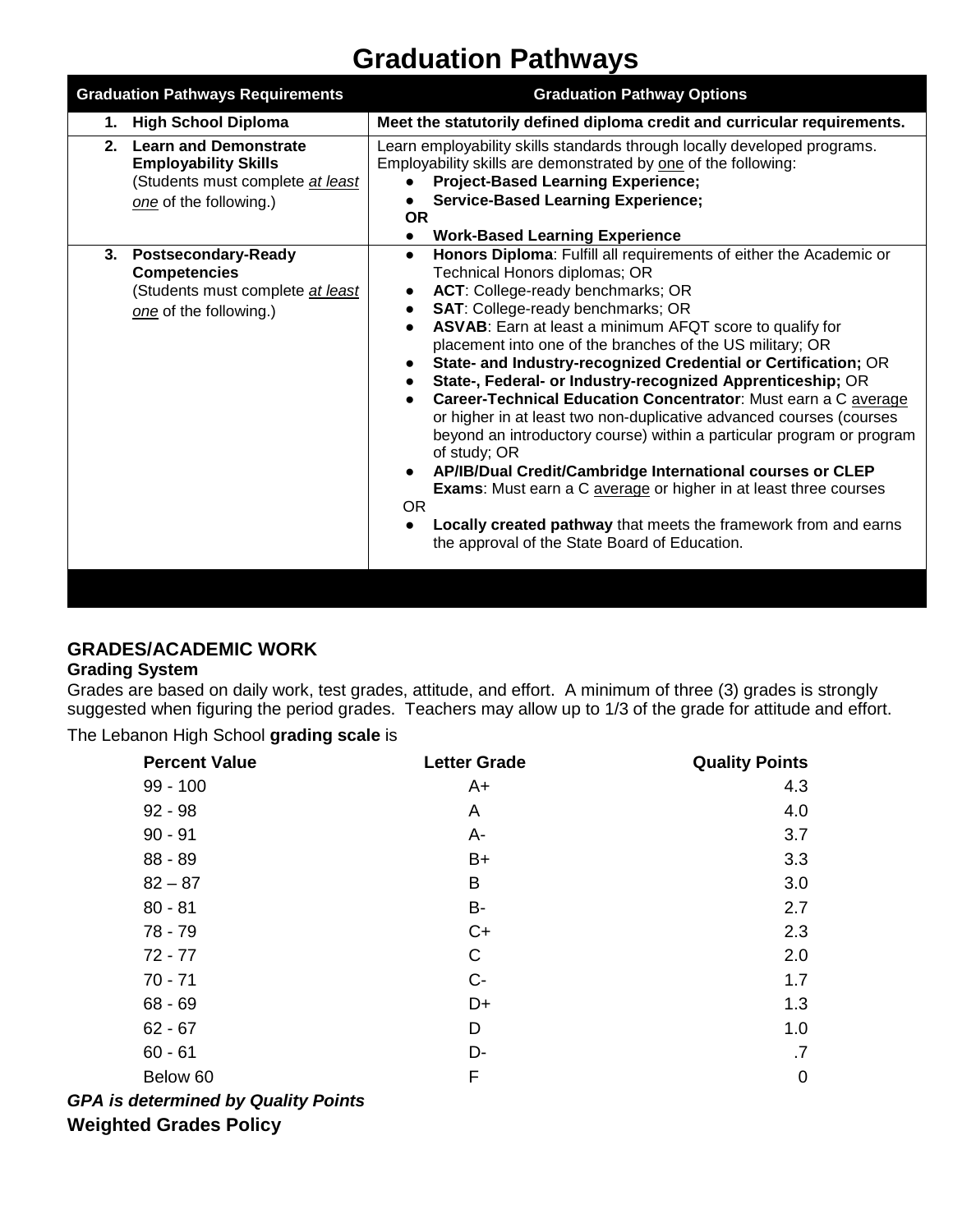## **Weighted Grades Policy Effective Beginning with the Class of 2012**

# **Rationale:**

The purpose of having weighted grades is to encourage our students to enroll in our most rigorous academic courses in order to maximize preparation for their post-secondary education.

# **Weighted Grade Qualification:**

In order to receive the additional weighted points, a student must complete the course with a semester grade of a C- or higher.

## **Definitions:**

**ACP** – Advanced College Project dual credit course offered at Lebanon High School through an articulation agreement with Indiana University.

**AP Courses** – Advanced Placement (AP) courses approved through the College Board.

**Core Courses** – Courses taught by the Mathematics, English, Science, Social Studies, and World Language departments.

**Dual Credit Courses** – Courses offered for credit by an accredited post-secondary institution through an adjunct agreement with Lebanon High School. The courses will be taught at LHS, and credit for the courses must appear on a college transcript with the intent of transferable credits to a 4-year institution.

**Elective Courses** – Courses taught in all other departments not listed as Core Courses.

**Formula** - The weight from a weighted course will be added to the GPA prior to averaging of the GPA.

## **Tier 1 (no weight)**

Diploma Track Courses not listed in Tier 2 or Tier 3

## **Tier 2 (0.5 weight per semester)**

Courses denoted as Honors (H)

2-year Institution Dual Credit Courses – all departments

4-year Institution Dual Credit Courses taught in elective departments

Elective AP Courses

There is a maximum of three (3) weighted courses that can be identified in an elective department.

Current Tier 2 Qualified Courses:

Algebra II (H), Geometry (H), Pre-Calculus (H), Trigonometry (H), Pre-AP English 9(H), Pre-AP English10 (H), Spanish III, French III, Pre-AP Biology (L)(H), Pre-AP Chemistry (L)(H), Pre-AP World History, Economics(H), , United States History (H),, Marketing Fundamentals, Entrepreneurship & New Ventures Capstone, Business Law & Ethics, PLTW: Introduction to Engineering Design, PLTW: Principles of Engineering, PLTW: Computer Integrated Manufacturing, Agribusiness Management, Agricultural Power Structure & Technology (Welding), Animal Science, Food Science, Horticulture Science, Landscape Management I, Natural Resources,, Principles of Healthcare, Medical Terminology, Culinary Arts I, Precision Machining I, Precision Machining II

# **Tier 3 (1.0 weight per semester)**

AP – Core Department Courses ACP – Core Department Courses 4-year dual credit courses – core departments Current Tier 3 Qualified Courses:

ACP English – W131 and L202, Language and Composition (AP), Literature and Composition (AP), Calculus AB (AP), Calculus BC (AP) Statistics (AP), Computer Science A (AP), Biology (L) (AP), Chemistry (L) (AP), Environmental Science (L) (AP), Physics I: Algebra Based (L) (AP), European History (AP), Microeconomics (AP), US History (AP), United States Government and Politics (AP), Studio Art: 2D Design (AP)

\*\*\*Weighted courses may change based on articulation agreements with our university partners.

# **Class Rank Calculation**

The cumulative weighted GPA is used to determine class ranking. Updates to class rank occur at the end of each semester. The cumulative GPA includes all courses and credits earned in grades 9 through 12, and also includes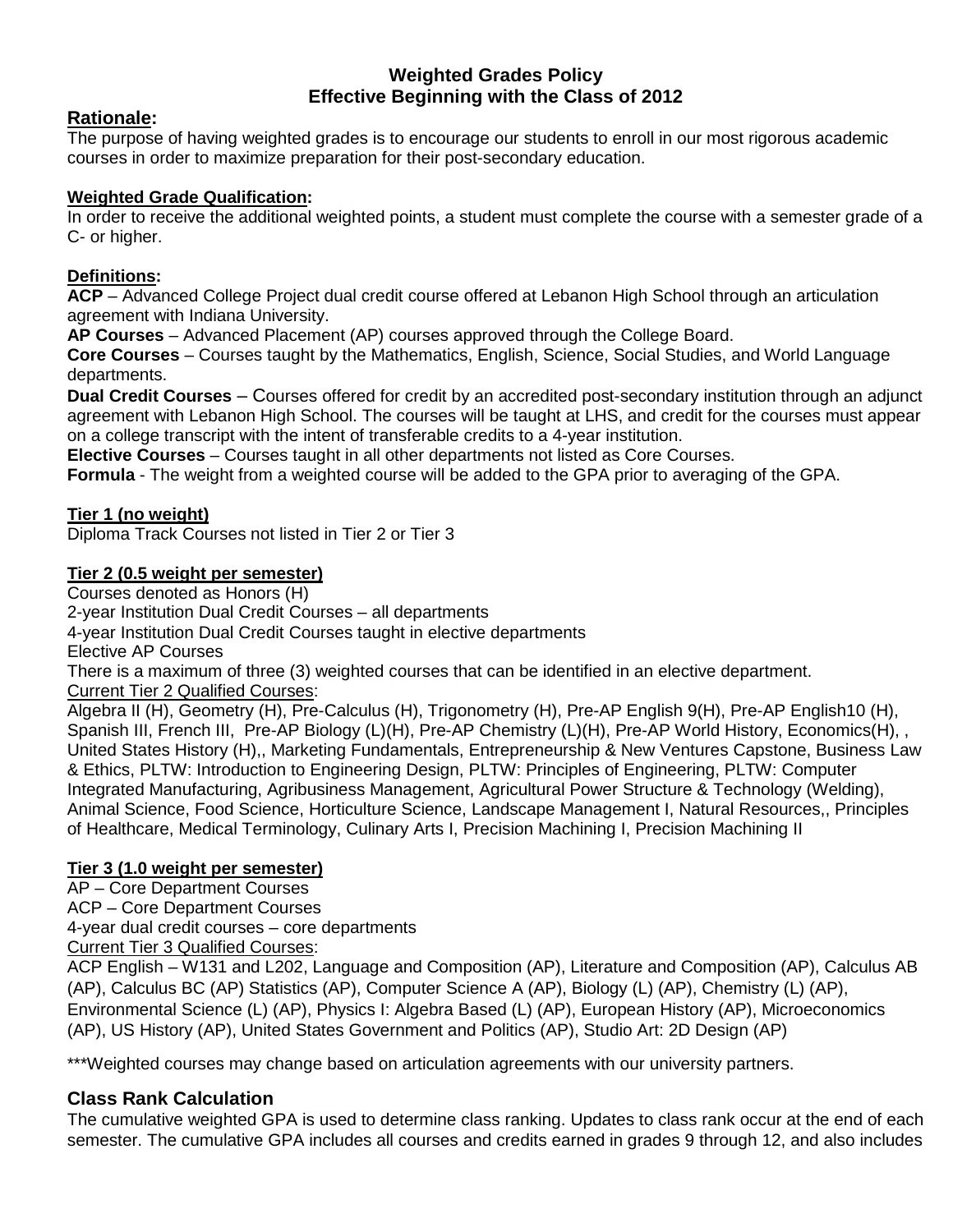high school courses and credits that were earned while in middle school. Students will obtain a weighted GPA by taking more rigorous courses that include AP, honors and/or dual credit courses. If a student receives a C- or above at semester in a weighted course, they will then receive the additional weighted points per the weighted grading policy adopted in 2012. It is the weighted GPA that is used to determine class rank.

The senior with the highest weighted GPA at the end of their  $8<sup>th</sup>$  semester will be designated at the class Valedictorian. The senior with the second highest weighted GPA at the end of their 8<sup>th</sup> semester will be designated as the class Salutatorian. **Only students who have attended Lebanon High School for the last two years will be eligible for Valedictorian or Salutatorian.**

# **Auditing/Retaking Classes**

To better master the course content and/or to meet the minimum grade requirements for an Indiana Academic Honors Diploma and/or a Technical Honors Diploma, a student may audit/retake a course in which they received a C+ or lower. All audits/retakes must be approved by the principal or principal designee, and audits/retakes may be denied on the basis of class size and sections. When auditing/retaking a course, the grade earned for the second course will replace the first grade on the transcript and will become the credit bearing course. All courses taken will appear on the student's transcript in order to provide an accurate course history. The first grade will be replaced with an "AUD" to stand for Audit and will not factor into the cumulative GPA. In the event the student fails a previously passed course, the grades for both courses will appear on the transcript, and both grades will be factored into the cumulative GPA. If a student received a WF – Withdrawal Fail, in a course, the WF will not be replaced by the symbol of "AUD" for Audit, but the grade earned in the audited/retaken course will be the grade that factors into the cumulative GPA. Grades earned in approved audited/retaken courses will count toward eligibility in athletics, all extra-curricular activities, work permits, lunch, and driving privileges.

# **Incomplete Grades**

Students having **incomplete grades** at the close of the grading period will receive an "I" and should complete work to remove the "I" within a reasonable amount of time. Teachers will use two weeks as a maximum limit unless they clear an extended time with the administration. If the "I" is not removed by the completion of the next grading period, the "I" shall become a failing grade. Students will receive grades every nine weeks. **An "I" translates as an F for athletic eligibility until the incomplete becomes a permanent grade.**

#### **Make Up Work**

Whether a student is excused or unexcused, students are expected and allowed to complete all missed work for credit. Students, who are excused, receive full credit. Unexcused students receive full credit for the assignment, **but will have their 9-week's grade reduced by 2% per unexcused absence**. The student has the same number of days missed to complete the makeup work. When a student is absent from school it is their responsibility to communicate with his/her teacher (s) regarding make up work upon their return, or via email/Canvas while absent. If additional help is needed contact his/her school counselor.

#### **Final Assessment Policy**

In order to prepare our students for future challenges, Lebanon High School has implemented a Final Assessment Policy for each semester.

A final is any type of assessment that measures a student's semester performance.

There will be a final assessment for every student in every course.

The final assessment will be 20 percent of the student's semester grade and will be entered separately from the grading periods.

Each department will be responsible for ensuring that all of its courses have a final assessment.

The finals will be scheduled during the last five days of the semester.

Attendance is mandatory on the scheduled final days except for dire family emergencies.

Any make-up assessment can be taken by prior arrangement during the afternoon of the third scheduled final day or on the scheduled staff records day.

# **Core Course Pathways**

Lebanon High School has three pathways in most core area courses which are designed for students to select courses in preparation for career readiness, college readiness, or college level curriculum. The curriculum for all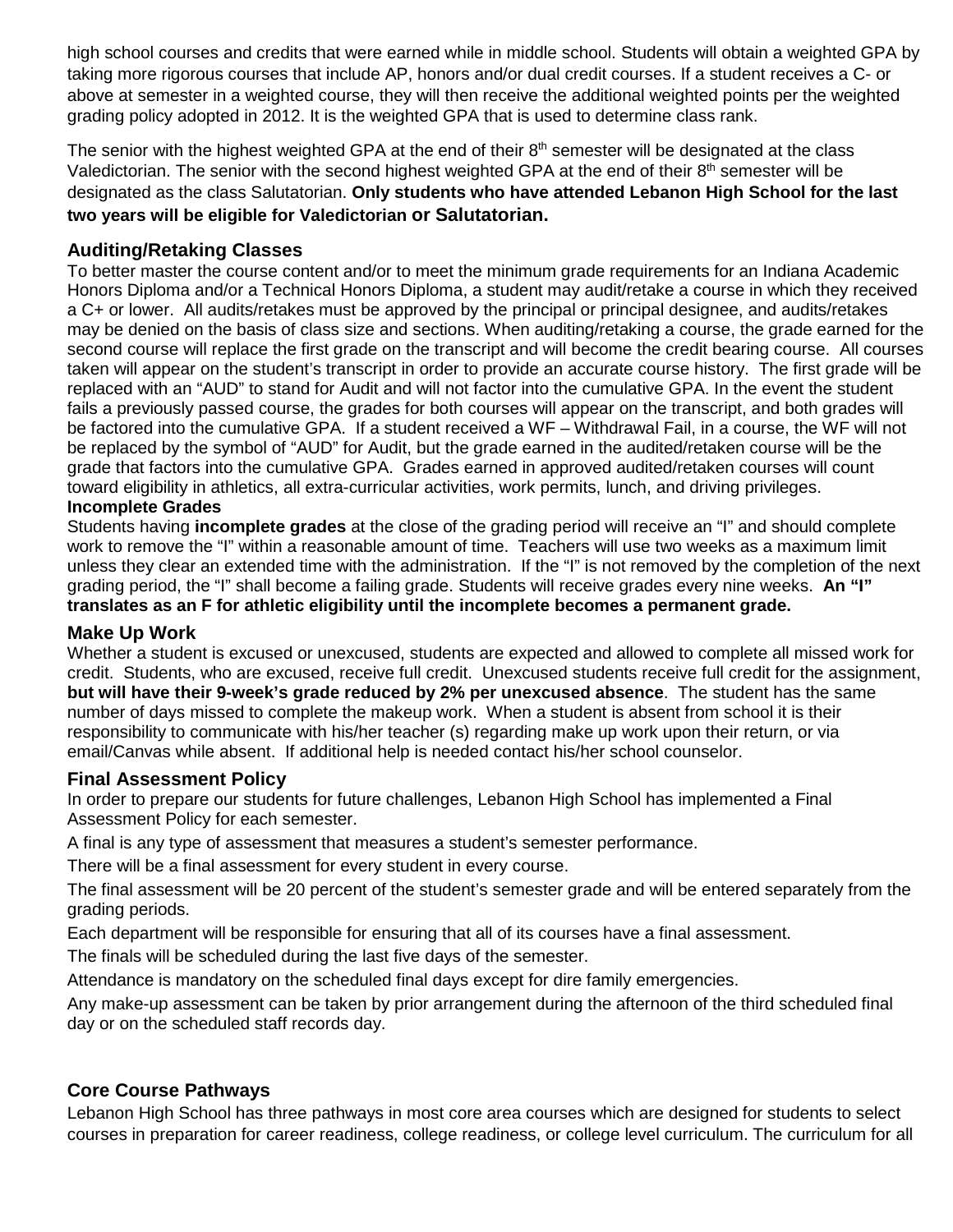core courses meets the Indiana Academic Standards. The difference in the pathways will be the method of content delivery which is designed to prepare students for their chosen post-secondary goals. Career Readiness Pathway

Students selecting a career readiness course will receive instruction through more in-class, hands-on, projectbased approaches. The standards will be delivered at a level with more focus on knowledge, comprehension, and practice of content and skills. Students who select courses in this pathway are planning to pursue school-towork, trade school, or apprenticeship programs after high school.

#### College Readiness Pathway

Students selecting a college readiness course will receive instruction involving more depth of knowledge, discussion, critical thinking, writing, and analysis. This pathway will require students to do homework outside of the classroom. Students who select courses in this pathway are planning to attend a two or four year college after high school.

#### College Level Pathway

Students selecting a college level course will receive rigorous instruction involving more independent and selfdirected learning, research, academic writing, debate and presentation. These rigorous courses are taught as college classes and are listed as AP, Pre-AP, Honors, or Dual Credit. This pathway will require students to spend significant time outside of the classroom studying, reading, and writing. Students who select courses in this pathway are planning to earn college credit in high school, attend a four year college with increased admission standards, and/or pursue competitive academic programs after high school.

#### **Lebanon High School Program for High Ability Students**

The Lebanon High school component of the LCSC Program for High Ability Students consists of Honors Classes, Advanced Placement (AP) classes, and classes for dual high school and college credit. The purpose of all of these courses is to challenge high ability students and prepare them to continue their advanced studies at a postsecondary institution. Although students are encouraged to enhance their education by taking honors classes, honors classes are not specifically required for the Academic Honors Diploma. Please see the Diploma Requirement page that applies to your graduating class for specific requirements.

The curriculum areas at LHS that currently have specific courses for high-ability students are English, Mathematics, Science, Social Studies and Fine Arts.

Students identified as possibly being in need of high ability services will be placed in a pool. The pool is generated by students who request honors classes through the scheduling process. Students requesting consideration for the honors classes are given a nomination form which may be filled out by a parent, a teacher of the discipline in which the student has selected the honors course, or the student himself. A Selection Committee at LHS reviews the list of students nominated by one of these means and makes the final recommendation to the school principal. This nomination process is also available for students requesting enrollment in rigorous courses who have not been recommended through the high ability identification process. Students continuing in honors classes in the same discipline need not reapply as long as they are meeting the expectations for the curriculum.

#### Current course offerings include:

\*AP English Literature & Pre-Calculus (H) US History (H)<br>
Composition 11 (H) Trigonometry (H) Economics (H) (1sem)-

\*AP Computer Science A

Pre AP English 9 (H) Geometry (H) Pre-AP World History Pre AP Chemistry (L) (H) Pre AP English 10 (H) Algebra II (H) Algebra II (H) \*AP European History Pre AP Biology (L)(H)<br>Pre-Calculus (H) US History (H) \*AP Chemistry (L) Composition 12 (H) \*AP Calculus AB \*AP US History \*AP Biology (L) \*AP Calculus BC \*AP Economics (Micro)

**English Mathematics Social Studies Social Studies Science Fine Arts Fine Arts**<br>
Pre AP English 9 (H) Geometry (H) Pre-AP World History Pre AP Chemistry (L) (H) \*AP 2D Studio Art \*AP Environmental Science (L) \*AP English Language \*AP Statistics \*AP US Gov't & Politics (1 sem) \*AP Physics 1, Algebra-Based (L)

English 12\*\*Advance College Project Indiana Elementary Composition W131 (3 credit hours, 1 sem) Literacy Interpretation L202 (3 credit hours, 1 sem)

#### \***The AP Program Testing Fee:**

There is a testing fee for AP courses. The testing fee is equivalent to the fee that the College Board charges to administer each test which is \$95.00 per test for the 2020-2021 school year. We assume the 2021-2022 testing fee will be approximately the same. In addition, the Indiana Department of Education has covered the testing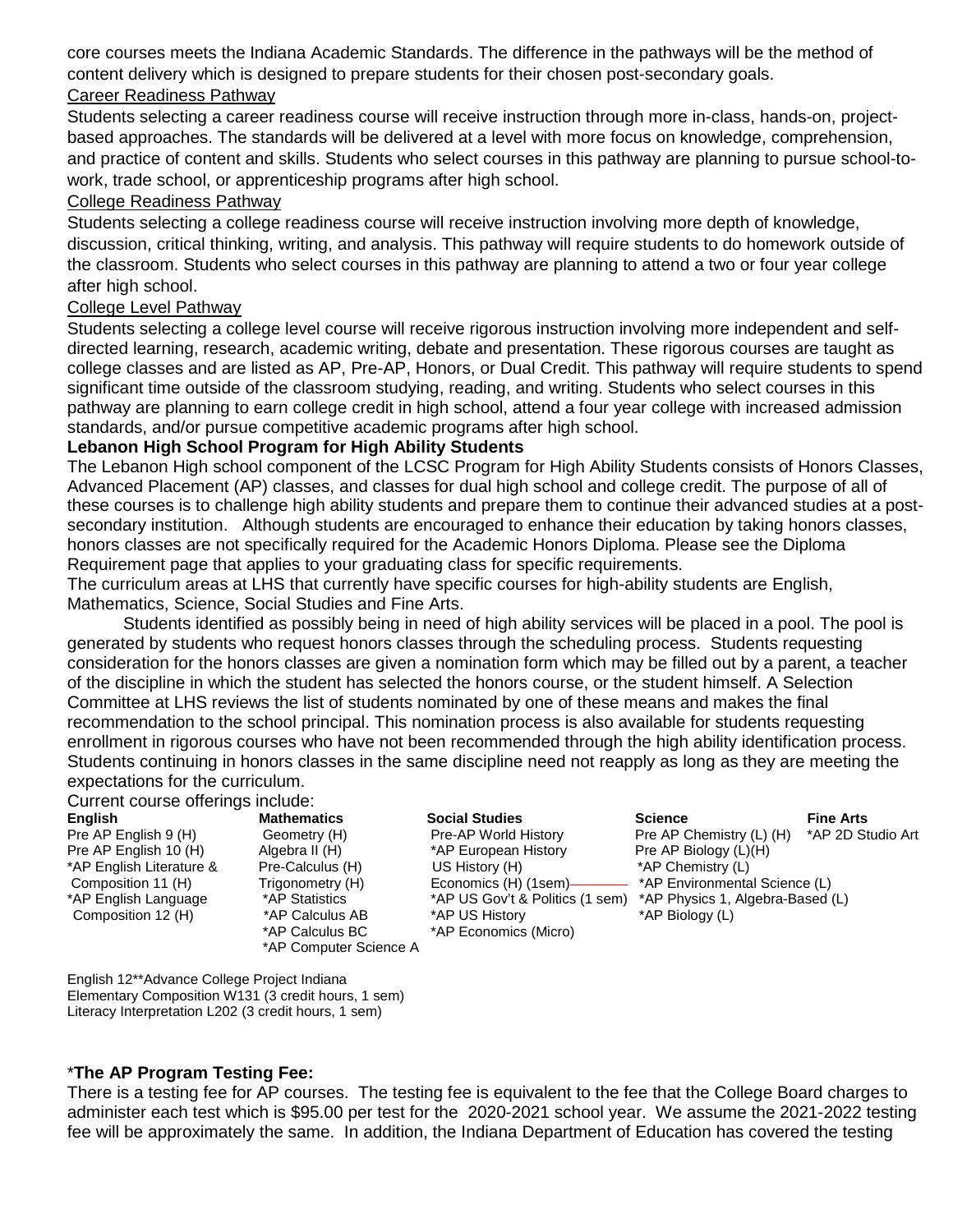fees for AP tests in the areas of English, Mathematics and Science. If the state continues to pay for AP tests in these three areas for the 2021-2022 school year, our students will not be assessed a testing fee in these courses. **Courses the state does not cover will be the responsibility of the student to pay.** All AP fees must be paid by the end of the first semester in order for the student to continue in the course(s) for the second semester. A testing fee statement will be sent home with the student at the beginning of the first semester which will include payment information.

**\*The AP Program:** The Advanced Placement Program is a cooperative educational endeavor between secondary schools and colleges and universities. Since its inception in 1955, the Program has provided motivated high school students with the opportunity to take college-level courses in a high school setting. Students who participate in the Program not only gain college-level skills, but in many cases they also earn college credit while they are still in high school. AP courses are taught by dedicated and enthusiastic high school teachers who follow course guidelines developed and published by the College Board. Over 90 percent of the nation's colleges and universities have an AP policy granting incoming students credit, placement, or both, for qualifying AP Exam grades. More information is available at www.collegeboard.org

**\*\*The ACP Program:** The Advance College Project (ACP) is a partnership program between Indiana University and participating high schools within the states of Indiana, Ohio, and Michigan. ACP offers college credit to qualified high school seniors who enroll in IU general education courses that are offered at their local high schools during the regular school day and taught by certified high school teachers who hold adjunct lecturer status with Indiana University.

ACP is for high school students, generally juniors and seniors, who have adequate preparation and the desire for more advanced work. Through its course offerings, ACP provides an opportunity for high school students to begin college work while in high school. ACP Is not a gifted and talented program. ACP courses are actual college courses intended to allow a wide range of students to engage in college level work for college credit. ACP courses are designed for students who have both a solid academic foundation, whose interests can be furthered by acquiring college credit prior to high school graduation, and who make a serious commitment to completing the ACP course successfully.

ACP courses provide both high school and college credit (concurrent enrollment), and therefore, allow students to fulfill requirements for high school graduation and requirements for college admission while beginning a college transcript. The same general standards that apply for admission to Indiana University apply to students seeking to enroll in ACP courses. However, student participation in ACP courses does not constitute admission to IU. More Information is available at www.acp.indiana.edu/

**Outside Course Work**- It is the intent of the Administration and Student Services Department to provide LHS students an opportunity to use outside credit as a means of enhancing curricular offerings *(*Advanced classes not offered at LHS)*,* of attaining dual credit (Simultaneous High School and College Credit), and/or of recovering credit missed by failing classes (Maximum 4). E2020 credits are not considered outside credits, but are credits awarded by Lebanon High School. Any additional outside credits beyond the four (4) would need to receive approval from the building principal on an individual basis.

# **Information for the College-Bound Athlete**

**The National Association of Intercollegiate Athletics (NAIA)** is a governing body for athletic programs at its nearly 300 colleges and universities throughout the United States and Canada. The long-held mission of the NAIA is to promote the education and development of students through intercollegiate athletics participation. Founded in 1937, the NAIA is a leader in the development of student-athletes and continues to be a pioneer in implementing exceptional standards for academics, diversity and character. For eligibility regulations regarding high school curriculum, high school performance, class rand and standardized testing, go to www.naia.org.

**The National Collegiate Athletic Association (NCAA)** is a voluntary organization through which the nation's colleges and universities govern their athletics programs. It comprises more than 1,250 institutions, conferences, organizations and individuals committed to the best interests, education and athletics participation of studentathletes. All prospective student-athletes intending to enroll in an NCAA Division I or II institution for the first time on

or after August 1, 2007 must complete the NCAA Amateurism Certification questionnaire. For more information about Clearinghouse registration, required high school core subjects, grade point averages and standardized testing, go to [www.ncaa.org.](http://www.ncaa.org/)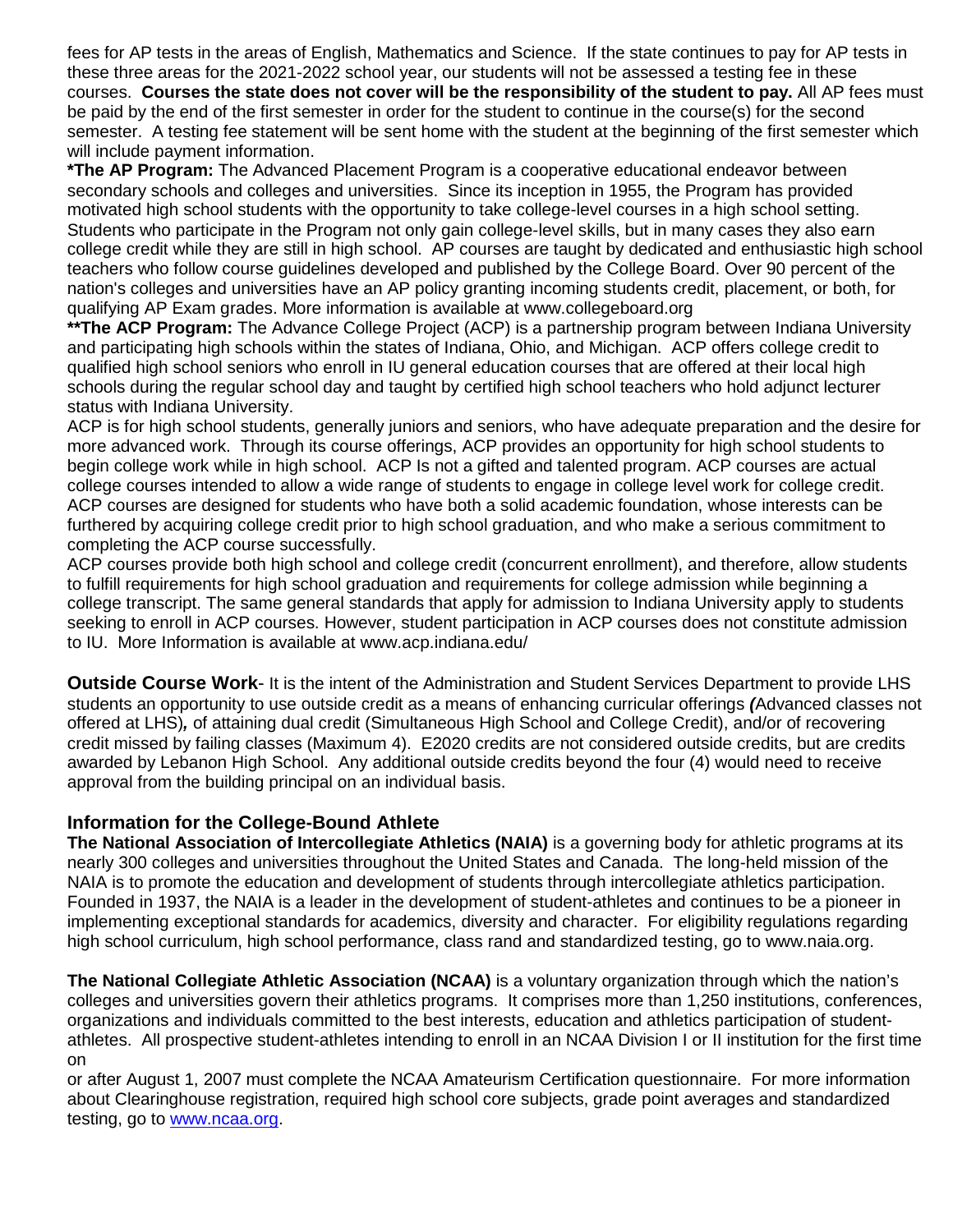# **Dual Credit/College Credit Courses Offered 2021-2022**

| <b>AGRICULTURE</b>                                |                     |                             |           |
|---------------------------------------------------|---------------------|-----------------------------|-----------|
| Advanced Life Science: Animals                    | <b>AGRI 107</b>     | lvy Tech                    | 3 credits |
| Advanced Life Science: Foods                      | <b>AGRI 108</b>     | lvy Tech                    | 3 credits |
| Advanced Life Science: Plants and Soils           | <b>AGRI 109</b>     | lvy Tech                    | 3 credits |
| <b>Animal Science</b>                             | <b>AGRI 103</b>     | lvy Tech                    | 3 credits |
| Agriculture Power, Structure and Technology       | <b>AGRI 106</b>     | lvy Tech                    | 3 credits |
| Agribusiness Management                           | <b>AGRI 102</b>     | lvy Tech                    | 3 credits |
| Food Science                                      | <b>AGRI 104</b>     | Ivy Tech                    | 3 credits |
| <b>Horticulture Science</b>                       | <b>AGRI 116</b>     | lvy Tech                    | 3 credits |
| Landscape Management I                            | <b>AGRI 164</b>     | lvy Tech                    | 3 credits |
| <b>Natural Resources</b>                          | <b>AGRI 115</b>     | lvy Tech                    | 3 credits |
| Plant and Soil Science                            | <b>AGRI 105</b>     | lvy Tech                    | 3 credits |
| <b>BUSINESS</b>                                   |                     |                             |           |
| <b>Business Law &amp; Ethics</b>                  | <b>BUSN 201</b>     | lvy Tech                    | 3 credits |
| Entrepreneurship & New Ventures Capstone          | <b>ENTR 101</b>     | lvy Tech                    | 3 credits |
| <b>Marketing Fundamentals</b>                     | <b>MKTG 101</b>     | lvy Tech                    | 3 credits |
| <b>CULINARY ARTS</b>                              |                     |                             |           |
| Culinary Arts I                                   | <b>HOSP 101</b>     | lvy Tech                    | 2 credits |
| <b>Culinary Arts I</b>                            | <b>HOSP 102</b>     | lvy Tech                    | 3 credits |
| ENGINEERING AND TECHNOLOGY                        |                     |                             |           |
| PLTW: Introduction to Engineering Design          | <b>DESN 101/113</b> | lvy Tech                    | 6 credits |
| PLTW: Principles of Engineering                   | <b>DESN 104</b>     | lvy Tech                    | 3 credits |
| PLTW: Computer Integrated Manufacturing           | <b>DESN 195</b>     | <b>Ivy Tech</b>             | 3 credits |
| <b>Precision Machining I</b>                      | <b>PMTD 105</b>     | <b>Vincennes University</b> | 2 credits |
| <b>Precision Machining I</b>                      | <b>PMTD 110</b>     | <b>Vincennes University</b> | 2 credits |
| <b>Precision Machining I</b>                      | <b>PMTD 110L</b>    | <b>Vincennes Universtiy</b> | 1 credit  |
| <b>Precision Machining I</b>                      | <b>PMTD 116</b>     | <b>Vincennes University</b> | 2 credits |
|                                                   |                     |                             |           |
| <b>Precision Machining II</b>                     | <b>PMTD 115</b>     | Vincennes University        | 2 credits |
| <b>Precision Machining II</b>                     | <b>PMTD 120</b>     | <b>Vincennes University</b> | 6 credits |
|                                                   |                     |                             |           |
| <b>ENGLISH</b>                                    |                     |                             |           |
| <b>Elementary Composition</b>                     | W 131               | Indiana University          | 3 credits |
| Literary Composition                              | L <sub>202</sub>    | Indiana University          | 3 credits |
| <b>HEALTH CAREERS</b>                             |                     |                             |           |
| Principles of Healthcare                          | <b>HLHS 100</b>     | lvy Tech                    | 3 credits |
| <b>Medical Terminology</b>                        | <b>HLHS 101</b>     | lvy Tech                    | 3 credits |
| Health Science Education II: CNA Preparation      | <b>HLHS 107</b>     | lvy Tech                    | 5 credits |
| <b>MULTIDISCIPLINARY</b>                          |                     |                             |           |
| Cadet Teaching Experience (projected for 2019-20) | ED 403              | <b>Butler University</b>    | 3 credits |
| <b>WORLD LANGUAGE</b>                             |                     |                             |           |
| French III                                        | FR 101/102          | <b>Ivy Tech</b>             | 8 credits |
| Spanish III                                       | SPAN 101/102        | lvy Tech                    | 8 credits |

**\*\*\*Dual Credit courses may change based on articulation agreements with our university partners.** 

# **AWARDS/STUDENT RECOGNITION Student Achievement**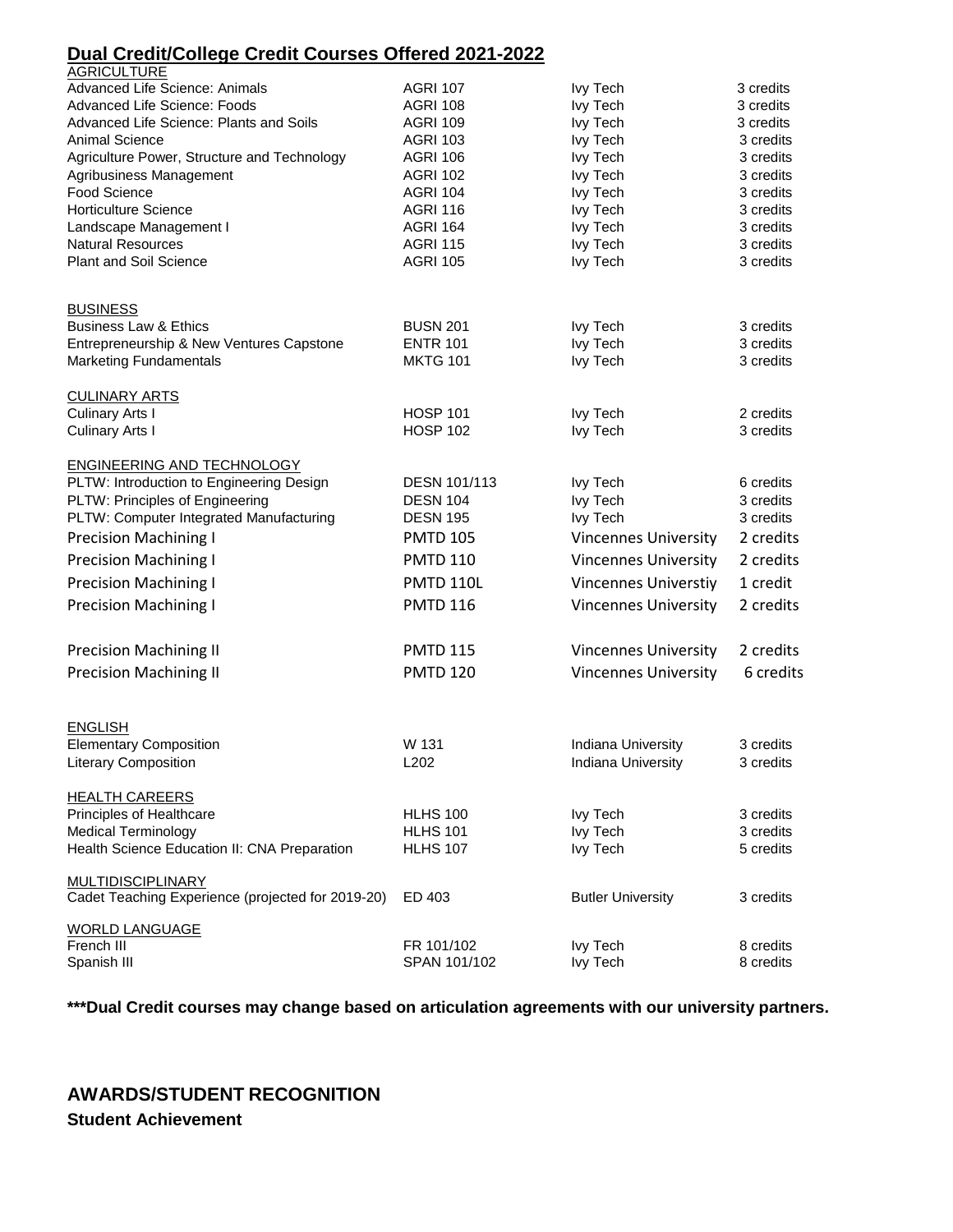Student achievement is recognized in a variety of ways. Specifics about these may be obtained from your guidance counselor or teachers. Many students are recognized for their achievements on Honors Night during the spring of each school year.

Parents and students are requested to contact the school principal and school counselor when receiving literature related to various "Who's Who" type programs or other requests for student names. These are often subtle attempts to sell a product and frequently do not exhibit a bonafide interest in the welfare of the individual student.

# **Honor Roll**

An Honor Roll of students achieving high academic standards will be published at the conclusion of each **9 week**  grading period.

A student must earn a grade of A or B in all courses and must carry a full schedule to be eligible for the Honor Roll.

## **Class Valedictorian and Salutatorian**

The senior students ranking number one and two in their graduating class and who have exemplary conduct, will be declared class valedictorian and salutatorian.

Students eligible for these awards must have attended Lebanon High School for the last two years.

The final class ranking will be determined by using final semester grades with Quality Points and will be weighted.

In case of a tie, the students receiving the greatest number of credits, completed at Lebanon High School, will be declared the individual winner. Only those subjects used in figuring class rank will be counted.

Students applying for early graduation in less than four (4) years are considered "special students" and forfeit the right to serve as valedictorian and/or salutatorian.

# **STUDENT SERVICES**

# **School Counselor Assignments**

The services and activities in the school that help students make decisions about courses, plans for future, relationships with other students and teachers, and personal problems - all of these are referred to as student services.

The counselors spend much of their time interviewing individual students in connection with educational and career technical plans. Students should realize that they may request an appointment at any time they have a problem (school or personal). The counselor will not make decisions for the student but will help to find a possible solution to the problem.

The following are Grade 9-12 counselor assignment Class of 2022-2025

| <b>Mrs. Bethany Mineart</b> | $A - G$ |
|-----------------------------|---------|
| Mrs. Megan Lewis            | н - м   |
| <b>Mrs. Susan Woosley</b>   | $N - Z$ |

**Mrs. Lori Schroeder – Graduation Coach - Works in conjunction with student's assigned School Counselor.**

**Grade Level Classification will be determined by the class cohort (the year the student started 9th grade). Some courses, programs and/or privileges may have credit requirements in addition to grade level requirements.** 

#### **Scheduling Requirements**

Every student must be enrolled in at least seven subjects per semester. Courses will be offered based on student interest and staffing. In the event that a class is closed or cancelled, the next alternative course will be selected.

#### **Drop/Add Dates for Schedule Concerns and Requests:**

1. Schedule request changes for the new school year must be communicated with your counselor by the Friday before Spring Break. This allows for all individual schedule requests to be considered before the Master Schedule is built.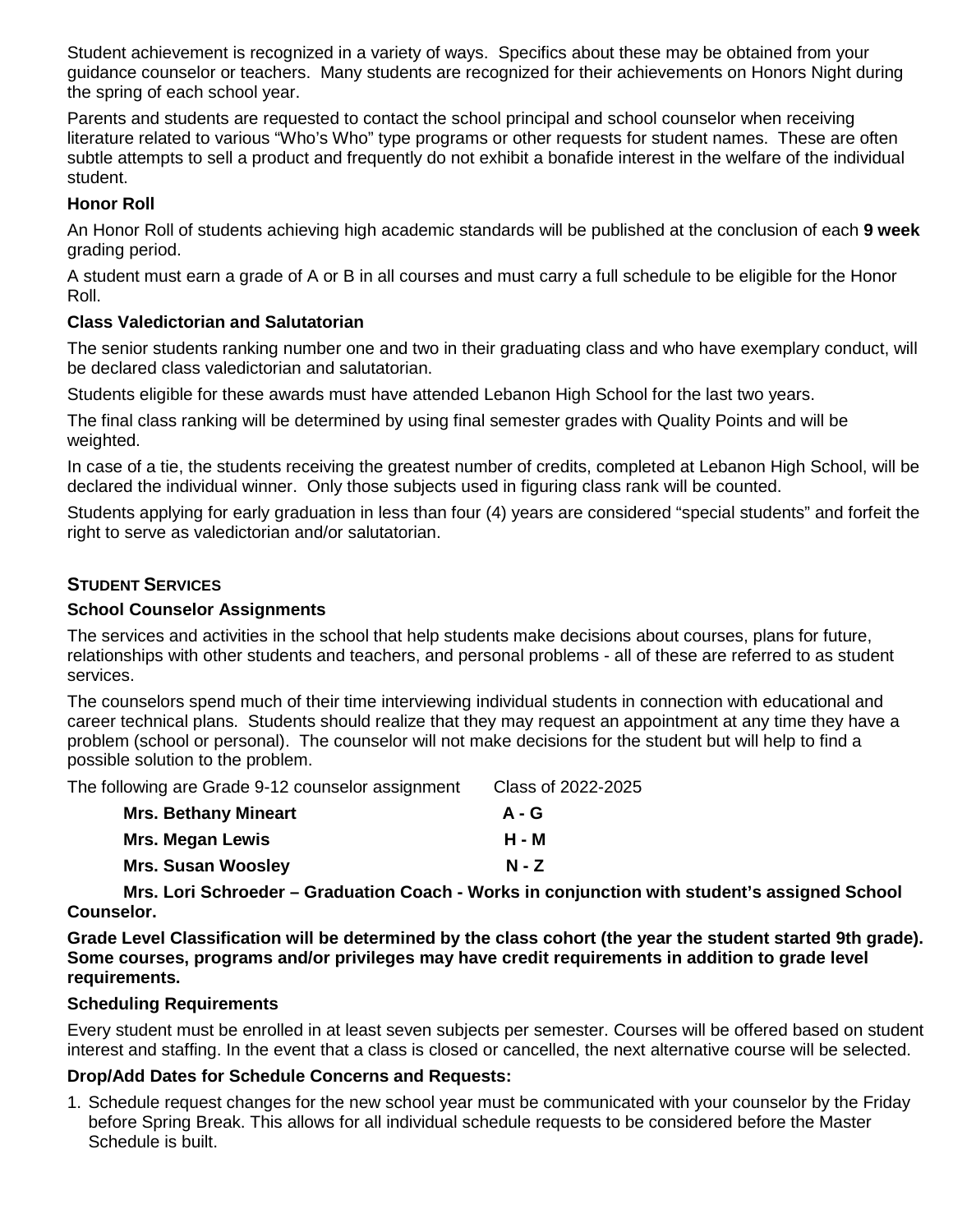- 2. For incoming freshmen only: Schedule concerns for the new school year must be communicated with your counselor by the Friday before Memorial Day but no changes will be guaranteed. Course numbers, section and teacher availability will be considerations due to the Master Schedule already being built.
- 3. Schedule concerns for 2nd semester classes must be communicated with your counselor by the Wednesday before Thanksgiving Break. No changes will be guaranteed. Course numbers as well as section and teacher availability will be considered.

## **Schedule Changes will be considered or made if:**

- **• A class is closed or cancelled**
- **• An error is made in proper sequencing of classes**
- **• A student fails or does not meet the requirement to move on to the next class in sequence**
- **• A student meets the deadline dates for Schedule Concerns and Requests.**
- **• A student wants to increase the level of rigor in their schedule with principal approval**

Transfer students must meet our subject requirements. The administration of Lebanon High School realizes that there is a great variety of credit or unit systems in the high schools throughout the United States. We want to reassure transfer students by stating we will not penalize any student without cause. Every case of credit evaluation will be considered on an individual basis. The principal reserves the right to make all academic decisions. Only students who have attended Lebanon High School for the last two years will be eligible for Valedictorian or Salutatorian.

Withdrawal from a class after a ten day period results in a **withdrawal/failure** for that class. All course changes do result in a fee change. If for some reason a course change is approved after 10 days, there will be no refunds.

#### **Announcements**

All students should listen and watch for daily Student Services announcements, check the school website, and read the monthly newsletter. The Student Services staff is available to answer questions.

#### **Parental Conferences**

Parents are invited to discuss their student's academic progress with a school counselor.

Individual appointments should be made through the Student Services Department.

#### **Special Education**

The School provides a variety of special education programs for students identified as having a disability as defined by the Individuals with Disabilities Education act (IDEA).

A student can access special education services only through the proper evaluation and placement procedure. Parent involvement in this procedure is required. More importantly, the School wants the parent to be an active participant. To inquire about the procedure, a parent should contact the Student Services Department.

#### **Graduation Requirements – Diploma**

It shall be the policy of the School Board to acknowledge each student's successful completion of the instructional program appropriate to the achievement of corporation goals and objectives as well as personal proficiency by the awarding of a diploma or a certificate at appropriate ceremonies.

The Board shall award a high school diploma to every student enrolled in this corporation who meets the requirements for graduation established by the Board and by the state of Indiana.

For the class of 2022, graduation may be earned by passing all mandated subjects, ISTEP +10 or meeting Graduation Pathways Requirements, and earning total credits required for the specific diploma sought.

For the class of 2023 and beyond, graduation must be earned by passing all mandated subjects, earning total credits required for the specific diploma sought and meeting the requirements of the Indiana Graduation Pathways.

Students who complete all the requirements of graduation established by the Board as provided by the State but do not meet the State Standards as required by the **Graduation Pathways or ISTEP + 10,** shall receive a certificate of course completion.

Commencement exercises will include those students successfully completing requirements for graduation, who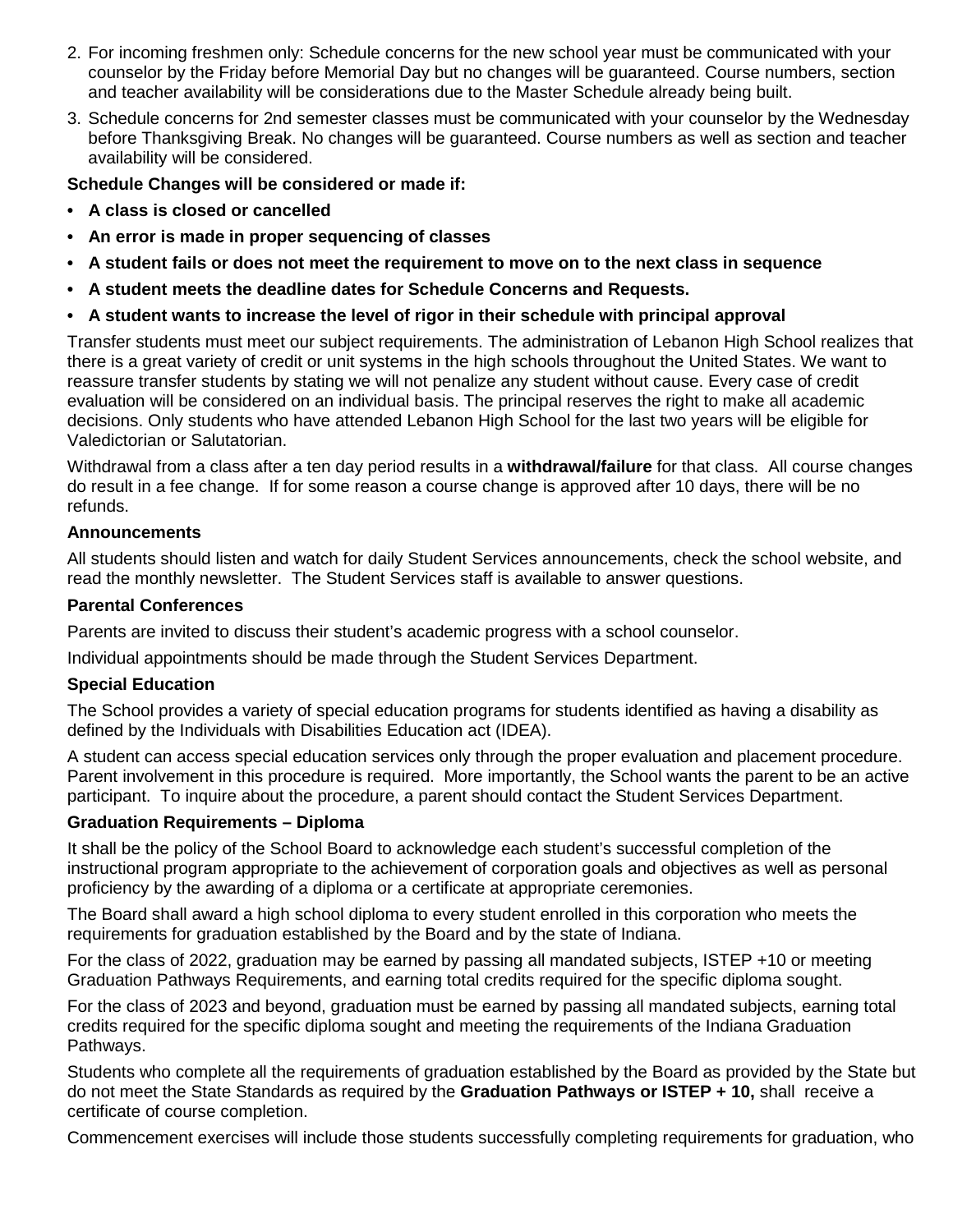will receive a diploma as certified by the high school principal, and those who will be receiving a certificate. (No student shall be denied a diploma or certificate merely as a disciplinary measure.) A student may be denied participation in the commencement ceremony when personal conduct so warrants at the principal's discretion.

As adopted by the Lebanon School Board, all students will be required to have the minimum of forty **(40) credits to graduate.** It is the responsibility of the individual student to make appointments with the Student Services Department if they have questions regarding the graduation requirements.

The requirements for graduation are based on grades nine (9) through twelve (12) and are shown on the charts on pages 27-31.

Other requirements for a student graduating from Lebanon High School include:

- (1) Meeting all requirements of the school board's policy pertaining to standards;
- (2) Meeting all financial obligations to L.H.S. regarding book rental, lost or damaged materials, etc.

# **ISTEP+ Grade 10**

Effective for the class of 2022, students will be required to pass the ISTEP+ Grade 10 exams in Language Arts and Math for graduation.

## **Outside Course Work**

It is the intent of the Administration and Student Services Department to provide LHS students an opportunity to use outside credit as a means of enhancing curricular offerings (Advanced classes not offered at LHS), of attaining dual credit (Simultaneous High School and College Credit), and/or of recovering credit missed by failing classes (Maximum 4). **Plato credits are not considered outside credits, but are credits awarded by Lebanon High School.** Any L.H.S. student wishing to attempt outside course work for any of the above reasons should contact his/her school counselor to secure permission prior to enrolling in any outside course. A student must have a permission form filed in his permanent record signed by the student, parent, counselor and principal granting him/her permission to enroll in a Non-LHS Curricular Class. **A student requesting additional credits beyond the maximum of 4 would need prior authorization from the building principal.**

#### **Scholarships**

Students and parents are given information concerning scholarship through a number of means including Canvas, the Student Services Department mostly newsletter, our website, and by visiting the Student Services Department at LHS.

**Important**:: Students interested in scholarship assistance should consult their counselor in an effort to discover those scholarships for which they may be eligible. Also, students should check the

Student Services Department announcement, check the school website

(www.leb.k12.in.us/lhs), and read the monthly newsletter.

#### **College Visitation / Employment Interview / Military Recruitment**

Students in grades 10-12 may be granted an excused absence for up two (2) days per school year for the purpose of visiting a college campus. College visit and recruitment forms are available in Student Services and must be obtained 48 hours prior to the visit. Requests for additional days will need prior administration approval.

Confirmation of the scheduled college visit / employment interview / military recruitment must be submitted to the Student Services Department in order to obtain the visitation / interview / recruitment form. The student must have the form signed by the Attendance Secretary prior to the college visitation, job interview, or military recruitment. The form must be signed by the college representative, potential employer, or military recruiter and returned to the Attendance Officer the day the student returns to school. No visitation, interviews, or recruitment will be allowed during the months of December or May.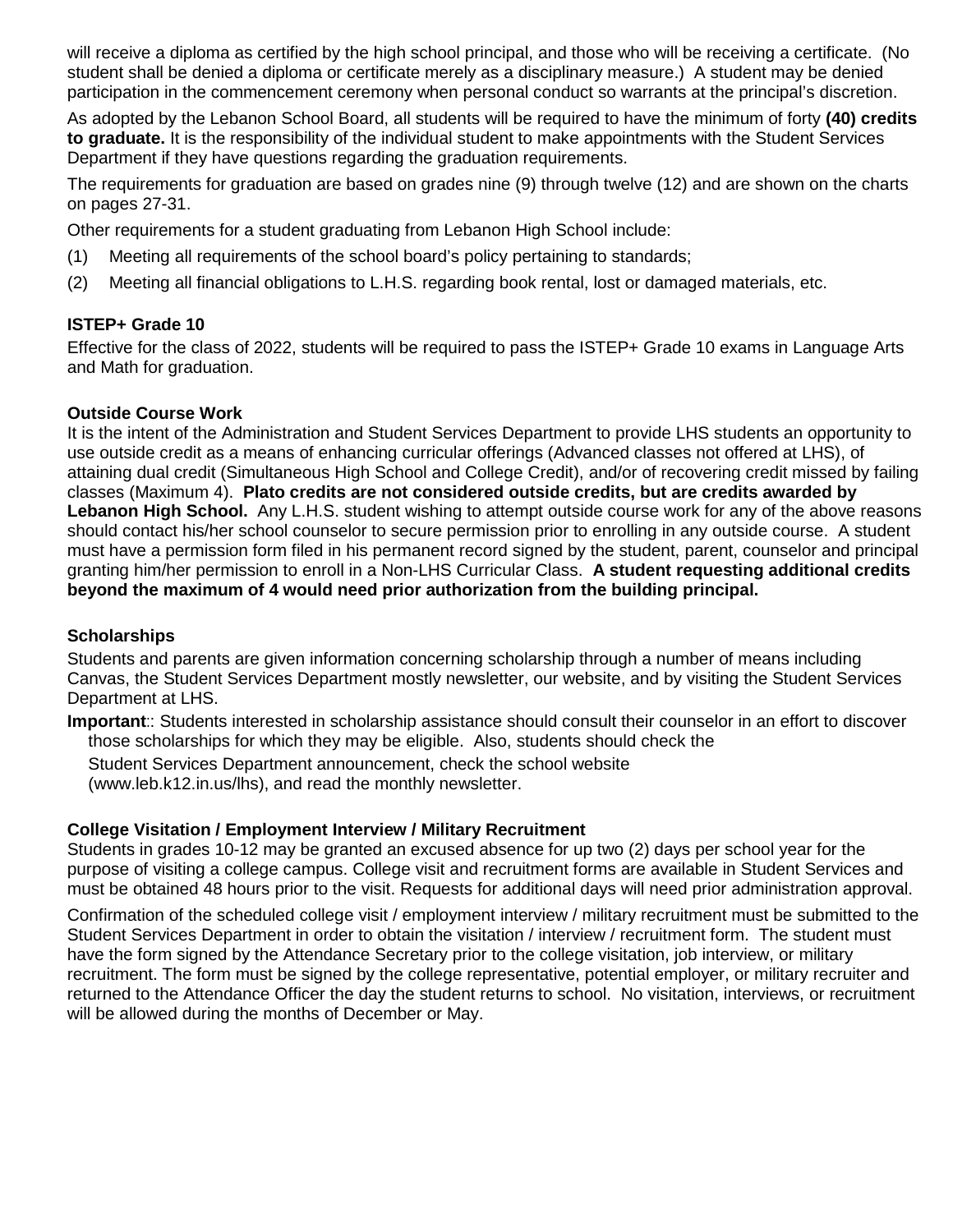### **Exchange Students**

LHS Protocols for Exchange Students

- 1. The exchange student must be a full year student in attendance on the first day of school and staying through the close of the school year.
- 2. The exchange student can enter as no greater than a junior. We do not allow exchange students to have senior status and participate in exclusive senior functions (graduation, senior last walk, etc.). We classify exchange students as 9th,  $10<sup>th</sup>$ , or  $11<sup>th</sup>$  graders.
- 3. The exchange student needs to be highly proficient in English. This is a critical area for their immersion into our academic and social settings.
- 4. The exchange student needs to take a challenging academic schedule based on their prior academic experiences, and they are expected to perform with the same expectations as all students in our building.
- 5. The exchange student and host family are expected to follow all student handbook policies no different than our own local students. Particular attention needs to be placed on adherence to the LHS attendance policy. Travel needs to be scheduled during our breaks/vacations and not during academic time.
- 6. We encourage our exchange students and their host families to get heavily involved in the school community. The best way for an exchange student to have a great experience is to be a highly engaged and involved student.
- 7. All applicants (applications) must be screened by May 1 preceding the school year of enrollment which includes a meeting with a LHS representative, the potential host family, and a representative of the exchange program provider/company. This meeting should take place prior to May 1 with the goal of providing official acceptance by that date.
- 8. If accepted, we would need a copy of the students high school transcript translated in English prior to the end of the school year as well as defined dates of arrival and departure.
- 9. Lebanon High School will not issue an Honorary Diploma to exchange students.
- 10. Only those students who have or are on approved programs (Youth for Understanding/International Youth Fellowship, etc.) will be admitted to Lebanon High School.
- 11. Students will be placed in their appropriate grade levels by the Student Services Department according to age and past experiences. Final determinations are to be made by the school Principal.
- 12. For information regarding Foreign Exchange Student athletic eligibility see new I.H.S.A.A. regulations.

# **SECTION 3 STUDENT ACTIVITIES**

#### **STUDENT EXTRACURRICULAR PARTICIPATION**

**Minimum Standards** - These are the minimum expectations for student participation in a leadership role at LHS. Other activities may hold its members to higher standards.

All students have the opportunity and are encouraged to be leaders in school activities. With this opportunity comes student accountability to the school and those who are represented. Class officers, club, and social groups will be open to all students of Lebanon High School who are enrolled in the Lebanon Community School Corporation. To maintain his/her position each member must maintain a C average with no F in any grading period.

Any student who holds a class office and/or who has membership in a club or activity runs the risk of losing said position and/or club membership if found guilty of violating any local or State Law as determined by the school authorities.

The principal will make the final determination of any student who is arrested for misconduct, not necessarily convicted for the same by the courts. Students who represent the school in any way must have impeccable character or run the risk of losing their privilege to represent the school.

#### **NATIONAL HONOR SOCIETY SELECTION**

Juniors and seniors who are selected into the Honor Society must meet all the criteria as stated in the constitution of The National Honor Society. In addition to the qualifying grade point average, each student must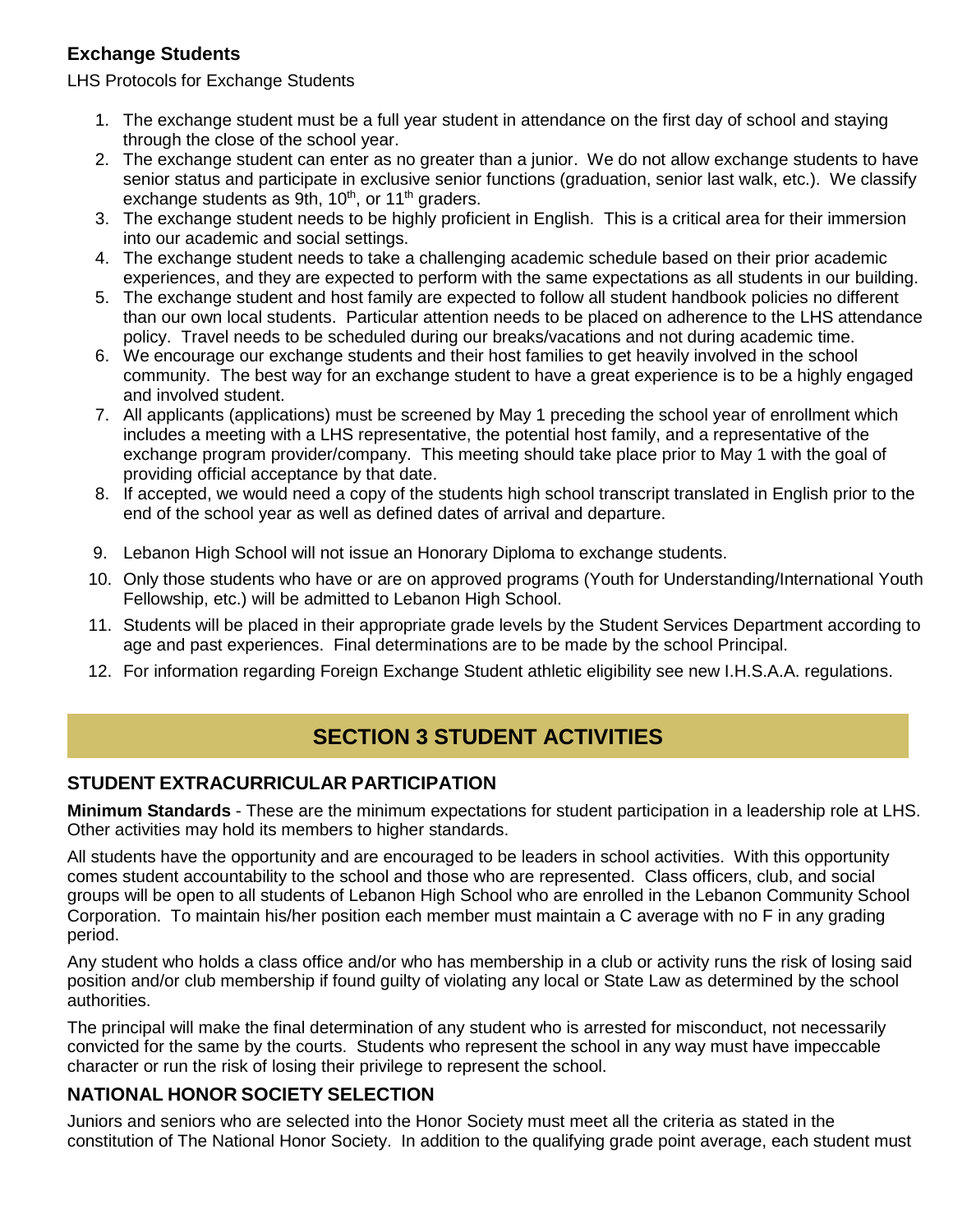demonstrate good character, leadership, and outstanding service to the school. Lebanon High School ascribes to the selection process for National Honor Society (NHS) as detailed by the National Association of Secondary School Principals (NASSP).

For many students, selection as a member of the National Honor Society is the pinnacle of their achievements in school. This honor, recognized throughout the nation, is both the public recognition of accomplishment and the private commitment to continued excellence on the part of the new member. Because of the importance placed upon this aspect of secondary school life, local chapters are charged with creating a selection process that conforms to the national guidelines, is applied fairly and consistently to all candidates, and provides a meaningful recognition of deserving students.

Selection to NHS is a privilege, not a right. Students do not apply for membership in the National Honor Society; instead, they provide information to be used by the local selection committee to support their candidacy for membership. Membership is granted only to those students selected by the Faculty Council in each school. This is not an election, nor is membership automatically conveyed simply because a student has achieved a specified level of academic performance. NHS is more than just an honor roll, and our local chapter emphasizes the other components of the selection process (leadership, service, and character) will be carefully included in the selection process guidelines.

The selection process is public information, available to parents, students, and faculty upon request. It will be published in the student handbook. Proper dissemination of information about the chapter, particularly details concerning the selection process used at the school, will help prevent problems with students or parents who may wish to question the process.

All decisions concerning selection have a certain subjective element but the Faculty Council shall develop and follow some objective criteria. Whatever procedure is followed, it must be fair, non-discriminatory, consistently applied, and written for public dissemination.

#### **The Criteria**

The Faculty Council of the Chapter will select students who demonstrate outstanding performance in all four criteria of scholarship, leadership, service, and character. According to the principles outlined in Article IX, Section 2, the Faculty Council shall first identify students with the prerequisite GPA (as stated in the local selection guidelines), and then evaluate the candidates' performance in the areas of leadership, service, and character.

While the academic criterion is important and should be considered first, membership should never be considered on the basis of grades alone, even though a Faculty Council may consider scholarship as the most important of the four criteria.

#### **Student Activity Information Forms**

In order to ascertain the degree to which a student candidate meets the selection criteria, Lebanon High School's Faculty Council will utilize a Student Activity Information Form. Such forms are generally used to obtain information directly from the student regarding leadership and service activities and to elaborate on the student's perspectives concerning the honor society and its values.

These forms should not be considered under any circumstances as "applications" for membership. The form exists to support the student's candidacy by providing relevant information for use by the Faculty Council.

The forms include a parental/guardian signature affirming that they have reviewed the data and verify its accuracy. No application will be reviewed without the parent signature. Forms must be turned in by the due date and must be complete. This form is the ONLY way the committee has of evaluating all students, so students should fill them out as if they were an application to a college or a job they really desire. Include all information in a clear and concise manner.

These forms are for use by the Faculty Council as working documents to be used during the selection process in support of the student's candidacy. Students are encouraged to keep a copy of their completed forms to assist in the application process for scholarships. A copy will also be useful if they are not invited to join the NHS and wish to speak to the sponsor about what they need to do to make their application more complete/desirable their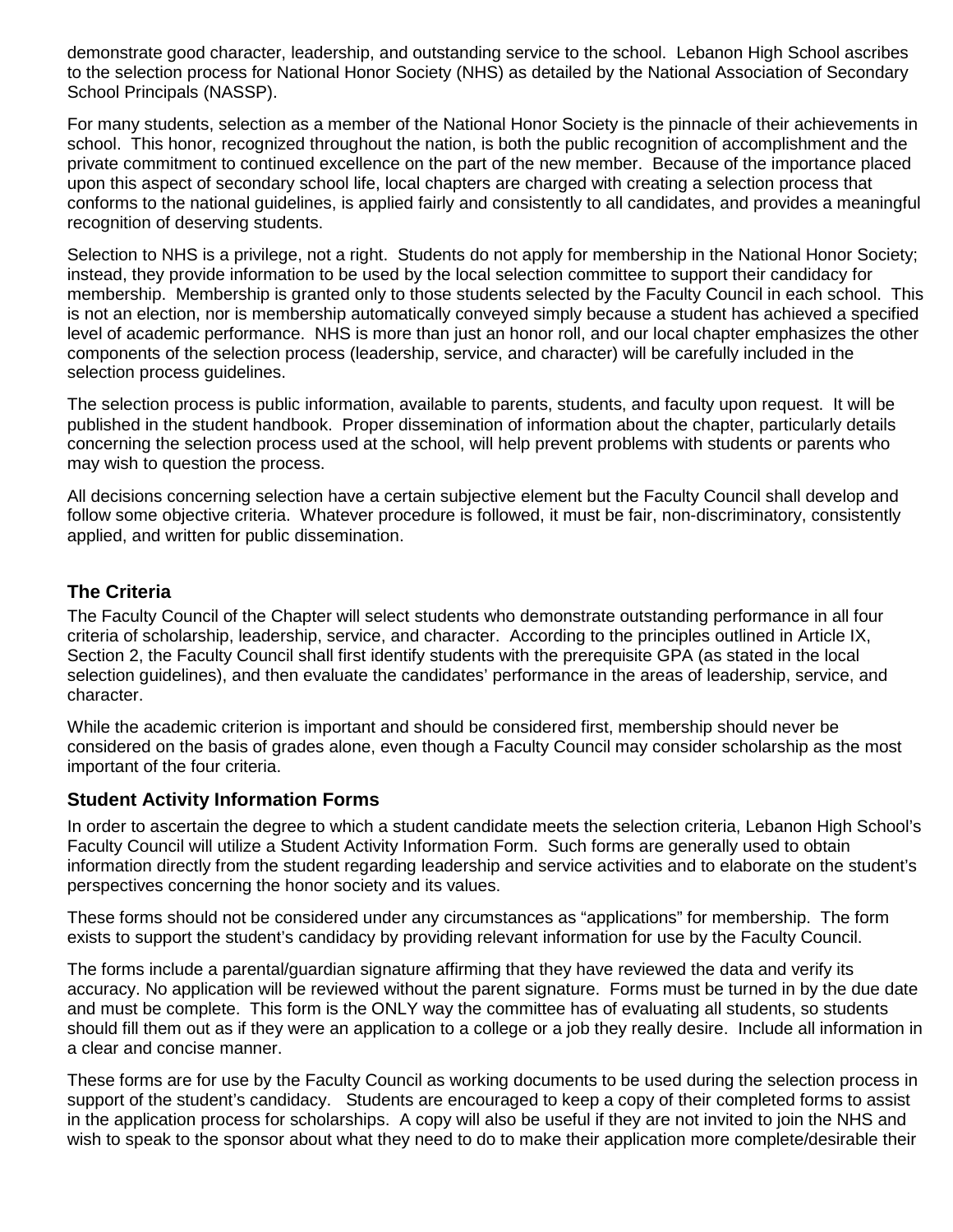senior year.

### **Selection Guidelines: A Review of the Essentials**

♦ Candidates must have attended the school the equivalent of one semester

♦ Membership may be open to qualified juniors, and seniors, invitation letters will be sent out in the spring semester prior to upcoming junior/senior year.

- ♦ A cumulative GPA is to be used for determining scholastic eligibility
- ♦ GPA requirements must be the same for all candidates in all classes
- ♦ No quotas or percentages of members per class can be established

♦ The national minimum cumulative GPA requirement is 3.0 (on a 4-point scale), 85, B or equivalent standard of excellence; this requirement may be raised at the local level. LHS weighted GPA will meet the following scale - 3.6

♦ Rules such as "no grades below a B" or "no failing grades" are not acceptable

♦ All four criteria must be considered in the selection process, though the weight that any individual criterion receives is determined by the local Faculty Council

♦ All local selection guidelines must conform with the national guidelines

Students must sign the NHS membership contract which includes minimum standards for attendance, continued academic requirement, service hours and code of conduct. Failure to complete and maintain the contract will jeopardize membership status and cords awarded at graduation.

♦ All selection procedures must be disclosed to students and parents

#### **NON-SCHOOL SPONSORED CLUBS/ACTIVITIES**

Non school-sponsored student groups organized for religious, political, or philosophical reasons may meet during non-instructional hours. The application for permission can be obtained from the Principal. The application must verify that the activity is being initiated by students, attendance is voluntary, that no school staff person is actively involved in the event, that the event will not interfere with school activities and that non-school persons do not play a regular role in the event. School rules will still apply regarding behavior and equal opportunity to participate.

Membership in any fraternity, sorority, or any other secret society as proscribed by law is not permitted. All groups must comply with school rules and must provide equal opportunity to participate.

No non-district-sponsored organization may use the name of the school or school mascot.

#### **ATHLETICS**

**For specific requirements regarding athletic policy and eligibility check the Athletic Handbook NCAA Eligibility Guidelines** – go to www.ncaa.org for current information **NAIA Eligibility Guidelines** – go to www.naia.org for current information

#### **PHILOSOPHY**

**The social development and extra-curricular activities of students are a vital part of our total educational program. Students who become involved in extracurricular activities generally find school more interesting, challenging and personally more fulfilling, while improving academic performance in the classroom.**

#### **EXTRA-CURRICULAR ACTIVITIES**

Any school sponsored activity; club, event, or organization not part of a course offering is defined as an Extra-Curricular Activity. All Extra-Curricular Activities fall under the Random Drug Testing Guidelines.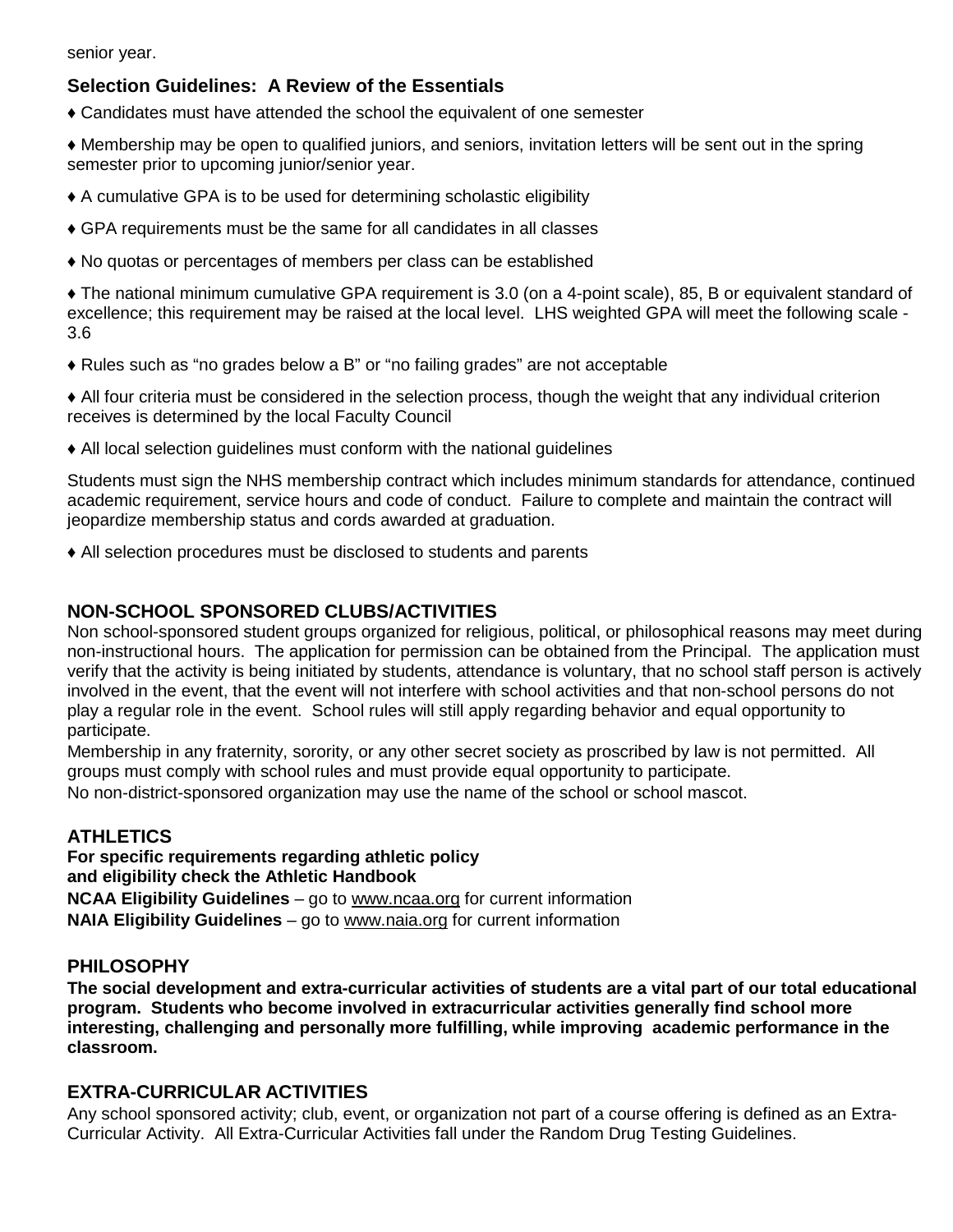| <b>ATHLETICS</b>                                                                                                                                      |                              |                              |
|-------------------------------------------------------------------------------------------------------------------------------------------------------|------------------------------|------------------------------|
| Fall                                                                                                                                                  | Winter                       | Spring                       |
| <b>Boys Tennis</b>                                                                                                                                    | Basketball (Boys & Girls)    | Baseball                     |
| Cheerleading                                                                                                                                          | Cheerleading                 | <b>Boys Golf</b>             |
| <b>Cross Country</b>                                                                                                                                  | Swim & Dive (Boys & Girls)   | <b>Girls Tennis</b>          |
| Football                                                                                                                                              | Wrestling                    | Softball                     |
| <b>Girls Golf</b>                                                                                                                                     |                              | Track & Field (Boys & Girls) |
| Soccer (Boys & Girls)<br>Volleyball                                                                                                                   |                              |                              |
| A student must maintain a C average with no F in any grading period to be eligible for participation in the<br>following extra-curricular activities. |                              |                              |
| Extra-Curricular Activities - (academic requirements)                                                                                                 |                              |                              |
| <b>Senior Class Officers</b>                                                                                                                          | <b>Junior Class Officers</b> | Sophomore Class Officers     |
| <b>Freshman Class Officers</b>                                                                                                                        | <b>Academic Teams</b>        | <b>Brain Game Team</b>       |
| Candelabrum                                                                                                                                           | Charisma                     | <b>FFA</b>                   |
| <b>Homecoming Court</b>                                                                                                                               | <b>Key Club</b>              | Madrigals                    |
| <b>National Honor Society</b>                                                                                                                         | <b>Prom Committee</b>        | <b>Prom Court</b>            |
| Spell Bowl                                                                                                                                            | <b>Stage Crew</b>            | <b>Student Council</b>       |
| Z Club                                                                                                                                                | Musical/Plays                |                              |
| Extra-Curricular Activities - (no academic requirements)                                                                                              |                              |                              |
| These activities are not under the scholarship eligibility guidelines.                                                                                |                              |                              |
| Art Club                                                                                                                                              | <b>Best Buddies</b>          | <b>Candy Coke</b>            |
| Convocations                                                                                                                                          | Dances / Parties             | Debate Club                  |
| Drama Club                                                                                                                                            | <b>Environmental Club</b>    | <b>FCA</b>                   |
| International Language Club                                                                                                                           | Gay/Straight Alliance        | Homecoming                   |
| <b>Honors Night</b>                                                                                                                                   | Math Club                    | Pep Sessions                 |
| Post-Prom                                                                                                                                             | Prom                         | Sectional - Cheer Block      |
| <b>Sunshine Society</b>                                                                                                                               | Lebanon SADD                 | <b>Tiger Leadership</b>      |
| Ushers 499 plus 1 Trike Race                                                                                                                          | <b>Cupcake Club</b>          | <b>Thirst Project</b>        |
| Programming & APPS Club                                                                                                                               | <b>Student Ambassadors</b>   |                              |

#### **RULES/REGULATIONS**

All meetings of classes, clubs, committees, or groups of any kind must be attended by a sponsor of that group. The sponsors are responsible for the supervision of the programs at these meetings and for seeing that they are properly conducted. No meetings or parties of any school-sponsored organization shall be held away from school at any time without permission from the principal. Only members of clubs and classes should attend meetings with the exception of outside speakers, etc.

The finances of each class and club are to be carefully supervised by the sponsor who is responsible for seeing that all money collected is properly turned over to the school treasurer. The sponsor is to see all bills are paid promptly. ALL BILLS WILL BE PAID BY CHECK.

An accurate report of all receipts and expenditures must be kept so that a complete financial report can be made at the end of the year by the sponsor. All receipts will be kept in the school safe, and no money will be kept in any room. Regular deposits will be made.

Vouchers are to be numbered consecutively, beginning with 1. Each account is assigned a letter. That number must be on each deposit slip, such as 32104-1.

Each organization or club may elect its own treasurer. However, each sponsor is responsible for the proper care of receipts and expenditures.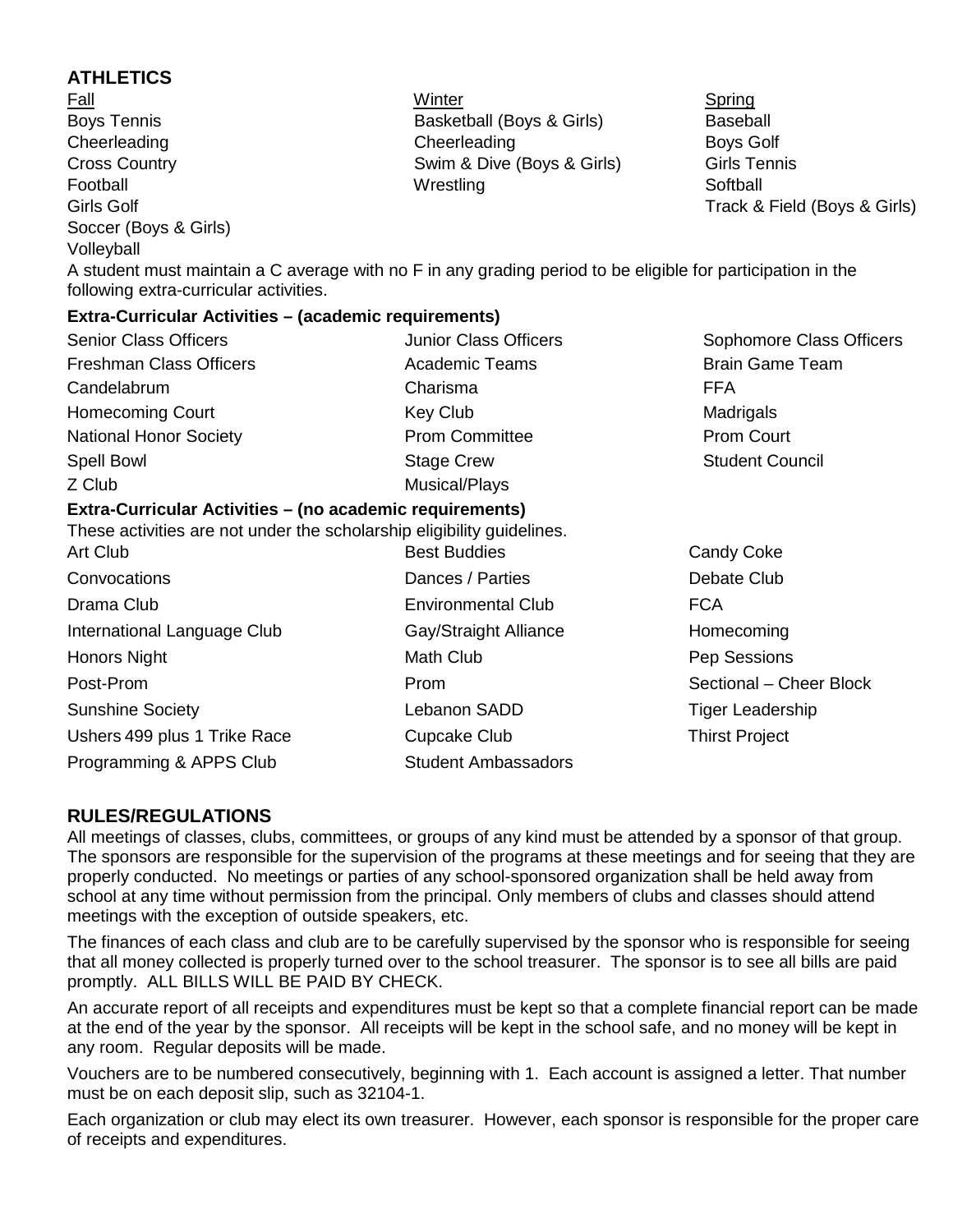All ballots of student voting must be turned in at the office, put in the safe, counted only by the sponsor or assistant principals, and returned to the safe.

Matters not covered by the above should be taken up by the sponsors with the principals prior to any action being taken. Planning of activities between members and sponsors without consulting the principals often leads to embarrassing situations

The formation of all new clubs shall be through a proposed constitution and with authorization of the principals.

#### **All fund raising activities must be approved by the principal.**

### **STUDENT ACTIVITY AND RESPONSIBILITY**

All students have the opportunity and are encouraged to be class leaders in school activities. With this opportunity comes student accountability to the school and those who are represented. Class representation will be open to all students of Lebanon High School who have been enrolled in the Lebanon Community School Corporation for at least one (1) full semester immediately prior to election, and who have a C grade average with no F's in the prior grading period. To maintain their seats, each member must maintain a C average with no F in any grading period.

Any student who holds a class office and/or who has membership in a club or activity runs the risk of losing said position and/or club membership if found guilty of violating any local or State Law as determined by the school authorities. The Principal will make the final determination of any student's eligibility to participate. Students who represent the school in any way must have impeccable character or risk losing the privilege of participating in school activities.

### **STUDENT FUNDRAISING**

Students participating in school-sponsored groups and activities will be allowed to solicit funds from other students, staff members, and members of the community in accordance with school guidelines. The following general rules will apply to all fundraisers.

- 1. Student involved in the fund raiser are not to interfere with students participating in other activities in order to solicit funds.
- 2. A student will not be allowed to participate in a fundraising activity for a group in which she/he is not a member without the approval of the student's counselor.
- 3. No student may participate in fundraising activities off school property without the written consent of his/her parents.
- 4. Any fundraisers that require students to exert themselves physically beyond their normal pattern of activity, such as "runs for....." will be monitored by a staff member in order to prevent a student from over-extending himself/herself to the point of potential harm.
- 5. No student may participate in a fund raising activity conducted by a parent group, booster club, or community organization on school property without the approval of the principal.

### **CONVOCATIONS**

A regularly planned series of assemblies for the enjoyment and education of students is scheduled throughout the school year. Assemblies are an integral part of the total school program, and, as such, all students are expected to attend and to give respectful attention to the programs.

### **CEDARS**

Lebanon High School's yearbook, the Cedars, is distributed near the close of the school year to those persons who have ordered and paid for a copy in advance. The annual serves as a complete record of the school year. Included in its contents is a pictorial story of student life and of all activities carried on by various organizations and departments. It also has an album section of the students, faculty, and other personnel associated with the school. Prerequisites for this course are a B or better in English and an application. Journalism class is highly preferred.

#### **PENNANT**

Lebanon High School's newspaper, the Pennant, is published regularly, beginning in September and each month thereafter. The purpose is to acquaint the students and the rest of the community with events of importance in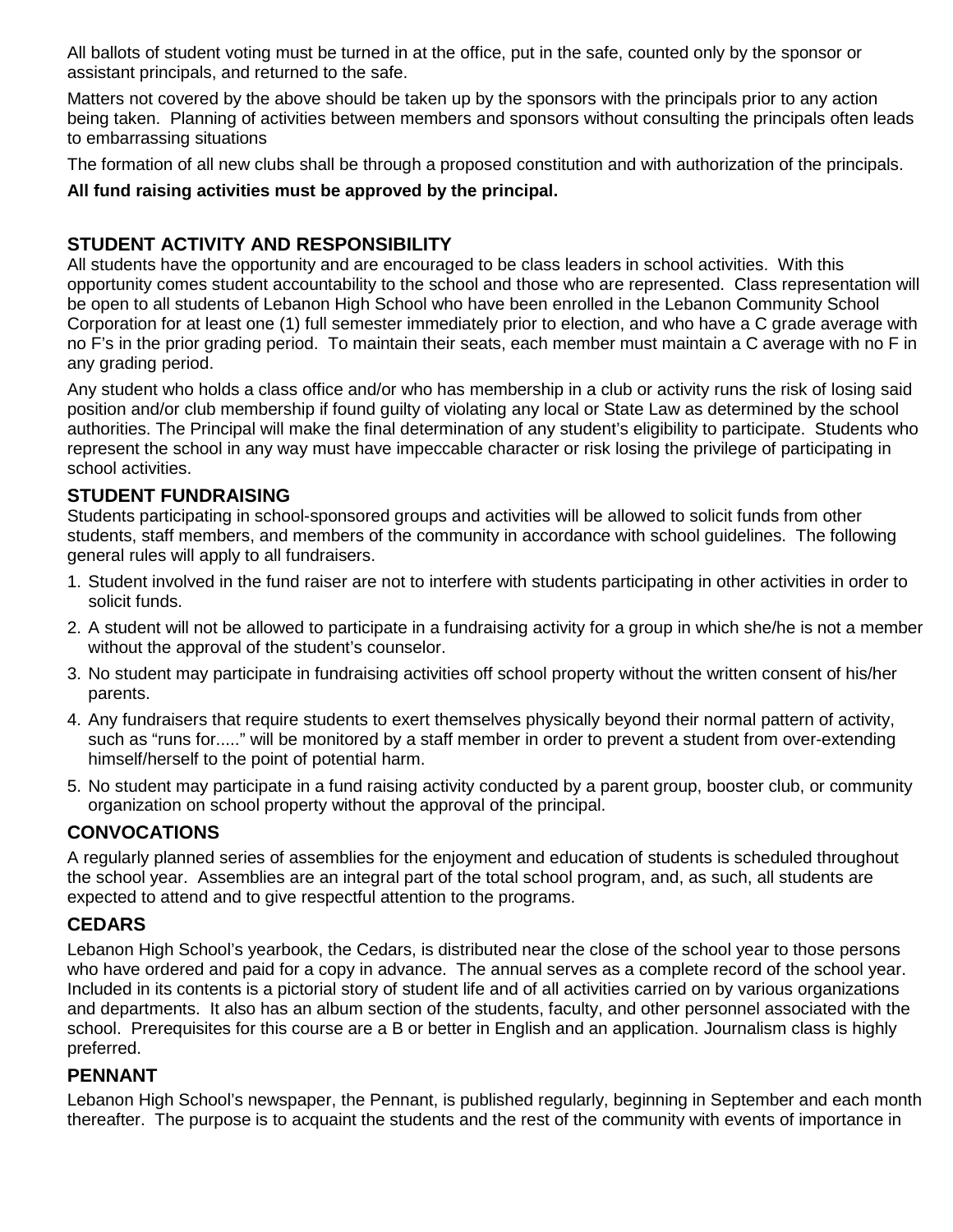the school community and to publish editorial and feature material for enjoyment and thought. Prerequisites for this course are a B or better in English and an application. Journalism class is highly preferred.

## **SECRET SOCIETIES**

The formation of secret societies, fraternities, or other similar organizations in school is prohibited. It is also a violation of school policy for activities of such organizations to be carried out in school or on school grounds. The administration will follow measures necessary to insure compliance with this policy.

### **SUBSTANCE ABUSE POLICIES FOR LHS ATHLETICS / EXTRACURRICULAR ACTIVITIES PHILOSOPHY**

Lebanon Community School Corporation recognizes the use of mood-altering illicit chemicals as a significant health problem for many youth. The use of these mood-altering chemicals results in negative effects on behavior, learning, and the total development of the person. As coaches, directors, and sponsors, we have a unique opportunity to observe, confront, and help the youth of Lebanon change for the better. This goal can be best accomplished by giving students who need the help a chance to redirect their lives. Therefore, the following extracurricular policy exists to help those students who are in need of assistance with a substance abuse problem.

#### **1. Definitions**

- a. Controlled substance is any narcotic drug, hallucinogenic, amphetamine, barbiturate, steroid, mood altering drug, or any intoxicant of any kind including alcoholic beverages and "near beer." Such terms further include marijuana**,** K2, Spice, any synthetic drug**,** and any other substances (look-a-likes), whether in fact such substance actually is a controlled substance.
- b. Confirmed violation takes place when a student uses, possesses or transmits a controlled substance and is identified by means of one of the ways described below:
- i. a communication from the office of the prosecuting attorney which indicates there is probable cause to support the filing of a criminal information or petition of delinquency on grounds involving possession, transfer, or use of a controlled substance.
- ii. a voluntary admission of guilt of such act by the student alleged to have violated this policy.
- iii. a finding by school officials, based on observations and/or first-hand information, that a student violated this policy.
- iv. Positive result of the Lebanon High School Random Drug Testing Policy. Consequence of positive result will follow the Athletic Handbook as a substantiated report.
- c. Extracurricular Council Review Committee is a group composed of the Athletic Director, Assistant Principal, a minimum of three head coaches, directors or sponsors. This committee exists to hear an appeal from a student relative to a penalty imposed for a substance abuse violation.

#### **2. General Provisions**

General Provisions are provided for the purpose of governing those students who are confirmed as a substance abuser. Substance abusers will be treated in a manner which provides a penalty and rehabilitation. The intent of these provisions is for the substance abuser to redirect his life with a goal of eliminating the use of controlled substances.

- a. Rules regarding substance abuse violations are in effect year round; that is off-season and summer as well as in-season.
- b. Substance abuse violations are not removable as they relate to subsequent violations. All are counted and are removable only when the student graduates from Lebanon High School. Violations are carried over to the high school from the middle school.
- c. The student suspended from extracurricular activities due to substance abuse violations loses his/her good standing for that sport/season in which the violation occurred or his/her next upcoming sport/season if the violation takes place during a non-season.
- d. A student not participating in an extracurricular activity at the time of a violation of this policy shall have the penalty applied to the next extracurricular activity in which he/she participates, and the penalty shall remain in effect until successfully completed.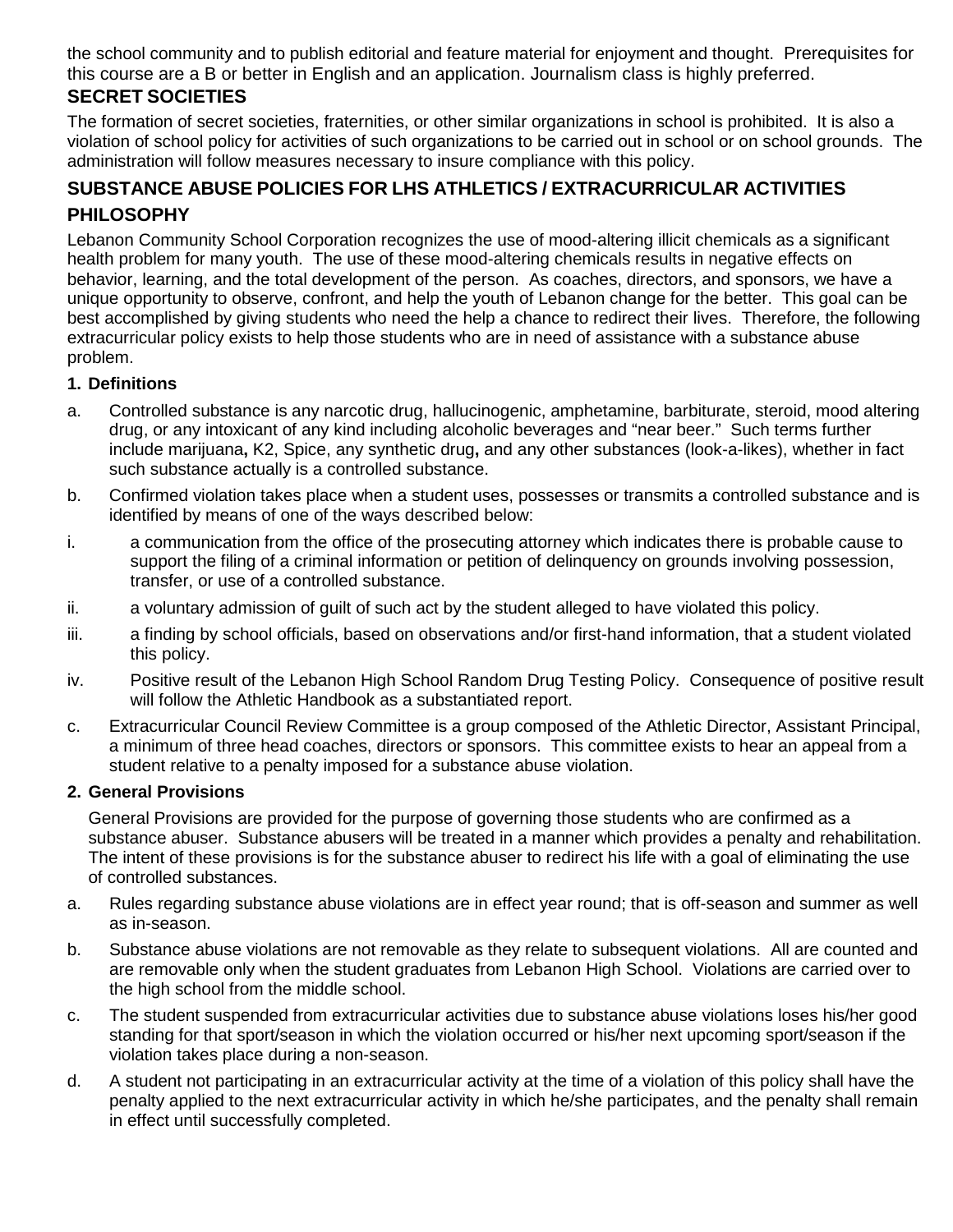- e. A student who does not successfully complete a penalty during the sport/activity in which it was imposed may be required to serve the penalty in full in each subsequent sport/activity in which he/she participates.
- f. If the penalty is not completed during the school year, the remainder will carry over into the following school year.
- g. Nothing in this policy shall be construed to require the school to follow the provisions of the Due Process and Pupil Discipline Statute (IC 20-8.1.5) in removing a student from participation in any extracurricular activity.

#### **3. Penalty Measures**

a. A student –athlete that violates the substance abuse policy will also be required to complete an assessment/intake by a licensed substance abuse counselor. Upon completing this assessment/intake the student athlete will be required to follow-up and complete all recommendations from the counselor in order to fulfill the obligation of the penalty. Any fees associated with this process will be the responsibility of the student- athlete.

b. The student-athlete will be permitted to practice and travel el to all contests while serving their suspension, however participation in a contest at any level is prohibited.

#### **First Violation**

a. If a student athlete violates the substance policy, he/she will not be permitted to participate in a number of contests equal to 50% of an athletic season.

Any student-athlete that violates the substance policy, but does not complete the required assessment/ intake and follow-up recommendations, will not regain eligibility until the assessment/intake and recommendations are completed. It may be possible for the student-athlete to be reinstated after serving a suspension and completing the assessment/ intake but prior to the completion of the recommendations if the recommendations are ongoing.

#### **Second Violation**

If a student has a second violation of the substance policy, he or she will not be permitted to participate for a period of 365 Days from the date the violation occurred. Upon notification of the second violation the student will be issued a reinstatement date from the Athletic Department / Principal.

#### **Third Violation**

If a student has a third violation of the substance policy, he or she will lose their remaining athletic / extracurricular eligibility while enrolled at Lebanon High School.

| Offense       | Consequence<br>(Percent of season(s) suspended)                                          |
|---------------|------------------------------------------------------------------------------------------|
| <b>FIRST</b>  | 50%                                                                                      |
| <b>SECOND</b> | 365 Days                                                                                 |
| <b>THIRD</b>  | Loss of High School Athletic / ExtraCurricular Eligibility while enrolled at Lebanon HS. |

#### **4. Serving a Suspension**

For the purpose of determining the length of suspension under this policy, "an athletic season" shall be defined as the actual number of contests scheduled plus one sectional contest. A contest is defined as an official game or competition between LHS and another school. Any intra-squad scrimmage or scrimmages against other schools do not count towards a suspension. Appropriate percentages will be rounded to the nearest whole number. Suspensions under this policy will take effect immediately upon the verification of any violation and will include games in succession, including any regular season tournaments. Suspensions, which cannot be fully served during an athletic season, may be carried over to the next athletic season in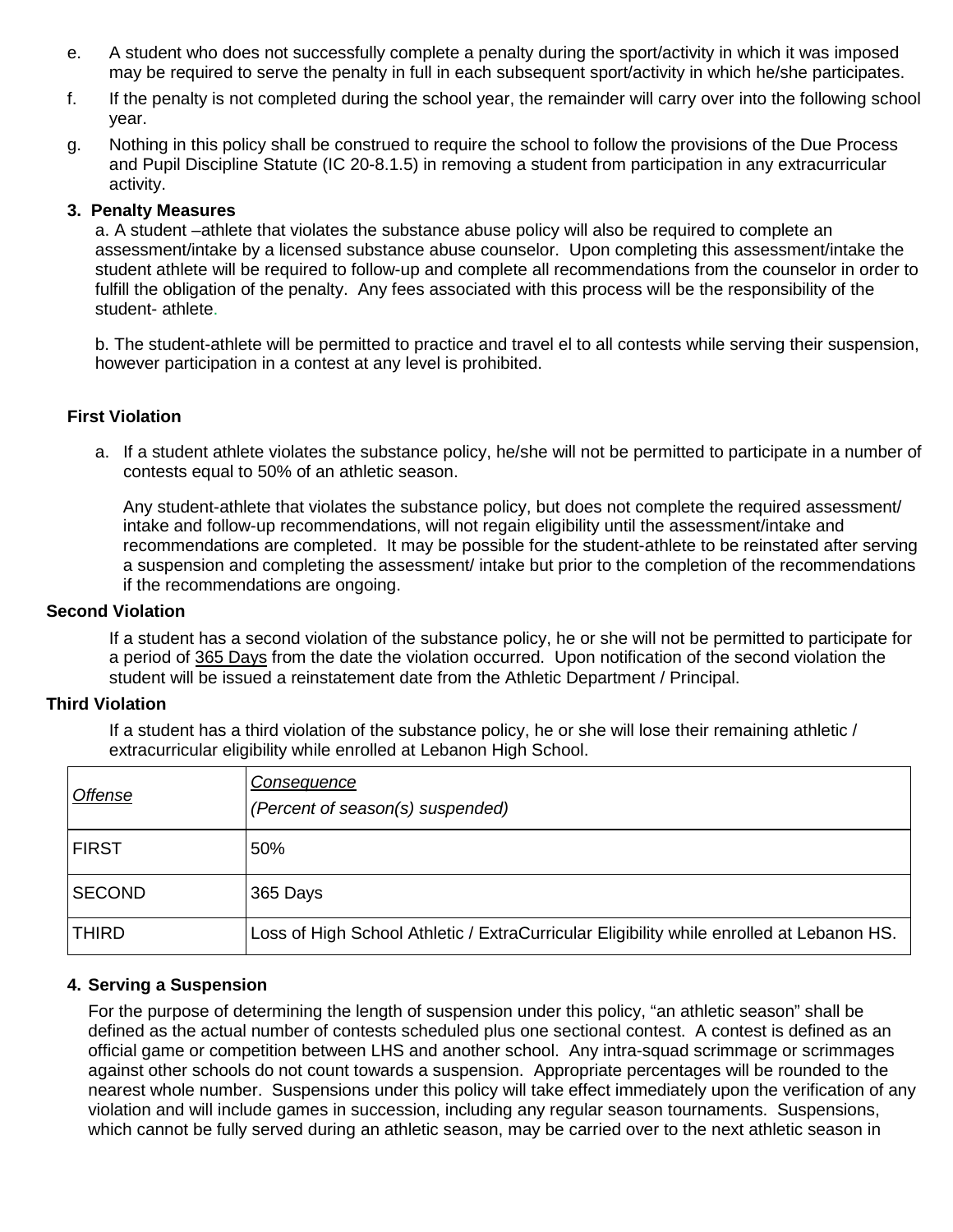which the student successfully completes (i.e., an athlete may not quit or be removed from a team and count the suspension served during that sport). A student-athlete may not serve a season suspension in a sport that he/she has not participated in or already started at Lebanon High School. For example, a junior winter athlete who has not played a fall sport in his or her previous two years will not be allowed to serve his or her season suspension in a fall sport if he or she decides to participate for the fall team for the purpose of serving the suspension during this season. However, if a student-athlete decides to participate in a sport that they have no prior history of participation in, they will serve the same assessed percentage of disciplinary action for that sport as was assessed for the sport they had participation in. In addition, they will serve penalty assessed in sport with prior history.

### **LEADERSHIP POSITIONS**

- 1. Any violation will require that a student relinquish for an entire year any leadership offices presently held (i.e. class president, president of National Society.)
- 2. The school will work with the local law enforcement and the Boone County Juvenile Court to obtain names of students who may be in violation of the Extra-Curricular Substance Abuse Policy. School officials will strive to keep these names confidential. Names will only be shared with those school officials involved with either discipline of the student or assisting that student in some type of assistance program.

## **ILLEGAL CONTRABAND DETECTION ON SCHOOL CORPORATION PROPERTY**

Lebanon Community School Corporation policy allows for the use of law enforcement agencies to assist school personnel in the detection of illegal contraband, which could include but is not limited to explosive devices, weapons, bio-chemical materials, and illegal drugs or narcotics. In addition to the use of local, county, and state police officers, law enforcement canine police units may be incorporated into the detection process.

In the event a student is suspected of being in possession of any form of illegal contraband on school property, the student will be placed in the custody of the school principal and the student's parents or guardians will be notified and informed of the circumstances.

# **RANDOM DRUG TESTING POLICY**

Passed by the Lebanon Community Schools Board of Trustees August 13, 1998 & Reinstated on December 17, 2002

Revised April 19, 2011

### **MISSION STATEMENT**

We believe it is the desire of the Community that the overall mission of the Lebanon Community Schools is to promote a well-rounded quality education for our children. As a part of this, a substance-abuse free environment should be a stated goal of the school district. Without such an environment, appropriate amounts and rates of learning will not occur for the student under the influence or for the students they impact by their behavior. Our failure to act to achieve this environment essentially renders the overall mission of LCSC unattainable. Safety is a necessity any time students are involved in or enroute to a school sponsored activity; and drug free students are necessities for a positive learning environment—whether that environment be the classroom, athletic field or other educational arenas.

### **ACHIEVABLE GOALS, BOUNDARIES AND LIMITS OF THE PROGRAM**

This program will not affect the policies, practices or rights of the School Corporation in dealing with drug and/or alcohol possession or use. This education and testing program is intended as a helpful part of the overall physical and mental educational and conditioning programs of Lebanon Community Schools. Its purpose is not disciplinary in nature, but rather is intended as a medical diagnostic aid in disclosing possible drug-related problems and as an extension of our educational substance abuse programs. Continuing substance abuse obviously is inconsistent with participation in school, and the program includes appropriate procedures for dealing with any such problems. Additionally, students can voluntarily and confidentially report personally observed drug transactions. Revised curricula covering all grade levels will teach and reinforce the substance abuse free schools' message.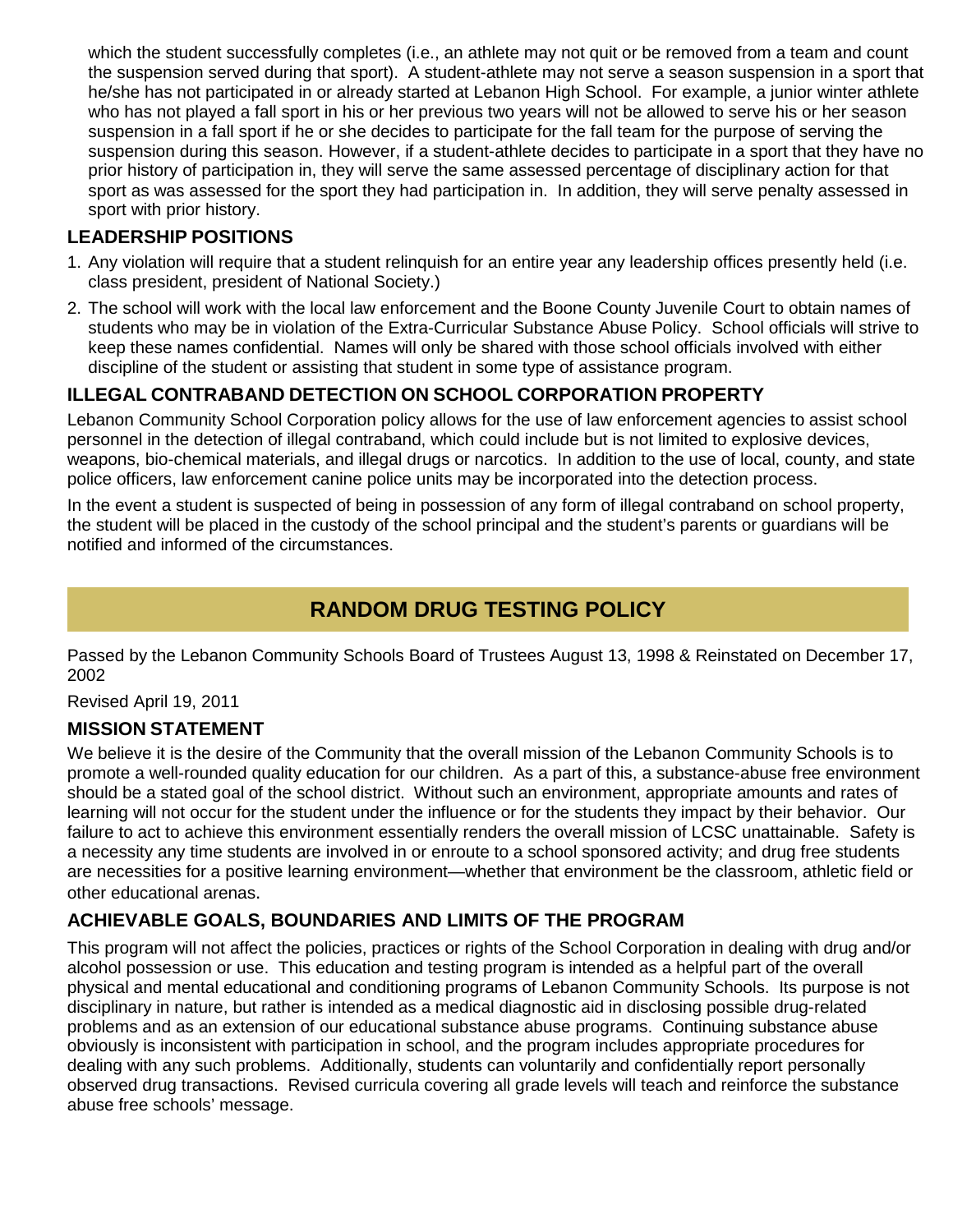### **OBLIGATION TO GOVERN THE MEDICAL CONDITION OF STUDENTS**

Indiana Code 20-8.1-7 sets out health measures to be governed by school officials. Most specifically, I.C. 20- 8.1-7-2 establishes the responsibility of schools to assist children found to be ill or in need of treatment.

## **USE MADE OF RESULTS**

The program is not intended to be punitive or disciplinary in nature. The purpose of this program is to identify a student with drug residues in his or her body, to provide notification to the custodial parent/guardian, and to educate, help and direct students away from drug and alcohol abuse and toward a healthy, safe and drug free participation in school activities.

A laboratory certified under the auspices of the Clinical Laboratory Improvement Act (CLIA) and the Joint Commission on Accreditation of Healthcare Organizations (JCAHO) will provide training and directions to those who supervise the testing program, set up the testing environment, guarantee samples and supervise the chainof-custody.

## **SCHOOL AND COMMUNITY PARTNERSHIP**

The elimination of drug and alcohol abuse is the goal of this program. Due to the objective facts described above, and considering the established need to identify effective alternatives to address the problem more effectively, the substance abuse problem at Lebanon Community Schools needs to be comprehensively and holistically addressed in order to ensure the health and safety of our students. A substance-abuse free environment must be the stated goal of the school district, and the support and cooperation of the entire community is essential if the goal is to be realized. The mission of Lebanon Community School Corporation is: "to provide and promote a well-rounded quality education for our students."

## **PROCEDURE**

The following activities require that a student be at his/her best and chemical-free in order to provide a safe environment, not only for him, but also for other students and adults who potentially could be affected. Any student in grades 9-12, and his/her custodial parents/guardian, must sign a drug testing consent form for the student to be eligible to participate in any of these activities.

- Extra-curricular Activities
- Drive a Vehicle to School and Park on School Property
- Open Lunch

A urine specimen will be given on site and will involve supervision by the Principal (or designee). The student to be tested will be escorted from class to the office/testing site. The test result will remain confidential. The student and his/her custodial parents/guardian will be notified if the test results are positive for substance(s).

Students will be tested randomly as they are drawn (possibly weekly) from a pool of those agreeing to be tested. Each week testing may occur on a different day, Monday through Saturday. This will keep students conscious of the possibility of being tested at any time during the year. Each student will be assigned a number and that number will be placed in a weekly drawing. Random numbers are computer generated by Witham Toxicology at the request of Lebanon High School principal (or designee).

A strict chain of custody will be enforced to eliminate invalid tests or outside influence. Each student will remain under school supervision until he/she has produced an adequate specimen. If he/she cannot produce a specimen, the student will be given one eight-ounce glass of water. If he/she is unable to produce a specimen within two hours, he/she will be asked to produce a specimen the next day. If that specimen is dilute (creatine <.2), a subsequent drug screen will be collected at the parent's/guardian's expense. If a subsequent drug screen is necessary due to dilution, the student will be suspended from activities until a non-dilute screen is collected. In addition, parents/guardians will be informed the student is unable to provide a specimen in the testing procedure, as well as the necessity to re-test and the conditions regarding the re-test.

All specimens registering below 90.5 or above 99.8 Fahrenheit will be invalid. There is a temperature strip on each of the specimen bottles indicating the validity of the urine sample by temperature. If this occurs, another sample must be given by the student. If it is proven that tampering or cheating has occurred during the testing, the student will become ineligible for all the items previously listed for the remainder of the school year. This will be reported to the parents. The student may then be escorted back to class by an administrator or designee.

Any student who is placed in a testing pool will remain in that pool until he/she notifies the Lebanon Community Schools in writing. A "Withdrawal of Consent" letter must be signed by the student and custodial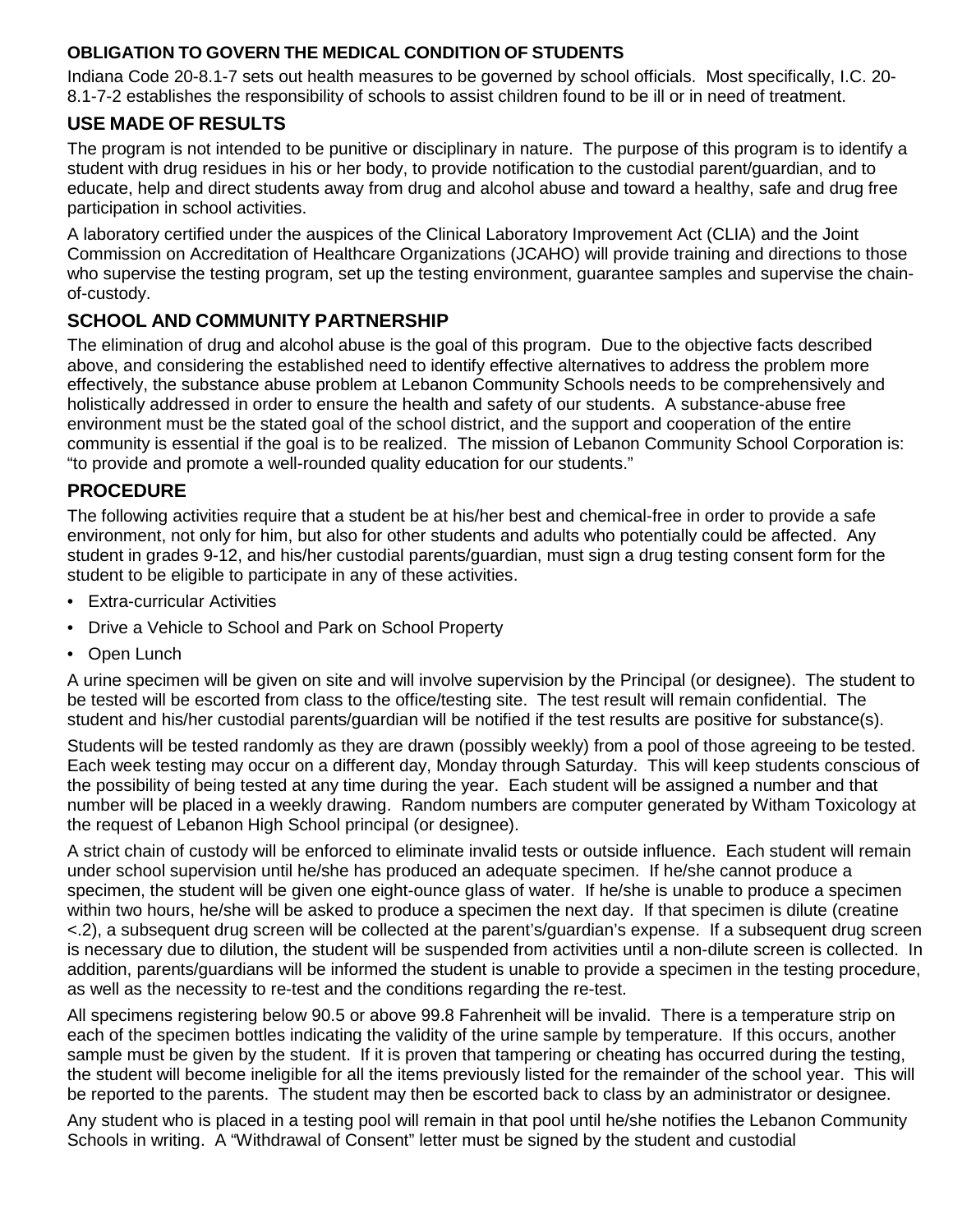parents/guardians before the student's name is removed from the pool. Once the form is signed and the name is removed, all corresponding privileges will no longer be available to the student for 365 days. After the 365 days has elapsed, he/she may re-enter the testing pool with a "Consent Form."

When a student transfers to the Lebanon Community Schools, he/she would be eligible for activities/privileges upon completion of transfer forms, Lebanon Community School Drivers Form (if applicable), Lunch Release Permission (if applicable), and "Consent Form."

#### **THE FOLLOWING IS A LIST OF THE VARIOUS SUBSTANCES FOR WHICH THE LEBANON COMMUNITY SCHOOLS MAY CHOOSE TO SCREEN:**

Amphetamines

**Barbiturates** 

Benzodiazepines

Cocaine

**Opiates** 

Phencyclidine (PCP)

Cannabinoids (Marijuana)

Ethanol (Alcohol)

Cotinine (Nicotine Metabolite)

LSD

Anabolic Steroid

Synthetic substances

### **Any other potential drug of abuse**

### **CHAIN OF CUSTODY**

- 1. The student will be escorted to the testing site. All students will not be sent to the testing site simultaneously. Testing four to five students at a time allows the testing to be carried out quickly and will not cause students to wait a long time, thereby creating a loss of important time from class.
- 2. Once at the testing area, the student must sign in and, as soon as called by the nurse (or designee), provide a urine specimen.
- 3. The medical staff (or designee) will give each student being tested a specimen bottle. At that time the student will sign a verification form indicating the bottle is untainted. The bottle will remain in the student's possession until a seal is placed upon the bottle by the medical staff (or designee). The student and medical staff (or designee) will sign that the specimen has been sealed. The seal may be broken or opened only by the lab testing the specimen.
- 4. If the seal is tampered with or broken after leaving the student's possession and prior to arriving at the lab, the specimen is invalid, and will be discarded without being tested.
- 5. The students will enter the restroom provided by the medical staff (or designee). Students will be instructed to remove all coats and wash their hands in the presence of the supervisor. The door will be closed with the student by himself/herself in the restroom to provide a urine specimen. The supervisor will wait outside the restroom.
- 6. The specimen will be transported to the testing laboratory by the lab personnel. The testing laboratory will report the results to the principal (or designee).

## **POSITIVE TEST RESULTS**

In the event of a failed test, the student and custodial parents/guardians will be told that a restriction from participating in any of the listed activities and/or driving to school will be implemented for at least 30 days. The student or his/her custodial parents/guardians may appeal by requesting that the urine sample (kept by the lab for a year) be tested again by the lab (or another accredited) at a cost to the student or his/her custodial parents/guardians. (See Appeal Procedures below.)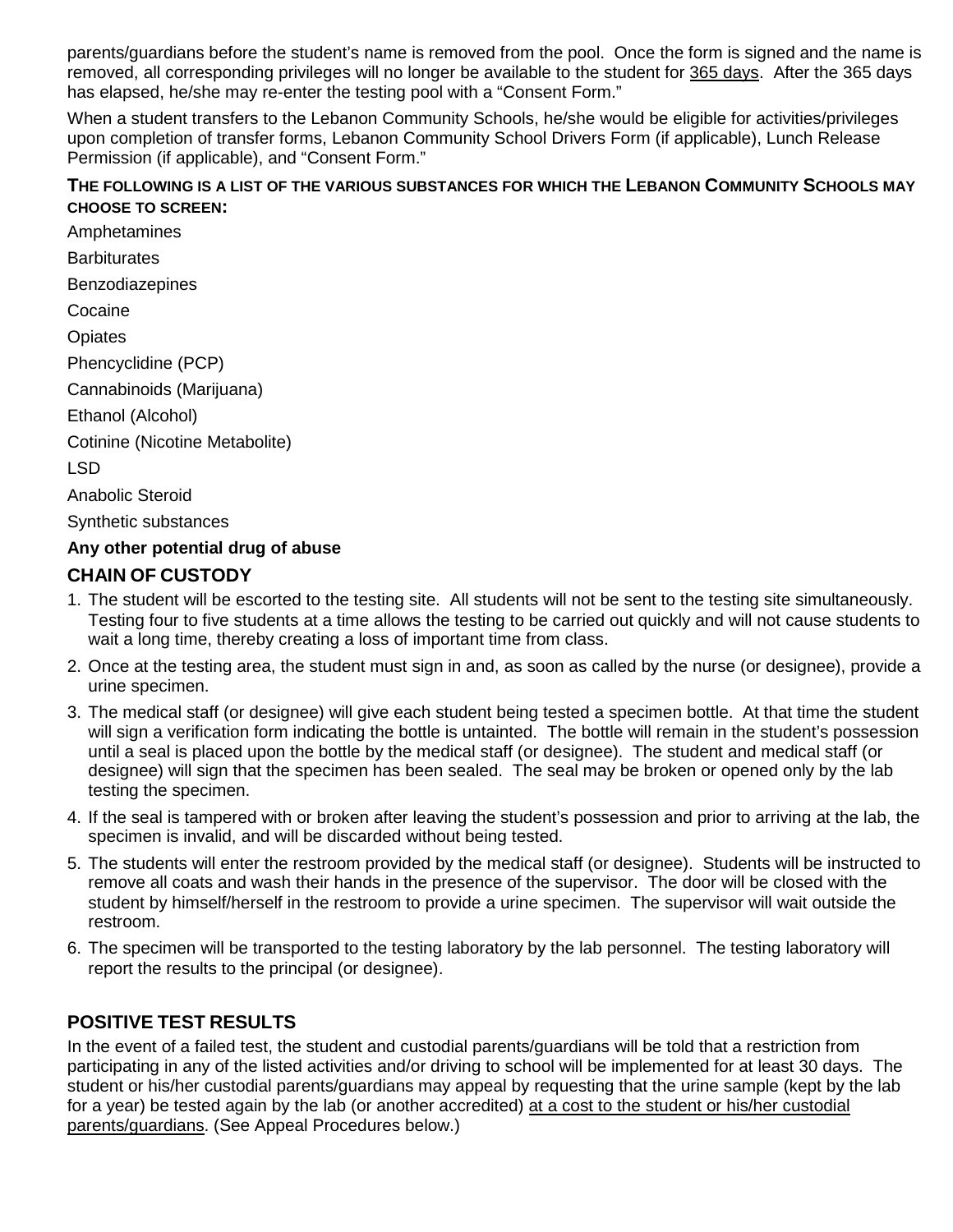To be able to resume the privilege of participating in activities and/or of driving to school, the student will be tested again at the expense of the student or his/her custodial parents/guardians. This testing may occur at any time. The results of this assessment may be forwarded to the principal (or designee).

If the student fails a test a second time, the student will be restricted from activities and/or driving to school for one calendar year. This restriction begins from the time the student or custodial parents/guardians are notified. Multiple failed tests are indicative of continued substance use and will mean that the student will be referred for professional evaluation paid by the custodial parents/guardians.

## **APPEAL PROCEDURE**

In the event a student tests positive and at the request and expense of the parent/guardian, that result will be sent to a Medical Review Officer. The Medical Review Officer shall be a licensed physician with knowledge of substance abuse disorders. The role of the Medical Review Officer is to review and interpret positive test results. The Medical Review Officer is a physician knowledgeable in the medical use of prescription drugs and pharmacology and toxicology of illicit drugs. It will be the Medical Review Officer's role to determine any valid medical reason for the positive test. The Medical Review Officer will talk with the custodial parents/guardians and the student about these results. If an acceptable reason for the positive test is not established, the test will be considered "failed," and then the principal/designee will be contacted regarding the results.

## **TEST RESULTS REPORTING PROCEDURE**

This drug testing program seeks to provide needed help for students who failed a drug screen. The administrator will encourage the parents/guardians to seek professional help for the student. The administrator will provide the parents/guardians with the names of agencies that can be of help to the student. The student, the medical review officer, the parents/guardians, and the principal/designee will be the only persons aware of the failed drug screen.

#### **Results of tests and paperwork related to the program will be maintained separately from the permanent record.**

### **REASONABLE SUSPICION**

Student behavior, which leads school authorities to have reasonable suspicion that the student is under the influence of any substance, drugs and/or alcohol, which interferes with the student's health, safety or education will be subject to this component of the drug testing policy. Further, the school may test items in a suspected student's possession (including but not limited to person, locker, vehicle) to determine if those items contain substances, drugs or alcohol. The school administration may require a drug/alcohol screen to be immediately administered at the school corporation's expense. The exhibited behaviors may include, but are not limited to:

- Odor of alcohol/marijuana
- Glassy, dilated, bloodshot eyes, or dark circles under eyes
- Dazed and/or giddy appearance
- Staggering walk
- Slurred or rapid speech
- Incoherent thought processes
- Disruptive, aggressive, physically threatening, out of control, or unusual behavior
- Bragging or talking to other students about alcohol or drug use
- Noticeable withdrawal from favorite activities and friends
- Physical indicators from an objective assessment by the school medical staff

Refusal to submit to a drug test will be considered an admission of being under the influence of alcohol or other drugs. This a violation of school discipline policy and will be dealt with accordingly.

The administration will make a reasonable attempt to apprise the parents/guardians of the situation necessitating the drug screen or search after the search and/or drug screen occurs.

Possession or consumption/use of substances, alcohol or drugs by a student is an expellable offense.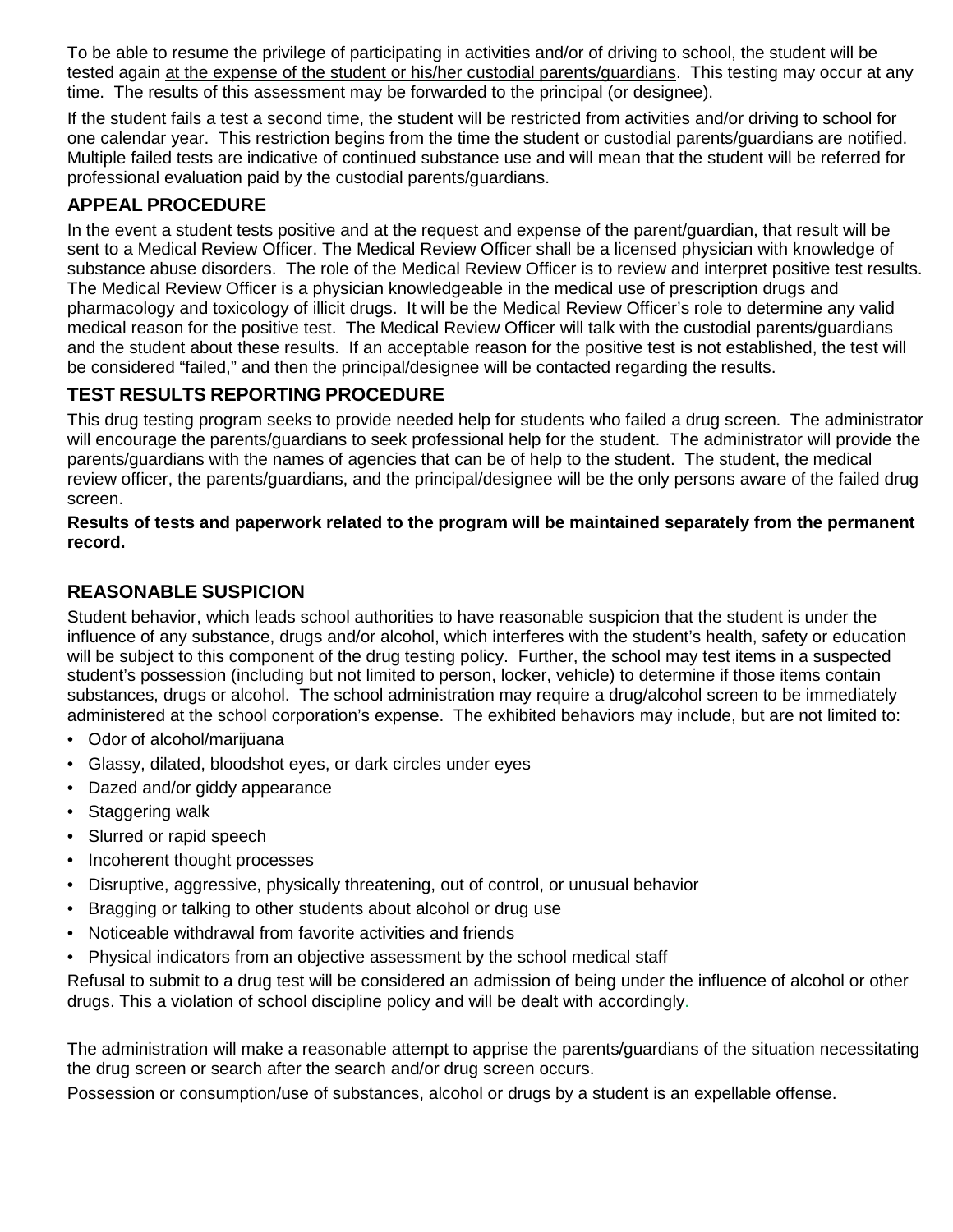## **ATTENDANCE RATIONALE**

Lebanon High School is committed to fostering the academic and personal growth of its student body. Classroom attendance is an integral factor in a student's ability to learn and provides valuable opportunities that can only be fully utilized in the classroom. Students who are absent are unable to derive the benefits from classroom discussion and the interactions among teachers and fellow students that enhance the educational process. The primary goal of the Lebanon High School attendance policy is to encourage maximum student attendance that will allow students to attain the educational benefits of school and the fulfillment of academic and career goals. A student and parent must accept responsibility for the student's attendance. The business of school can be considered a person's first job in life. The habits developed and started in school may transfer to the rest of the student's academic and professional life.

Additionally, Indiana Public Law 221 and federal legislation, No Child Left Behind, have set a 95% benchmark for a school's minimum attendance rate. Attendance rate is one of the factors that is considered when public schools are placed in performance categories and compared to other public schools. In short, LHS can perform well in academic terms but be placed in a lower achievement category due to insufficient attendance and graduation rate. Indiana attendance law mandates that every student enrolled must be in attendance unless he/she is ill or there is a death in the immediate family. As a means of emphasizing the importance of school attendance, a student who violates the attendance policy may receive one or more of the following consequences: in-house school discipline, grade reduction, out of school suspension, loss of driving privileges through the BMV, loss of credit, referral to the Prosecutor's Office, or expulsion from school.

## **PROCEDURES TO REPORT AN ABSENCE**

A parent /guardian are to call the attendance office to report an absence on the day of the absence. An absence may be reported on voice mail 24 hours a day by calling **765-482-0400. A call is needed each day a student is absent.** Calls prior to 8:00 A.M. are encouraged and appreciated. Doing so enhances the effective and efficient operation of the school day. Although a phone call is preferable, a note may be sent to school the day the student returns to school providing a parent signature card is on file in the attendance office. The note must include the date(s) of the absence.

If a parent/guardian does not call or provide a note to the attendance office when a student is absent, the absence will be recorded as unexcused. The absence will be considered a truancy if it is not excused by the parent/guardian within 24 hours after the student returns to school. **Emancipated students must call the day of the absence**. They do not receive the additional 24 hours to clear an absence.

**The final determination of an absence is at the discretion of the administration.**

### **EXCUSED ABSENCES**

A student may have **four (4) absences excused at the discretion of the parent/guardian** during a semester. Any absence after **four (4)** will be considered unexcused. A student may have **four (4) absences excused with a doctor's note**. The student must have the Doctor's note the first day they return to school. Additionally, a student may have four (4) one block absences at the discretion of the parent/guardian during a semester. Any one block absences after four (4) not accompanied with a doctor note will be considered unexcused. This allows a student the possibility of **8** excused absences and 4 one block absences per semester with proper documentation. The doctor's note must include the date and time of the appointment, the time of the student's departure, and the date he/she may return to school. It must be specific as to the days the doctor is excusing. A student who misses more than **four (4)** days excused by a doctor will be required to provide a **Certificate of Child's Incapacity** which must be filled out by the student's doctor. Otherwise, any doctor's excused days after **four (4)** days will be considered unexcused.

**Attendance is mandatory during the three days of semester finals. Vacation days are not excused. Illness must be covered by a doctor's note. An excused absence will be at the discretion of the administration. (See Finals Policy in the Grades section)**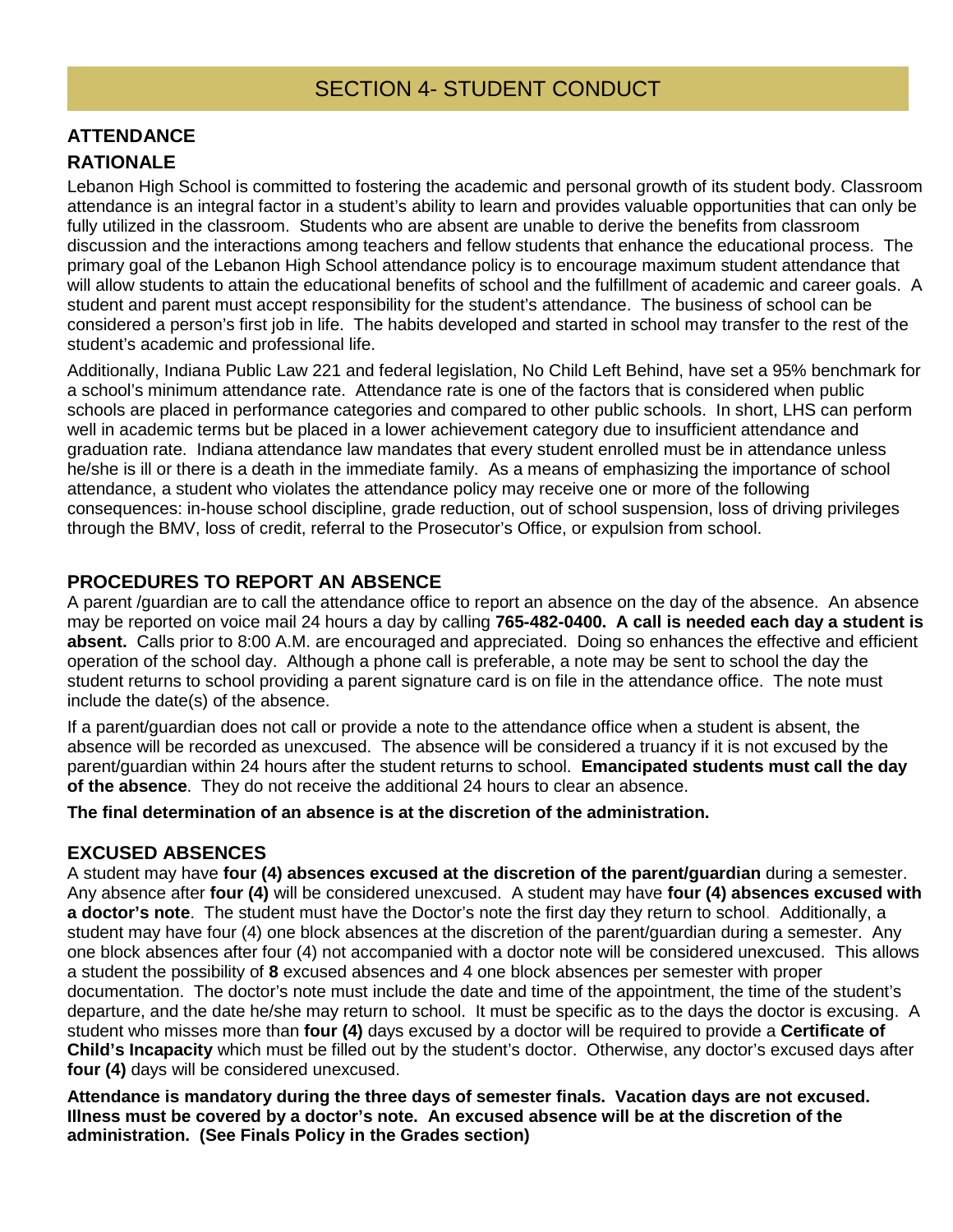**Excused absences for an immediate family funeral or a maternity leave must be approved by the administration.**

**Lebanon High School, along with the Indiana Department of Education, does not recognize senior skip day as an excused absence. Therefore, a student who participates in a skip day will be considered unexcused.**

### **UNEXCUSED ABSENCES**

Attendance and participation is an important part of a student's work and evaluation of that work is essential. All work missed must be made up. It is the responsibility of the student to initiate all make-up work. An unexcused absence is any absence not recognized by state law and would include:

- a. If a parent/guardian does not call the attendance office within 24 hours of the absence or a signed note does not accompany the student upon his/her return to school.
- b. If a student works the same day of an absence from school due to illness, regardless of a parent/guardian phone call.
- c. If a student who is absent from school due to illness, participates in or is present at an extra-curricular event the same day as the absence, or is seen on school property, regardless of a parent call.
- d. If the number of student absences exceeds the number defined in the excused absence section.

### **TRUANCY**

A student is truant if absent from school without the knowledge of the parent or guardian. **A student who is truant is considered unexcused.** A student is expected to be in attendance at school all day every day unless appropriate arrangements are made by a parent/guardian. Students who are truant will receive disciplinary action.

### **CONSEQUENCES FOR ONE-BLOCK ABSENCES**

**1ST Unexcused Absence –** Student is assigned a Detention.

- **2nd Unexcused Absence** Student is assigned two Detentions.
- **3rd Unexcused Absence** Student is assigned one Tues/Thurs School.
- **4th Unexcused Absence** Student is assigned two Tues/Thurs School.
- **5th Unexcused Absence** Student is assigned three Tues/Thurs School.
- **6th Unexcused Absence** Student is suspended out of school (OSS) for 3 days. Parent Conference Required.

### **CONSEQUENCES FOR UNEXCUSED ABSENCES**

**1st Unexcused Absence**- Student is assigned a Tues/Thurs School Written. Notification is sent to parent.

**2nd Unexcused Absence-** Student is assigned two Tues/Thurs Schools. Diligent effort to call Parent; otherwise a letter is sent.

**3rd Unexcused Absence-** Student is assigned three Tues/Thurs Schools. Parent Conference Required.

**4th Unexcused Absence-** Student is suspended out of school (OSS) for 3 days Parent Conference Required.

**5th Unexcused Absence-** Refer student/parent to the Prosecutor's Office (Juvenile) or Student is assigned 4 days of OSS (18 or over). Expulsion Waiver. Parent Conference.

**6th Unexcused Absence-** Expulsion (18 or over) - Juveniles will be referred back to the Prosecutor's Office

#### **VACATIONS / PRE-ARRANGED ABSENCES**

While vacation days are permitted as part of a parent/guardian **four (4)** excusable days, they are strongly discouraged. Vacation days have proven to be a detriment to the school's attendance rate, the student's education, and the educational flow of each individual classroom. Therefore, parents/guardians are encouraged to plan vacations when school is not in session. The following guideline applies for pre-arranged absence:

a. In the event of an absence due to parental request, the attendance office must be provided with **written**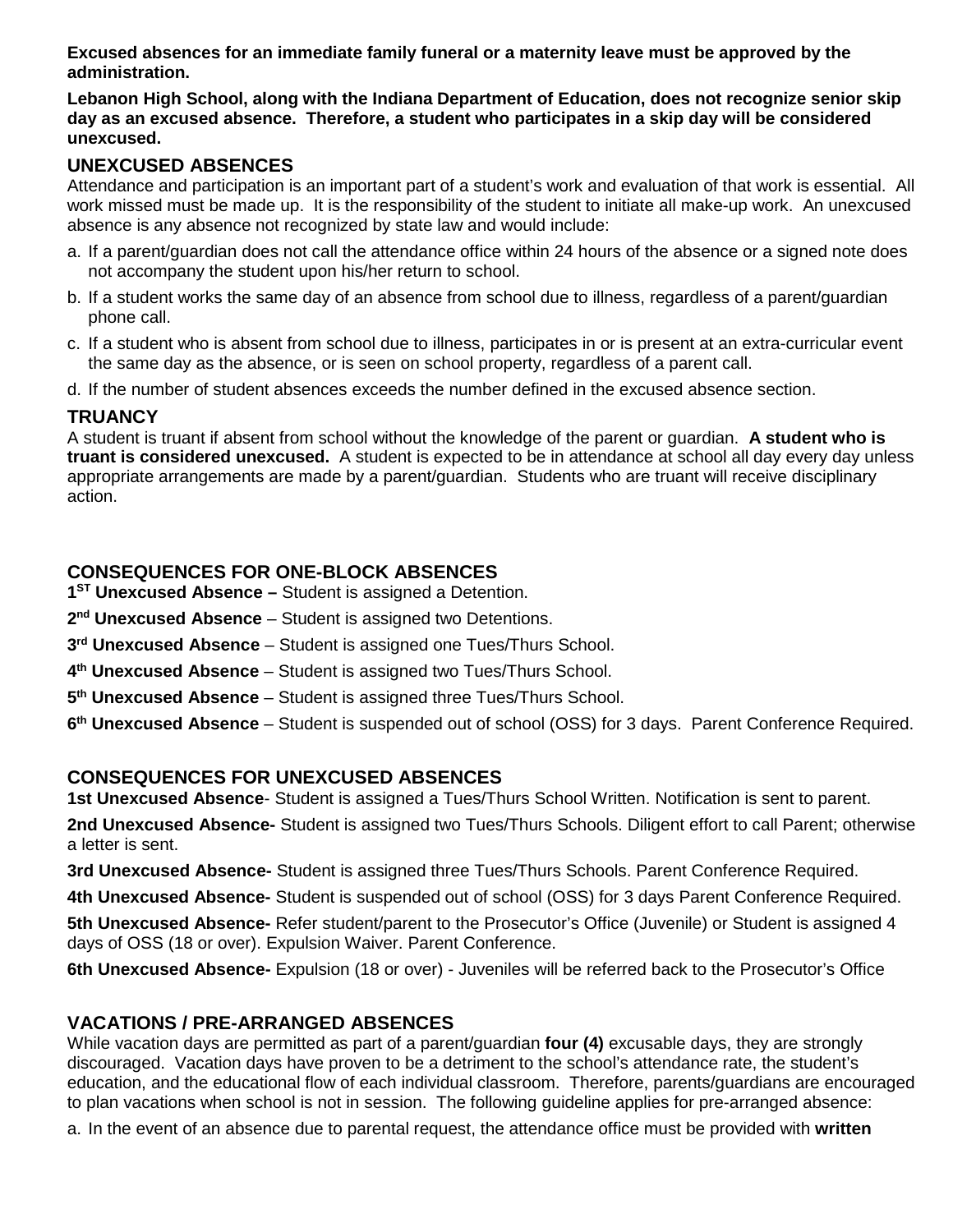#### **notification at least three (3) days in advance**.

- b. A maximum of **four (4)** vacation days may be excused for a semester provided that the total number of semester absences excused by a parent does not exceed **four (4)** days.
- c. Students who exceed the four (4) allowed parent days for the semester as a result of the pre-arranged absence will be required to serve a Tuesday or Thursday School for each day over the four (4) allowed parent days. These can be served prior to or after the absence takes place.
- d. The 2% deduction from classes that a student would typically incur as a result of exceeding the four (4) allowed parent days is waived.

The advantages to pre-arranging an absence are to allow the student to get assignments prior to the absence, to inform the teachers so they may plan their lessons accordingly, and to ensure the days meet the criteria for an excused absence.

#### **COLLEGE VISITATION / EMPLOYMENT INTERVIEW / MILITARY RECRUITMENT**

### **NON-ABSENCE FROM SCHOOL**

The Indiana Department of Education allows a student to be absent from the classroom but not considered absent from school for the following reasons **(with approved documentation):**

Exhibiting at the State Fair.

Serving as a page in the State Legislature.

**Working** at the polls during a local or general election.

School sponsored field trips (Study Experience), which include student council exchange, music programs, and class related activities.

College visitation or job interview that has been pre-arranged with the Student Services Department.

Military physical.

Subpoena to appear in court.

Appointment with a probation officer or other officer of the court.

All in-school or out-of-school suspensions or time-outs.

**Students are responsible for making up all school work from such absences. Work is due on the original date unless otherwise specified by the teacher.**

### **APPOINTMENTS**

**Any student leaving school during the school day must sign out/in through the attendance office**.

Permission to leave may be granted after receiving a telephone call from a parent or guardian, or by a note when a signature card is on file in the attendance office. A student must have an appointment pass from the attendance office to leave a class. Since attendance is calculated per class period, it is important to attend school prior to appointment times and return to school as promptly as possible after the appointment.

**If the student arrives at school after 7:55 A.M. because of an appointment or other pre-arranged reason**, the student is to sign in at the attendance office and will be given a pass to class. Failure to follow this procedure will result in the absence being unexcused.

### **TARDY TO CLASS (PER SEMESTER)**

Students are to be in the classroom when the bell rings for the class period to begin. Each teacher will have final determination of when a student is late. Each teacher's policy on tardies will be listed in the teacher's classroom management plan. Students are to get a pass from a staff member if they are detained so they will not be counted tardy in the next class.

Consequences for tardiness to each class are as follows:

**1st time:** Notation in teacher grade book. Student is informed he/she is being counted tardy.

**2nd time:** Notation in teacher grade book. Student is warned of second tardy and the consequences of a third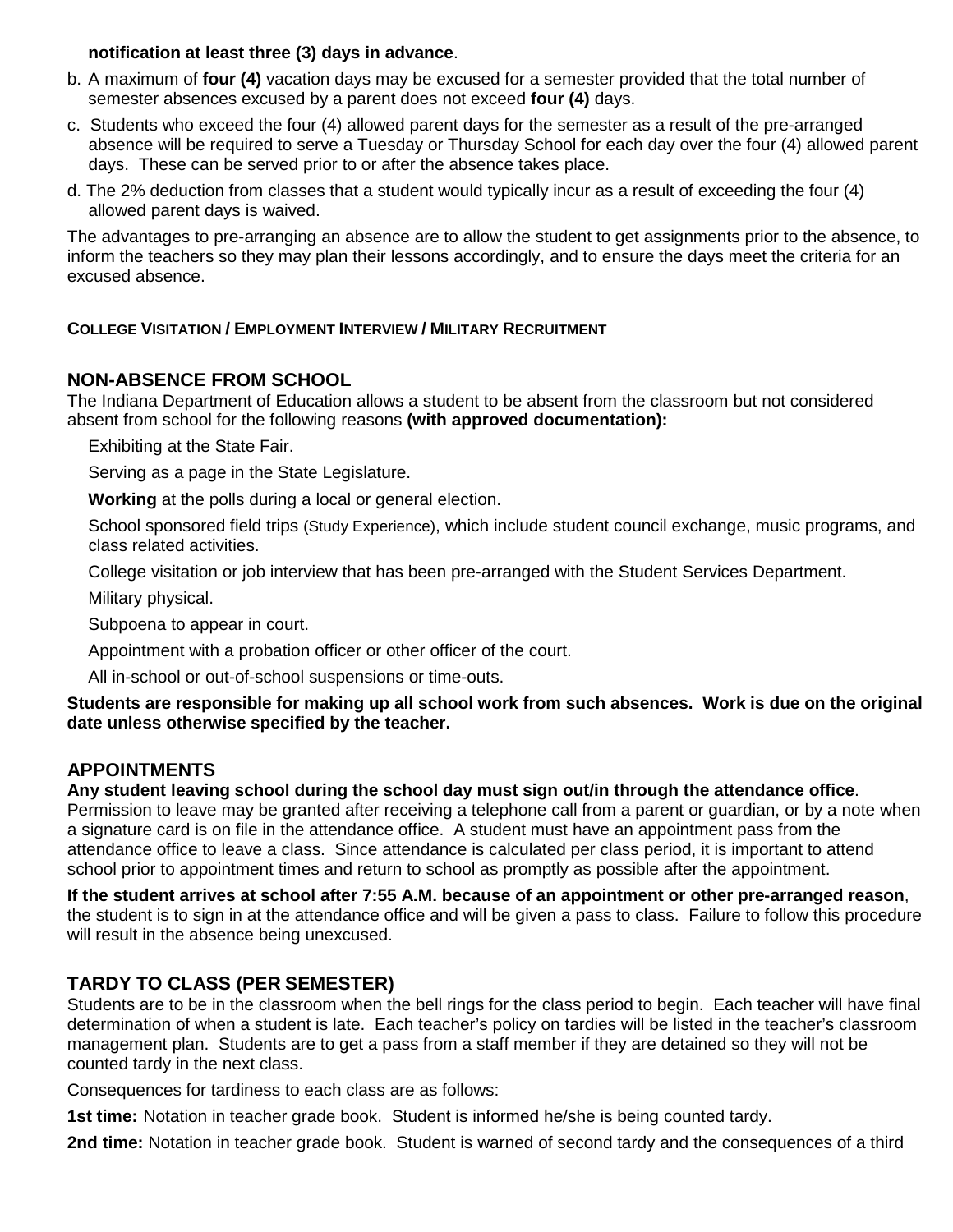tardy.

**3rd time:** Student receives detention. Teacher either calls or mails a copy of detention notice to parent/guardian.

- **4th time:** Student receives disciplinary referral. The office assigns Tues/Thurs School.
- **5th time:** Student receives a disciplinary referral. The student is assigned two Tues/Thurs Schools. Parent will be notified through discipline referral.
- **6th time:** Student receives a disciplinary referral. The student is assigned three Tues/Thurs Schools. Parent will be notified through discipline referral.
- **7th time:** Student receives a disciplinary referral. The student is assigned four Tues/Thurs Schools**.** Parent will be notified, and a conference will be held to inform the parent the next tardy will result in loss of credit for the course.

#### **8th time: Student will be removed from the class with a W/F and placed in a Study Hall.**

#### **A student will be considered excused if he/she has a pass from a staff member**.

**If students continue to be in the hallways after the bells, a sweep may be run. Students in the hallways without a pass will be collected and assigned a Tues/Thurs School after review by an Assistant Principal.**

#### **LATE TO SCHOOL (PER SEMESTER)**

School begins at 7:55 A.M. and students are to be in class at that time. Students arriving after 8:00 A.M. will report to the attendance office. Late students will be given a tardy pass and sent to class. Late to school is defined as coming to school after 8:05 A.M. until the end of the first block. Any student arriving late to school after the first block will have a disciplinary referral sent to an administrator.

#### **Consequences for late to school are as follows:**

**1st time:** Conference with Attendance **2nd time:**Detention **3rd time:** Tues/Thurs School **4th time:** Two Tues/Thurs Schools **5th time:** Three Tues/Thurs Schools **6th time:** One to Three days Out of School Suspension

### **HALF-DAY ABSENCE**

Any student who arrives after the end of  $1<sup>st</sup>$  block but before 11:13 a.m. will be considered absent a half-day morning absence. Any student that leaves after 11:13 a.m. but before the beginning of 4<sup>th</sup> block will be considered absent a half –day afternoon absence. They will need a parent excuse in order for it to be excused. It will count towards the 4 (four) parent discretionary days. If a doctor's note is provided it will count towards the 4 (four) doctor days per semester. A student is expected to be in attendance at school in order to attend or participate in afterschool events.

### **RULES/DISCIPLINE**

### **BEHAVIOR EXPECTATIONS**

Students are expected to conduct themselves in a manner that will contribute to the best interest of the school and not infringe on the rights of others. Disciplinary action for improper conduct will include, but not be limited to, detention; suspension; expulsion; time out of class; Tues/Thurs School(s); counseling with a student or group of students; conference with a parent or group of parents; assignment of additional work; rearranging class schedules; restriction of extracurricular activities; removal from school transportation; alternative school; or any combination thereof.

### **GROUNDS FOR DISCIPLINARY ACTION**

Students are subject to the standards of conduct as adopted by the Lebanon Community School Board. The following are grounds for disciplinary action:

1. Student misconduct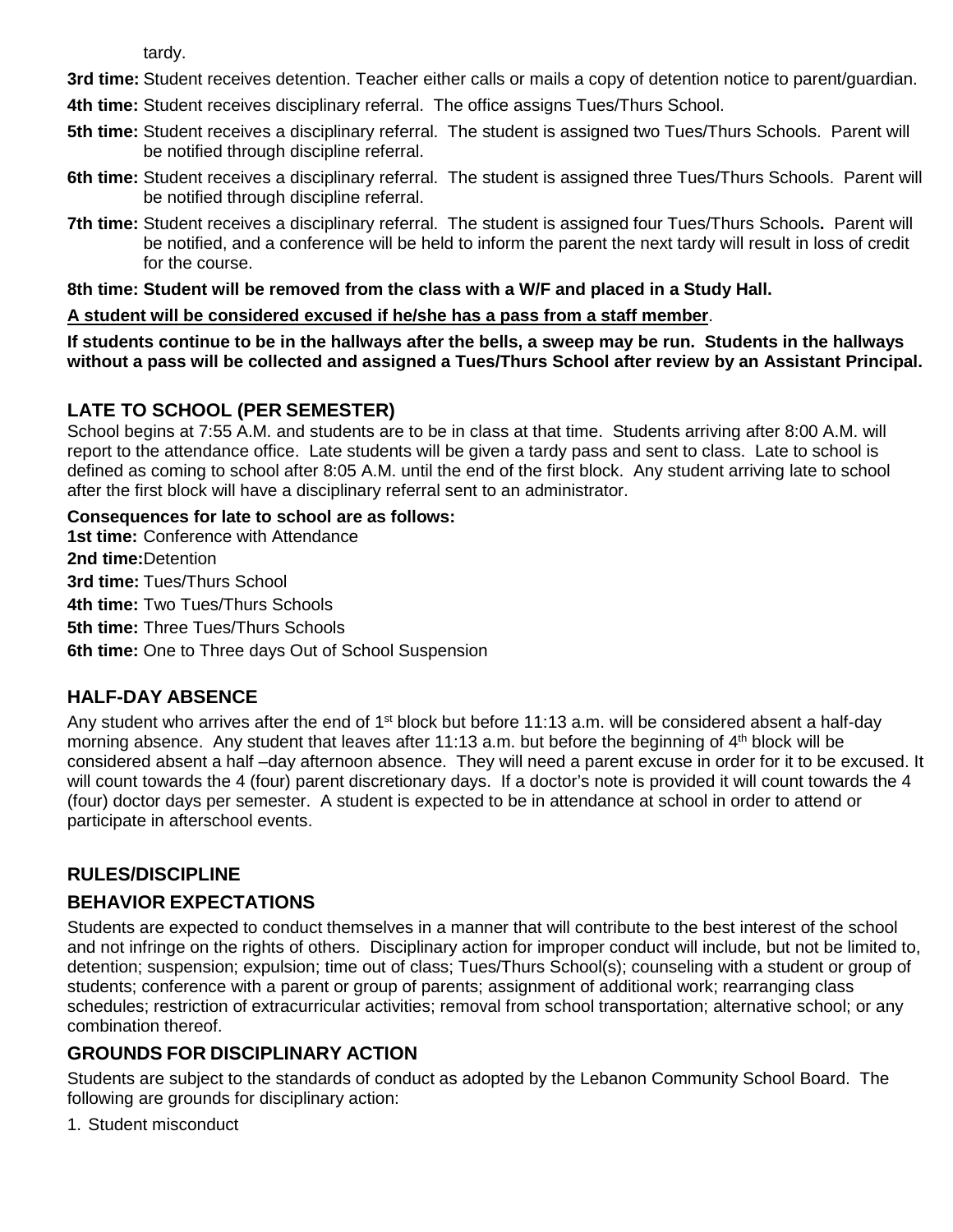- 2. Substantial disobedience
- 3. Unlawful activity on or off school grounds that may be considered to be an interference with school purposes or an educational function.
- 4. Unlawful activity on or off school grounds if the student's removal is necessary to restore order or protect persons on school property.
- 5. Failure to report to assigned class(es); special assignments such as, but not limited to, detention, Tues/Thurs School(s); or to report as directed while under school supervision on or off school property.

#### **Examples of student misconduct may include, but are not limited to, the following:**

- 1. Using violence, force, noise, coercion, threat, intimidation, fear, passive resistance, or other comparable conduct constituting an interference with school purposes, or urging other students to engage in such conduct
- 2. Occupying or blocking any school building, school grounds, or part thereof with intent to deprive others of its use.
- 3. Continuously and intentionally making noise or acting in any manner so as to interfere with the ability of any teacher or other school personnel to conduct an educational function.
- 4. Causing or attempting to cause damage to school property, stealing or attempting to steal school property, or setting fire to school property including school transportation.
- 5. Causing or attempting to cause damage to private property, stealing or attempting to steal private property.
- 6. Intentionally causing or attempting to cause physical injury or intentionally behaving in such a way as could reasonably cause physical injury to any person. Self-defense or reasonable action undertaken on the reasonable belief that it was necessary to protect some other person does not, however, constitute a violation of this provision.
- 7. Threatening or intimidating any student for the purpose of obtaining money or anything of value from the student.
- 8. Knowingly possessing, using, transmitting, or being under the influence of any narcotic drug, marijuana, alcoholic beverage, intoxicant of any kind, stimulant, inhalant, legend drug, depressant or mood altering drug.

Engaging in the unlawful selling of a controlled substance or engaging in a criminal law violation that constitutes a danger to other students or constitutes an interference with school purposes or an educational function.

Knowingly possessing, using, or being under the influence of any prescription medication not prescribed for the person using it.

Knowingly transmitting any prescription medication.

Possessing, using, or being under the influence of any substance which the student has reason to believe is, or which has been, represented to be a narcotic drug, hallucinogenic drug, amphetamine, barbiturate, marijuana, alcoholic beverage, stimulant, inhalant, legend drug, depressant, mood altering drug, or any intoxicant of any kind or any item that closely resembles or is represented to be any of the foregoing items.

Possessing, using, transmitting or being under the influence of any over the counter drug in such a way that it interferes with school purposes or educational function.

- 9. Failing in a substantial number of instances to comply with directions of teachers or other school personnel during any period of time when the student is properly under their supervision, and the failure constitutes an interference with school purposes or an educational function.
- 10. Engaging in any activity forbidden by the laws of Indiana that constitutes an interference with school pur poses or an educational function.
- 11. Violating or repeatedly violating any rules that are reasonably necessary in carrying out school purposes or an educational function and are validly adopted in accordance with Indiana law, including, but not limited to:
- a. engaging in sexual behavior on school property;
- b. disobedience of administrative authority;
- c willful absence or tardiness of students;
- d. knowingly possessing, using, or transmitting any substance which is represented to be or looks like a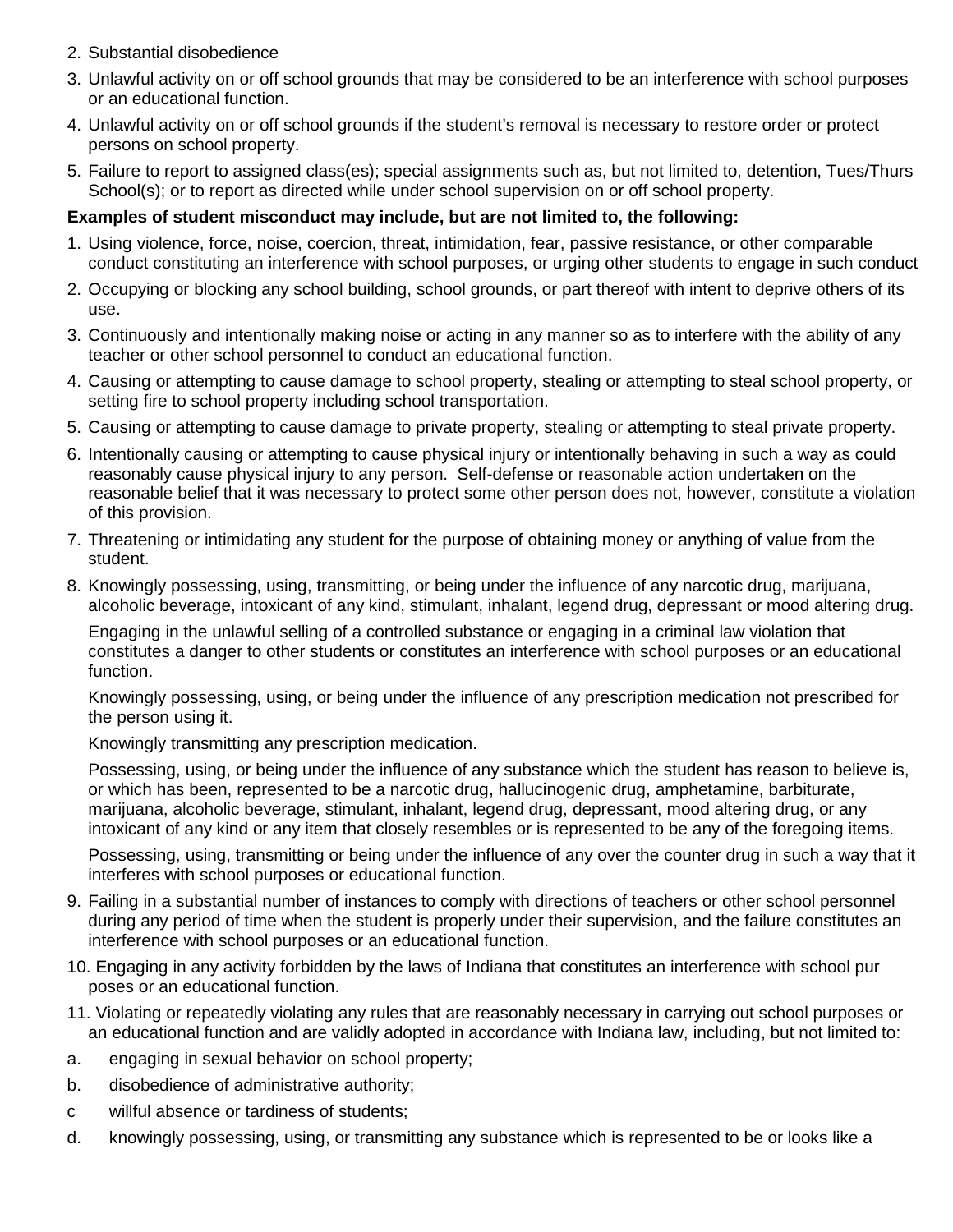narcotic drug, hallucinogenic drug, amphetamine, barbiturate, marijuana, alcoholic beverage, stimulant, depressant, or intoxicant of any kind;

- e. possessing, using, transmitting, or being under the influence of caffeine-based substances, substances containing phenylpropanolamine (PPA), or stimulants of any kind with or without a prescription.
- f. possessing, using or transmitting drug paraphernalia.
- 12. Knowingly using, on school grounds during School Corporation hours, an electronic cell phone or paging device in a situation not related to a school purpose or educational function.
- 13. Knowingly possessing, handling, transmitting or bringing into a weapon-free school zone or school property, including any form of school transportation, a knife or object that could be considered a deadly weapon. A deadly weapon may include, but is not limited to, the following:
- a. a loaded or unloaded firearm
- b. a weapon, device, Taser, or electronic stun weapon, equipment, chemical substance, or other material that in the manner it is used, or could ordinarily be used or is intended to be used, is readily capable of causing serious bodily harm.
- c. an animal that is capable of causing serious bodily injury
- 14. If the student's legal residence is not in the attendance area of the school corporation where the student is enrolled and if no transfer has been ordered by the State Board of Education.
- 15. Possession of or using tobacco products, E-Cigs, vapor devices, or similar related products, or lighters on school grounds, in the school building, or at any school sponsored activities. In conjunction with the Indiana State Excise Police, any student in possession of an age restricted tobacco product may be ticketed and subject to monetary fine.

#### **Consequences for Possession/Use of Tobacco Products, E-Cigs, vapor devices/accessories (not limited to but including JUULs), or similar related products are:**

**1st Offense** – 5 Day Out-of-School Suspension and Tobacco Ticket issued by School Resource Officer.

**2nd Offense** – 10 Day Out-of-School Suspension and Tobacco Ticket issued by School Resource Officer.

**3rd Offense** – 10 Day Out-of-School Suspension Tobacco Ticket issued by School Resource Officer,

and a recommendation for Expulsion.

Lighters and other incendiary devices are not permitted on school property. If a student is in possession of such a device, the device will be confiscated and a Tuesday/Thursday School will be assigned.

- 16. Use of language which is deemed abusive, offensive or disrespectful by school personnel. This includes the use of obscene gestures or obscene conduct, or possession or display of materials that are considered obscene by school personnel.
- 17. Maliciously or intentionally activating a false fire alarm or firefighting equipment. The student shall be suspended from school and will be recommended for expulsion.
- 18. Scuffling, running, using profanity, loud and excessive noise making, horseplay or other disruptive behavior in the hallways.
- 19. Harassing students, staff, faculty members including, but not limited to:

#### **Sexual Harassment**

- (a) Verbal The making of written or oral sexual innuendos, suggestive comments, jokes of a sexual nature, sexual propositions, or threats to a fellow student, staff member, or other person in association with the Corporation.
- (b) Nonverbal Causing the placement of sexually suggestive objects, pictures, or graphic commentaries in the school environment or the making of sexually suggestive or insulting gestures, sounds, leering, whistling, etc. to a fellow student, staff member, or other person associated with the Corporation.
- (c) Physical Contact Threatening or causing unwanted touching, contact, or attempts at same, including patting, pinching, pushing the body, or coerced sexual intercourse, with a fellow student, staff member, or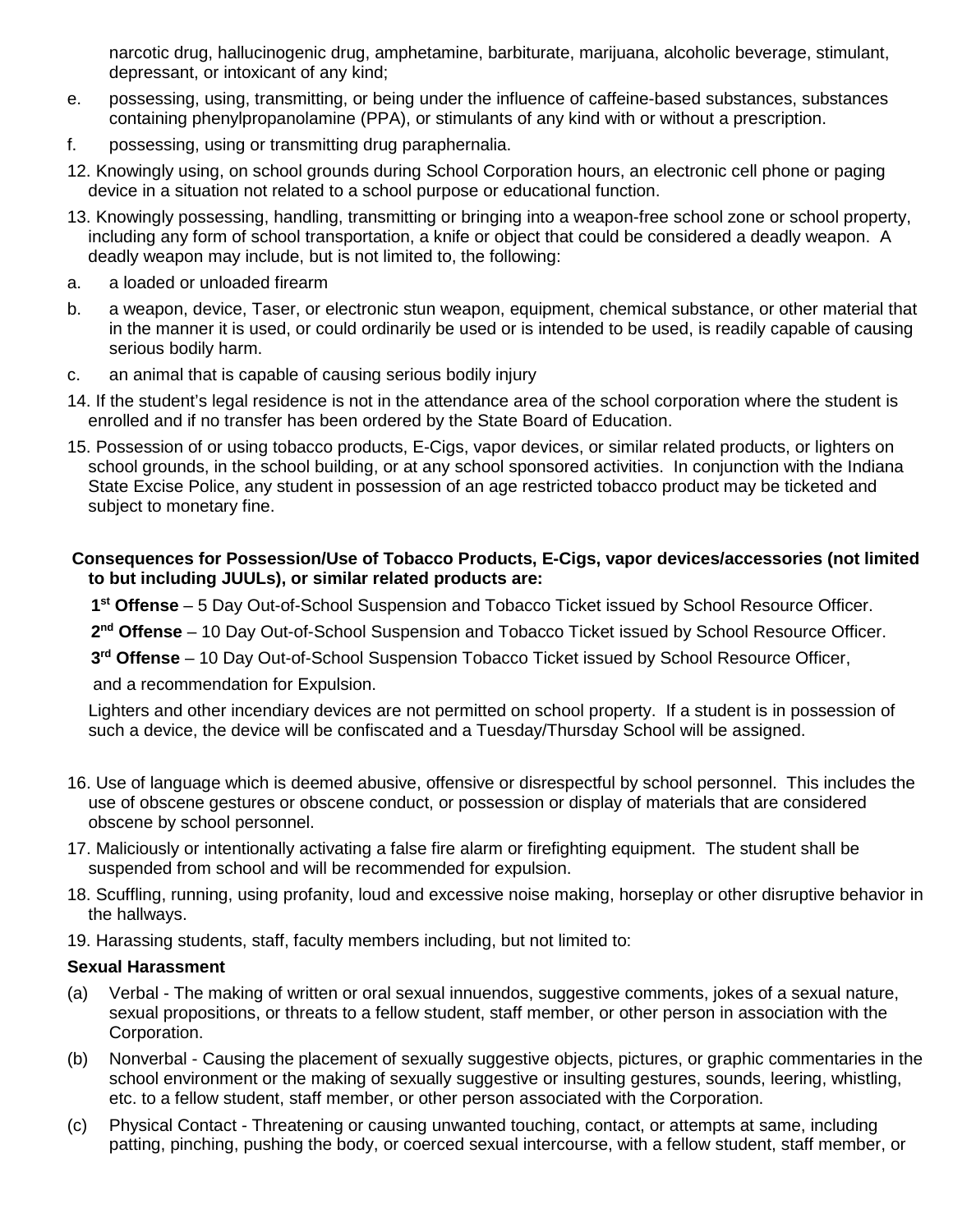other person associated with the Corporation.

#### **Gender/Ethnic/Religious/Disability Harassment**

- (a) Verbal Written or oral innuendoes, comments, jokes, insults, threats, or disparaging remarks concerning a person's gender, national origin, religious beliefs, etc. toward a fellow student, staff member, or other person associated with the Corporation. Conducting a "campaign of silence" toward a fellow student, staff member, or other person associated with the Corporation by refusing to have any form of social interaction with the person.
- (b) Nonverbal Placing objects, pictures, or graphic commentaries in the school environment or making insulting or threatening gestures toward a fellow student, staff member, or other person associated with the Corporation.
- (c) Physical Any intimidating or disparaging action such as hitting, hissing, or spitting on a fellow student, staff member, or other person associated with the Corporation.

**Hazing** by any school group, club, team or group, or club or team that is not a recognized school activity. This includes any form of initiation that causes or creates a risk of causing mental or physical harm regardless of how willing the participants may be.

**Harassment** of any student or staff member where that harassment is abusive, intimidating, or degrading in any way. This includes, but is not limited to, verbal harassment, written harassment, and telephone harassment.

#### **The Lebanon Community School Corporation Civil Rights Compliance Officer is the Superintendent, or his designee (765-482-0380).**

#### **Title IX Contact Information**

- **Notify LCSC Title IX Coordinator**
	- Lebanon Community School Corporation
		- **Title IX Coordinator**

1810 North Grant Street

- Lebanon IN. 46052
- Phone:765-482-0380 ext. 31812
- Email: TitleIXCoordinator@leb.k12.in.us
- **Notify the United Stated Department of Education office of Civil Rights.**
- Civil Rights Hotline Call the **Office for Civil Rights (OCR)** at **1-800-421-3481** to report any educational discrimination on the basis of race, sex, disability, etc., request information on civil rights compliance programs, procedures for filing discrimination complaints, or access to civil rights regulatory and policy documents. [Federal Relay Service](https://www2.ed.gov/about/contacts/gen/index.html?src=ft#frs)
- Email: [ocr@ed.gov](mailto:ocr@ed.gov)
- **[How to File a Discrimination Complaint with the Office for Civil Rights Information](https://www2.ed.gov/about/offices/list/ocr/docs/howto.html)**
- 20. Forging or altering school passes or any school records.
- 21. Being habitually truant which includes but is not limited to:
- a. Defiance of parental authority in the failure to attend school.
- b. A repeated, continuous pattern of absences over a period of time such as a grading period.
- c. A larger number of aggregate absences over the period of a school year.
- d. More than three judicial findings of truancy.
- 22. Rape in a school corporation building or on corporation property including any school form of transportation.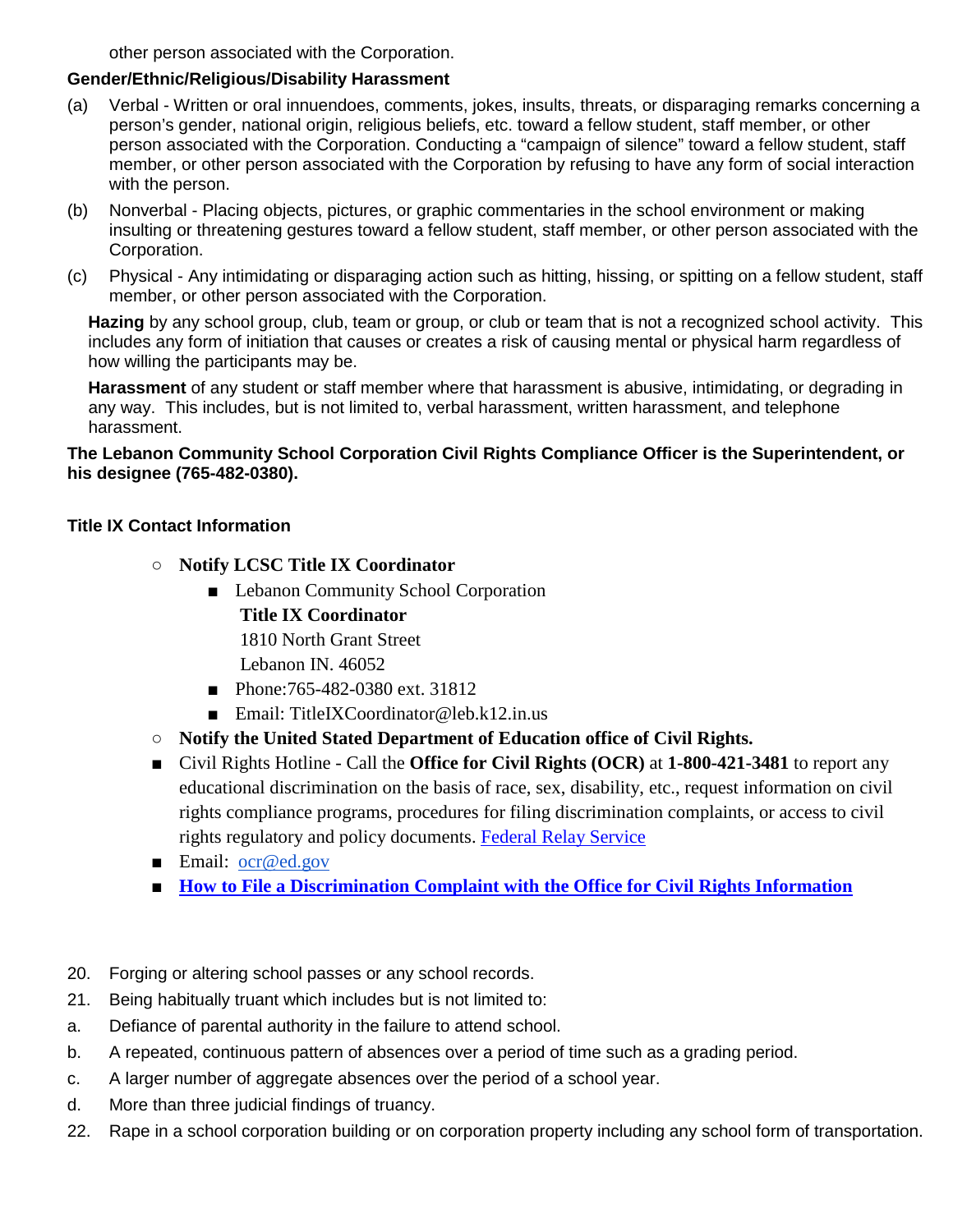- 23. Criminal conduct as defined by the Indiana Code.
- 24. Public Display of Affection Students may hold hands while walking in the halls. All other forms of intimacy and exhibitionism are not appropriate for a school setting. Emphasis is to be placed on each student maintaining a feeling of self-respect, self-discipline and a high standard of conduct. Affection for a boy or girl friend is a personal and private matter and should not be demonstrated on school property. Students who engage in intimacy will be guilty of willful disobedience and appropriate disciplinary action will be taken.
- 25. Hallway Conduct -
- a. Students are to be in the hallway only during passing periods, when under supervision, or with a legitimate pass.
- b. Students in the hallways are not to interfere with students or classes in any way.
- c. Students are to exhibit behavior appropriate to the school environment at all times. Improper language, displays of public affection, and inappropriate behavior will result in appropriate disciplinary actions.
- 26. Electronic Devices (See definition on Pg. 13) are allowed at teacher discretion for instructional purposes only.
- 27. Skateboards, Etc. Skateboards, rollerblades and roller skates are not to be used on or in school property at any time.
- 28. Bicycles Bicycles and scooters may be ridden to school, and **MUST** be parked at the bicycle rack or designated area.
- 29. Food and Drink are only permitted to be consumed in the cafeteria. Students are permitted, with teacher permission, to have a bottled drink in class. While in the hallway, the bottled drink should remain with the lid intact.
- 30. Cheating / Plagiarism Students are expected to do their own work. Any student found guilty of cheating/plagiarism will receive a "zero" on the assignment. The teacher will inform the parent of such action. A second cheating/plagiarism offense will result in failure for that class with a WF for the semester and the student will be placed in a Study Hall**.** Cheating/plagiarism in multiple courses will result in additional disciplinary action.
- 31. Vandalism/Graffiti Damaging, marking, defacing or otherwise engaging in activity that amounts to destroying or altering school or personal property will result in disciplinary action.
- 32. Gambling Students are prohibited from gambling or gambling activities in school, on school property or while attending school events whether or not the events are on School property.
- 33. Driving and Parking Violation of rules for students regarding driving and parking will result in disciplinary action.
- 34. Lunch Passes Violation of rules for students regarding lunch passes including misusing lunch passes will result in disciplinary action.
- 35. Arriving at School Students arriving at school are to enter the building immediately, and are not to leave the building without permission.
- 36. Other Rules Other rules or directions may be adopted that include but are not limited to:
- a. Movement of students
- b. Movement or parking of vehicles
- c. Day-to-day instructions concerning the operation of a classroom or teaching station
- d. Time for commencement of school
- e. Other standards or regulations relating to the manner in which an educational function must be administered

### **APPLICATION OF RULES ON MISCONDUCT**

The grounds for disciplinary action including, but not limited to, suspension or expulsion apply, **in accordance with the provisions of IC 20-33-8-14 and IC 20-33-8-15,** when a student is:

1. On school grounds immediately before, during, or immediately after school hours, or at any other time when the school is being used by a school group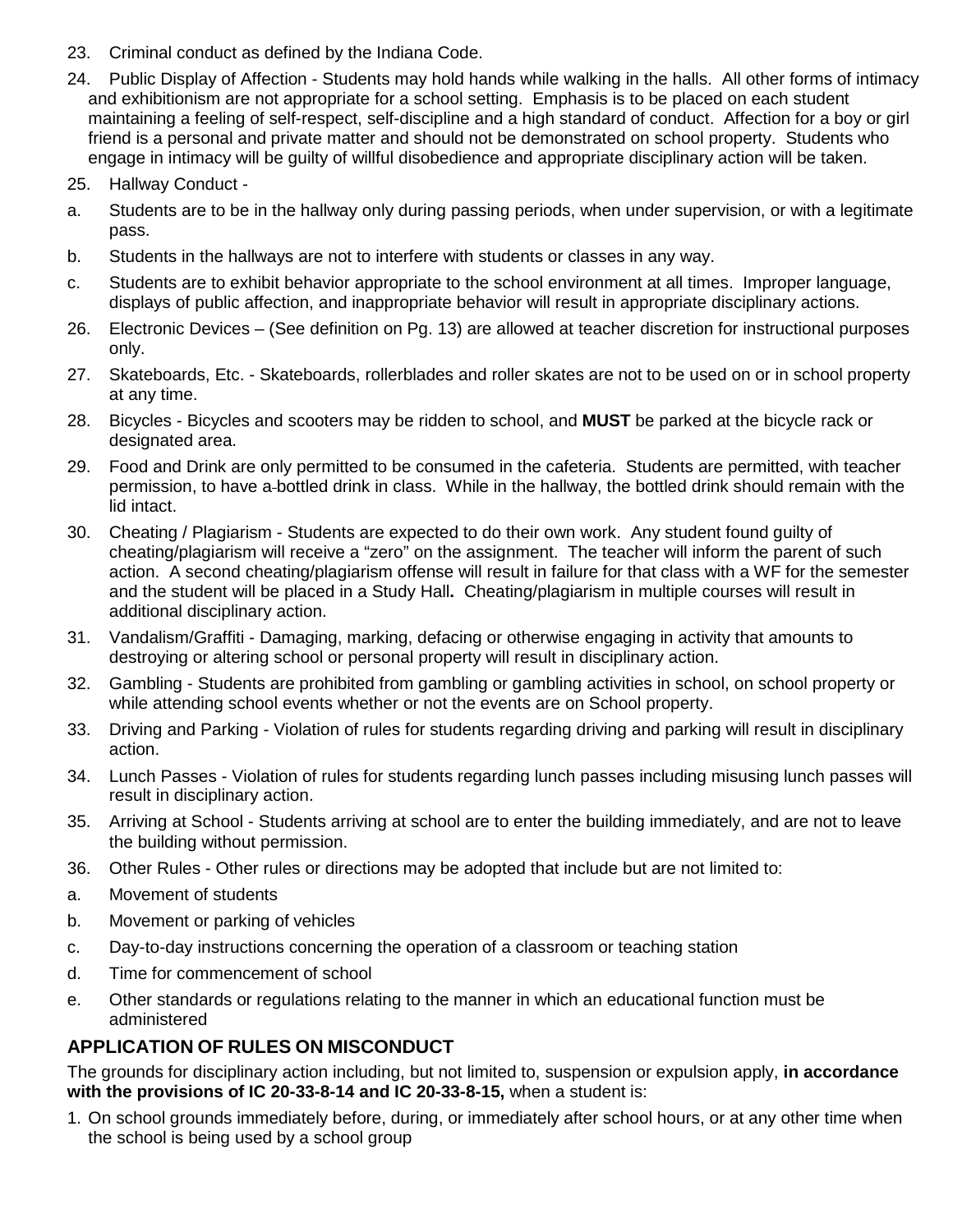- 2. Off school grounds at a school activity, function, or event
- 3. Traveling to or from school or a school activity, function or event
- 4. Engaged in an unlawful activity on or off school grounds if the unlawful activity may reasonably be considered to be an interference with school purposes or an educational function. This includes any unlawful activity meeting the above criteria, which takes place during weekends, holidays, other school breaks, and the summer period when a student may not be attending classes or other school functions.

Teachers, administrators, and other staff members have the authority to take customary and reasonable measures to maintain proper control and discipline among students placed under their care and supervision.

#### **DUE PROCESS GOVERNING STUDENT BEHAVIOR AND CONDUCT**

Recognizing that the behavior of some students may be so disruptive that it interferes with school purposes or educational functions of the school corporation, school officials may find it necessary to remove a student from the school. In this event and in accordance with the provisions of IC 20-8.1-5.1, et.seq. HEA 1279, the Board of School Trustees authorizes administrators and staff members to take actions including but not limited to:

#### 1. **Suspension from Class or Activity - Teacher**

A high school teacher will have the right to remove a student from his/her class or activity for a period of up to one school day if the student is assigned regular or additional work to be completed in another school setting

#### 2. **Suspension from School – Principal**

A school principal (or designee) may deny a student the right to attend school or take part in any school function for a period of up to ten school days. Additionally, each time a student is suspended to Out of School Suspension, he/she and a parent/guardian must meet with a principal prior to returning to LHS.

Upon the second Out of School suspension to, in addition to the above items, a Behavior Contract/Expulsion Waiver will be implemented **and suspension of driving privileges is sent to the BMV if student is under 18 years old.**

Upon the third suspension to Out of School Suspension, a student will be recommended for Expulsion based on habitual violations of school rules.

#### 3. **Expulsion**

In accordance with the due process procedures defined in this policy, a student may be expelled from school for a period no longer than the remainder of the current semester plus the following semester, with the exception of a violation of rule VII.B.2.l, VII.B.2.o, VII.B.2.z, VII.B.2.aa, VII.B.2.bb listed under "Grounds for Disciplinary Action" section.

- 4. Other appropriate actions including, but not limited to:
- a. **Probation** Probation shall mean a student may have specific conditions, which must be met and are set by the Principals for a definite length of time.
- b. **Alternative Programs** Alternative disciplinary programs include but are not limited to "time-out" and "Tues/Thurs School."

**In School Suspension** involves a student not attending class(es) but working on homework and special assignments under the supervision of a staff member at school. Grade credit is received for classroom work completed. **Also, students may not be in possession of a cell phone while in ISS.** 

**Time out** involves a student working on homework and special assignments under the direction of a staff member but not attending class(es). Grade credit is received for classroom work completed. There is no reduction of grades.

**Detention** involves requiring a student to remain in school before or after regular school hours to do additional schoolwork or for counseling. A student absent the day of detention will serve the detention the first day of return to school. Failure to serve detention will result in more severe punishment. A student is responsible for his or her own transportation to and/or from school when assigned a detention.

**Tues/Thurs School** involves requiring a student to attend school on a Tuesday or Thursday evening **(3 PM – 6 PM)** or in the evenings on another weekday for additional work, for counseling or for tutoring. A student is responsible for his or her own transportation to and/or from school when assigned Tues/Thurs School. When students are unexcused from a Tues/Thurs School, the Tues/Thurs School will be re-assigned. In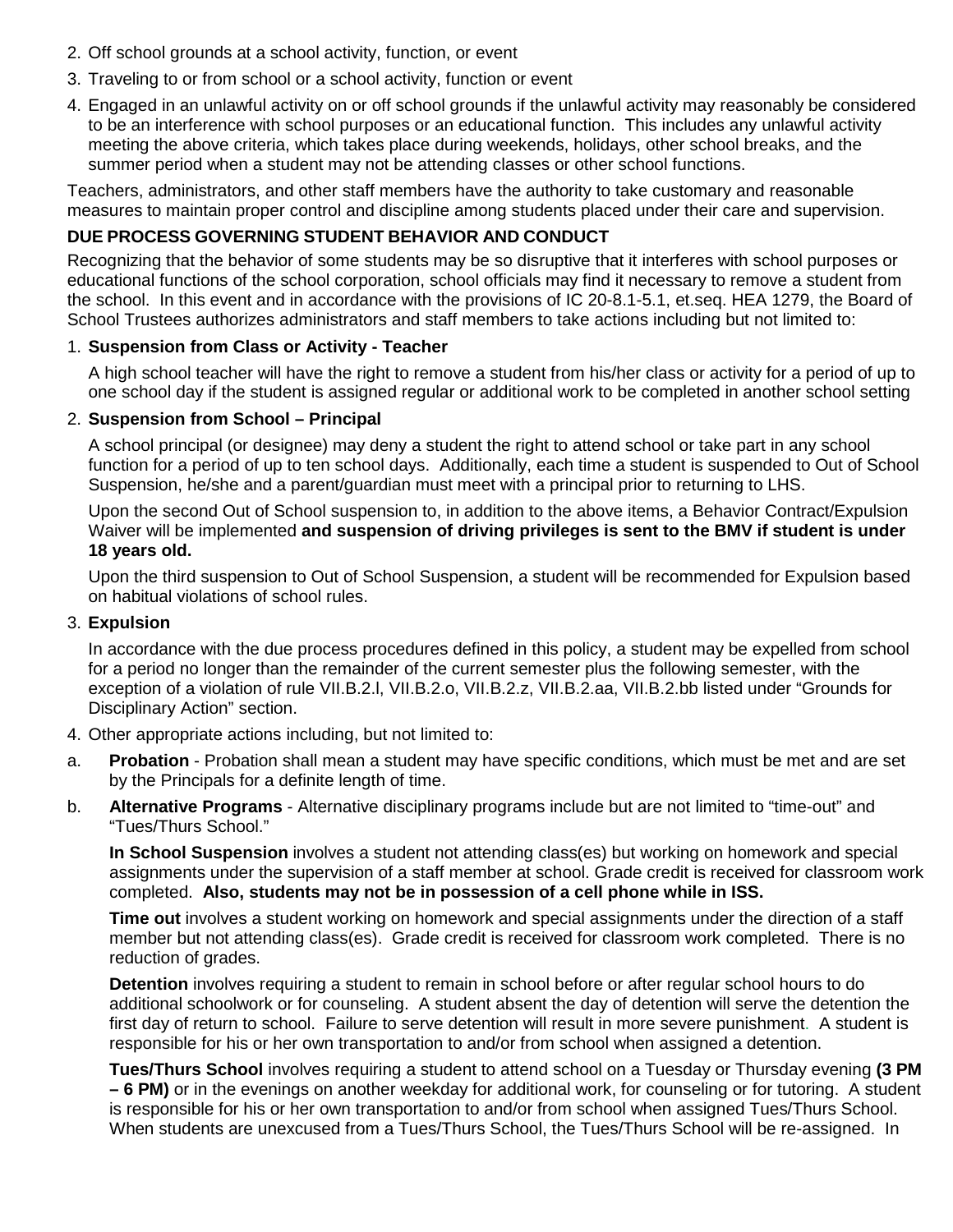addition, an additional Tues/Thurs School will be assigned. Students that miss more than one Tues/Thurs School in a school year may be suspended to Out of School Suspension. A parent may reschedule two Tues/Thurs Schools per school year.

- c. Counseling with a student or group of students.
- d. Conferences with a parent or group of parents.
- e. Assigning additional work.
- f. Rearranging class schedules.
- g. Requiring a student to remain in school after regular school hours to do additional work or for counseling.
- h. Restricting extra-curricular activities.
- i. Removal of a student from school transportation.

Reminders sent to students are a courtesy. The office staff will give students a notice at the time a Tues/Thurs School is assigned.

#### **DISCIPLINE PROCEDURES**

Each teacher has developed a classroom management plan, which includes their classroom rules. These include, but are not limited to, expected student behavior and classroom tardy policy. Each teacher will work with a student to correct unacceptable behavior. This can include, but is not limited to, a student conference, parent/guardian contact, detention, conference with two or more teachers/counselors, a parent conference, and a discipline referral to the office.

Discipline consequences for any student referred or sent to the office include but are not limited to Tues/Thurs School(s), Suspension, and Expulsion.

Students will be sent to the office for fighting, inappropriate physical contact, use or possession of tobacco products, vandalism, truancy, theft, disrespect, harassment, verbal assault, or any violation of a school rule.

Students not under the direct supervision of a teacher or staff member are considered to be under the supervision of all teachers and staff members. Students are expected to listen to and follow the directions of teachers and staff members at all times.

#### **SUSPENSION PROCEDURES**

A suspension applies to a student who is separated from school attendance for a period of time not more than ten (10) school days. The following procedures will be followed:

A meeting will be held prior to the suspension of any student. At this meeting the student will be entitled to:

- 1. A written or oral statement of the charges;
- 2. A summary of the evidence against the student in a written or oral statement if the student denies the charges; and,
- 3. An opportunity to explain his or her conduct.

The meeting shall precede suspension of the student except where the nature of the misconduct requires immediate removal. In such situations, the meeting will follow the suspension as soon as reasonably possible following the date of the suspension.

Following the suspension, the parents or guardians of suspended students will be notified in writing. The notification will include the dates of the suspension, a description of the student's misconduct, and the action taken by the principal.

#### **Out of School Suspension Procedure**

1. Upon a student's suspension, the parent will be called and given the reasons for the suspension and the number of days of suspension. **A meeting with the assigning administrator must take place prior to the student's return to school.**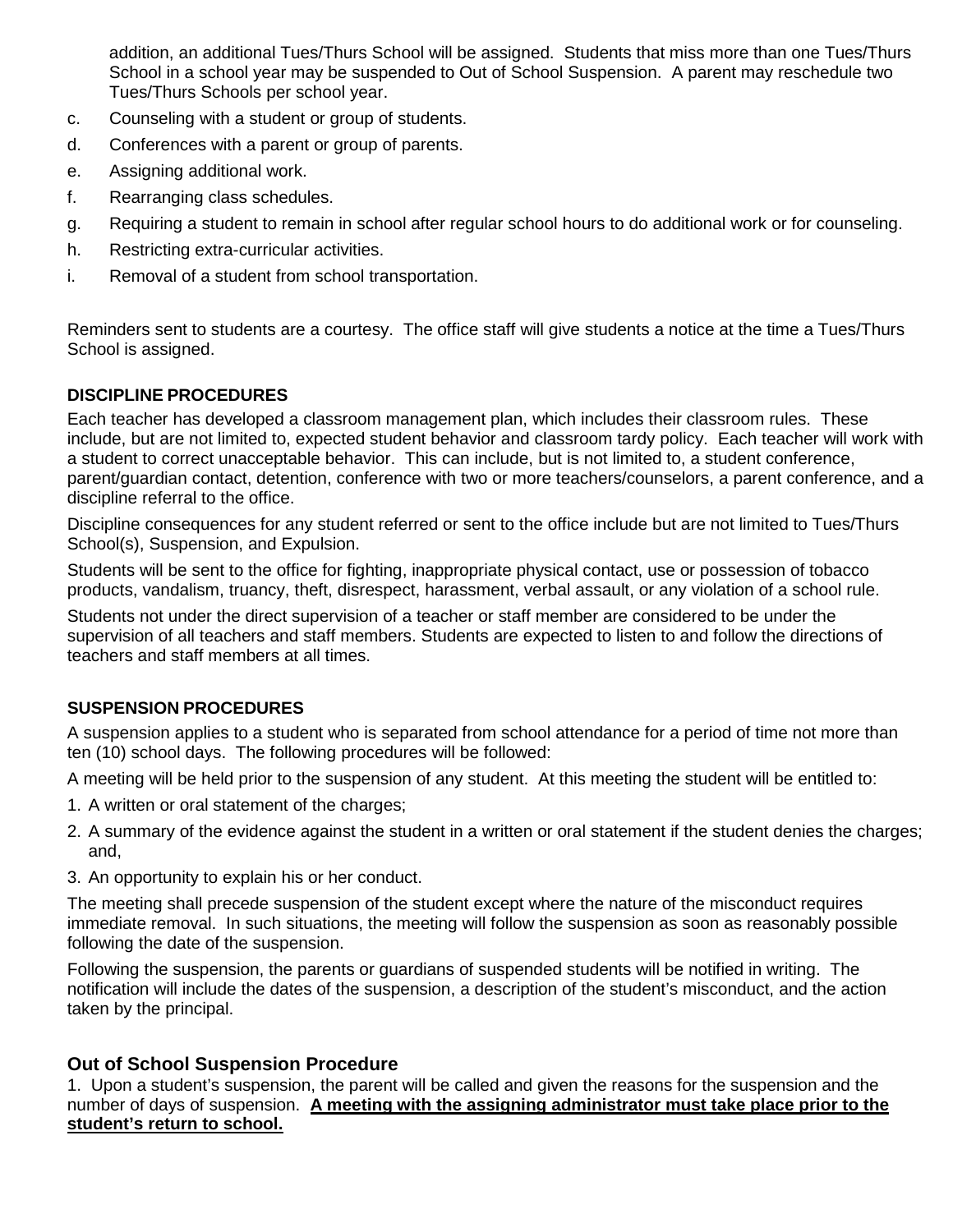2. The assigning administrator will notify teachers of the student's suspension. **The student will be responsible for contacting the teachers to get the work.**

4. On each day of the suspension, the **parent is to make certain that the student is accomplishing the work provided by the school**. A student should have completed all assignments upon returning to class. Full credit will be awarded for completed assignments. Each student is to take the necessary books and his/her computer so that assignments can be completed. Incomplete/Missing assignments may result in a zero. Assignments may be communicated through Canvas.

#### 5. During a suspension, the **student is not to attend any school activities or be on school grounds unless given prior approval from an administrator**.

6. The student will not be allowed to return to school until all suspension days have been served.

#### 7. **The parent and student must meet with the administrator prior to returning to classes on his/her first day back from suspension**.

8. If behavior that detracts from the student's or others' education continues, alternative means to continue educating the student will first be explored. If this is unsuccessful, expulsion may be recommended.

## **EXPULSION PROCEDURES**

A student may be expelled for violating established written student discipline rules. An expulsion means a student is separated from school attendance for a period in excess of ten (10) school days, is separated from school attendance for the balance of the current semester or current year, or is separated from school attendance as prescribed under I.C. 20-8.1-5.1-10 which includes assignment to an<sub>r</sub> alternative education program, or a home-bound educational program. Disabled students under IDEA or Section 504 shall be expelled only in accordance with Board policy 2460 and Federal due process rights appropriate to disabled students.

### **The following procedures will be followed:**

- 1. The superintendent (or designee) may conduct an expulsion meeting or may appoint one of the following persons to conduct the expulsion meeting:
- a. legal counsel
- b. a member of the administrative staff who did not expel the student and was not involved in the events giving rise to the expulsion.
- 2. An expulsion will not take place until the student and the student's parent(s) are asked to appear at an expulsion meeting conducted by the superintendent or the designee. Failure by a student or a student's parent(s) to appear at this meeting will be deemed a waiver of administrative rights to contest the expulsion or to appeal it to the school board.
- 3. The request to appear at the expulsion meeting will be in writing, delivered by certified mail or by personal delivery, and will contain the reasons for the expulsion and the date, time, place, and purpose of the meeting.
- 4. At the expulsion meeting, the principal (or designee) will present evidence to support the charges against the student. The student or parent(s) will have the opportunity to answer the charges against the student and to present evidence in support of the student's position.
- 5. If an expulsion meeting is held, the person conducting the expulsion meeting will make a written summary of the evidence heard at the meeting, take any action found to be appropriate, and give notice of the action taken to the student and the parent(s).
- 6. The student or parent(s) has the right to appeal the decision of the person conducting the expulsion meeting to the school board within 10 days of the receipt of notice of the action taken. The student or parent appeal to the school board must be in writing. If an appeal is properly made, the board must consider the appeal unless the board votes not to hear the appeal. If the board hears the appeal, it will consider the written summary of the expulsion meeting and the arguments of the school administration and the student and/or the parent(s).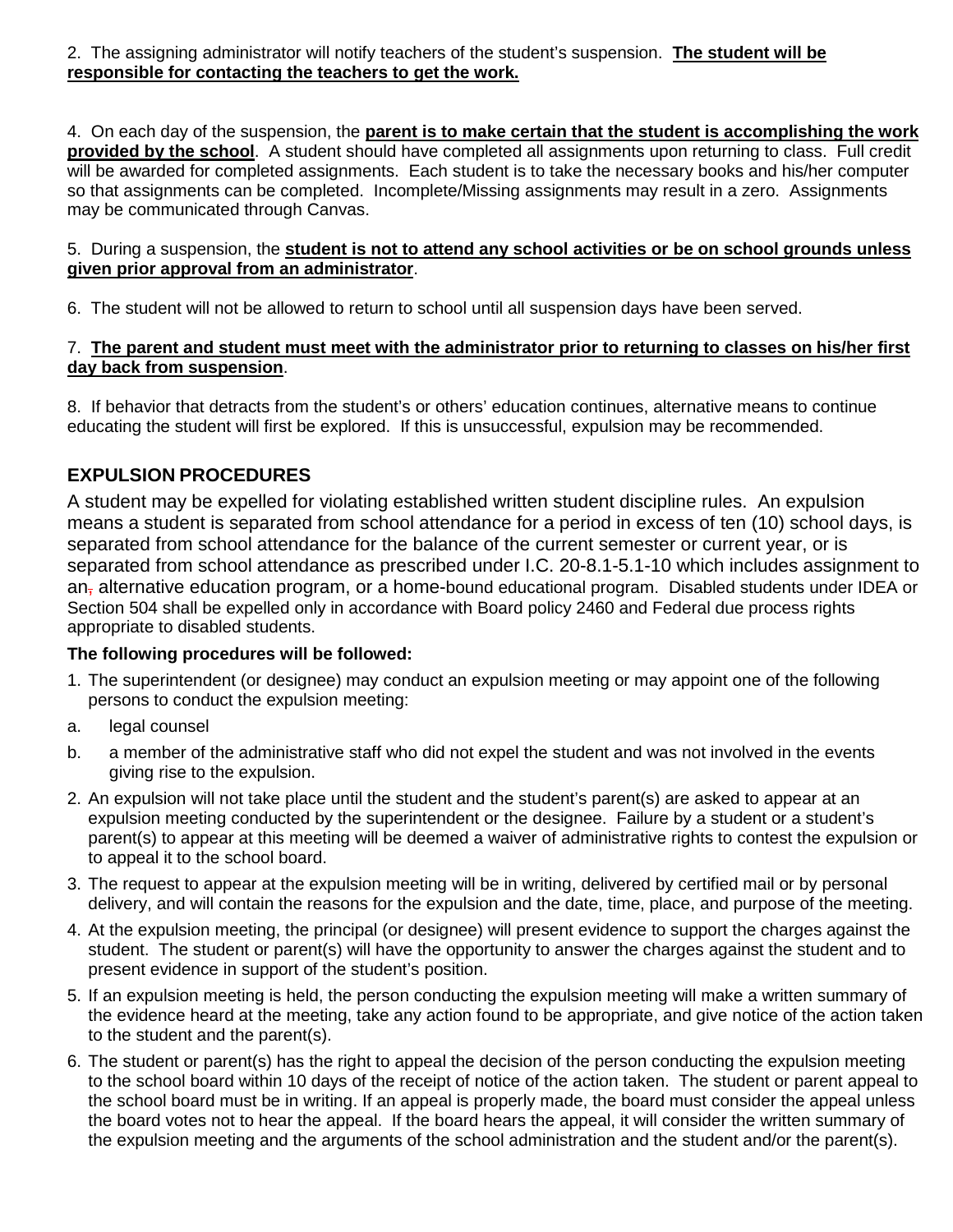The board will then take any action deemed appropriate.

## **CRIMINAL CONDUCT**

The following conduct is criminal under Indiana Code, and school officials are required to report such conduct on school grounds, or within 1000 feet of school grounds, in writing to a law enforcement officer.

- **1. Knowingly or intentionally manufacturing marijuana, amphetamines, hash oil, hashish, or delivering cocaine, a narcotic drug, or other controlled substances; or possessing with intent to manufacture or deliver, the above named substances.**
- **2. Knowingly or intentionally delivering any substance that is represented to be a controlled substance.**
- **3. Knowingly or intentionally manufacturing, advertising, distributing, or possessing with intent to manufacture, advertise, or distribute a controlled substance.**
- **4. Knowingly or intentionally possessing a controlled substance.**
- **5. Knowingly or intentionally creating or delivering a counterfeit substance or possessing, with intent to deliver a counterfeit substance.**
- **6. Knowingly possessing, without a valid prescription, cocaine or a narcotic drug.**
- **7. Knowingly possessing, without a valid prescription, a controlled substance.**
- **8. Knowingly or intentionally manufacturing, designing, keeping for sale, offering for sale, delivering, or possessing an instrument, device or other object, that is intended to be used primarily for introducing a controlled substance into the human body, testing the strength, effectiveness, or purity of a controlled substance, or enhancing the effect of a controlled substance.**
- **9. Knowingly or intentionally possessing marijuana, hash oil, or hashish.**

#### **10. Weapons/Arson/Rape**

In compliance with State law, the Board shall expel for at least one (1) calendar year, any student who possesses a dangerous weapon in a weapon-free school zone or commits either arson or rape in a Corporation building or on Corporation property, including school buses and other school transportation. The earliest the student may return is the first semester following the one calendar year's expulsion.

- a. For purposes of this policy, a dangerous weapon is defined as "a firearm, dagger, dirk, stiletto, knife with a blade, pocket knife opened by a mechanical device, iron bar, or brass knuckles" or other devices designed to or likely to inflict bodily harm, including, but not limited to, air guns and explosive devices.
- b. Disabled students under IDEA or Section 504 shall be expelled only in accordance with Board policy 2460 and Federal due process rights appropriate to disabled students.
- c. A student who has been expelled under this policy may apply for reinstatement in accordance with guidelines, which are available in the principal's office.

#### **11. Harassment / Intimidation**

Any student who believes that he/she is the victim of any harassment or has observed harassment by another student, staff member, or other person associated with the Corporation should take immediately the following steps:

a. If the alleged harasser is a student, staff member, or other person associated with the Corporation other than the student's Principal, the affected student should, as soon as possible after the incident, contact his/her Principal.. Every effort must be made to accurately document the date, time of day and details of the incident.

b. If the alleged harasser is the student's Principal, the affected student should, as soon as possible after the incident, contact the Superintendent of the Corporation. The student may submit a report in writing, by telephone, or in person. The reporting student should provide the name of the person(s) whom he/she believes to be responsible for the harassment and the nature of the harassing incident(s). The report shall be investigated in a timely and confidential manner. While a charge is under investigation, no information is to be released to anyone who is not involved with the investigation, except as may be required by law or in the context of a legal or administrative proceeding. No one involved will discuss the subject outside of the investigation.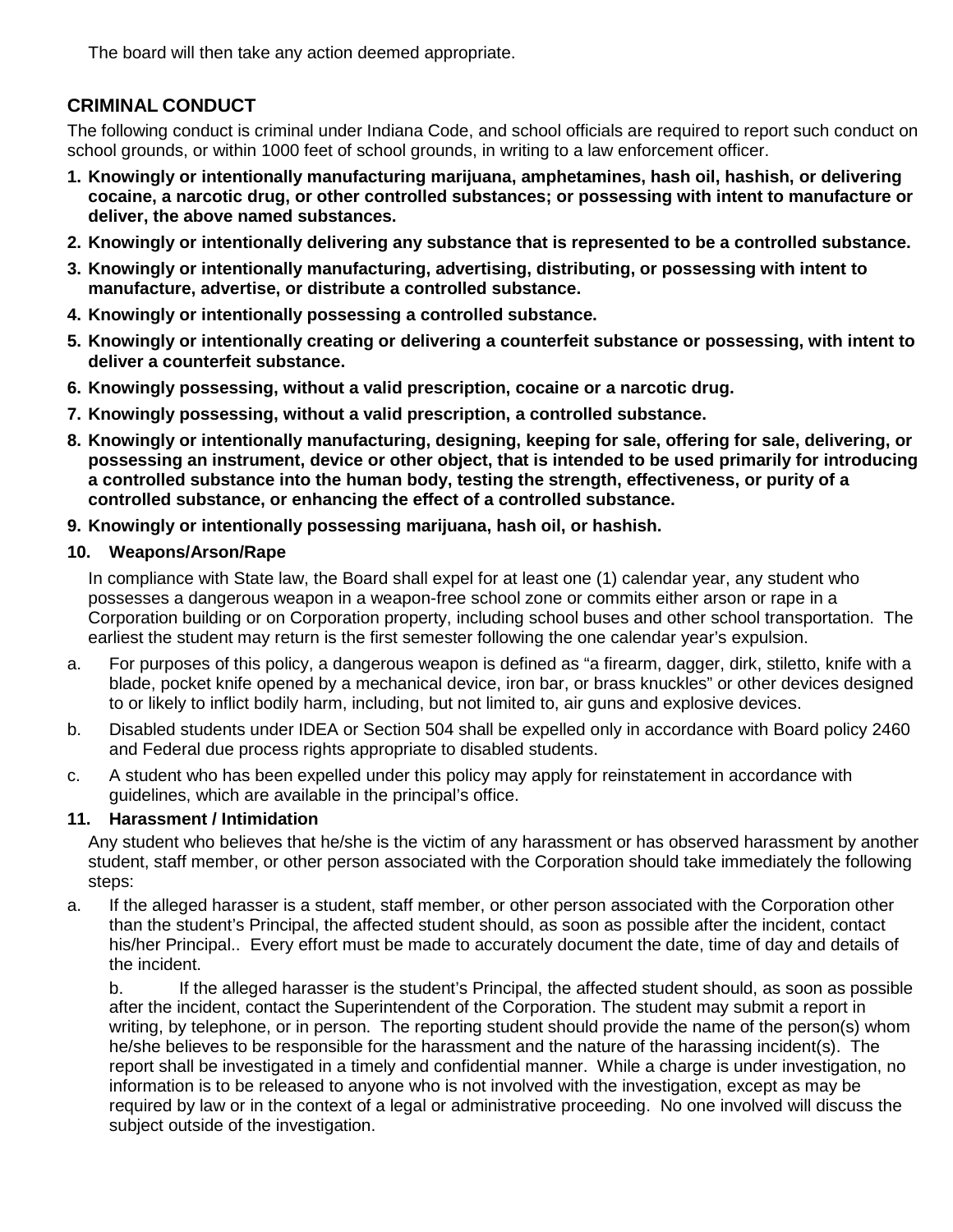- c. If the investigation reveals that the complaint is valid, then appropriate remedial and/or disciplinary action will be taken promptly to prevent the continuance of the harassment or its recurrence. Such discipline may include any of the following: oral warning, written warning, in school restriction, out of school suspension, restriction of privileges, restriction of access, or expulsion.
- d. Given the nature of harassing behavior, the school recognizes that false accusations can have serious effects on innocent individuals. Therefore, all students are expected to act responsibly, honestly, and with the utmost candor whenever they present harassment allegations or charges.
- e. Some forms of sexual harassment of a student by another student may be considered a form of child abuse, which will require that the student-abuser be reported to proper authorities.
- f. Under no circumstances will the school threaten or retaliate against anyone who raises or files a harassment complaint.

#### **12. Anti-Bullying**

The following policy has been established by the school board of trustees for the Lebanon Community School Corporation (LCSC) regarding anti-bullying.

I. Policy Statement

The school board of trustees for the Lebanon Community School Corporation prohibits acts of bullying of a student or a staff member. The school board has determined that a safe and civil environment in school is necessary for students to learn and achieve high academic standards. Bullying, like other disruptive or violent behaviors, is conduct that disrupts both a student's ability to learn and a school's ability to educate its students in a safe and disciplined environment. LCSC administration and staff will work diligently to respond to all acts of bullying in a proactive and responsive manner that ensures all students are afforded the opportunity to attend school in a safe and secure environment.

- II. Definitions
	- 1. Bullying
		- a. As defined by LCSC policies and guidelines, bullying means aggressive behaviors that involve unwanted negative actions that are repeated over time and involve an imbalance of power.
		- b. As defined by IC 20-33-8-.2, bullying means overt, unwanted, repeated acts or gestures, including verbal or written communications or images transmitted in any manner (including digitally or electronically), physical acts committed, aggression, or any other behaviors, that are committed by a student or group of students against another student with the intent to harass, ridicule, humiliate, intimidate, or harm the targeted student and create for the targeted student an objectively hostile school environment that:
			- i. Places the targeted student in reasonable fear of harm to the targeted student's person or property;
			- ii. Has a substantially detrimental effect on the targeted student's physical or mental health;
			- iii. Has the effect of substantially interfering with the targeted student's academic performance; or
			- iv. Has the effect of substantially interfering with the targeted student's ability to participate in or benefit from the services, activities, and privileges provided by the school.
		- c. This term may not be interpreted to impose any burden or sanction on, or include in the definition of the term, the following:
			- i. Participating in a religious event.
			- ii. Acting in an emergency involving the protection of a person or property from an imminent threat of serious bodily injury or substantial danger.
			- iii. Participating in an activity consisting of the exercise of a student's rights protected under the First Amendment to the United States Constitution or Article I, Section 31 of the Constitution of the State of Indiana, or both.
			- iv. Participating in an activity conducted by a nonprofit or governmental entity that provides recreation, education, training, or other care under the supervision of one or more adults.
			- v. Participating in an activity undertaken at the prior written direction of the student's parent.
			- vi. Engaging in interstate or international travel from a location outside Indiana to another location outside Indiana.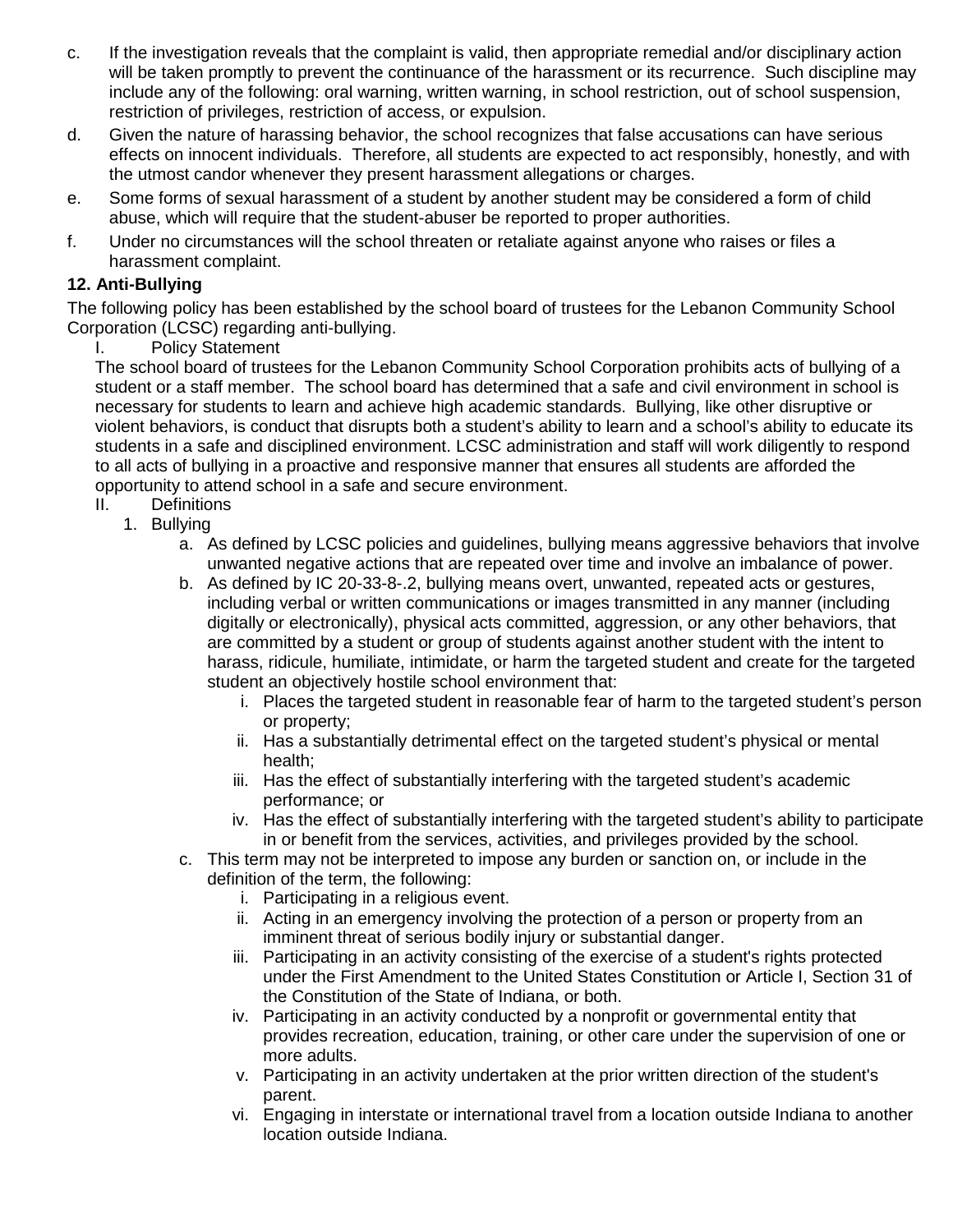### III. Policy Provisions

- 1. LCSC shall adopt discipline rules in compliance with IC 20-33-8-13.5 that prohibit bullying and include provisions concerning education, parental involvement and intervention. These discipline rules shall apply regardless of the location in which the bullying occurred when the bully and the targeted student are students at an LCSC school within the school corporation, or disciplinary action is reasonably necessary to avoid substantial interferences with school discipline or prevent an unreasonable threat to the rights of others to a safe and peaceful learning environment.
- 2. The principal at each school within the school corporation shall implement procedures that ensure both the appropriate consequences and remedial responses for students who commit one or more acts of bullying, consistent with the code of student conduct, as well as the consequences and remedial responses for staff members who commit one or more acts of bullying. Appropriate consequences and remedial actions are those that are responsive according to the severity of the offenses and consider both the developmental ages of the student offenders and students' histories of inappropriate behaviors, per the code of student conduct.
- 3. The principal at each school within the LCSC shall be responsible for designating a member of his/her staff to receive all complaints alleging violations of this policy.
- 4. All LCSC employees, volunteers and contracted service providers who have contact with students are required to verbally report alleged violations of this policy to the principal or the principal's designee on the same day that an incident was witnessed or reliable information regarding the occurrence of an incident was received. A written report of the incident shall also be submitted to the school principal or principal's designee within one (1) school day of submitting the verbal report.
- 5. Students, parents and visitors of a school within the school corporation are encouraged to submit a written report of alleged violations of this policy to the principal (or principal's designee) on the same day that an incident was witnessed or reliable information regarding the occurrence of an incident was received. Such a report may be made anonymously. Formal action for violations of the code of student conduct may not be taken solely on the basis of an anonymous report.
- 6. Any corporation and school employee, volunteer or contracted service provider who promptly reports an incident of harassment, intimidation or bullying, and who makes this report in compliance with the procedures of this policy, is immune from a cause of action for damages arising from any failure to remedy the reported incident.
- 7. The principal or designee shall conduct a thorough and complete investigation for each report of an alleged incident of bullying received. The investigation shall be initiated by the principal or the principal's designee within one school day of the report of the incident. The principal may appoint additional personnel to assist them in the investigation. The investigation shall be completed and the written findings submitted to the principal as soon as possible, but not later than five school days from the date of the report of the alleged incident of harassment, intimidation, or bullying. The principal shall submit the report to the superintendent of the school corporation within ten (10) school days of the completion of the investigation. The superintendent or his/her designee shall report the results of each investigation to the board of education on a quarterly basis during regularly scheduled board meetings.
- 8. Each school within the school corporation shall record the frequency of bullying incidents in the following categories: verbal bullying, physical bullying, social/relational bullying and electronic or written communication bullying. Each school shall report this information to the school corporation superintendent, school board, and the Indiana Department of education. Information shall be submitted to the Indiana Department of Education by July 1 of each year.
- 9. The principal shall provide the parents of the students who are parties to the investigation with information about the investigation, in accordance with Federal and State law and regulation. The information to be provided to parents includes the nature of the investigation, whether the corporation found evidence of bullying, and whether consequences were imposed or services provided to address the bullying incident if the evidence of bullying was substantiated. This information is to be provided in an expedited manner.
- 10. Any corporation and school employee, volunteer or contracted service provider who receives a report of harassment, intimidation, or bullying from a student, parent, visitor or colleague, and fails to initiate or conduct an investigation, or who witnesses or observes a bullying incident and fails to take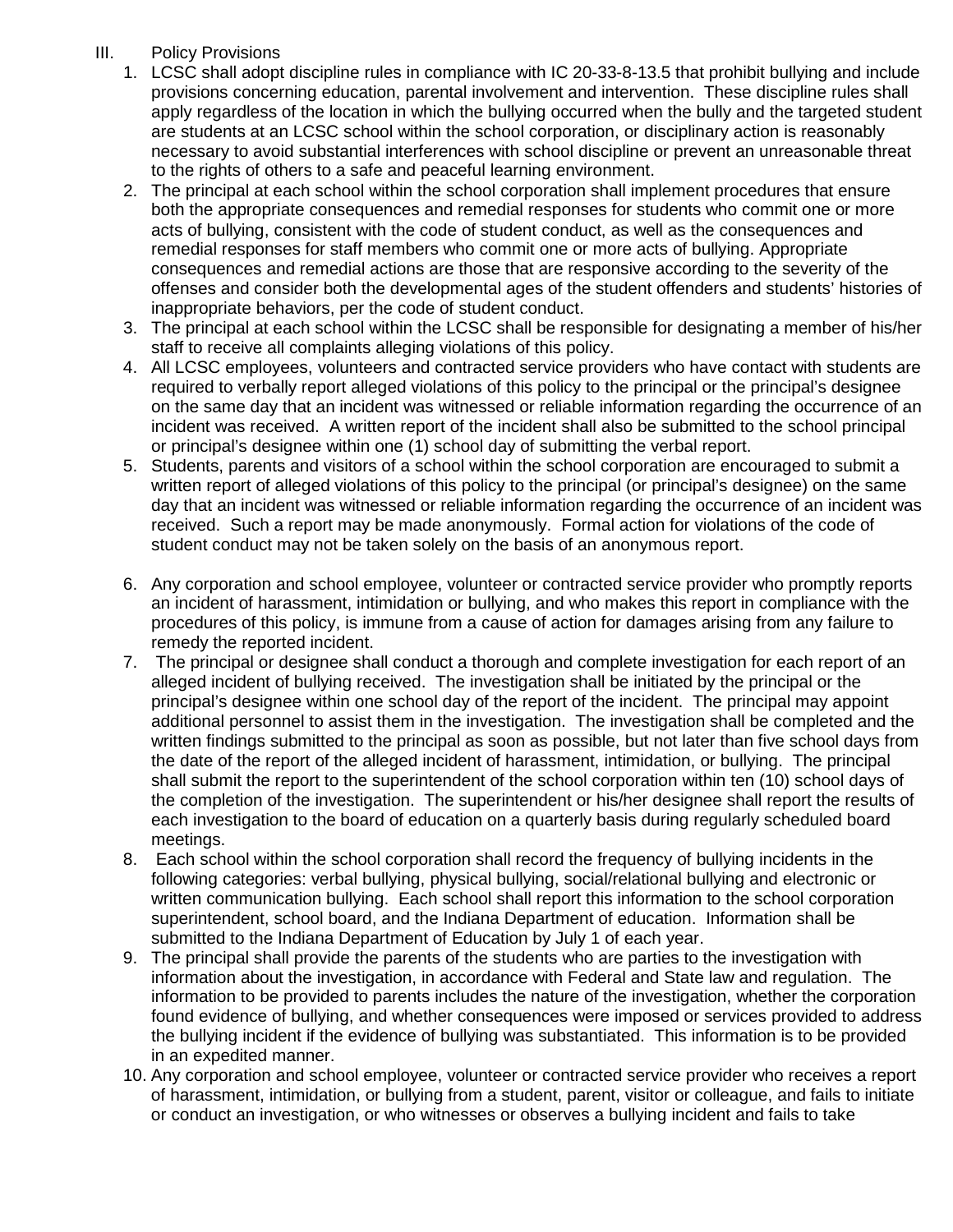sufficient action to minimize or eliminate the harassment, intimidation, or bullying, may be subject to disciplinary action.

- 11. The superintendent of the school corporation is authorized to define the range of ways in which school staff and the principal or the principal's designee shall respond once an incident of bullying is confirmed, according to the parameters described in the corporation's code of student conduct. The school board of trustees recognizes that some acts of bullying may be isolated incidents requiring that the school officials respond appropriately to the individuals committing the acts. Other acts may be so serious that they require a response either at the school corporation level utilizing the Lebanon School Police Department personnel or by local law enforcement officials. Consequences and appropriate remedial actions for a student who commits an act of bullying may range from positive behavioral interventions up to and including suspension or expulsion.
- 12. The principal shall proceed in accordance with the code of student conduct, as appropriate, based on the investigation findings. As appropriate to the investigation findings, the principal shall ensure the code of student conduct has been implemented, and provide intervention and/or relevant support services (i.e., refer to counseling, establish training programs to reduce bullying and enhance school climate, enlist parent corporation and involvement or take other appropriate action). Intervention and support implemented by the principal or his/her designee should include follow up services to both the targeted student and the bully. The principal shall inform the parents of all students involved in alleged incidents, and, as appropriate, may discuss the availability of counseling and other intervention services.
- 13. The principal of each school within the school corporation is authorized to acknowledge and respond to instances of false reporting of alleged bullying incidents. The principal is expected to respond with consequences and remedial actions regarding any person found to have falsely accused another as a means of bullying as permitted under P.L. 285-2013 for:
	- a. Students Consequences and appropriate remedial action for a student could range from positive behavioral interventions up to and including suspension or expulsion.
	- b. School Employees Consequences and appropriate remedial action for a school employee or contracted service provider who has contact with students could entail discipline in accordance with corporation policies, procedures and agreements.
	- c. Visitors or Volunteers Consequences and appropriate remedial action for a visitor or volunteer could be determined by the school administrator after consideration of the nature, severity, and circumstances of the act, including law enforcement reports or other legal actions, removal of building or grounds privileges, or prohibiting contact with students or the provision of student services.
- 14. The superintendent of the school corporation shall annually disseminate this policy to all parents who have children enrolled in a school within the school corporation. The superintendent shall post a link to the policy that is prominently displayed on the home page of the school corporation's website. The superintendent shall ensure that notice of the corporation's policy appears in the student handbooks and all other publications of the school corporation that set forth the comprehensive rules, procedures and standards for schools within the school corporation.
- 15. Each school within the school corporation shall disseminate the anti-bullying policy and bullying prevention instruction to all students in grades 1-12 within the school no later than October 15th of each school year. It is expected that anti-bullying information will be part of a more comprehensive bully prevention effort communicated to the students throughout the school year, and that the age appropriate, research based instruction for all students in grades 1-12 be delivered by a school safety specialist, school counselor, school resource officer or other person with training and expertise in the area of bullying prevention and intervention.
- 16. Each school within the school corporation shall provide annual training on this policy and bullying prevention and intervention instruction to corporation and school employees, volunteers and contracted service providers who have direct and on-going contact with students.

Parents or students who suspect that repeated acts of bullying are taking place should report the matter to school administration by calling, emailing, or coming to the main office and asking for an administrator. Students may also utilize the Student Concern Form found on the desktop of their computers and provide as much information as possible.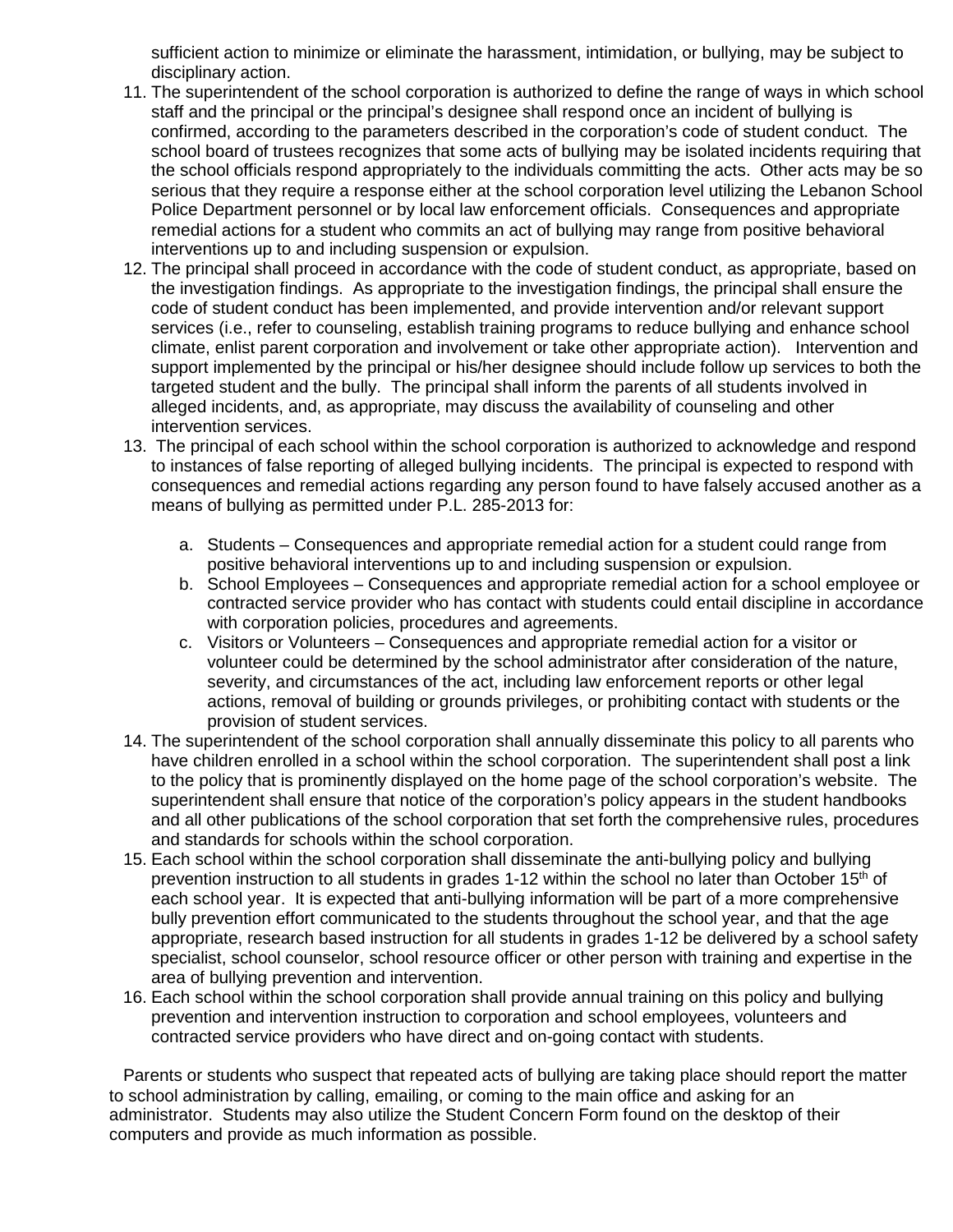#### **13. Wireless Communication Devices & Cell Phone Content and Display**

- a. The Child Abuse/Neglect Law requires school personnel to report to law enforcement or child protective services whenever there is reason to believe that any person/student is involved with "child exploitation" or "child pornography" as defined by Indiana Criminal Statutes.
- b. It is "child exploitation," a Class C felony under I.C. 35-42-4-4(b), for any person/student (1) to exhibit, photograph or create a digitalized image of any incident that includes "sexual conduct" by a child under the age of 18; or (2) to disseminate, exhibit to another person, or offer to so disseminate or exhibit, matter that depicts or describes "sexual conduct" by a child under the age of 18.
- c. It is "child pornography," a Class D felony under I.C. 35-42-4-4(c), for any person/student to *possess* a photograph, motion picture, digitalized image, or any pictorial representation that depicts or describes "sexual conduct" by a child who the person knows is less than 16 years of age or who appears less than age 16.
- d. "Sexual conduct" is defined by I.C. 35-42-4-4(a) to include sexual intercourse, exhibition of the uncovered genitals intended to satisfy or arouse the sexual desires of any person, or any fondling or touching of a child by another person or of another person by a child intended to arouse or satisfy the sexual desires of the child or other person.
- e. The Indiana Sex Offender Registration Statute at I.C. 11-8-8-7 and the Sex Offender Registry Offense Statute at I.C. 35-42-4-11, as of May 2009, require persons convicted of or adjudicated as a juvenile delinquent for violating the Child Exploitation Statute at I.C. 35-42-4-4(b) to register as a sex offender.
- f. Because student cell phones and wireless communication devices have been found in a number of Indiana school districts to have contained evidence of "sexual conduct" as defined above, it is important for parents and students to be aware of the legal consequences should this occur in our school system.

### **POLICIES/PROCEDURES**

#### **INTERNET ACCEPTABLE USE**

Internet access is now available to the educational community of Lebanon Community Schools. Our goal in providing this service is to promote educational excellence in our schools by facilitating resource sharing, innovation, and communication. The Internet is an electronic highway connecting thousands of computers all over the world and millions of individual users. The purpose of the backbone network to the Internet is to support research and education in and among academic institutions by providing access to unique resources and the opportunity for collaborative work.

On a global network it is impossible to control access to offensive material and a user may discover controversial information. Lebanon High School believes that the valuable information and interaction available on this worldwide network far outweighs the possibility that users may procure material that is not consistent with the educational goals of the district. The terms and conditions presented below are meant to educate and guide our educational community in the use of the Internet. These policies and procedures are available for review by all members of that community, including students, parents, guardians, and employees of the Lebanon Community Schools on the LCSC Website.

#### **Acceptable Use**

The use of your Internet account must be in support of education and research consistent with the educational objectives of the District and is not to be used for personal, social, or recreational activities. Use of the Internet shall be limited to professional development and collaboration, and to educational and instructional purposes related to class curriculum. These activities may include but are not limited to:

- 1. Electronic mail communication with people around the world to exchange research data, debate educational issues, share instructional strategies.
- 2. Accessing university libraries, ERIC, and other informational databases.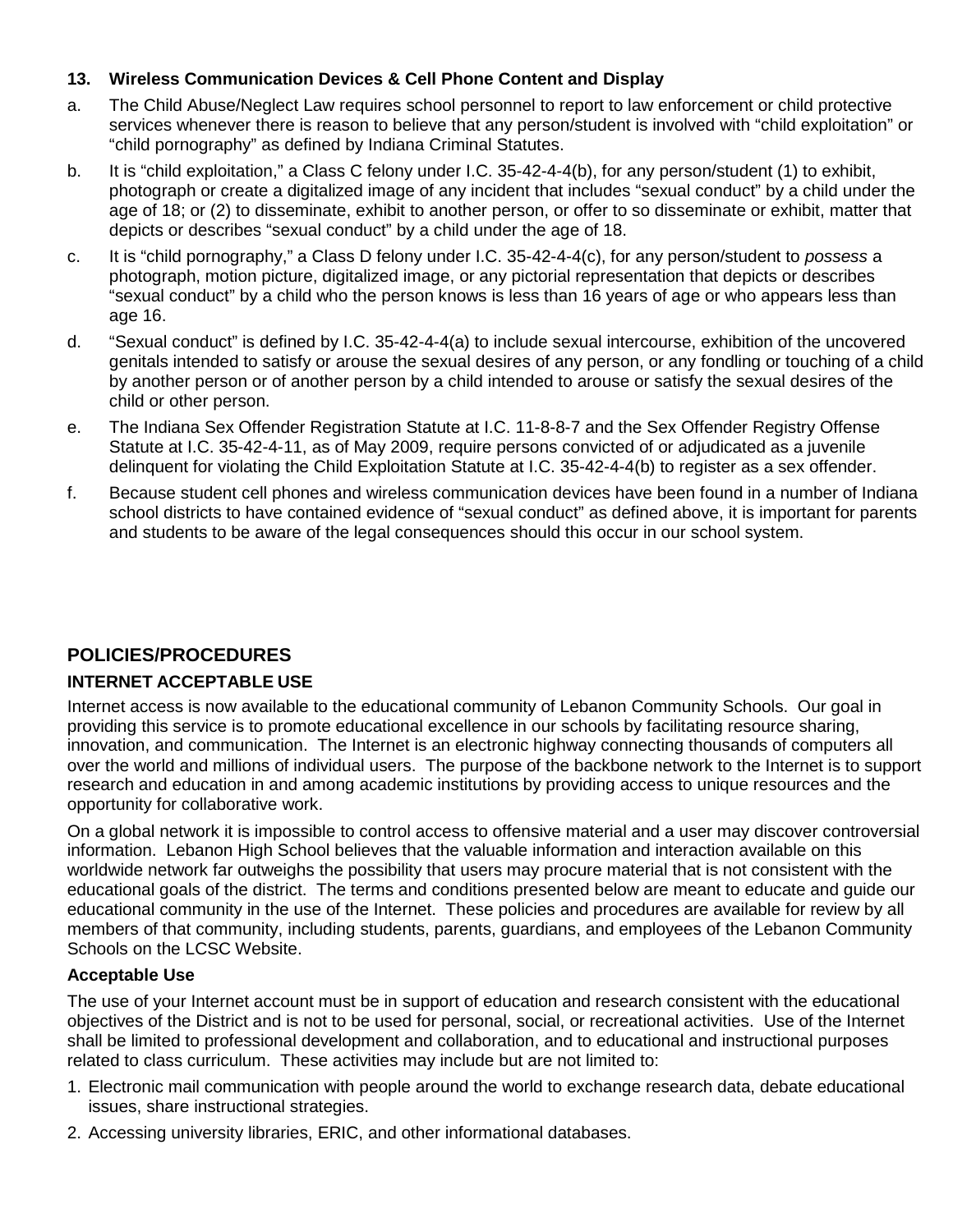- 3. Downloading lesson plans and other curriculum-related materials.
- 4. Receiving information and news from government institutions such as NASA, the U.S. Weather Service, or the U.S. Geographical Survey.

All persons who access the Internet must conduct themselves in a responsible, ethical, and polite manner while using the network. Use of other organizations' networks or computing resources must comply with the rules appropriate for that network.

- 1. Diligent effort must be made to delete mail daily from all personal mail directories.
- 2. Subscriptions to list serves must be pre-approved by your system administrator.
- 3. Downloading of software may only be done by a request to your system administrator.
- 4. Be polite.

#### **Unacceptable Use**

Those accessing the Internet through the Lebanon Community School Corporation must also abide by the following usage prohibitions.

- 1. Do not be abusive in messages to others. Do not swear, use vulgarities, or any other inappropriate language.
- 2. Do not access, upload, download, or distribute pornographic, obscene, or sexually explicit material.
- 3. Do not violate local, state, or federal statute.
- 4. Do not use the network in any way that would disrupt the use of the network by other users; this includes sending "chain letters".
- 5. Do not vandalize, damage, or disable the property of another person or organization. Vandalism is defined as any malicious attempt to harm or destroy data of another user or any of the networks connected to the Internet backbone. This includes, but is not limited to, the uploading or creation of computer viruses.
- 6. Do not share your password with anyone.
- 7. Do not access another person's material, information, or files without the implied or direct permission of the person.
- 8. Do not violate copyright or otherwise use another person's intellectual property without their prior approval or proper citation.
- 9. Do not reveal your personal address or phone number, nor those of your colleagues or students.
- 10. Do not use the network for commercial activities, product advertisement, or political lobbying.
- 11. Do not commit the School Corporation to any unauthorized financial obligation.
- 12. Do not respond to unsolicited on-line contact. If such contact persists, report it to your system administrator.
- 13. **While using any computer connected to LCSC's network; students are not permitted to access e-mail, chat, and blog sites that are not specifically provided by LCSC.**

#### **Privileges**

The use of the Internet is a privilege, not a right, and inappropriate use will result in a cancellation of those privileges. All users are expected to exercise common sense and good judgment. In the absence of either, the system administrators or other appropriate personnel will deem what is inappropriate use and their decision is final. The system administrators may also close an account at any time as required for administrative or technical reasons. With just cause, any member of the Lebanon Community Schools educational community may request the system administrator to deny, revoke, or suspend specific user accounts.

The educational value and adherence to acceptable use of the Internet by students shall be the joint responsibility of the students, parents, and employees of Lebanon Community School. Students must have an Internet Use Agreement, signed by the student, sponsoring teacher, and the student's parent or guardian, on file with the system administrator before accessing the Internet. A parent or guardian may request alternative activities not requiring Internet access. This request shall not impact the child's instruction or assessment in any negative manner.

Users should not expect that files stored on school-based computers will always be private. Electronic messages and files stored on school-based computers may be treated like school lockers. Administrators and faculty may review files and messages to maintain system integrity and ensure that users are acting responsibly.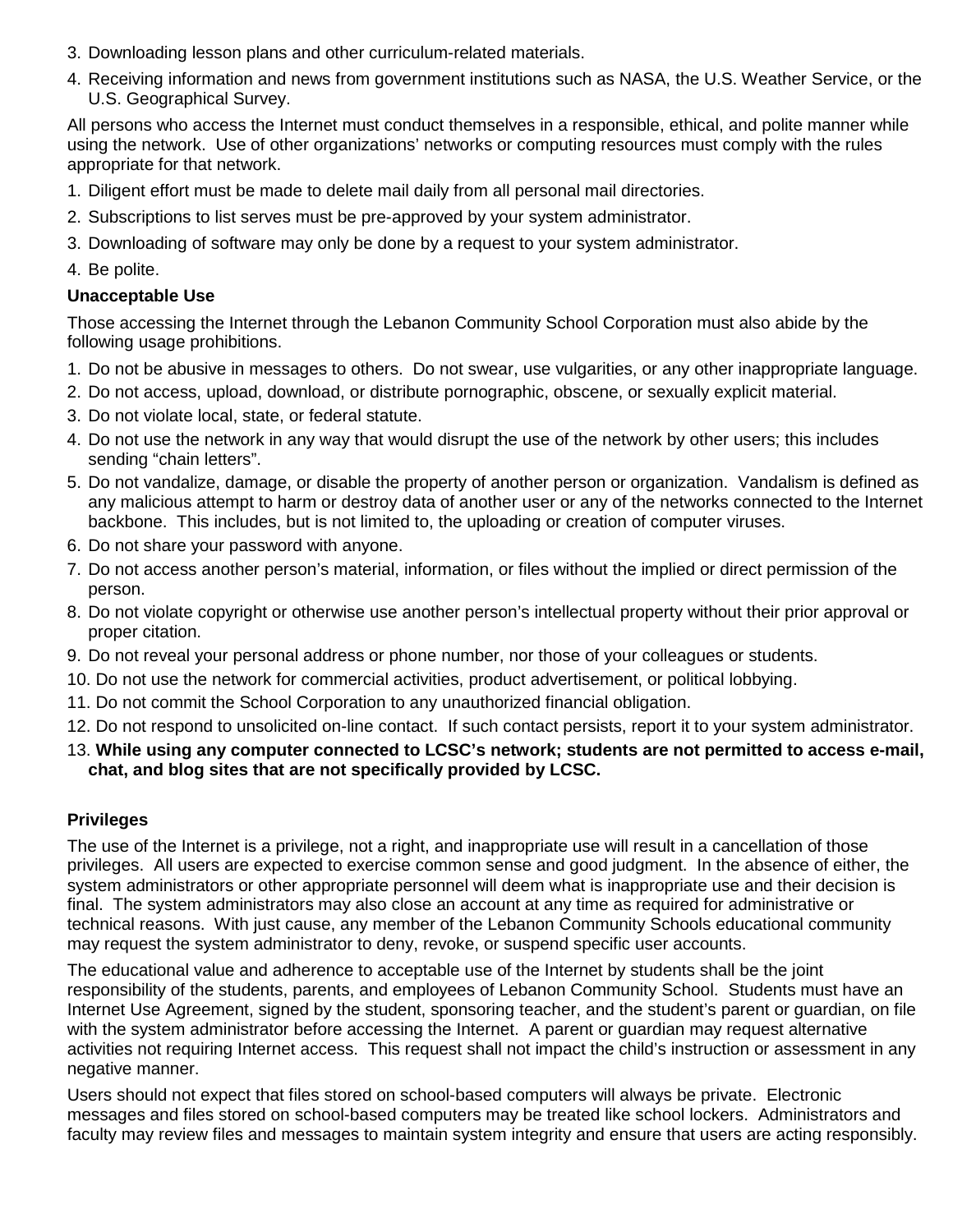### **Risks**

The Lebanon Community School Corporation makes no warranties of any kind, whether expressed or implied, for the service it is providing and is not responsible for any damages the user may suffer. This includes loss of data, non-deliveries, miss deliveries, or service interruptions. The user is responsible for evaluating any information obtained from the Internet. Lebanon Community Schools specifically denies any responsibility for the accuracy or quality of information obtained through its services.

### **Security**

Security on our computers and networks is always a priority but especially so now that we are using them to link to the Internet. Anyone identifying a security problem should notify a system administrator. Do not demonstrate the problem to other users. Do not use another individual's account. Do not seek information on, obtain copies, or modify files, or other data, or passwords belonging to other users, or misrepresent other users on the network. Unauthorized attempts to login as a system administrator will result in cancellation of user privileges. Any user identified as a security risk or having a history of problems with other computer systems may be denied access to the Internet.

#### **User Acceptance**

All terms and conditions as stated in this document are applicable to any user accessing the Internet through any resources provided by the Lebanon Community School Corporation. It is understood that the above Terms and Conditions for Internet Use must be followed and that any violation of the regulations is unethical and may constitute a criminal offense. If a violation is committed the access privileges may be revoked, school disciplinary action and/or appropriate legal action may be taken.

## **STUDENT RIGHTS OF EXPRESSION**

The School recognizes the right of students to express themselves. With the right of expression comes the responsibility to do it appropriately. Students may distribute or display, at appropriate times, non-sponsored, noncommercial written material and petitions; buttons, badges, or other insignia; clothing, insignia, and banners; and audio and video materials. All items must meet school guidelines.

Students who are unsure whether or not materials they wish to display meet school guidelines, may present them to the Principal 24 hours prior to display.

Material cannot be displayed if it:

- 1. is obscene to minors, libelous, indecent or vulgar
- 2. Advertises any product or service not permitted to minors by law intends to be insulting or harassing
- 3. Intends to incite fighting or presents a likelihood of disrupting school or a school event.

Materials may not be displayed or distributed during class periods, or during passing times between classes. Permission may be granted for display or distribution during lunch periods and after school in designated locations, as long as exits are not blocked and there is proper access and egress to the building.

#### **LCSC Dress Standards**

While fashion trends may change, the reason for being in school does not. A student's dress should contribute to good health, cleanliness, safety, and common decency. It should be non-disruptive and support a positive learning environment.

Students will be required to comply with all requirements and recommendations of public health agencies, federal and state department of education, state and federal laws and executive orders related to the Coronavirus or any other communicable diseases.

#### **Elementary School**

- No open-toed footwear.
- No outdoor coats or jackets to be worn in classes or hallways during school hours.
- Overall Apparel
	- o No exposed skin on any part of the midriff or back.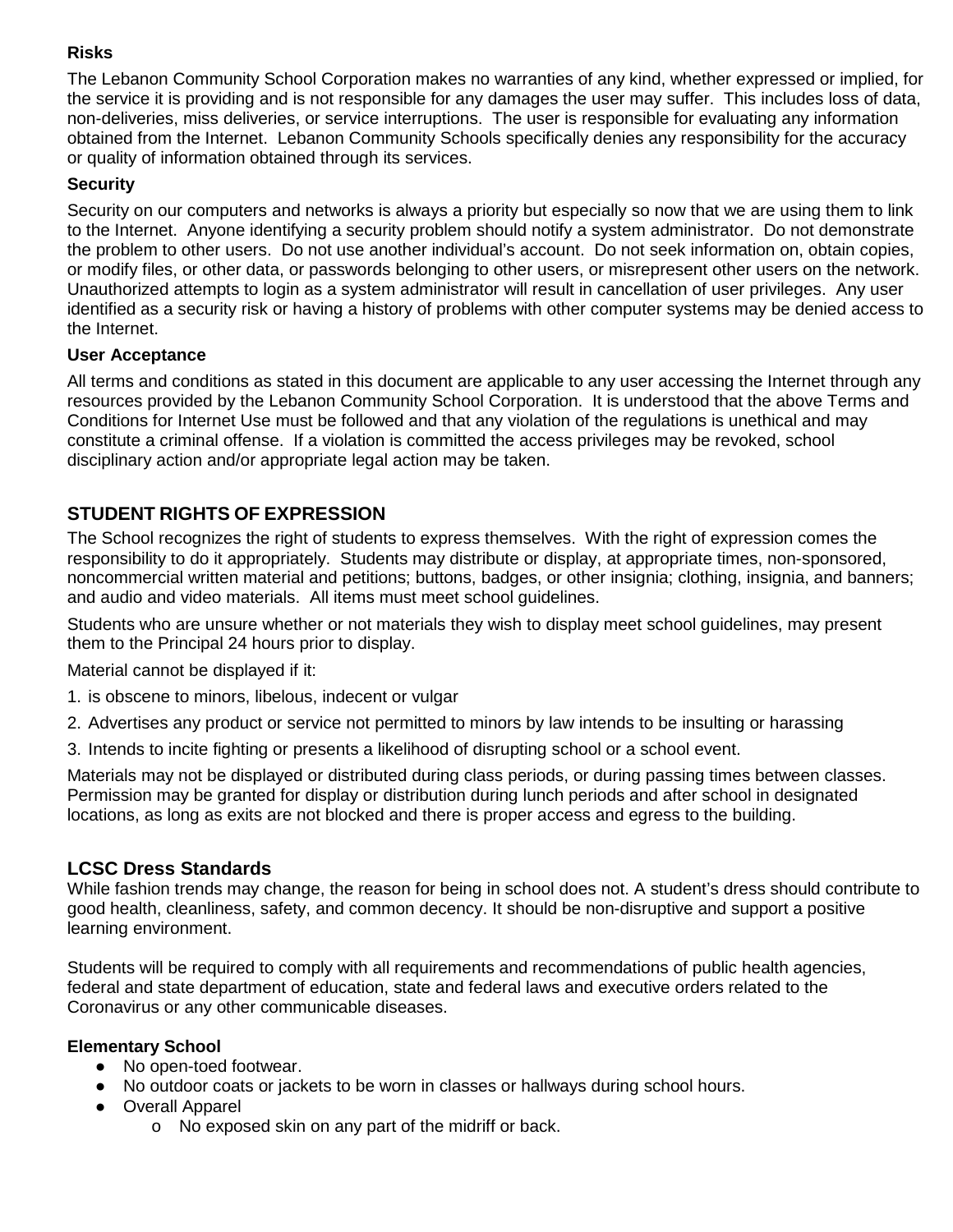- o No inappropriately oversized or form-fitting clothing. Clothing must be of appropriate size.
- $\circ$  No attire that may damage school property or cause injury to others (chains, metal decorations, etc.)
- o No clothing that addresses or promotes alcohol, drugs, promiscuous behavior, or derogatory commentary.
- o No pajamas and/or sleepwear.
- o No headgear is to be worn. All headgear shall be removed at the entrance of the school and shall not be worn until the building has been exited.
- **Shirts** 
	- o No shirts without sleeves. Sleeves must extend past the shoulder and not show underarm.
	- o No see-through shirts.
	- o No exposed undergarments.
	- o No exposed cleavage.
	- o No plunging necklines.
- **Pants** 
	- o Pants must sit at or above the hip bone.
	- o All shorts, pants, and skirts must be mid-thigh or longer.
	- o No writing on the seat of pants.
	- $\circ$  No shorts worn during 2<sup>nd</sup> and 3<sup>rd</sup> grading periods.
	- o No holes above mid-thigh or in violation of any other dress code requirement.

#### **Middle School**

- No outdoor coats or jackets to be worn in classes or hallways during school hours.
- Students will be permitted to wear a jacket that is issued as part of a uniform, official dress, or that is qualified through school sponsored organizations. All eligible jackets must be approved by school administration.
- Overall Apparel
	- o No exposed skin on any part of the midriff or back.
	- o No inappropriately oversized or form-fitting clothing. Clothing must be of appropriate size.<br>
	o No attire that may damage school property or cause iniury to others (chains, metal decora
	- No attire that may damage school property or cause injury to others (chains, metal decorations, etc.)
	- o No clothing that addresses or promotes alcohol, drugs, promiscuous behavior, or derogatory commentary.
	- o No pajamas and/or sleepwear.
	- o No headgear is to be worn. All headgear shall be removed at the entrance of the school and shall not be worn until the building has been exited.
- **Shirts** 
	- o No shirts without sleeves. Sleeves must extend past the shoulder and not show underarm.
	- o No see-through shirts.
	- o No exposed undergarments.
	- o No exposed cleavage.
	- o No plunging necklines.
- Pants
	- o All leggings, yoga pants, or other form-fitting pants must be covered with attire that is mid-thigh length or longer.
	- o Pants must sit at or above the hip bone.
	- o All shorts, pants, and skirts must be mid-thigh or longer.
	- o No writing on the seat of pants.
	- o No holes above mid-thigh or in violation of any other dress code requirement.

#### **High School**

- No outdoor coats or jackets to be worn in classes or hallways during school hours.
- Students will be permitted to wear a jacket that is issued as part of a uniform, official dress, or that is qualified through school sponsored organizations. All eligible jackets must be approved by school administration.
- Overall Apparel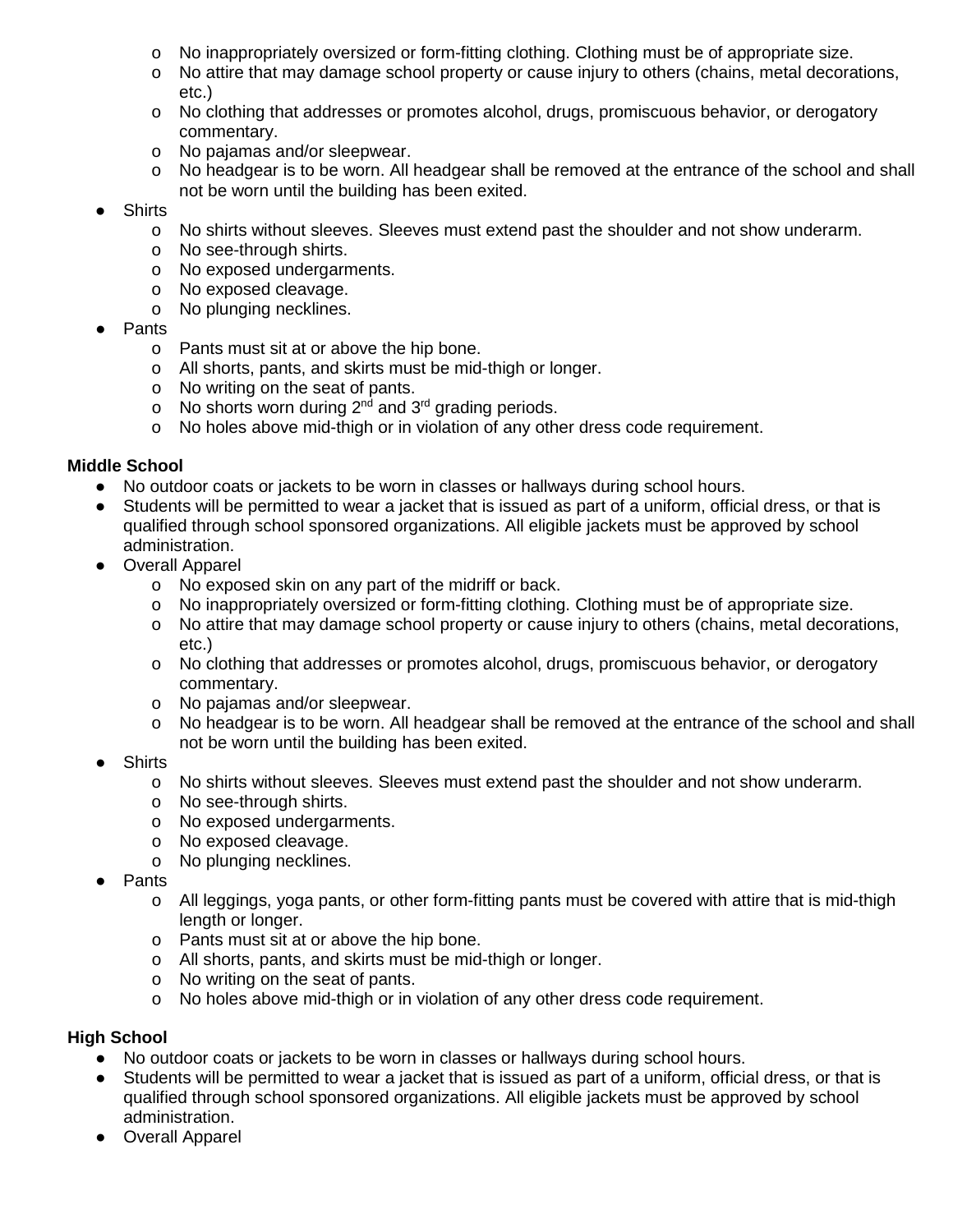- o No exposed skin on any part of the midriff or back.
- o No inappropriately oversized or form-fitting clothing. Clothing must be of appropriate size
- o No attire that may damage school property or cause injury to others (chains, metal decorations, etc.)
- o No clothing that addresses or promotes alcohol, drugs, promiscuous behavior, or derogatory commentary.
- o No pajamas and/or sleepwear.
- o No headgear is to be worn. All headgear shall be removed at the entrance of the school and shall not be worn until the building has been exited. This includes hats, hoods, headband, bandanas, or any other clothing item worn on the head. Hair accessories may work ONLY to keep hair out of the eyes of the individual.
- **Shirts** 
	- o No shirts without sleeves. Sleeves must extend past the shoulder and not show underarm.
	- o No see-through shirts.
	- o No exposed undergarments.
	- o No exposed cleavage.
	- o No plunging necklines.
- Pants
	- $\circ$  Leggings, yoga pants, spandex, or any style of tight fitting sweatpants are not to be worn at school, without a covering that is mid-thigh length.
	- o Pants must sit at or above the hip bone.
	- o All shorts, pants, and skirts must be longer than the length of mid-thigh when standing upright with hands to the side. Slits in skirts and dresses must be no higher than mid-thigh.
	- o No holes above mid-thigh or in violation of any other dress code requirement.
	- o No writing on the seat of pants.

### **LCSC Grooming Standards**

#### **Elementary School**

- Spray-painted or other drastic hair coloring or style causing disruption to learning is prohibited.
- Any apparel, jewelry, cosmetic make-up, accessory, tattoo, body skin art, body piercing or manner of grooming which by virtue of its color arrangement, trademark, or any other attribute denotes or advocates drug use, violence, or disruptive behavior causing disruption to learning is prohibited.
- Body piercing presents a safety concern and therefore is not permitted. This includes, but is not limited to, nose, eyebrow, lip or tongue, and gauging devices. Ear piercing is permitted if not excessive or a safety issue. Physical education teachers or coaches may request pierced earrings be removed during the activity.

#### **Middle School**

- If disruptive, the following are prohibited.
	- o Spray-painted or other drastic hair coloring or style.
	- o Any apparel, jewelry, cosmetic make-up, accessory, tattoo, body skin art, body piercing or manner of grooming which by virtue of its color arrangement, trademark, or any other attribute denotes or advocates drug use, violence, or disruptive behavior.
	- o Piercings including, but not limited to, ear, nose, eyebrow, lip or tongue, and gauging devices.

#### **High School**

- If disruptive, the following are prohibited.
	- o Spray-painted or other drastic hair coloring or style.
	- o Any apparel, jewelry, cosmetic make-up, accessory, tattoo, body skin art, body piercing or manner of grooming which by virtue of its color arrangement, trademark, or any other attribute denotes or advocates drug/alcohol/tobacco use, violence, or disruptive behavior.
	- o Piercings including, but not limited to, ear, nose, eyebrow, lip or tongue, and gauging devices.
	- o Physical education teachers will require all visible piercings to be removed during the activity.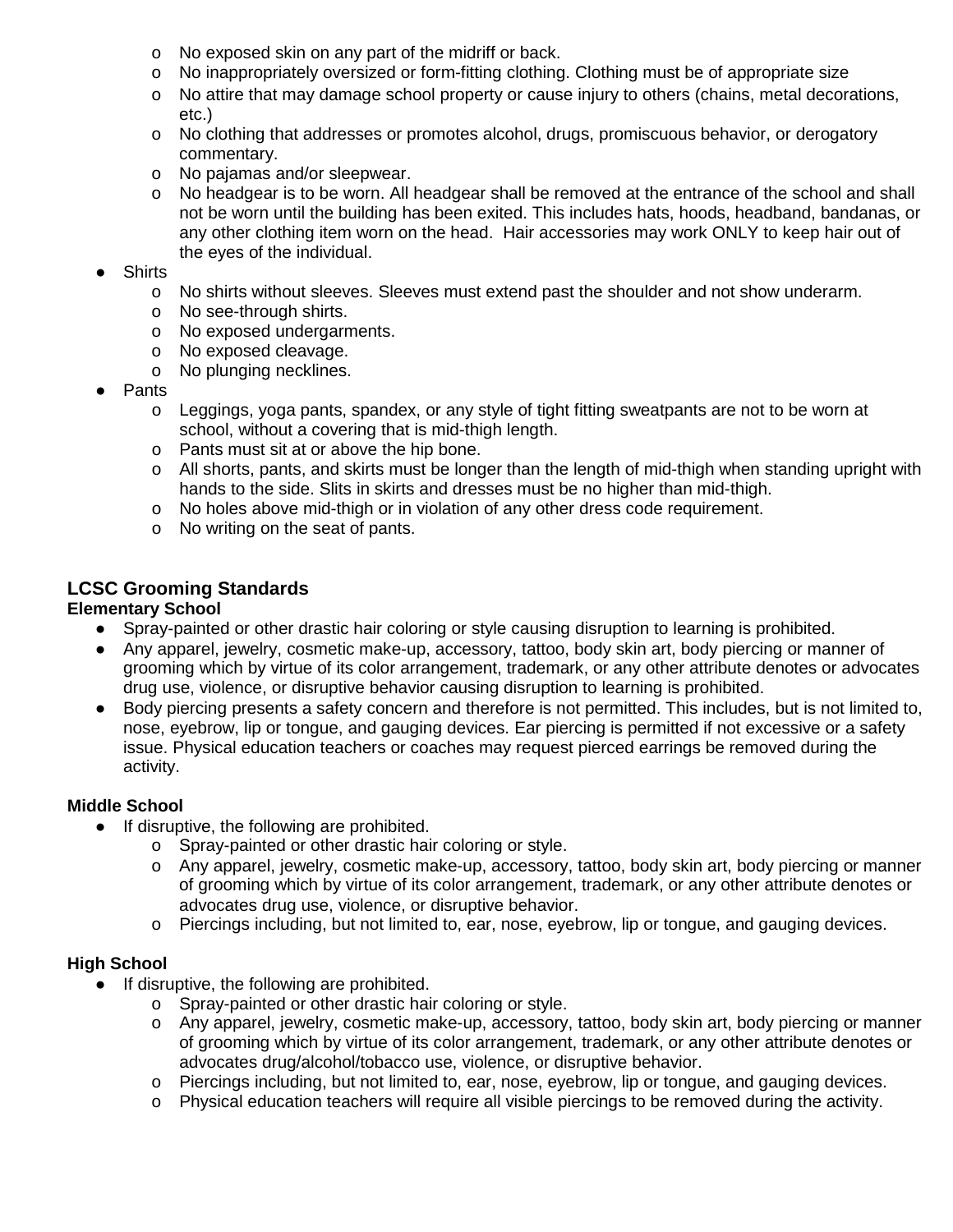### **LCSC Dress & Grooming Standards Consequences**

All violations of the dress & grooming standards must be referred to the administrative office for documentation and determined consequence.

#### **Elementary**

- $\bullet$  1<sup>st</sup> and 2<sup>nd</sup> Violation
	- o Letter sent to parent
	- o Parent contacted via phone
	- o Child removed from classroom until appropriate attire is provided
- $\bullet$  3<sup>rd</sup> Violation
	- o Parent contacted
	- o Child suspended from school for one day
		- Return not authorized until parent participates in on-site conference with administration
- Future Violations
	- o Parent contacted
	- o Child suspended from school according to Table of Consequences on page 23.
		- Return not authorized until parent participates in on-site conference with administration.

### **Middle School**

- 1<sup>st</sup> Violation
	- o Verbal warning
	- o Parent notified
	- o Student removed from classroom until appropriate attire is provided
- 2<sup>nd</sup> Violation
	- o Friday school
	- o Parent notified
	- o Student removed from classroom until appropriate attire is provided
- $\bullet$  3<sup>rd</sup> Violation
- Future Violations
	- o Removal from school (Out of School Suspension) assigned to alternative school

### **High School**

- $\bullet$  1<sup>st</sup> Violation
	- o All School Detention assigned
	- o Parent contacted via email or letter
	- o Child removed from classroom until student is wearing appropriate attire
- 2<sup>nd</sup> Violation
	- o Tues/Thurs school
	- o Parent notification via email or letter
	- o Parent contacted via phone
	- o Child removed from classroom until student is wearing appropriate attire
- 3<sup>rd</sup> Violation
	- o Two Tues/Thurs schools
	- o Parent notification via email or letter
	- o Parent contacted via phone
	- o Child removed from classroom until student is wearing appropriate attire
- 4<sup>th</sup> Violation
	- o 2 days OSS (Out of School Suspension)
	- o Parent contacted via phone
	- o Child removed from classroom and placed in In School Suspension room
- 5<sup>th</sup> Violation
	- o 4 days OSS (Out of School Suspension) + Parent meeting to sign memorandum of understanding that the next dress code violation will result in recommendation of expulsion
	- o Parent contacted via phone
	- o Child removed from classroom and placed in In School Suspension room
- $\bullet$  6<sup>th</sup> Violation
	- o 10 days OSS + recommendation for expulsion
	- o Parent contacted via phone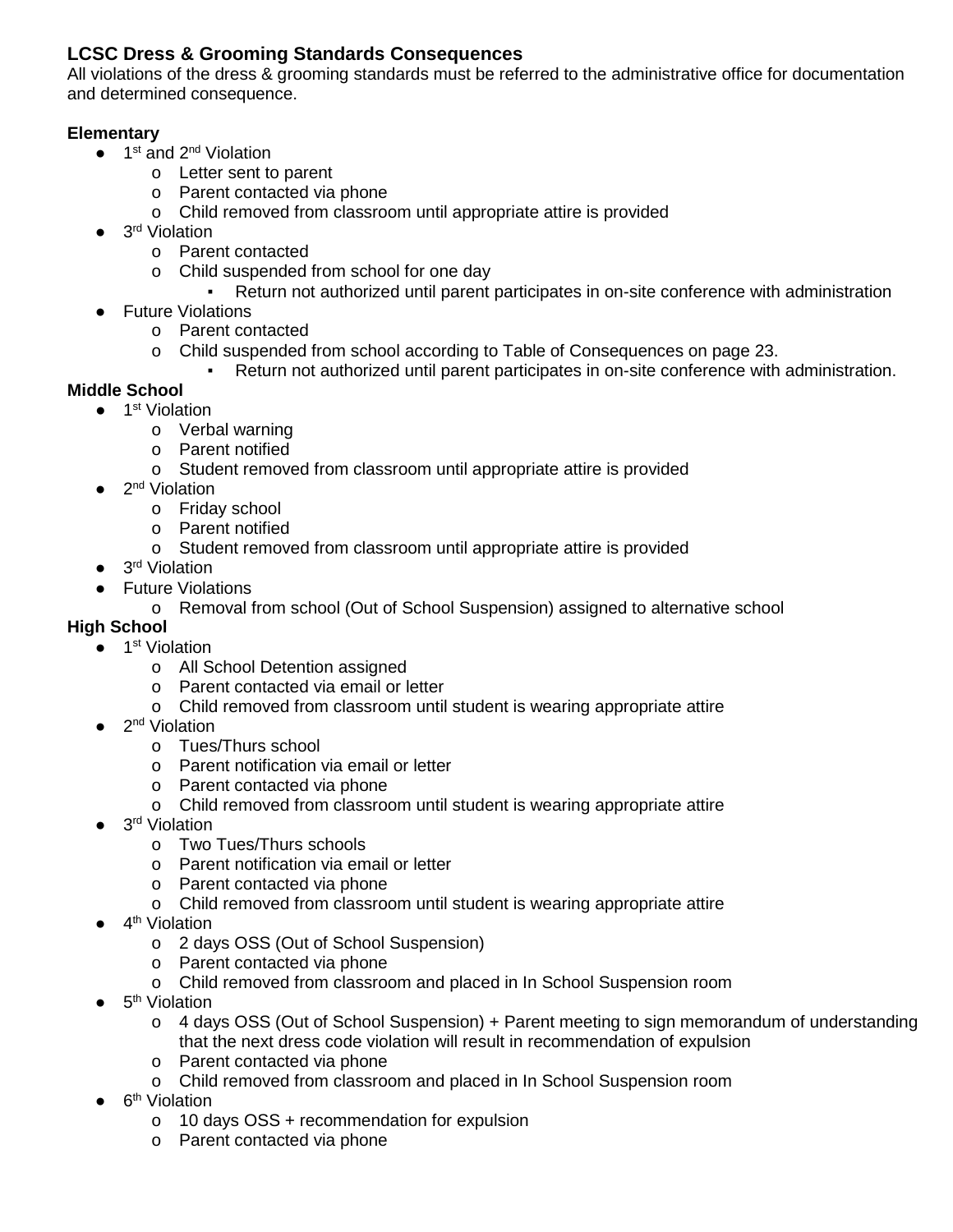o Child removed from classroom and placed in In School Suspension room

### **Gym Clothes**

- 1. Every student enrolled in Physical Education I or II will be issued a t-shirt and gym shorts to be worn during PE class. It will be billed with the course fees. This PE Uniform stays at LHS while the student is enrolled in the PE course and will be laundered at LHS.
- 2. Every student enrolled in Advanced Physical Education will be required to bring clean attire (shorts and shirts, etc.) to class. The physical education instructor will define the acceptable attire.
- 3. Each student in Physical Education is responsible for bringing a clean towel each day that class meets.
- 4. Each student is responsible for securing his own VALUABLE ITEMS in a locked area. In order to properly secure locker room lockers students must close the locker and turn the dial. The school cannot be responsible for safekeeping of valuables and will not be liable for loss or damage. Failure to secure items in the locker or lock the locker during non-class times will result in the assignment of a Tuesday or Thursday School. Students are encouraged not to bring large sums of money or items of value to school.
- 5. Cell phones and laptops/computers may not be brought into the locker room. Doing so may result in the assignment of discipline.

## **SEARCH AND SEIZURE**

Search of a student and his/her possessions, including vehicles, may be conducted at any time the student is under the jurisdiction of the Board of School Trustees if there is a reasonable suspicion that the student is in violation of law or school rules. A search may also be conducted to protect the safety of others. All searches may be conducted with or without a student's consent.

The search of a student's car on school property by school officials is governed by the reasonable grounds standard.

When appropriate, the search of a student's car may be conducted by school personnel with assistance from the School Resource Officer, Lebanon Police Department, Boone County Sherriff Department, the Drug Task Force and/or the Indiana State Police Department.

### **DRIVING**

- 1. All vehicles (including scooters) must be permitted to park on property during the school day. Students who desire to drive to school must complete an application form, which may be obtained from and returned to the Main Office.
- 2. Driving privileges must be approved by parents and school officials. The student must be registered for Random Drug Testing. A parking registration fee is required.
- 3. Students approved to drive to school will receive a parking tag to display on the rear view mirror of the vehicle and an assigned parking area. A fee will apply to replace lost or damaged parking tags.
- 4. A school administrator or his agent may enter and inspect any vehicle on school grounds if, in his judgment, there is reasonable evidence the vehicle contains materials forbidden by law, school policy, or school rules.
- 5. Disciplinary actions, which may include the suspension of driving and parking privileges, will occur if:
- a. the student drives or rides a motorized vehicle (including scooters) which is not properly registered.
- b. the student operates the motorized vehicle in a reckless, irresponsible, and/or negligent manner.
- c. the student parks in an unauthorized area or in a parking spot not registered to the student.
- d. the student violates any city and state law of driving.
- e. the student exceeds the maximum speed limit of 15 M.P.H. while on school property
- 6. No student shall be in a vehicle except to leave school for lunch, Health Careers, Building Trades, Work Based Learning or at the end of the school day.
- 7. All vehicles must be currently registered with the Bureau of Motor Vehicles and a current license plate must be in place to park on LCSC property.
- 8. No golf carts are permitted to be driven to school and parked on LCSC property during the regular school day (7 AM to 4 PM).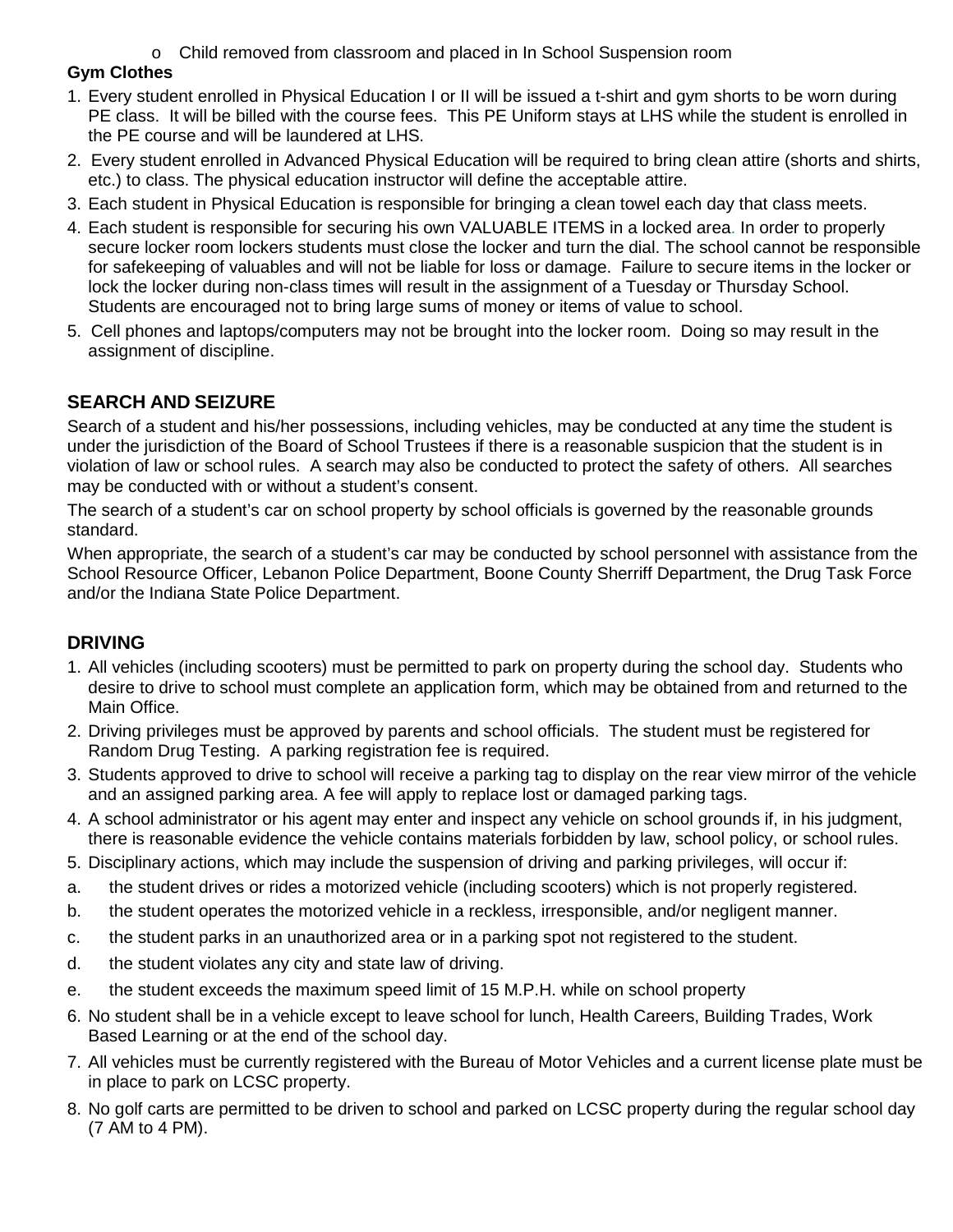9. Motorcycles must follow the same registration & parking guidelines as automobiles.

10. Mopeds, Scooters and Motorized Bicycles may be ridden/driven to school as long as they are parked appropriately in the designated area.

## **BREATH-TEST ANALYSIS**

Administrators with reasonable suspicion may use or arrange for the use of a breath-test analysis to see if a student is under the influence of alcohol.

## **LUNCH PASS**

- 1. Seniors with permission from their parents and school officials may obtain a lunch pass giving permission to leave school grounds during the 30 minute lunch period. Applications may be picked up and returned to the high school office.
- 2. To qualify for open lunch for each grading period, students must
- a. Be registered for Random Drug Test
- b. Not receive an F on their report card for the previous grading period
- c. Not receive more than one late to school and/or late back from lunch
- d. Not have office referrals for discipline. This includes excessive classroom tardies.
- e. Not have any truancies.
- Any exceptions to the above must be approved by a principal
- 3. Seniors whose applications are approved will receive a sticker/punch for their student ID. The ID with the sticker/punch must be in the student's possession when entering or leaving the building for lunch.
- 4. Students who are granted a lunch pass have agreed to accept the following responsibilities
- a. Must be able to present the lunch pass on request.
- b. Must be able to leave the building in an orderly manner and to return on time.
- c. Must not take anyone who does not have authorization.
- d. Must not sit in parked autos and not "cruise" the school grounds.
- e. Must not bring trash or food/drink back into the building
- f. Must enter the building directly upon returning from lunch through the designated entrances.
- 5. Any student who does not return to class after leaving school on a lunch pass will be considered truant.
- 6. Abuse of these rules and regulations governing lunchtime activity will result in immediate suspension of this privilege.

### **WIRELESS COMMUNICATION DEVICES (WCD)**

The expectations for the use of Wireless Communication Devices can be found in the Lebanon High School Student Handbook in the Electronic Devices section

A student found in violation of the above will receive the following consequences:

**1st Offense- A Tues/Thurs School** A Detention will be assigned.

**2nd Offense- Two Tues/Thurs Schools** A Tues/Thurs School assigned

**3rd Offense- Three Tues/Thurs Schools** Two Tues/Thurs Schools assigned

**4th Offense- Four Tues/Thurs Schools** Three Tues/Thurs Schools assigned

**5th Offense-** The WCD will be confiscated, the parent will be contacted and the student will be suspended out of school. The WCD must be picked up by a parent from the school Administration.

#### **Important Notice to Students and Parents Regarding Wireless Communication Devices Content and Display**

1. The Child Abuse/Neglect Law requires school personnel to report to law enforcement or child protective services whenever there is reason to believe that any person/student is involved with "child exploitation" or "child pornography" as defined by Indiana Criminal Statutes.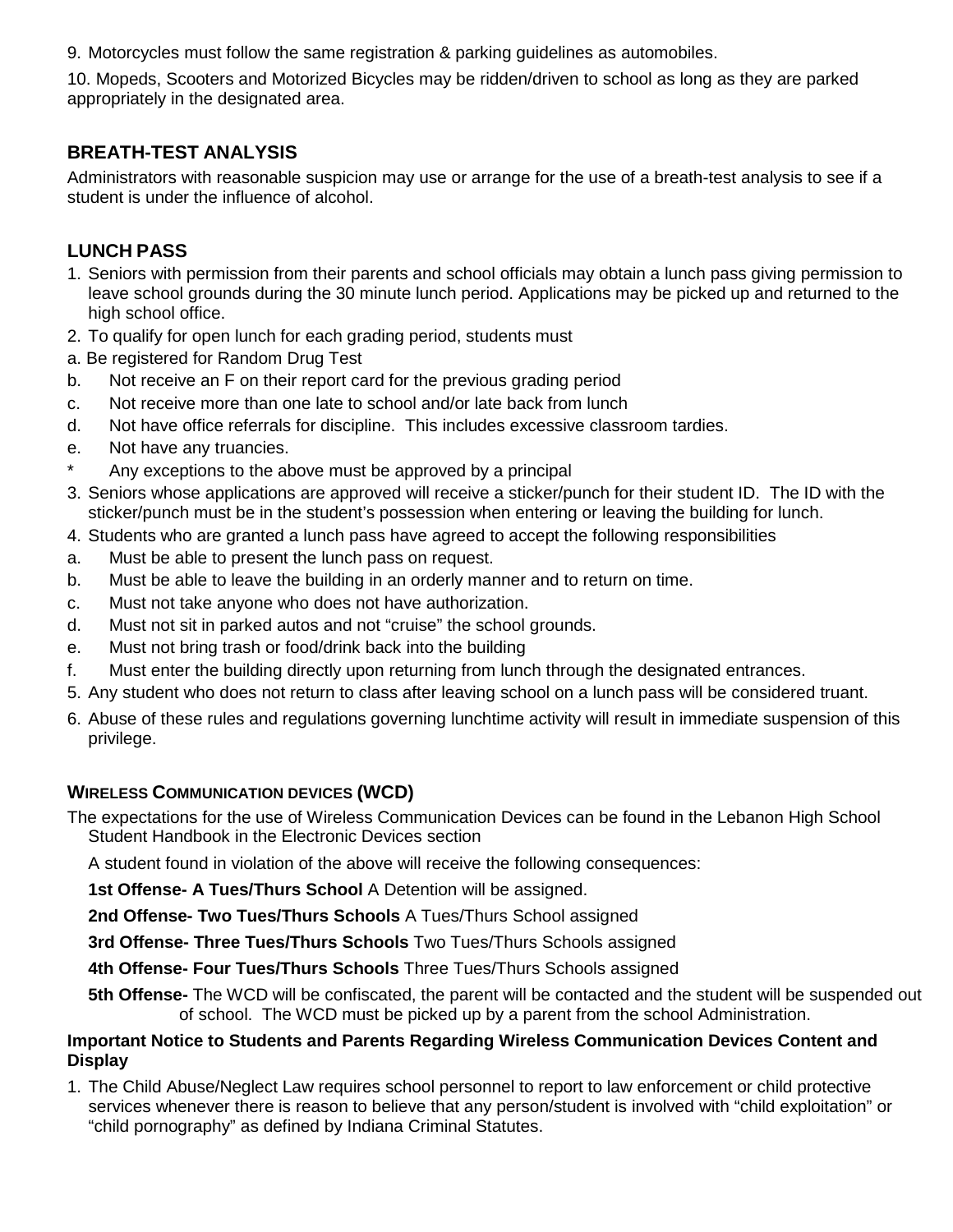- 2. It is "child exploitation," a Class C felony under I.C. 35-42-4-4(b), for any person/student (1) to exhibit, photograph or create a digitalized image of any incident that includes "sexual conduct" by a child under the age of 18; or (2) to disseminate, exhibit to another person, or offer to so disseminate or exhibit, matter that depicts or describes "sexual conduct" by a child under the age of 18.
- 3. It is "child pornography," a Class D felony under I.C. 35-42-4-4(c), for any person/student to *possess* a photograph, motion picture, digitalized image, or any pictorial representation that depicts or describes "sexual conduct" by a child who the person knows is less than 16 years of age or who appears less than age 16.
- 4. "Sexual conduct" is defined by I.C. 35-42-4-4(a) to include sexual intercourse, exhibition of the uncovered genitals intended to satisfy or arouse the sexual desires of any person, or any fondling or touching of a child by another person or of another person by a child intended to arouse or satisfy the sexual desires of the child or other person.
- 5. The Indiana Sex Offender Registration Statute at I.C. 11-8-8-7 and the Sex Offender Registry Offense Statute at I.C. 35-42-4-11, as of May 2009, require persons convicted of or adjudicated as a juvenile delinquent for violating the Child Exploitation Statute at I.C. 35-42-4-4(b) to register as a sex offender.
- 6. Because student Wireless Communication Devices have been found in a number of Indiana school districts to contain evidence of "sexual conduct" as defined above, it is important for parents and students to be aware of the legal consequences should this occur in our school system.

#### **LAW ENFORCEMENT OFFICIALS**

A law enforcement officer may arrest a student and remove him/her from school. A law enforcement officer may confer with a student on school premises if done in the presence of the student's parent or in the presence of the building principal or his designated representative with permission of the parent.

# SECTION 5-TRANSPORTATION

### **BUS TRANSPORTATION**

Bus transportation to the High School is provided for those students who live more than 1 mile from school. Check with the Transportation Office at 505 Ransdell Rd., 482-1499, if there is a question concerning your eligibility to ride the bus.

Students being transported on a school bus are under the direct supervision, direction and control of the bus driver and are subject to disciplinary actions of the driver and school officials. Students or parents will be financially responsible for any vandalism to buses.

Bus transportation to and from school is a privilege and is not mandated by the State. Students who fail to conduct themselves in accordance with bus safety rules or school rules will be subject to disciplinary action. Such action may include loss of bus transportation privileges.

Students will ride only assigned school buses and will board and depart from the bus at assigned bus stops. Students will not be permitted to ride unassigned buses for any reason, except as approved by the Transportation Director.

It is the responsibility of the parent/guardian to inform the transportation department in writing about any new or ongoing medical concerns regarding their child/ren.

# SECTION 6 PARENT NOTIFICATIONS

#### **DIRECTORY INFORMATION**

The Corporation has established the following information about each student as "directory information":

Each year the Corporation will provide public notice to students and their parents of its intent to make available, upon request, certain information known as "directory information". The Board designates as student "directory information": a student's name; address; telephone number; date and place of birth; photograph; major field of study; participation in officially-recognized activities and sports; height and weight, if a member of an athletic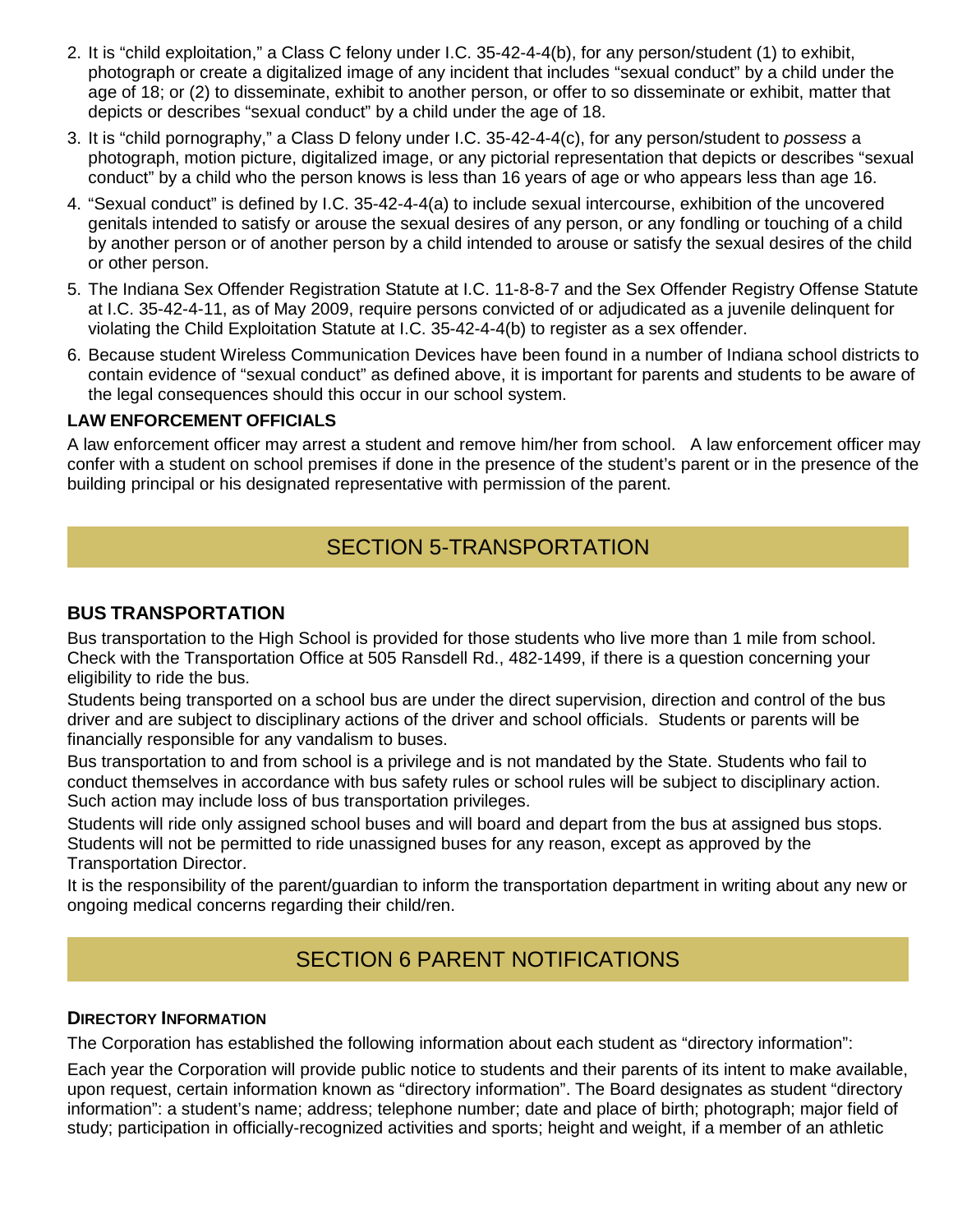team; dates of attendance; date of graduation; awards received; honor rolls; scholarships;

**The Corporation will make the above information available upon a legitimate request unless a parent, guardian, or adult student notifies the School in writing within 10 days from the date of this notification that s/he will not permit distribution of any or all such information.**

### **NOTICE OF RESTRICTION TO RELEASE DIRECTORY INFORMATION TO MILITARY REPRESENTATIVES**

Release of Student Directory Information by the high school to recruiting representatives of the various military services and academies are required by State law. (IC 20-10.1-29-3) A parent or a student has the right to restrict the release of such information to the military recruiting representatives if the parent or student signs a written request by the end of the student's sophomore year in high school.

## **MEMORANDUM TO PARENTS REGARDING SCHOOL BOARD POLICY ON DRUG-FREE SCHOOLS**

In accordance with Federal Law, the School Board prohibits the use, possession, concealment, or distribution of drugs by students on school ground, in school or school-approved vehicles, or at any school-related event. Drugs include any alcoholic beverage, anabolic steroid, dangerous controlled substance as defined by State statute or substances that could be considered a "look-a-like" controlled substance. Compliance with this policy is mandatory for all students. Any student who violates this policy will be subject to disciplinary action, in accordance with due process and as specified in the student handbooks, up to and including expulsion from school. When required by State law, the Corporation will also notify law enforcement officials.

The Corporation is concerned about any student who is a victim of alcohol or drug abuse and will facilitate the process by which s/he receives help through programs and services available in the community. Students and their parents should contact the school principal or counseling office whenever such help is needed.

### **LCSC CRIMINAL GANG ACTIVITY**

The Lebanon Community School Corporation prohibits criminal gang activity and similar destructive or illegal group behavior on all school property, or school buses, or at school-sponsored functions.

The Lebanon Community School Corporation prohibits reprisal or retaliation against individuals who report criminal gang activity and similar destructive or illegal group behavior or who are victims, witnesses, bystanders, or others with reliable information about criminal gang activity and similar destructive or illegal group behavior.

### **HEALTH SCREENINGS**

As required by the state of Indiana, health screenings will be conducted with all students in the grade levels shown on the schedule below. The screenings will be conducted during the first semester of each school year. If a parent does not wish for his/her child to be screened, please notify the speech pathologist/health care professional at the beginning of the school year.

Speech & Hearing Screening: Students in kindergarten, 1<sup>st</sup> grade, 4<sup>th</sup> grade, 7<sup>th</sup> grade, 10<sup>th</sup> grade and students who transferred into the school corporation, and students receiving special education will have their speech &/or hearing during the fall semester of the school year by district speech-language pathologists. IN 511 IAC 7-41-8 IC 20-34-3-14

### **SECLUSION AND RESTRAINT PLAN**

As part of the emergency procedures in place in our schools, no student will be restrained and/or placed in seclusion by school staff unless the student's behavior poses an imminent risk of injury to him/herself or others. However, significant violations of the law including assaults on students and staff will be reported to the police. As soon as possible after any such use of restraint and/or seclusion, the parents or guardian will be informed when any of these actions have occurred and will be provided with a detailed account of the incident including the circumstances that led to the use of restraints and or seclusion.

The Seclusion and Restraint Plan is located in its entirety on the Joint Services webpage on the LCSC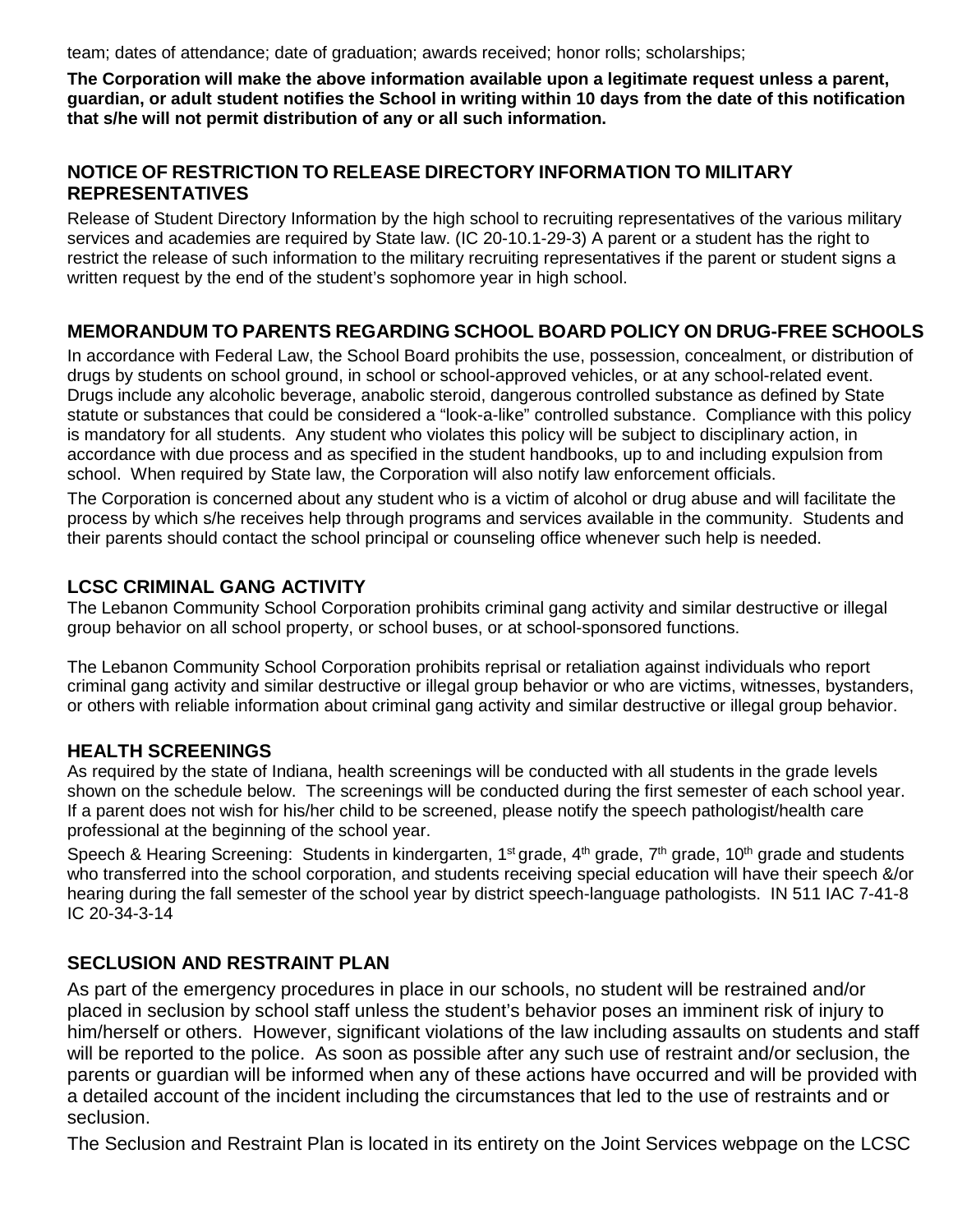website.

# **AHERA NOTICE**

In accordance with the US EPA's AHERA Standard (ref: 40 CFR 763.80), all information concerning asbestoscontaining material in the schools of the Lebanon Community School Corporation is available for review and copying by students, staff and guardians during normal business hours.

#### **REPRODUCTIVE HEALTH AND FAMILY PLANNING PROGRAM**

The School Board has adopted a comprehensive Health Education Program which includes education on human sexuality and venereal and other non-casual contact communicable diseases such as AIDS, It is designed to provide an appropriate means for students to acquire the knowledge, skills, and attitudes necessary to maintain good health.

In keeping with the Board's desire to maintain effective communication with parents and the community, it has made arrangements for the programs and instructional materials to be available for review by any parent or interested member of the community. If you wish to review any or all of the programs, please contact the principal of your child's school. After reviewing the programs, if you wish to discuss them, please contact the principal or the school office.

Your child is required to participate in these courses, but the law allows you the right to have your child excused from participating in classes based on religious grounds. We encourage you to personally review the program lessons and materials. The Board's policy is to honor parents' written requests that their child be excused from certain classes in any course.

### **JUVENILE COURT RELEASE OF STUDENT RECORDS**

#### **Release of FERPA (Family Educational Rights and Privacy Act) Information**

Where disclosure is to a state or local juvenile justice agency and relates to the ability of such agency to serve before adjudication the student whose records are being released and such agency receiving the information certifies in writing that the agency has agreed not to disclose it to a third party without the consent of the student's parent, guardian, or custodian. Such information may not be used to aid in the supervision of a delinquent child.

# **OSHA REGULATIONS TO RESTRICT THE SPREAD OF HIV & HBV**

We recently have been notified by the Federal government that the Corporation is subject to new regulations from the Occupational Safety and Health Administration (OSHA) to restrict the spread of hepatitis B virus (HBV) and human immune deficiency virus (HIV) in the workplace. These regulations are designed to protect employees of the Corporation who are, or could be, exposed to blood or other contaminated bodily fluids while performing their job duties.

Because of the very serious consequences of contracting HBV or HIV, the Corporation is committed to taking the necessary precautions to protect both students and staff from its spread in the school environment.

#### **Part of the Federally-mandated procedures includes a requirement that the Corporation request the person who was bleeding to consent to be tested for HBV and HIV. This information would then be provided both to the exposed employee and the treating physician to determine proper medical treatment.**

The law does not require parents or guardians to grant permission for the examination of their child's blood, but it does require the Corporation to request that consent. Although we expect that incidents of exposure will be few, we wanted to notify parents of these requirements ahead of time. That way, if the situation does develop you will understand the reason for our request and will have had an opportunity to consider it in advance. These are serious diseases, and we sincerely hope that through proper precautions and cooperation we can prevent them from spreading.

If you have any questions or concerns, please contact Dr. Jon Milleman, Ed.D. Superintendent at 765-482-0380.

### **MCKINNEY VENTO**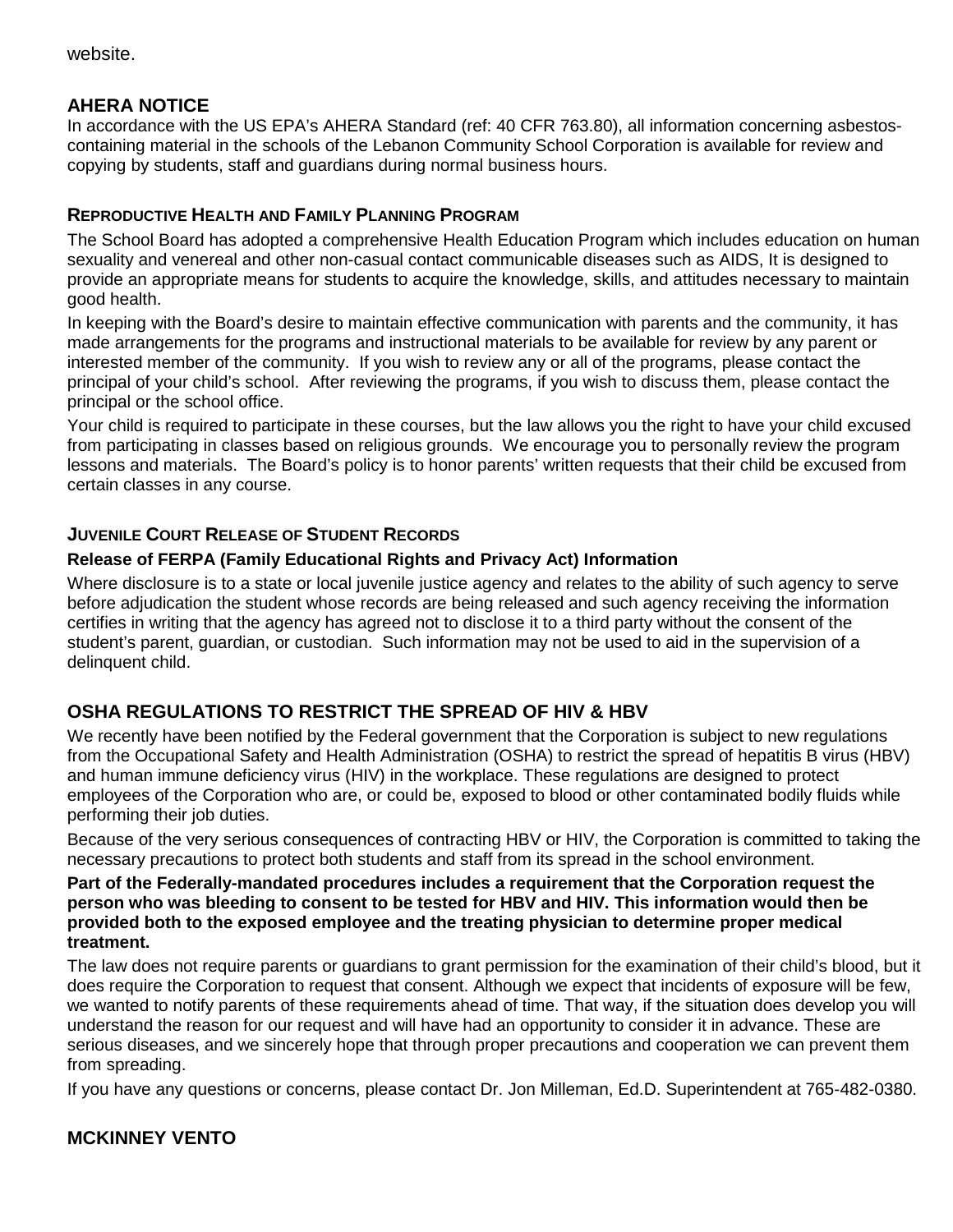The McKinney Vento Act which was reauthorized in January 2002 ensures educational rights and protections for children and youth experiencing homelessness. The act is a part of the Federal Legislation called No Child Left Behind. The McKinney Vento Act provides school districts guidelines to services, which are available to children that would be classified as homeless. The Lebanon Community School Corporation Administration Center will work with each school in the district and will provide a residency form to be completed twice a year by each family of the children attending and enrolling in our schools. The data collected from these forms will be used for data reporting purposes and to offer assistance when and where needed. The complete McKinney Vento Act can be found under The McKinney Vento Act Homeless Assistance (42 u.s.c.11431 et. Seq). The representative for the Lebanon Community School Corporation is Diane Scott and can be contacted at 765-428-0380.

# **NOTIFICATION OF RIGHTS REGARDING STUDENT RECORDS**

The Family Educational Rights and Privacy Act ("FERPA") affords parents and students over 18 years of age ("eligible students") certain rights with respect to the student's education records.

These rights are:

(1)The right to inspect and review the student's education records within 45 days of the day the school receives a request for access.

Parents or eligible students should submit to the school principal a written request that identifies the record(s) they wish to inspect. The school official will make arrangements for access and notify the parent or eligible student of the time and place where the records may be inspected.

(2)The right to request the amendment of the student's education records that the parent or eligible student believes are inaccurate, misleading, or otherwise in violation of the student's privacy rights under FERPA.

Parents or eligible students who wish to ask the School to amend a record should write to the School principal, clearly identify the part of the record they want changed, and specify why it should be changed. If the School decides not to amend the record as requested by the parent or eligible student, the School will notify the parent or eligible student of the decision and advise them of their right to a hearing regarding the request for amendment. Additional information regarding the hearing procedures will be provided to the parent or eligible student when notified of the right to a hearing.

(3)The right to provide written consent before the school discloses personally identifiable information (PII) from the student's education records, except to the extent that FERPA authorizes disclosure without consent.

One exception, which permits disclosure without consent, is disclosure to local school officials with legitimate educational interests. A school official is a person employed by the school district as an administrator, supervisor, instructor, or support staff member (including health or medical staff and law enforcement unit personnel); or a person serving on the school Board. A school official also may include a volunteer or contractor outside of the school who performs an institutional service of function for which the school would otherwise use its own employees and who is under the direct control of the school with respect to the use and maintenance of PII from education records, such as an attorney, auditor, medical consultant, or therapist; a parent or student volunteering to serve on an official committee, such as a disciplinary or grievance committee; or a parent, student, or other volunteer assisting another school official in performing his or her tasks. A school official has a legitimate educational interest if the official needs to review an educational record in order to fulfill his or her professional responsibility.

 Optional Upon request. The school discloses education records without consent to officials of another school district in which a student seeks or intends to enroll, or is already enrolled if the disclosure is for purposes of the student's enrollment or transfer (Note: FERPA requires a school district to make a reasonable attempt to notify the parent or student of the records request unless it states in its annual notification that it intends to forward records on request.)

(4)The right to file a complaint with the U.S. Department of Education concerning alleged failures by the Lebanon Community School Corporation to comply with the requirements of FERPA. The name and address of the Office that administers FERPA are:

Family Policy Compliance Office

- U.S. Department of Education
- 400 Maryland Avenue, S.W.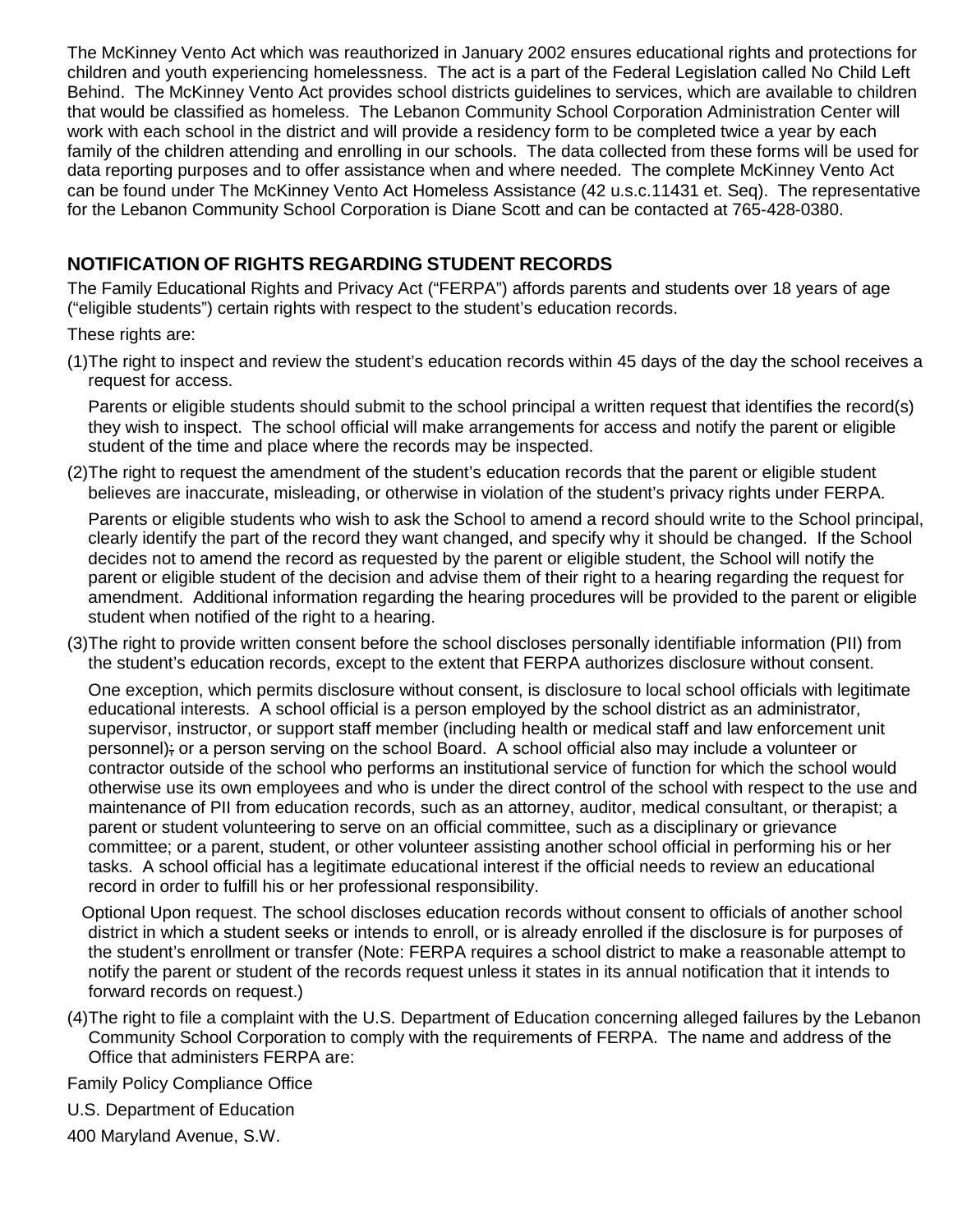#### Washington, DC 20202

Questions regarding FERPA rights or requested compliance therewith should be directed to the student's current building principal or the Superintendent of Schools, 1810 North Grant Street, Lebanon, Indiana 46052, telephone (765) 482-0380, facsimile (765) 483-3053.

# **NOTIFICATION OF RIGHTS UNDER THE PROTECTION OF PUPIL RIGHTS AMENDMENT (PPRA)**

PPRA affords parents certain rights regarding our conduct of surveys, collection and use of information for marketing purposes, and certain physical exams. These include the right to:

*Consent* before students are required to submit to a survey that concerns one or more of the following protected areas ("protected information survey") if the survey is furnished in whole or in part by a program of the U.S. Department of Education (ED) –

- 1. Political affiliations or beliefs of the student or student's parent;
- 2. Mental or psychological problems of the student or student's family;
- 3. Sex behavior or attitudes;
- 4. Illegal, anti-social, self-incriminating, or demeaning behavior;
- 5. Critical appraisals of others with whom respondents have close family relationships;
- 6. Legally recognized privileged relationships, such as with lawyers, doctors, or ministers;
- 7. Religious practices, affiliations, or beliefs of the student or parents; or
- 8. Income, other than as required by law to determine program eligibility.

*Receive notice and an opportunity to opt a student out of –*

- 1. Any other protected information survey, regardless of funding;
- 2. Any non-emergency, invasive physical exam or screening required as a condition of attendance. Administered by the school or its agent, and not necessary to protect the immediate health and safety of a student except for hearing, vision, or scoliosis screenings, or any physical exam or screening permitted or required under state law; and
- 3. Activities involving collection, disclosure, or use of personal information obtained from students for marketing or to sell or otherwise distribute the information to others.

*Inspect, upon request and before administration or use –*

- 1. Protected information surveys of students;
- 2. Instruments used to collect personal information from students for any of the above marketing, sales, or other distribution purposes; and
- 3. Instructional material used as part of the educational curriculum.

These rights transfer from the parents to a student who is 18 years old or an emancipated minor under State Law.

Lebanon Community School Corporation has developed and adopted policies, in consultation with parents, regarding these rights, as well as arrangements to protect student privacy in the administration of protected information surveys and the collection, disclosure, or use of personal information for marketing, sales, or other distribution purposes. LCSC will directly notify parents of these policies at least annually at the start of each school year and after any substantive changes. LCSC will also directly notify, such as through U.S. Mail or email, parents of students who are scheduled to participate in the specific activity or surveys noted below and will provide an opportunity for the parent to opt his or her child out of participation of the specific activity or survey. LCSC will make this notification to parents at the beginning of the school year if the District has identified the specific or approximate dates of the activities or surveys at that time. For surveys and activities scheduled after the school year starts, parents will be provided reasonable notification of the planned activities and surveys listed below and be provided an opportunity to opt their child out of such activities and surveys. Parent will also be provided an opportunity to review any pertinent surveys. Following is a list of the specific activities and surveys covered under this requirement:

- Collection, disclosure, or use of personal information for marketing, sales, or other distribution.
- Administration of any protected information survey not funded in whole or in part by ED.